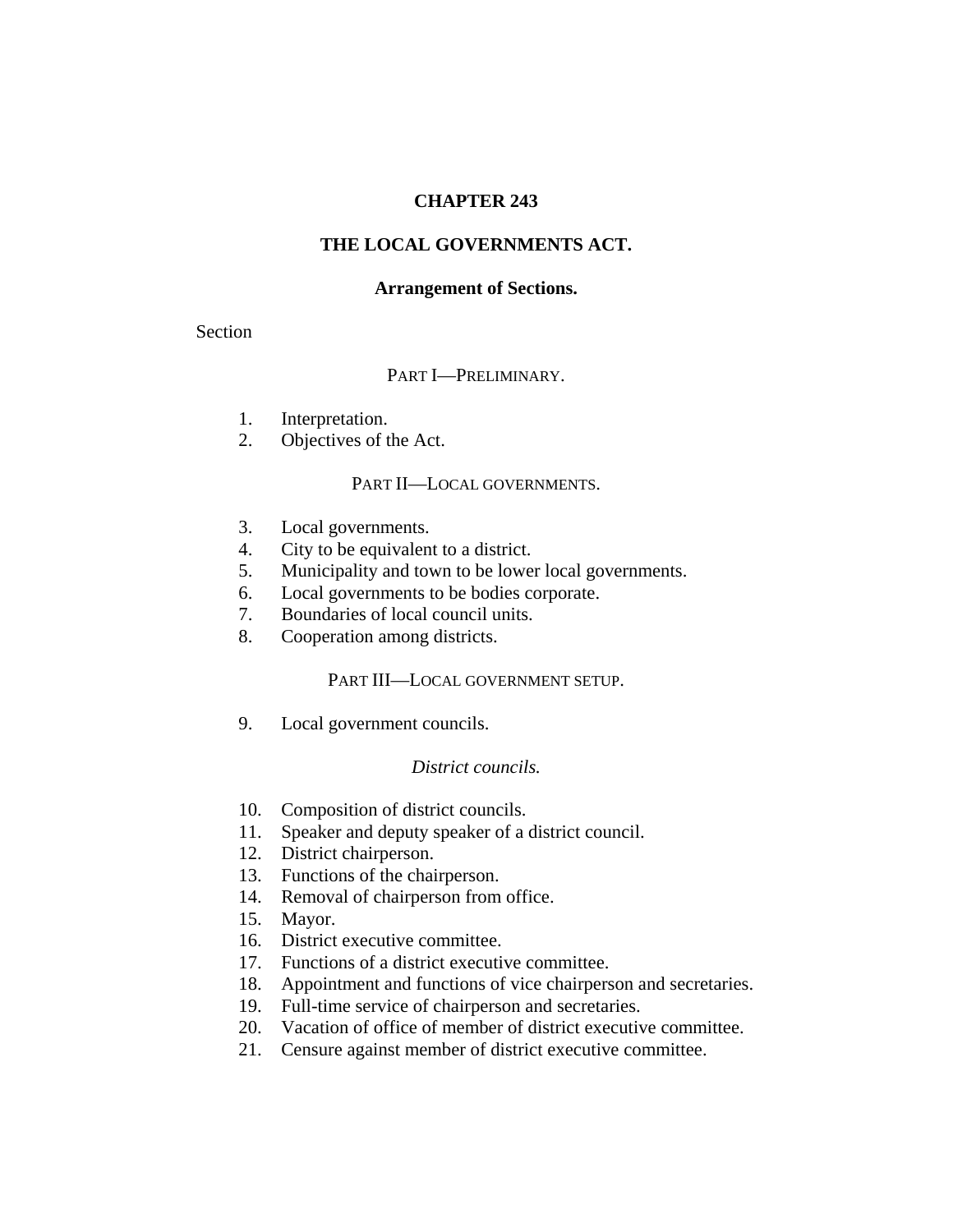22. District committees and functions.

## *Lower local government councils.*

- 23. Lower local government councils.
- 24. Functions of a chairperson of a lower government council.
- 25. Composition of an executive committee of a lower local government council.
- 26. Functions of a lower local government executive committee.

## *Local governments generally.*

- 27. Councillors not to hold two political offices, etc.
- 28. Meetings of local government councils.
- 29. Elected officials to be part time.

PART IV—FUNCTIONS AND POWERS OF LOCAL GOVERNMENT COUNCILS.

- 30. Functions, powers and services of a council.
- 31. Services to be provided on request of a council.
- 32. Delegation of functions by a Minister or council.
- 33. Delegation by a local government council to chairperson, etc.
- 34. Higher councils to offer guidance to lower councils.

### *Planning powers.*

- 35. District planning authority.
- 36. District technical planning committee.
- 37. Planning units.

### *Legislative powers.*

- 38. Enactment of district laws.
- 39. Byelaws by lower councils.
- 40. Ordinance may create offences and penalties.
- 41. Ordinance may impose fees, etc. for services.
- 42. Scope of an ordinance.
- 43. Effective date of an ordinance.
- 44. Local councils not to legislate on judicial powers.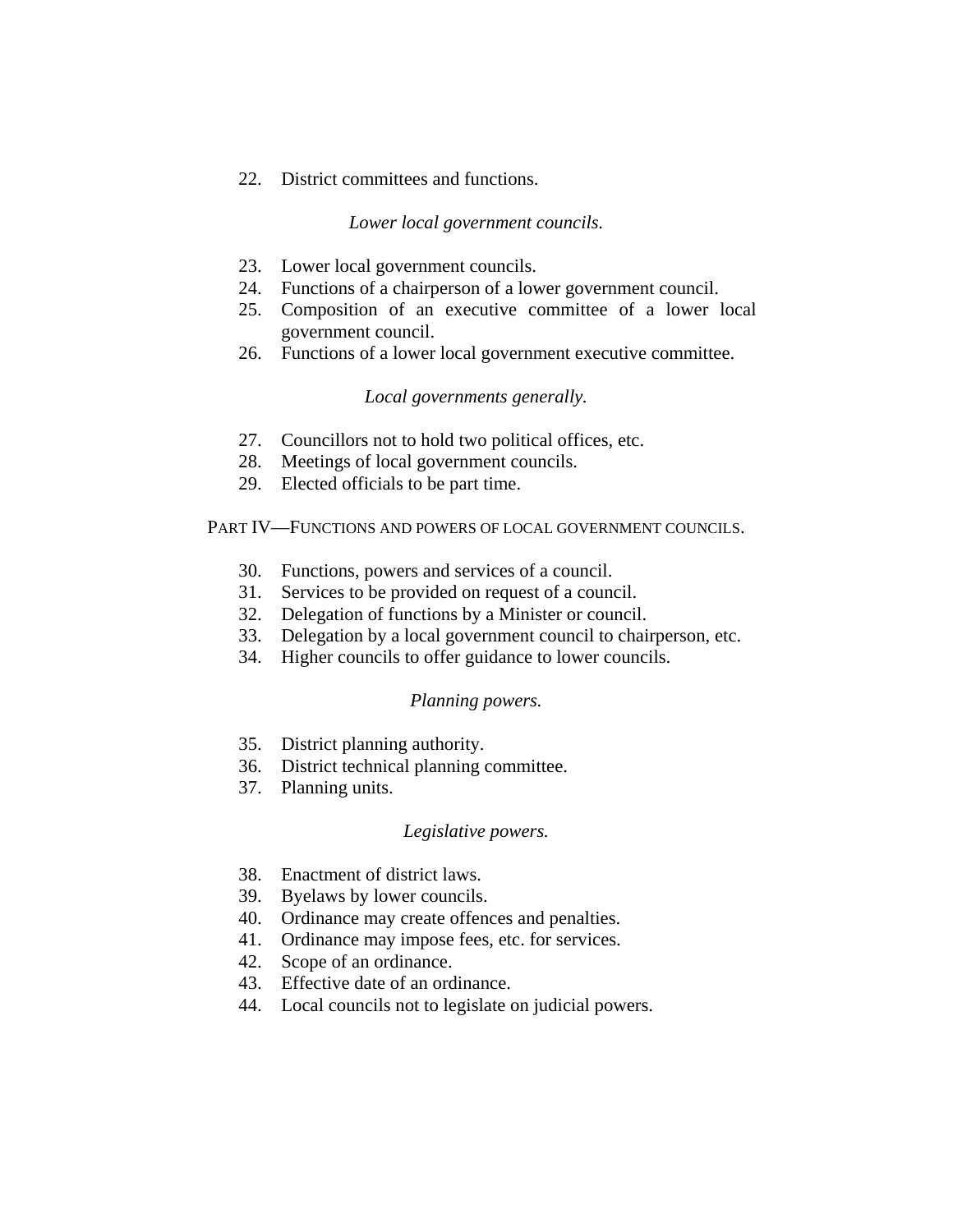## PART V—ADMINISTRATIVE UNITS.

- 45. Administrative units, councils and committees.
- 46. Composition of administrative unit councils.
- 47. County chairperson, parish and village executive committee.
- 48. Functions of an administrative unit council.
- 49. Functions of the parish and village executive committee.
- 50. Functions of the chairperson of an administrative unit council.
- 51. Members of the executive committee and councillors to be part time.

## PART VI—THE DISTRICT PUBLIC SERVICE.

- 52. Establishment and abolition of offices.
- 53. Secondment of staff.
- 54. Establishment of a district service commission.
- 55. Functions of a district service commission.
- 56. Qualifications of a member of a district service commission.
- 57. Terms and conditions of service of members of a district service commission.
- 58. Independence of a district service commission.
- 59. Protection of district public officers.
- 60. Secretariat and secretary to a district service commission.
- 61. Terms and conditions of service of local government staff.
- 62. Clerk to the council.
- 63. Chief administrative officer.
- 64. Functions of the chief administrative officer.
- 65. Town clerk and functions.
- 66. Other district and urban staff.
- 67. Staff to be responsible to council.
- 68. Removal of chief administrative officer and town clerk from office.
- 69. Chiefs and their jurisdiction, powers and functions.

### PART VII—RESIDENT DISTRICT COMMISSIONER.

- 70. Resident district commissioner.
- 71. Functions of the resident district commissioner.
- 72. Staff of the office of the resident district commissioner.
- 73. Removal of the resident district commissioner, etc.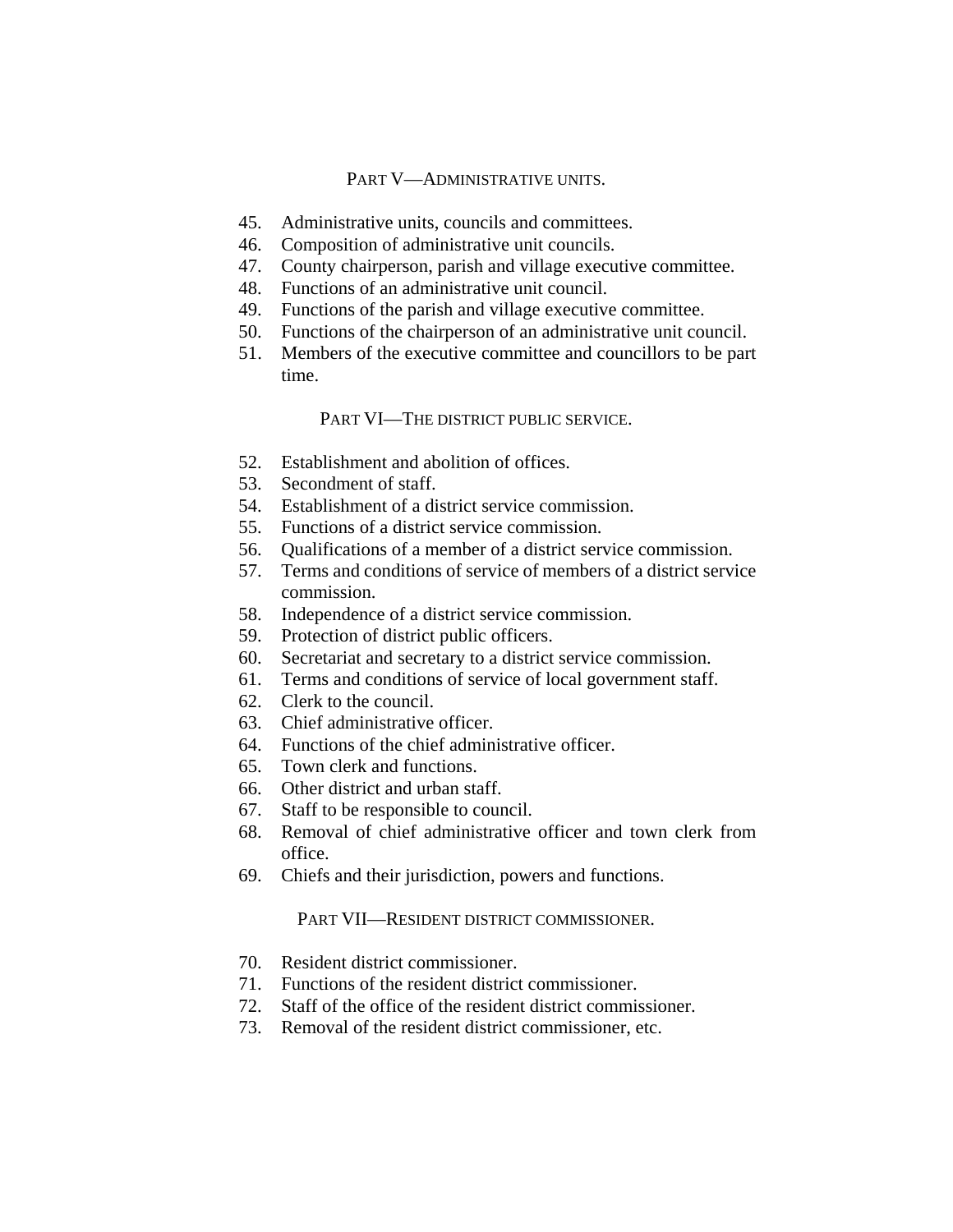# PART VIII—FINANCIAL PROVISIONS.

- 74. Local Government Finance Commission.
- 75. Removal of a member of the Local Government Finance Commission.
- 76. Functions of the Local Government Finance Commission.
- 77. Local governments budgetary powers and procedures.
- 78. Revenue and financial and accounting regulations.
- 79. Financial autonomy of urban local governments.
- 80. Power to levy taxes.
- 81. Financial year.
- 82. Appropriation of funds.
- 83. Grants from the Government.
- 84. Borrowing powers.
- 85. Percentage of revenue to be retained or distributed to lower councils.

### *Accounts and audit.*

- 86. Accounts.
- 87. Audit of accounts.
- 88. Local government public accounts committee.
- 89. Removal of a member of a local government public accounts committee.
- 90. Internal audit.

### *Local government tender board.*

- 91. District tender board.
- 92. Qualifications of a member of the district tender board.
- 93. Removal of a member of the district tender board.
- 94. Urban tender board.

# PART IX—INSPECTION, MONITORING AND COORDINATION OF LOCAL GOVERNMENTS.

- 95. Coordination of and advocacy for local governments.
- 96. Technical support.
- 97. Mandate of line Ministries and Ministry in relation to local governments.
- 98. Inspection and monitoring of local governments.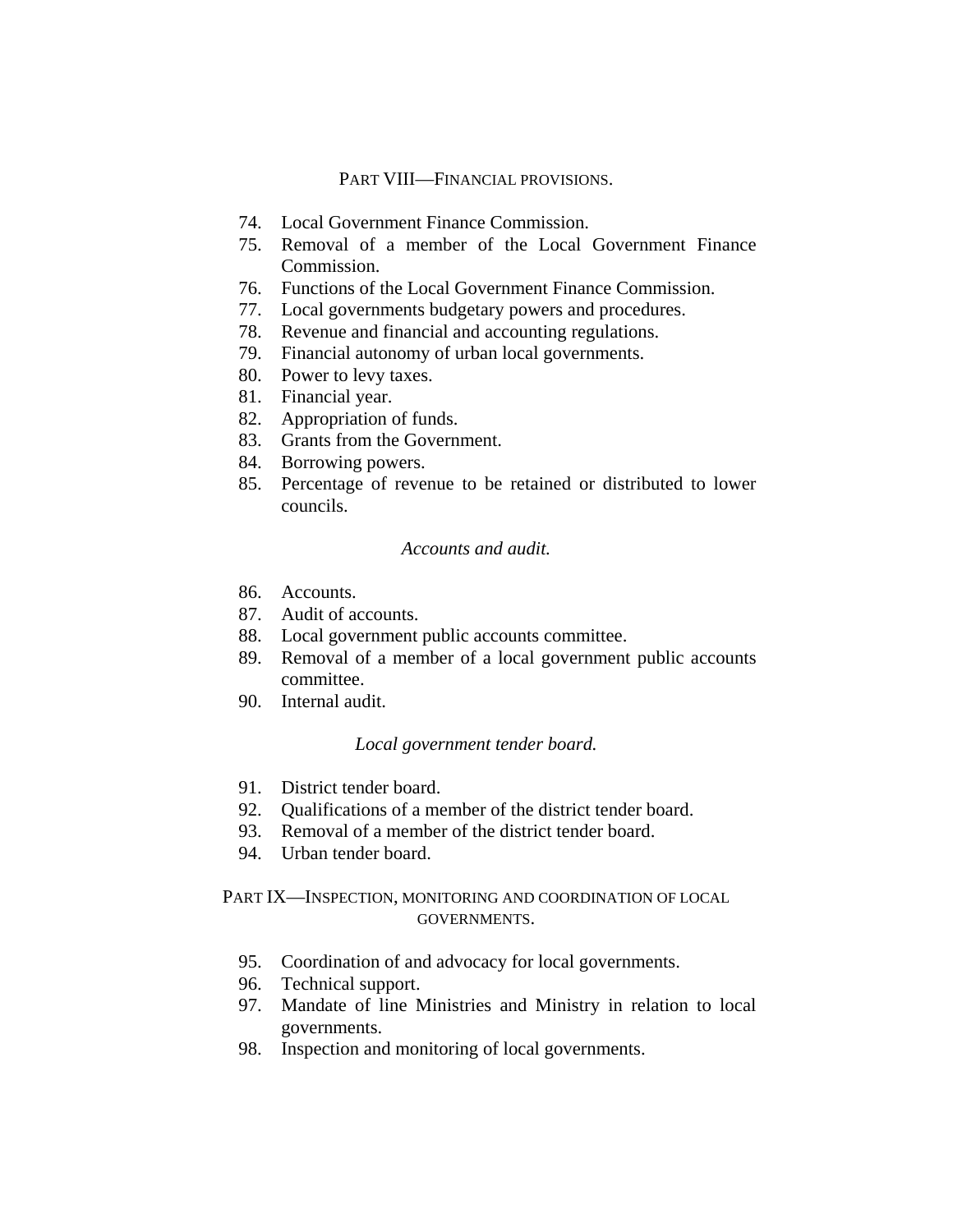- 99. Minister to give guidance.
- 100. Taking over of district administration by the President.

PART X—LOCAL GOVERNMENT COUNCILS ELECTIONS.

*Electoral Commission, returning officers and other election officers.*

- 101. Electoral Commission to organise local council elections.
- 102. Returning officer.
- 103. Assistant returning officer.
- 104. Polling stations.
- 105. Presiding officer.

*Voters registers, rolls and notice of elections.*

- 106. Voters registers and rolls.
- 107. Notice of election day.

#### *Demarcation of electoral areas.*

- 108. Population quota.
- 109. Demarcation of electoral areas.
- 110. Demarcation of electoral areas for women.

## *Election of chairperson.*

- 111. Election of chairperson.
- 112. Payment of nonrefundable fee.
- 113. Where a candidate dies.
- 114. Where one of only two candidates withdraws or is disqualified.
- 115. Results of chairperson election.

### *Local government councils elections.*

- 116. Qualifications of councillors.
- 117. Elections of women representatives to councils.
- 118. Election of special interest groups councillors.
- 119. Nomination of candidates for local government councils.
- 120. Where no candidate or one candidate is nominated.
- 121. Withdrawal of candidature.
- 122. Candidates meetings.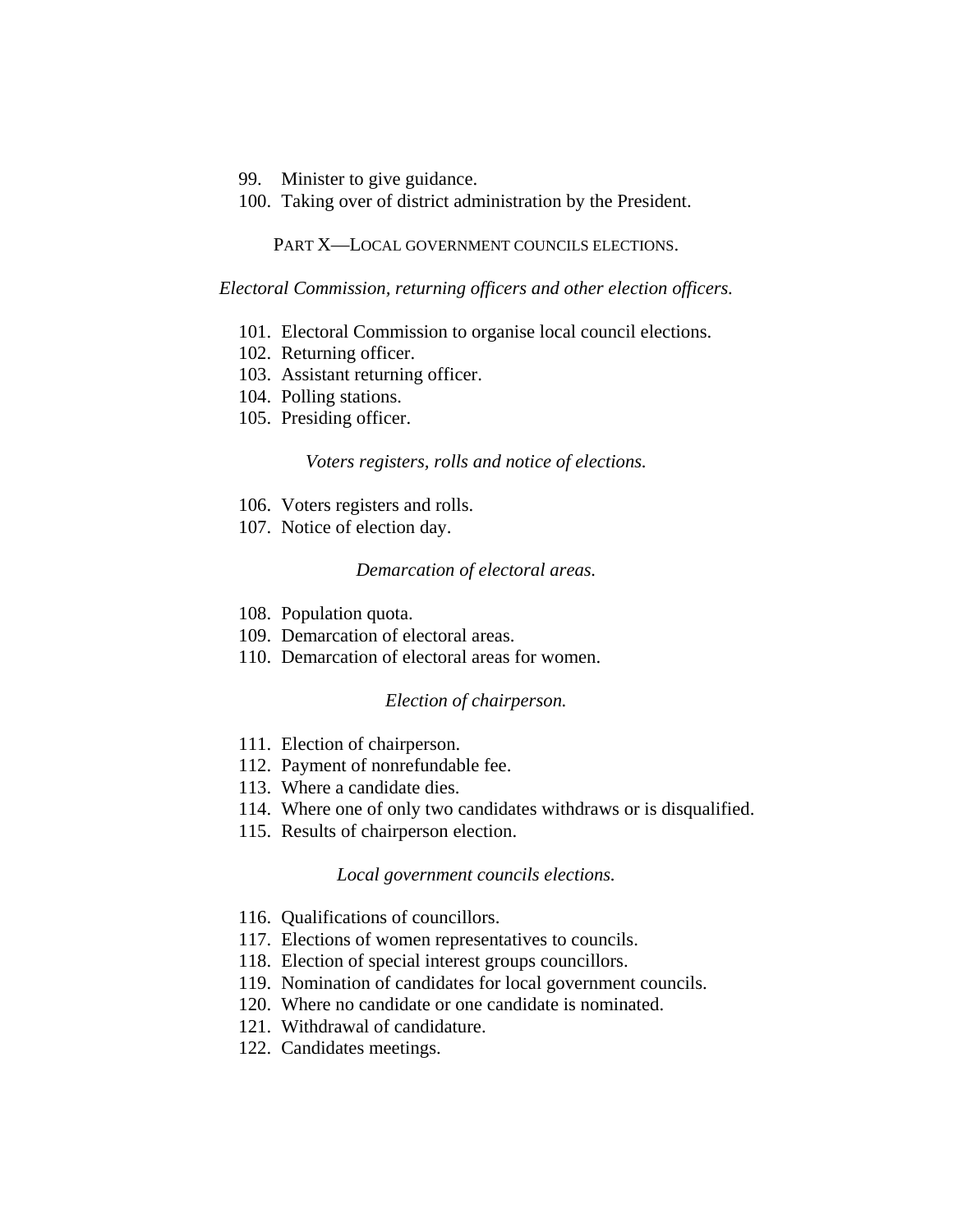- 123. Equal treatment to candidates.
- 124. Rights of candidates.
- 125. Nonpartisan or nonsectarian campaign.
- 126. Use of local council or Government facilities.
- 127. Where one of only two candidates dies.

### *Voting and announcement of results.*

- 128. Polling and voting procedure.
- 129. Assistance to illiterate voters and other voters with disabilities.
- 130. Person to vote once in an election.
- 131. Returning officers to have powers of justices of the peace.
- 132. Votes to be counted at each polling station.
- 133. Interruption and postponement of counting, tallying or recounting.
- 134. Voting procedure for councillors for division, subcounty or town councils.
- 135. Declaration of winning candidate.
- 136. Declaration of results forms.
- 137. Declaration of results and reports by the Electoral Commission.

#### *Election petitions.*

- 138. Petition against a declared elected candidate.
- 139. Grounds for setting aside election.
- 140. Criminal offence disclosed in hearing of petition.
- 141. Notice of petition to be served on respondent.
- 142. Trial of election petition.
- 143. Witness in election petition.
- 144. Withdrawal of election petition.
- 145. Appeals.
- 146. Petition to lapse on death of petitioner.

#### *Illegal practices and offences.*

- 147. Offence of bribery.
- 148. Offence of illegal practice.
- 149. Misconduct at candidates meetings.
- 150. Failure by a presiding officer to furnish election returns.
- 151. Offences relating to voting.
- 152. Unauthorised voting, etc.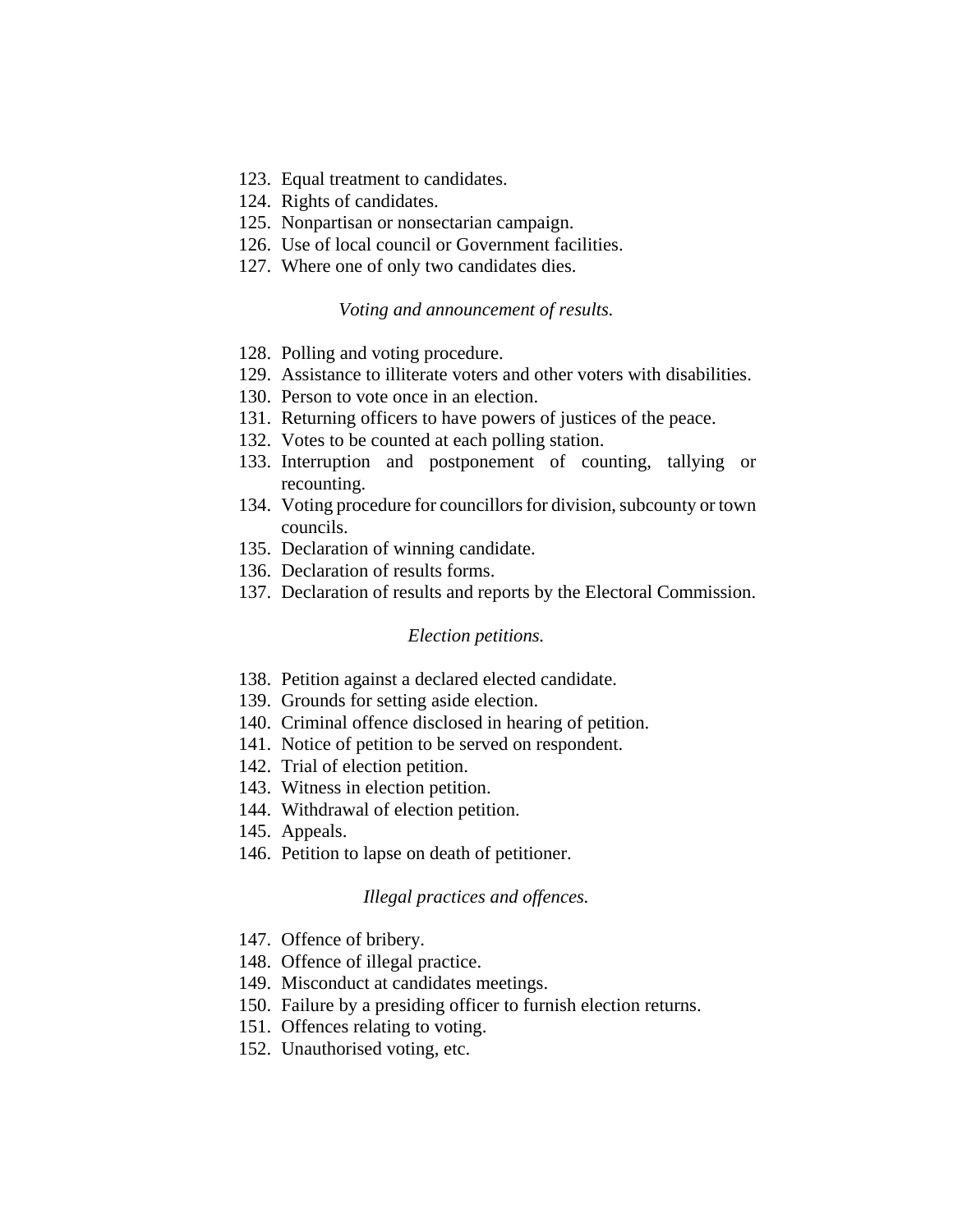- 153. Personation.
- 154. Offence of undue influence.
- 155. Prohibition of certain activities on polling day.
- 156. Defacement of notices and posters.
- 157. Obstruction of election officers.
- 158. General penalty for offences.
- 159. Director of Public Prosecutions' consent to prosecute.

### *Elections at administrative lower councils.*

- 160. Instructions for voting.
- 161. Nomination of candidates.
- 162. Elections and procedure.
- 163. Elected person to have clear majority.
- 164. Presiding officer to keep order.
- 165. Action where elections are interrupted.
- 166. Enumerators.
- 167. Presiding officer to fill forms.
- 168. Election petition for a village, parish or county.

#### *General provisions for elections.*

- 169. Transitional provisions.
- 170. Term of office of councils and chairperson.
- 171. By-elections.
- 172. Application of laws relating to parliamentary elections.

#### PART XI—MISCELLANEOUS PROVISIONS.

- 173. Protection against court action.
- 174. Minister to delegate.
- 175. Regulations and amendment to Schedules.
- 176. Saving.
- 177. Transfer of assets and liabilities.
- 178. Existing chairpersons, councillors and employees.
- 179. Local government police and prisons.

# PART XII—INTERIM COUNCILS FOR NEWLY CREATED LOCAL GOVERNMENTS.

180. Composition of interim council for newly created local government.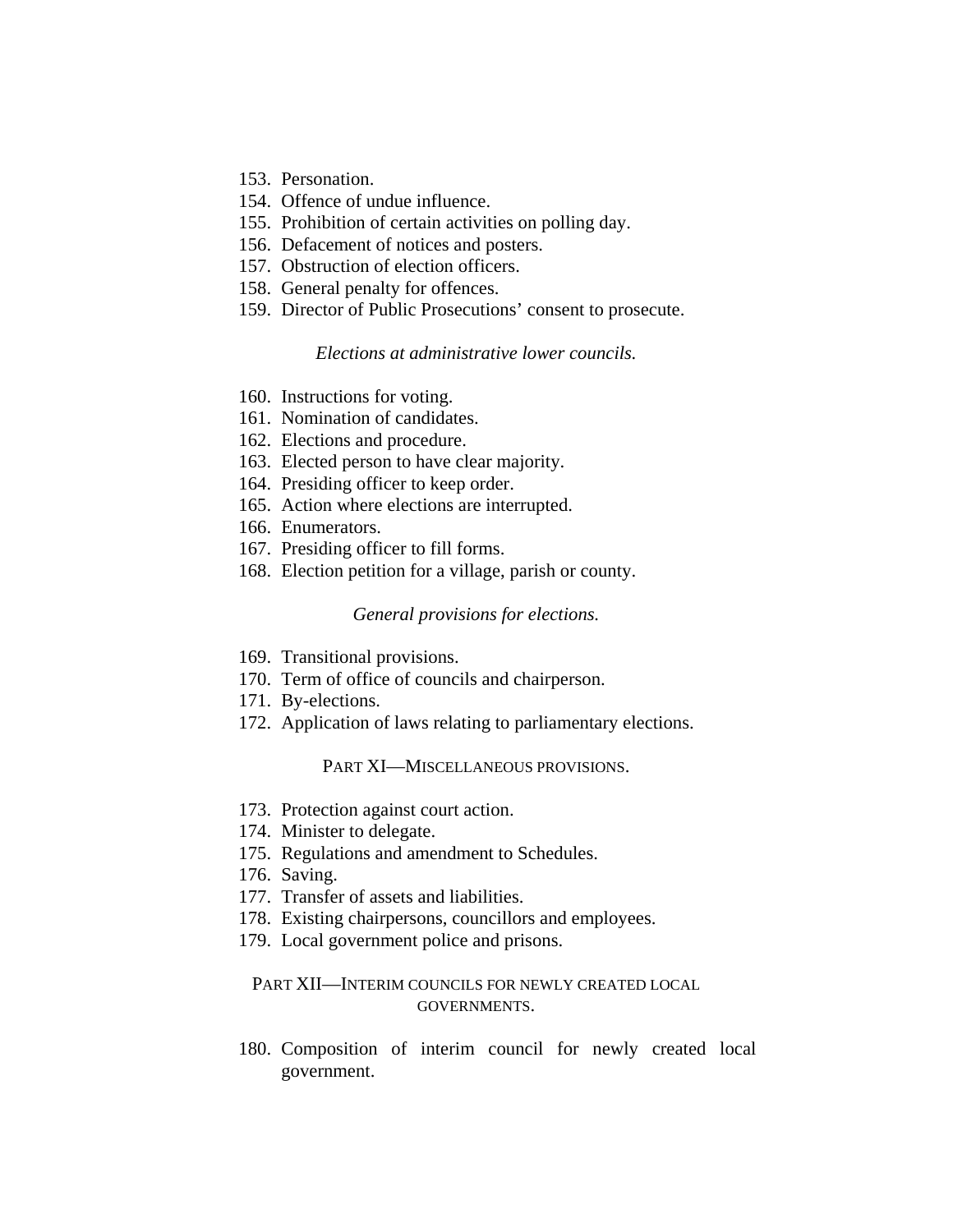- 181. Chairperson or member of executive committee of original council.
- 182. Election of interim chairperson.
- 183. Nomination of vice chairperson and secretaries.
- 184. Appointment of interim standing committees.
- 185. Existing employees in the new local government.
- 186. Term of office of interim council.
- 187. Electoral Commission to organise elections.
- 188. Equitable sharing of property.

# **Schedules**

| <b>First Schedule</b>  | The Local Governments Emoluments<br>and Allowances Regulations.            |
|------------------------|----------------------------------------------------------------------------|
| Second Schedule        | Functions and services of the<br>Government and local governments.         |
| <i>Third Schedule</i>  | <b>Local Government Councils</b><br>Regulations.                           |
| <b>Fourth Schedule</b> | Functions and powers of a local<br>government council not to be delegated. |
| Fifth Schedule         | The Local Government Revenue<br>Regulations.                               |
| Sixth Schedule         | Currency point.                                                            |
| Seventh Schedule       | Local government election forms.                                           |
| Eighth Schedule        | Oaths.                                                                     |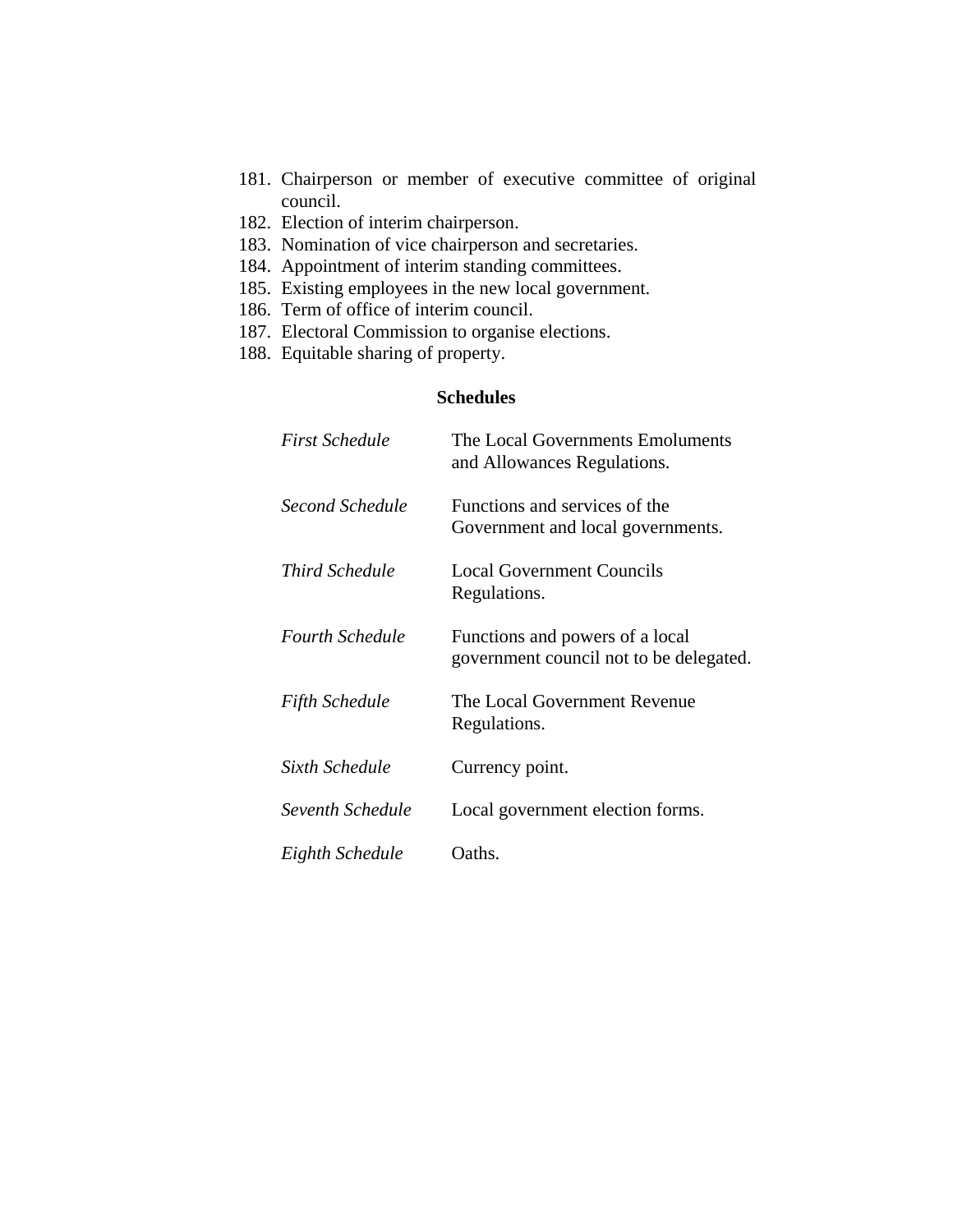## **CHAPTER 243**

# **THE LOCAL GOVERNMENTS ACT.**

*Commencement*: 24 March, 1997.

**An Act to amend, consolidate and streamline the existing law on local governments in line with the Constitution to give effect to the decentralisation and devolution of functions, powers and services; to provide for decentralisation at all levels of local governments to ensure good governance and democratic participation in, and control of, decision making by the people; to provide for revenue and the political and administrative setup of local governments; and to provide for election of local councils and for any other matters connected to the above.**

#### PART I—PRELIMINARY.

### **1. Interpretation.**

- (1) In this Act, unless the context otherwise requires—
- (a) "byelaws" means rules made by lower local councils under section 39;
- (b) "council" includes all councils referred to under sections 3 and 45;
- (c) "currency point" represents the amount in Uganda shillings prescribed in the Sixth Schedule;
- (d) "electoral area" means one of the areas into which a district, city, municipality, town, division or subcounty is divided for the purpose of elections and representation;
- (e) "full-time service" means fully utilising the official hours in the service of the council or relevant office;
- (f) "Government" means the Government of Uganda;
- (g) "immediate family" means wife or husband and children under eighteen years;
- (h) "local council" includes local government councils and administrative unit councils;
- (i) "local government" means the local councils established under section  $3(2)$  to  $(5)$ ;
- (j) "lower local government" includes a municipality, town, division and subcounty councils;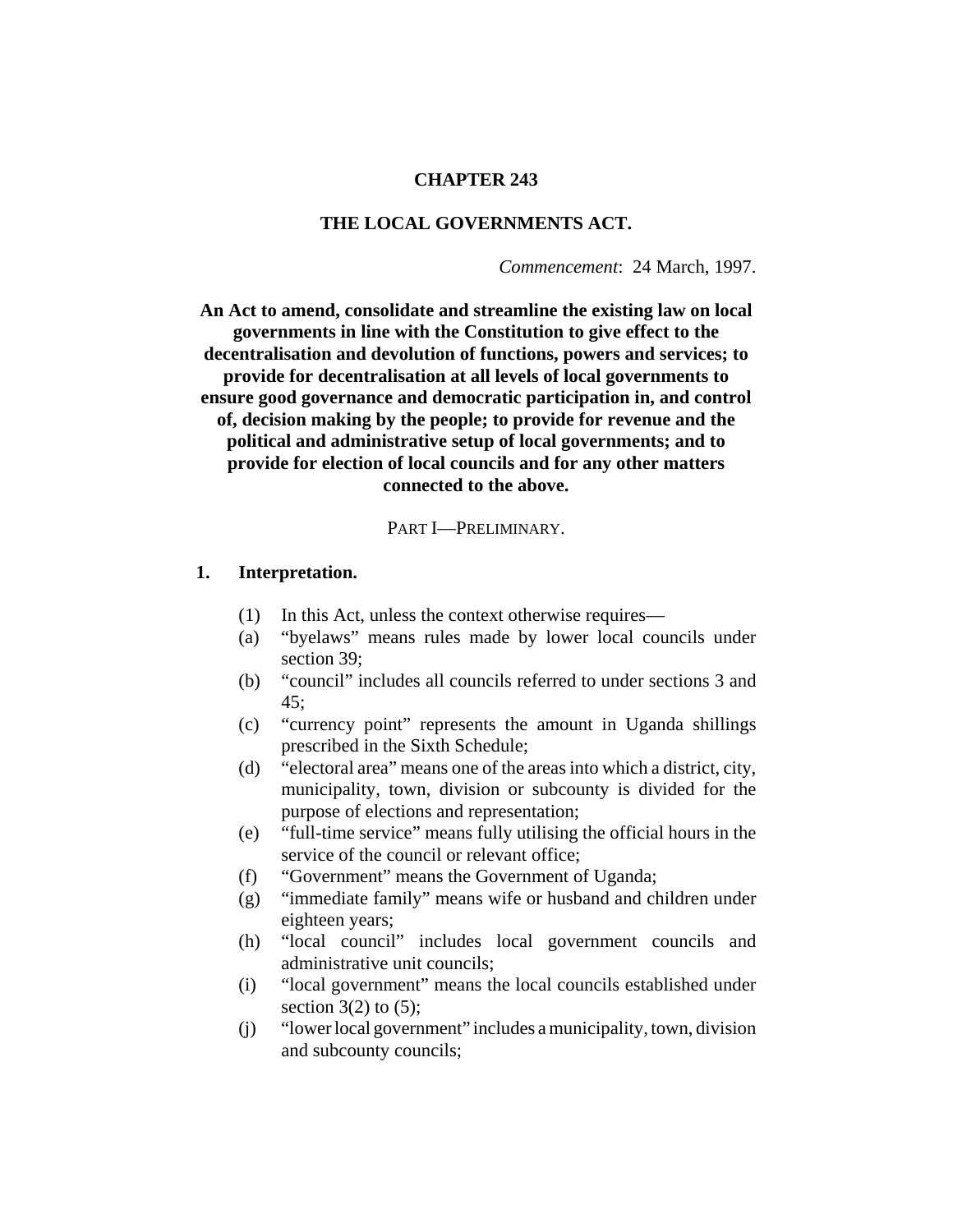- (k) "Minister" means Minister responsible for local governments;
- (l) "Ministry" means a Ministry of the Government;
- (m) "ordinance" means the law made or passed by the district council under section 38;
- (n) "Parliament" means the Parliament of Uganda;
- (o) "public officer" means any person holding or acting in any public office;
- (p) "public service" means service in any civil capacity of the Government or a local government;
- (q) "registered voter" means a person whose name is entered on the voters register;
- (r) "speaker" means the speaker of a district or a city council;
- (s) "urban council" includes city, municipal, division and town council;
- (t) "ward" in an urban council is the equivalent of a parish in a district council.

(2) In this Act, reference to the words equivalent standards in respect to Advanced Level means equivalent standards prescribed by the Uganda National Examinations Board or any other body established to replace the board, and issued by the Minister by statutory instrument.

# **2. Objectives of the Act.**

The objectives of the Act are—

- (a) to give full effect to the decentralisation of functions, powers, responsibilities and services at all levels of local governments;
- (b) to ensure democratic participation in, and control of, decision making by the people concerned;
- (c) to establish a democratic, political and gender-sensitive administrative setup in local governments;
- (d) to establish sources of revenue and financial accountability;
- (e) to provide for the election of local councils;
- (f) to establish and provide for the composition of interim councils for newly created local government units pending elections of the councils; and
- (g) to provide for formation of interim executive committees for interim councils.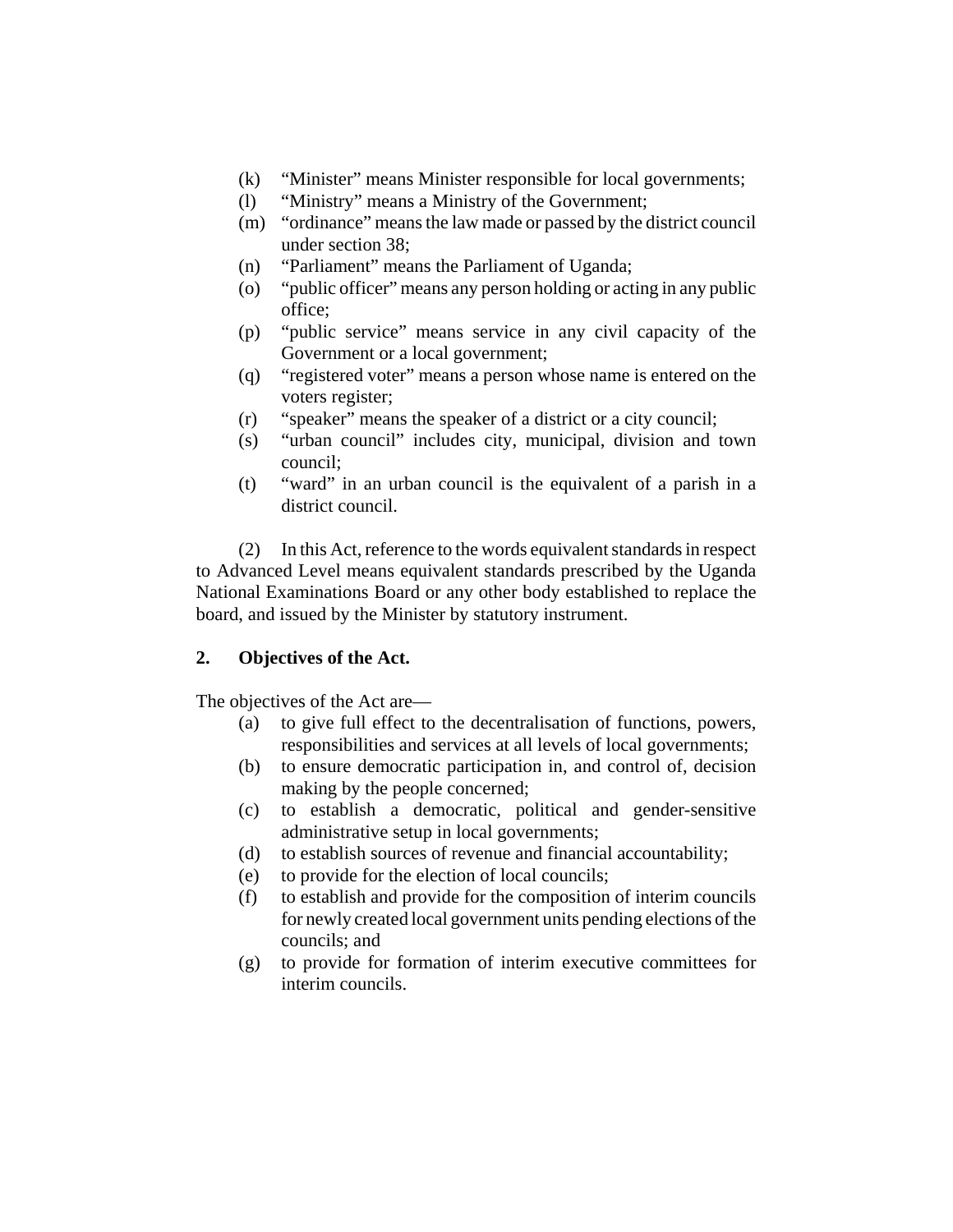## PART II—LOCAL GOVERNMENTS.

## **3. Local governments.**

(1) The system of local government shall be based on the district as a unit under which there shall be lower local governments and administrative units.

- (2) The local governments in a district rural area shall be—
- (a) the district council;
- (b) the subcounty councils.
- (3) The local governments in a city shall be—
- (a) the city council;
- (b) the city division councils.
- (4) The local governments in a municipality shall be—
- (a) the municipal council;
- (b) the municipal division councils.
- (5) The local government in a town shall be the town council.

# **4. City to be equivalent to a district.**

For purposes of this Act—

- (a) a city shall be equivalent to a district, and a city council shall exercise all functions and powers conferred upon a district council within its area of jurisdiction;
- (b) a division shall be equivalent to a subcounty, and shall exercise all relevant functions and powers conferred upon a subcounty.

# **5. Municipality and town to be lower local governments.**

Subject to article 197 of the Constitution and section 79 of this Act, a municipal or a town council shall be a lower local government of the district in which it is situated.

# **6. Local governments to be bodies corporate.**

Every local government council shall be a body corporate with perpetual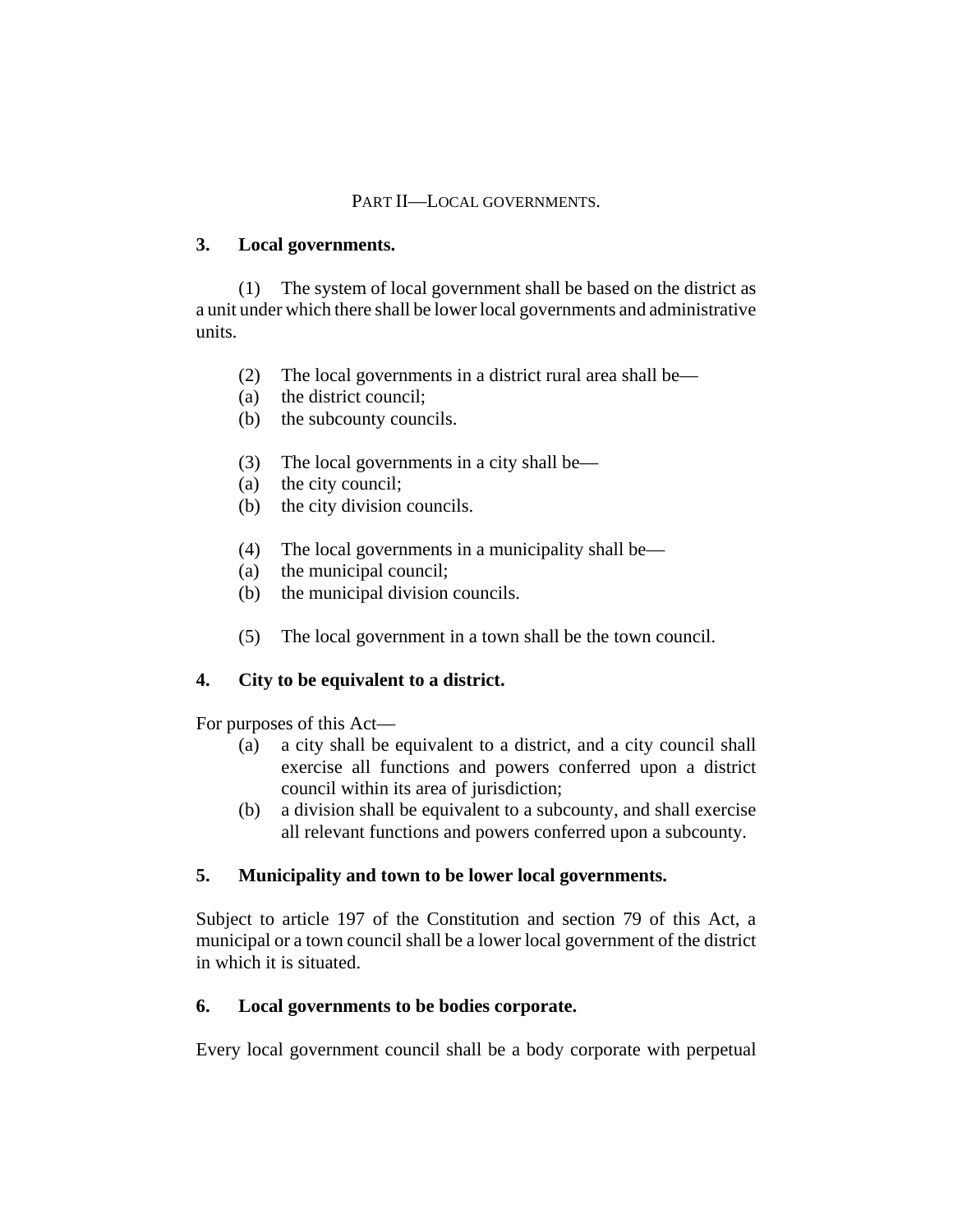succession and a common seal, and may sue or be sued in its corporate name.

## **7. Boundaries of local council units.**

(1) The boundaries of a local government or of an administrative unit shall be those which existed immediately before the coming into force of this Act.

(2) Boundaries of a district unit may be altered or new district units formed, in accordance with article 179 of the Constitution.

(3) Subject to the Town and Country Planning Act, the Minister may, in consultation with the district with the approval of Cabinet after satisfying himself or herself that the requirements under paragraph 32 of the Third Schedule are met, declare an area to be a town.

(4) A district may with the approval of the Minister, within its area of jurisdiction, at the request of or in consultation with the relevant municipal council, alter the boundaries of or create a new municipal division council.

(5) A district council may, within its area of jurisdiction and with the approval of the Minister at the request of or in consultation with the relevant subcounty councils, alter the boundaries of or create a new subcounty.

(6) A subcounty or city division council may, within its area of jurisdiction with the approval of the district or city council and at the request of or in consultation with the relevant parishes or wards, alter the boundaries of or create a new parish or ward.

(7) A district or city council may, within its area of jurisdiction with the approval of Parliament and in consultation with or at the request of the relevant county council or city division council, alter the boundaries of or create a new county or a city division.

(8) A municipal division or town council may, within its area of jurisdiction and at the request of or in consultation with the relevant wards, alter the boundaries of or create a new ward.

(9) A parish or ward council may, with the approval of a subcounty, division or town council and at the request of or in consultation with the relevant villages as the case may be, alter the boundaries of or create a new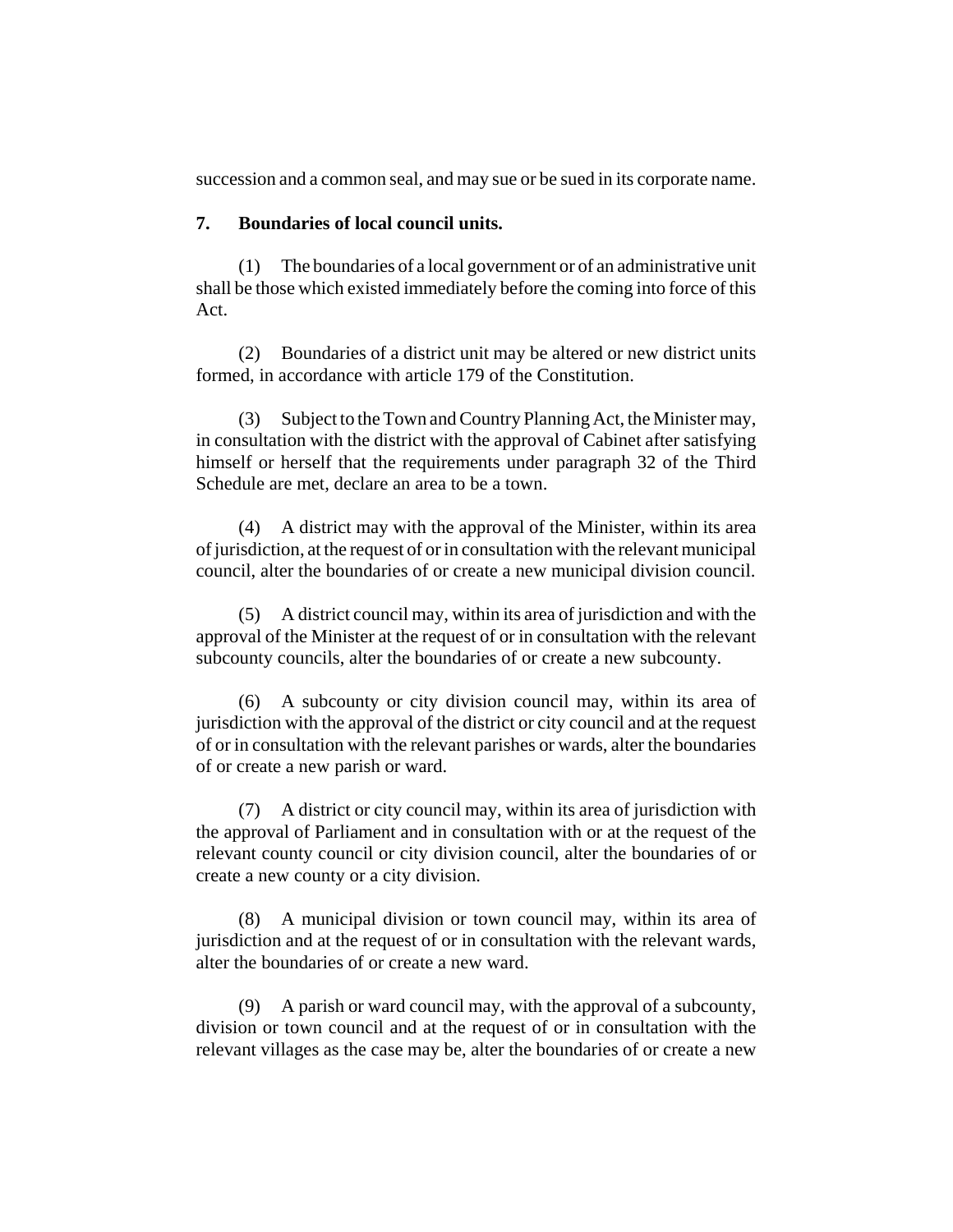village.

(10) Where an approval required under this section is not given, the authority withholding its approval shall, in writing, give reasons for its action.

# **8. Cooperation among districts.**

(1) Two or more district councils may, in accordance with article 178 of the Constitution—

- (a) cooperate in the areas of culture and development; and
- (b) for the purpose of the cooperation, form and support councils, trust funds or secretariats.

(2) A local government council may concur with any other local government council in appointing a joint committee for any matter in which they have a common interest.

PART III—LOCAL GOVERNMENT SETUP.

## **9. Local government councils.**

(1) A council shall be the highest political authority within the area of jurisdiction of a local government and shall have legislative and executive powers to be exercised in accordance with the Constitution and this Act.

(2) A person shall not be a member of a local government council unless that person is a citizen of Uganda.

# *District councils.*

# **10. Composition of district councils.**

District councils shall consist of—

- (a) the district chairperson, elected under Part X of this Act;
- (b) one councillor directly elected to represent an electoral area of a district;
- (c) two councillors, one of whom shall be a female youth, representing the youths in the district;
- (d) two councillors with disabilities, one of whom shall be a female, representing persons with disabilities; and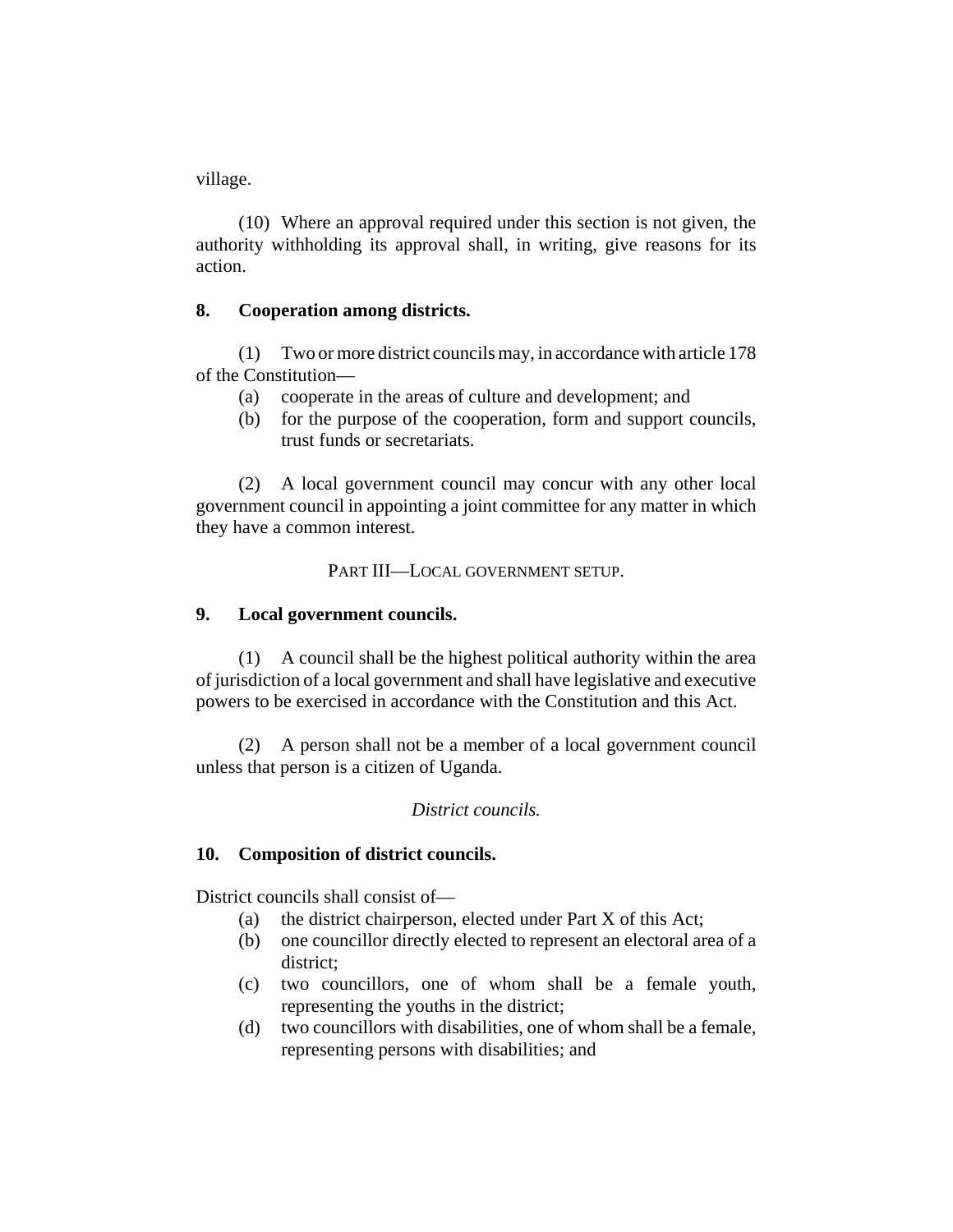(e) women councillors forming one-third of the council such that the councillors elected under paragraphs (b), (c) and (d) shall form two-thirds of the council.

### **11. Speaker and deputy speaker of a district council.**

(1) A district council shall have a speaker and a deputy speaker elected by the council from among members of the council.

(2) The speaker and the deputy speaker shall be elected through a secret ballot.

(3) At the elections of a speaker or deputy speaker, no person shall be declared elected speaker or deputy speaker unless that person gets more than 50 percent of the votes of all members of the council cast in his or her favour.

(4) If no person gets more than 50 percent of the votes cast, the elections shall be repeated between the first two persons getting the highest votes until one of them gets more than 50 percent of the votes.

(5) If during the election of a speaker or deputy speaker only one name is nominated, that person shall be declared elected speaker or deputy speaker.

(6) The speaker or deputy speaker may be removed from office by the council by a resolution supported by not less than two-thirds of the members of the council on any of the following grounds—

- (a) abuse of office;
- (b) incompetence;
- (c) misconduct or misbehaviour; or
- (d) such physical or mental incapacity as would render the speaker or deputy speaker incapable of performing the duties of speaker or deputy speaker.

(7) The office of speaker or deputy speaker shall fall vacant if the holder resigns the office or accepts appointment to a public office or dies.

(8) A chief magistrate shall preside at an election and at the removal of a speaker and deputy speaker.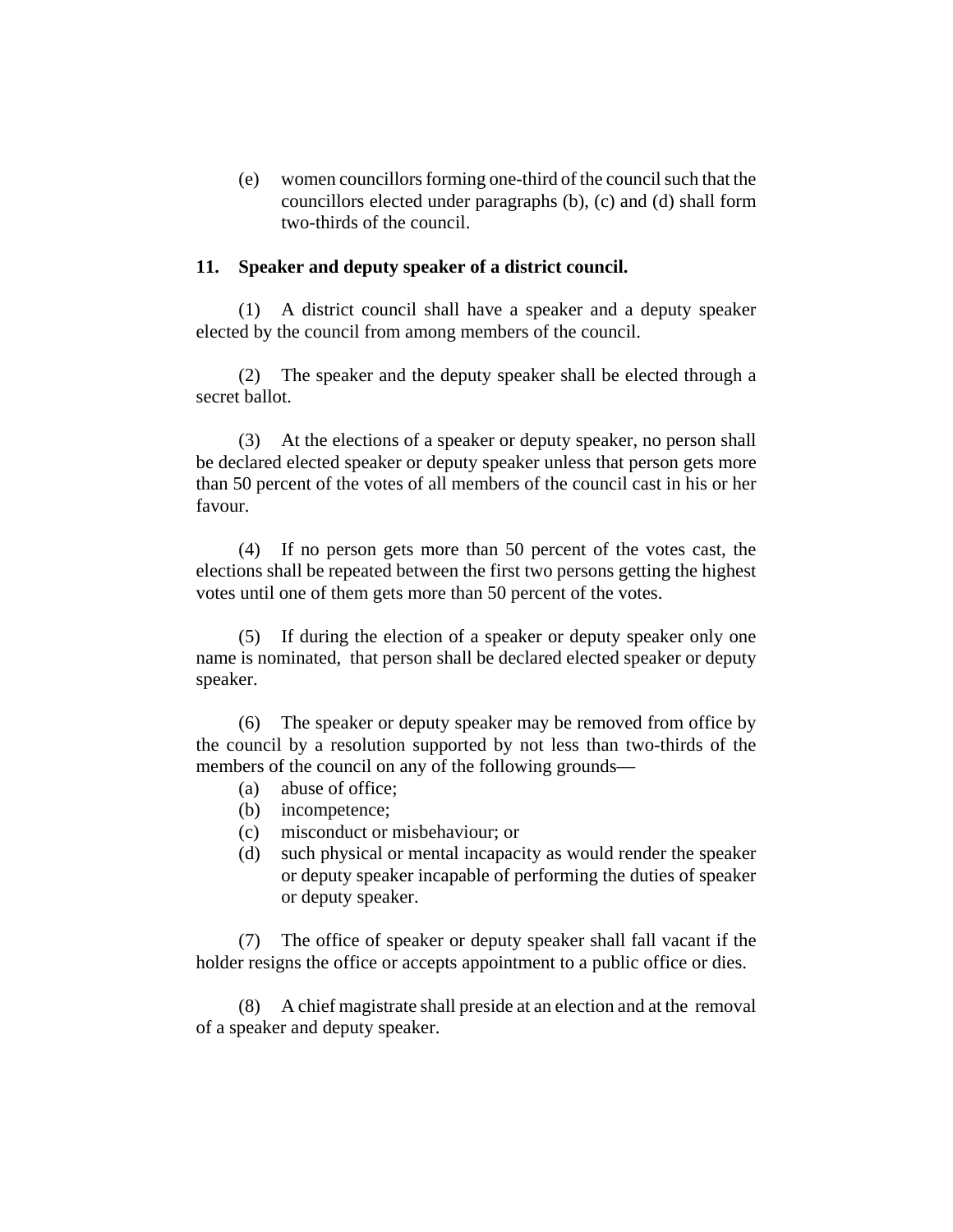- (9) The speaker shall—
- (a) preside at all meetings of the council;
- (b) be charged with the overall authority for the preservation of order in the council and the enforcement of the rules of procedure of the council; and
- (c) perform functions which are similar to those of the Speaker of Parliament as may be consistent with this Act.

(10) Except for the taking of oath of the members of the council, no business shall be transacted in the council before the election of a speaker at any time that office is vacant.

# **12. District chairperson.**

- (1) There shall be a district chairperson who shall be—
- (a) the political head of the district;
- (b) elected by universal adult suffrage through a secret ballot.
- (2) A district chairperson shall be—
- (a) a person qualified to be elected a member of Parliament;
- (b) at least thirty years and not more than seventy-five years of age; and
- (c) a person ordinarily resident in that district.

# **13. Functions of the chairperson.**

- (1) A district chairperson shall—
- (a) preside at meetings of the executive committee of the district;
- (b) monitor the general administration of the district;
- (c) monitor the implementation of council decisions;
- (d) subject to section 79 of this Act and article 197 of the Constitution, monitor and coordinate the activities of the municipal and town councils and of other lower local governments and administrative units in the district;
- (e) on behalf of the council, oversee the performance of persons employed by the Government to provide services in the district and to monitor the provision of Government services or the implementation of projects in the district;
- (f) subject to section  $64(2)(g)$ , coordinate and monitor government functions as between the district and the Government;
- (g) perform other functions that may be necessary for the better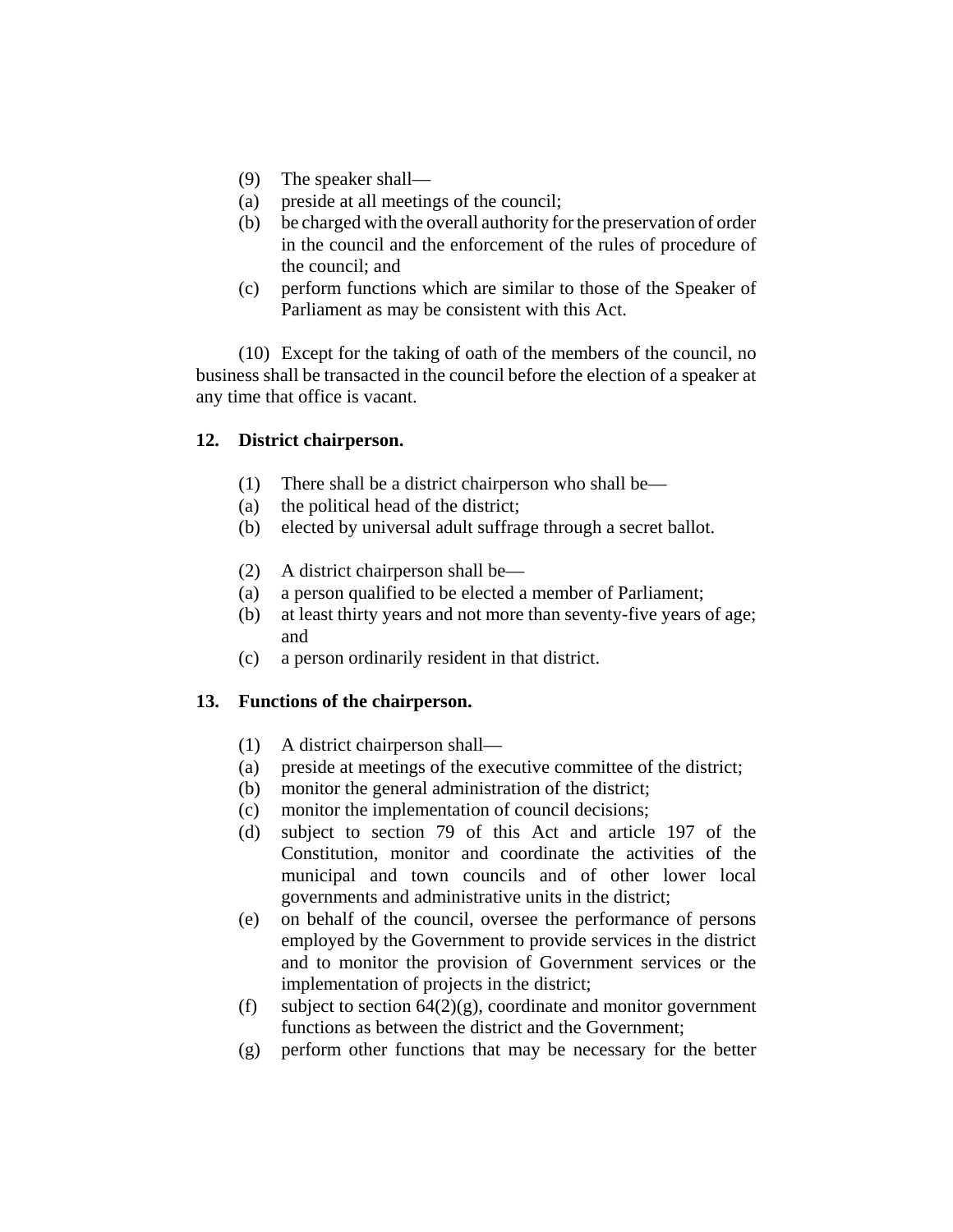functioning of the district council, or which may be incidental to the functions of chairperson or imposed on the chairperson by any law.

(2) The chairperson shall abide by, uphold and safeguard the Constitution, the district laws and other laws of Uganda and shall endeavour to promote the welfare of the citizens in the district.

(3) Subject to the Constitution and this Act, the functions conferred on the chairperson may be exercised by the chairperson directly or through elected or appointed officials subordinate to the chairperson.

(4) The chairperson shall, in the performance of his or her functions, be answerable to the district council.

(5) The chairperson shall make a report to the council on the state of affairs of the district, at least once a year.

#### **14. Removal of chairperson from office.**

(1) Subject to subsection (2), the chairperson may be removed from office by the council by a resolution supported by two-thirds of all the members of the council on any of the following grounds—

- (a) abuse of office;
- (b) corruption;
- (c) incompetence;
- (d) misconduct or misbehaviour;
- (e) such physical or mental incapacity as would render the chairperson incapable of performing the duties of chairperson;
- (f) failure or refusal without justifiable reasons to implement lawful council decisions.

(2) For purposes of removing the chairperson under subsection (1) other than under paragraph (e) of that subsection, a notice in writing signed by not less than one-third of all the members of the council shall be submitted to the speaker—

- (a) stating that they intend to pass a resolution of the council to remove the chairperson on any of the grounds set out in subsection (1);
- (b) setting out the particulars of the charge supported by the necessary documents, where applicable, on which it is claimed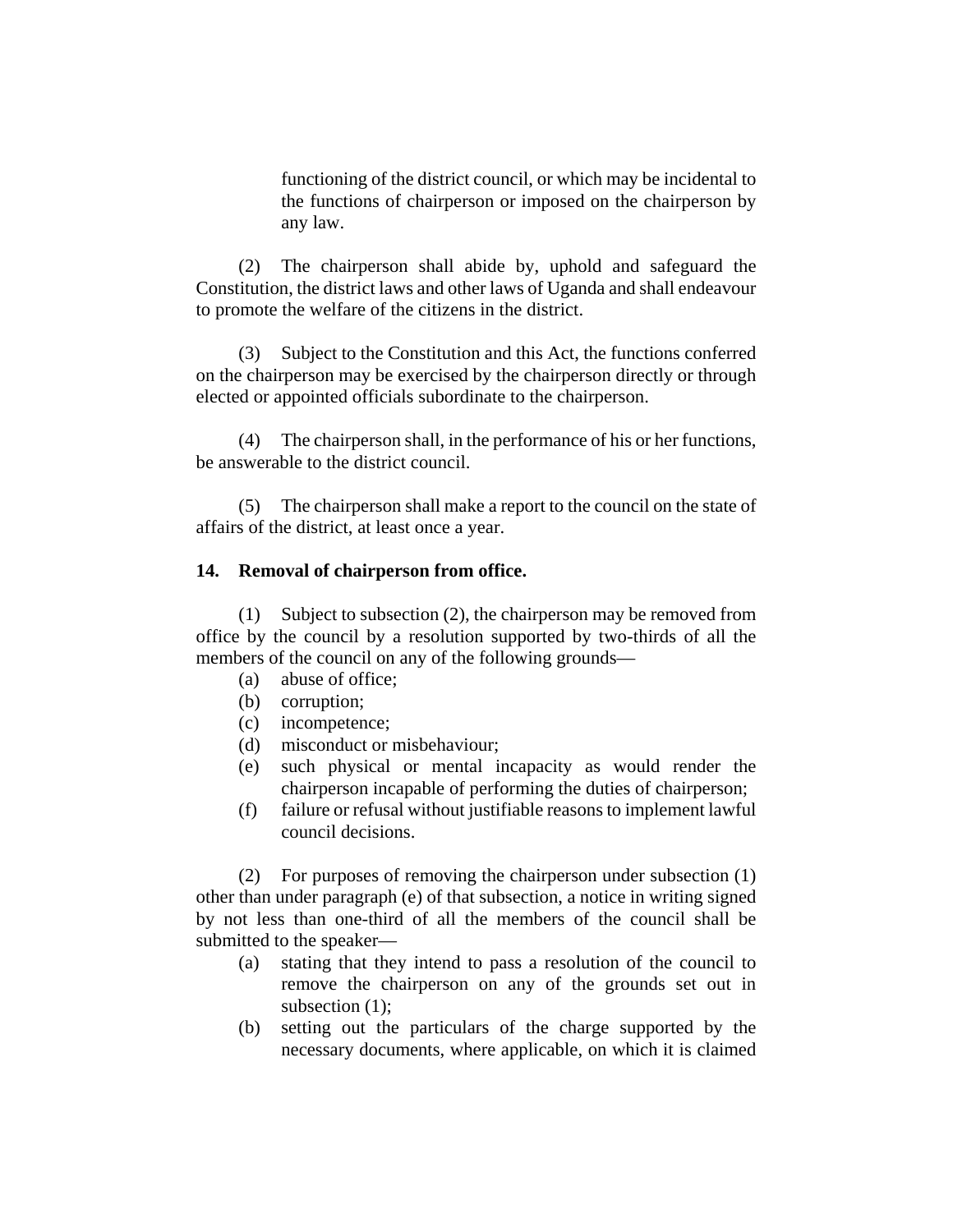that the conduct of the chairperson be investigated for purposes of his or her removal.

(3) The speaker shall, within twenty-four hours after receipt of the notice referred to in subsection (2), cause a copy to be transmitted to the chairperson and the Chief Justice.

(4) The Chief Justice shall, within seven days after receipt of the notice transmitted under subsection (3), constitute a tribunal comprising three judges of the High Court to investigate the allegations contained in the notice and to report its findings to the council stating whether or not there is a prima facie case for the removal of the chairperson.

(5) The chairperson is entitled to appear at the proceedings of the tribunal and to be represented by a lawyer or other expert or person of his or her choice.

(6) If the tribunal determines that there is a prima facie case for the removal of the chairperson under subsection (1) other than paragraph (e), then if the council passes the resolution supported by the votes of not less than two-thirds of all members of the council, the chairperson shall cease to hold office.

(7) For the purposes of the removal of the chairperson on grounds of physical or mental incapacity under subsection (1)(e), there shall be submitted to the speaker a notice in writing signed by not less than one-third of all the members of the council—

- (a) stating that they intend to pass a resolution of the council for the removal of the chairperson from office on grounds of physical or mental incapacity; and
- (b) giving particulars of the alleged incapacity.

(8) The speaker shall, within seven days after receipt of a notice under subsection (7), cause a copy to be transmitted to the chairperson and the Chief Justice.

(9) The Chief Justice shall, within seven days after receipt of the notice transmitted under subsection (8) and in consultation with the Medical Council, constitute a medical board comprising three qualified medical specialists to examine the chairperson in respect of the alleged incapacity and to report its findings to the council.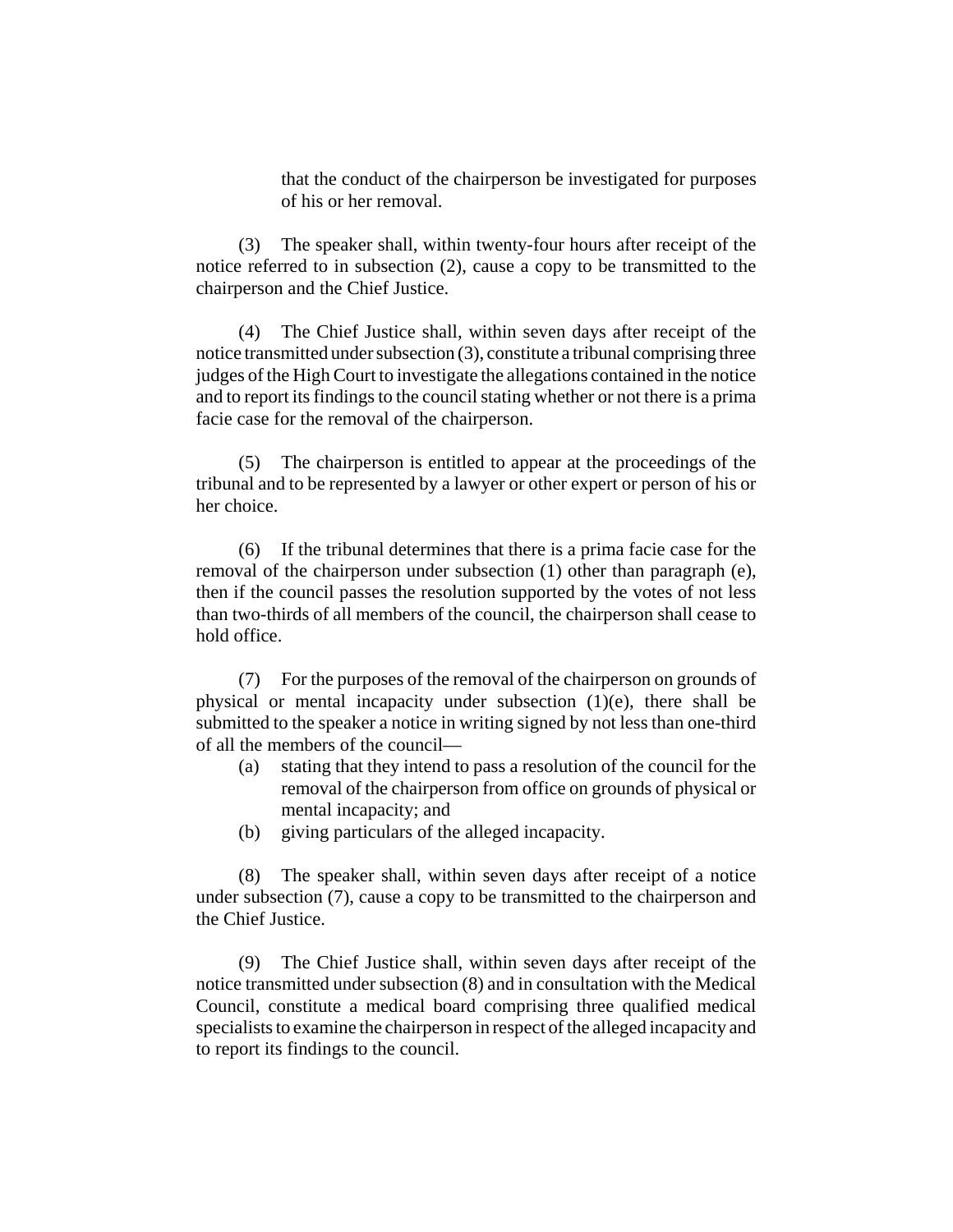(10) The Chief Justice shall, within seven days, constitute a medical board and inform the relevant chairperson accordingly.

(11) The medical board shall examine the chairperson within fourteen days after its establishment.

(12) The chairperson shall submit himself or herself to the medical board for examination on a day and time determined by the board.

(13) If the medical board determines that the relevant chairperson is by reason of physical or mental incapacity unable to perform the functions of the office of chairperson and the council passes the resolution for his or her removal supported by the votes of not less than two-thirds of all the members of the council, the chairperson shall cease to hold office.

(14) If the medical board, after the expiration of the period of fourteen days referred to in subsection (11), reports that the relevant chairperson has failed or refused to submit to the medical board and the council passes the resolution for his or her removal supported by the votes of not less than twothirds of all the members of the council, the chairperson shall cease to hold office.

(15) The speaker shall convene the council within fourteen days after the receipt of the report of the tribunal or medical board.

(16) The motion for a resolution for the removal of the chairperson shall be moved in the council within fourteen days after the receipt by the speaker of the report of the tribunal or the medical board, failure of which shall render the resolution time-barred.

(17) The chairperson is entitled to appear in person and be heard during the proceedings of the council relating to the motion for a resolution under this section.

(18) Subsections (1) to (17) shall apply to the removal of the chairperson of a lower local government council except that—

- (a) the notice under subsection (2) shall be submitted to the district council speaker;
- (b) wherever "Chief Justice" appears, it shall be substituted by "chief magistrate";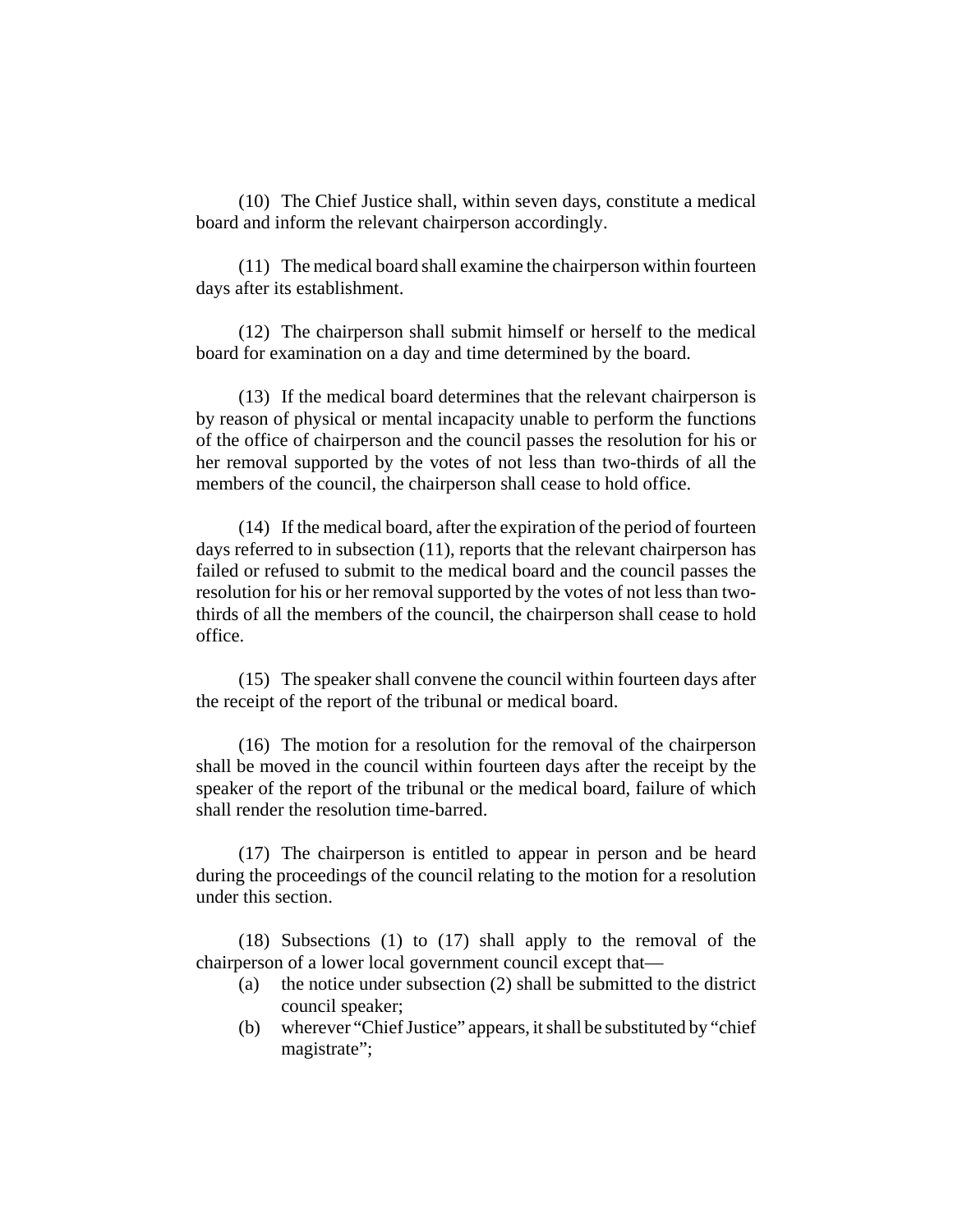(c) under subsection (4) the judges of the High Court shall be substituted by magistrates not below grade I.

(19) The expenses of the tribunal and the medical board shall be met by the relevant council.

# **15. Mayor.**

The chairperson of a city shall carry the title of mayor.

# **16. District executive committee.**

(1) There shall be an executive committee for each district council which shall perform the executive functions of the council.

- (2) A district executive committee shall consist of—
- (a) the chairperson;
- (b) the vice chairperson;
- (c) such number of secretaries, not exceeding five, as the council may determine.

(3) At least one of the offices of the secretaries referred to in subsection  $(2)(c)$  shall be held by a female.

(4) The chairperson shall assign one of the secretaries to be responsible for health and children welfare.

# **17. Functions of a district executive committee.**

The district executive committee shall—

- (a) initiate and formulate policy for approval of the council;
- (b) oversee the implementation of the Government and the council's policies and monitor and coordinate activities of nongovernmental organisations in a district;
- (c) monitor the implementation of council programmes and take remedial action where necessary;
- (d) recommend to the council persons to be appointed members of the district service commission, local government public accounts committee, district tender board, district land board or any other boards, commissions or committees that may be created;
- (e) receive and solve problems or disputes forwarded to it from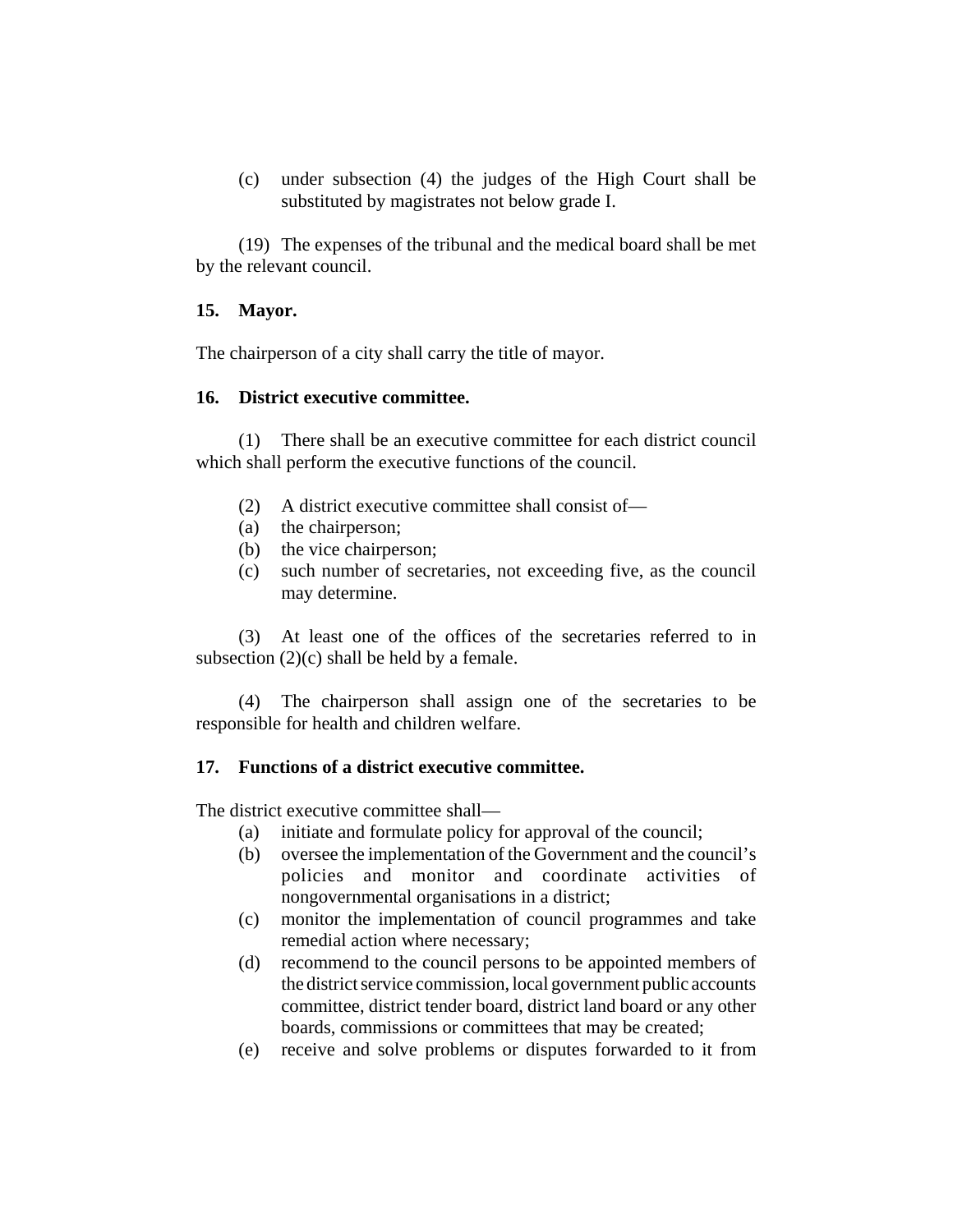lower local government councils;

- (f) at the end of each financial year consider and evaluate the performance of the council against the approved work plans and programmes; and
- (g) carry out any other duty as may be authorised by the council or any law.

## **18. Appointment and functions of vice chairperson and secretaries.**

(1) The vice chairperson shall be nominated by the chairperson from among the members of the council and approved by two-thirds of all the members of the council.

(2) The vice chairperson shall be a person who qualifies to be a district chairperson.

(3) The secretaries shall be nominated by the chairperson from among the members of the council and shall be approved by the majority of all the members of the council.

(4) The vice chairperson shall deputise for the chairperson and shall perform other functions that may be assigned to him or her by the chairperson.

(5) Subject to section 171(4), if the chairperson dies, resigns or is removed from office, the vice chairperson shall assume the office of chairperson until the election of a new chairperson; and the election shall take place within six months after the occurrence of the event.

(6) A secretary shall have responsibility for such functions of the district council as the district chairperson may, from time to time, assign to him or her.

### **19. Full-time service of chairperson and secretaries.**

(1) A chairperson, vice chairperson and secretaries shall be on fulltime service of the council.

(2) A chairperson, a vice chairperson and secretaries shall be paid emoluments in accordance with the First Schedule.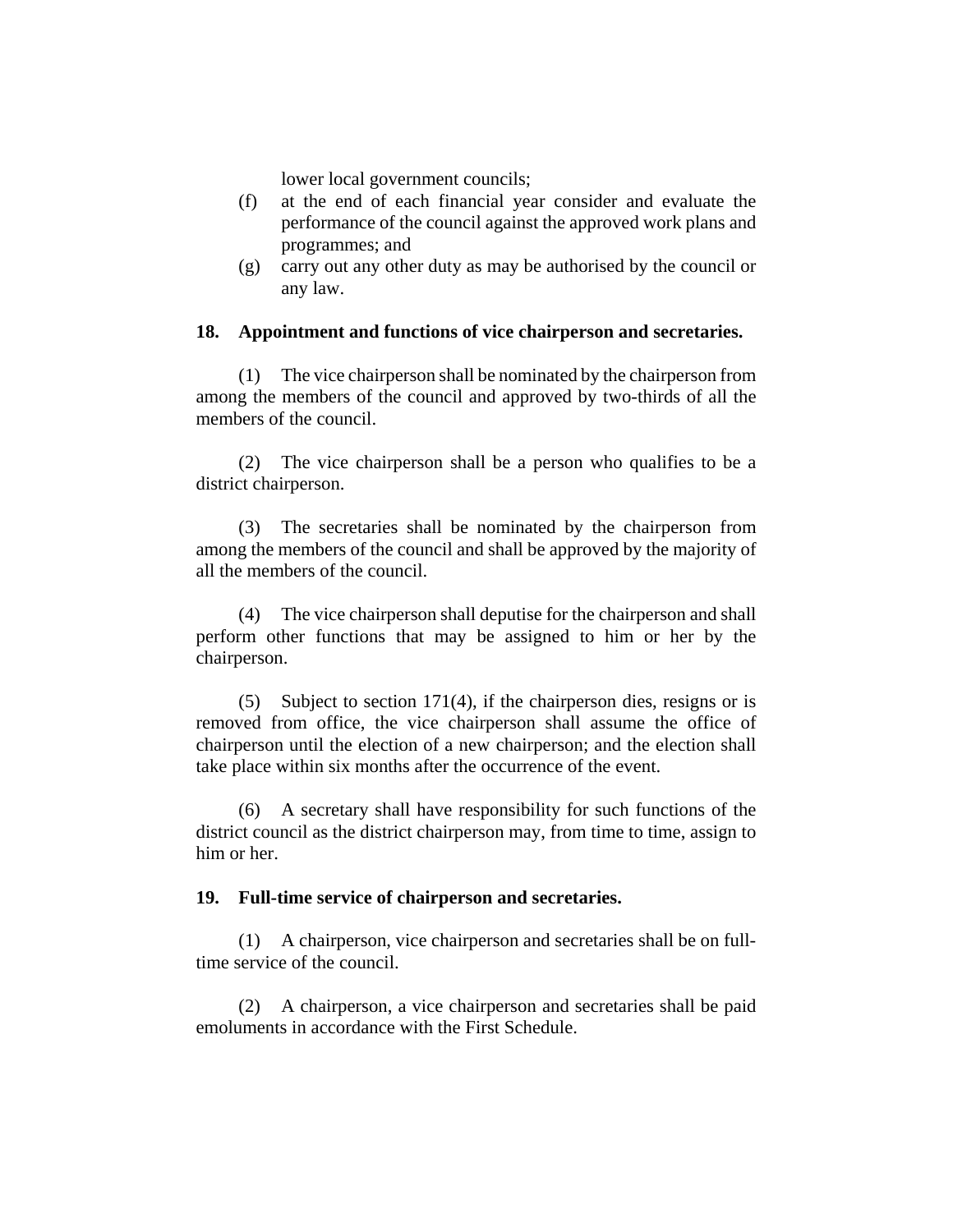(3) A member of the district executive committee shall not hold any office of profit or emolument likely to compromise his or her office.

# **20. Vacation of office of member of district executive committee.**

The office of a member of the district executive committee shall fall vacant if—

- (a) the appointment of a member is revoked by the chairperson;
- (b) a member is elected as speaker or deputy speaker of the district council;
- (c) a member—
	- (i) resigns from office;
	- (ii) becomes disqualified to be a member of the council; or (iii) dies;
- (d) where the council passes a vote of censure in a member; or
- (e) a new chairperson assumes office.

# **21. Censure against member of district executive committee.**

(1) A council may, by resolution supported by not less than half of all the members of the council, pass a vote of censure against a member of the district executive committee.

(2) Proceedings for censure shall be initiated by a petition to the chairperson through the speaker, signed by not less than one-third of all the members of the council, to the effect that they are dissatisfied with the conduct or performance of the member of the district executive committee.

(3) The chairperson shall upon receipt of the petition cause a copy to be given to the member of the district executive committee in question.

(4) The motion of the resolution of censure shall not be debated until the expiry of fourteen days after the petition is sent to the chairperson.

(5) A member of the executive committee in respect of whom a vote of censure is debated under subsection (4) is entitled to be heard during the debate.

# **22. District committees and functions.**

(1) A district council may appoint such standing committees as are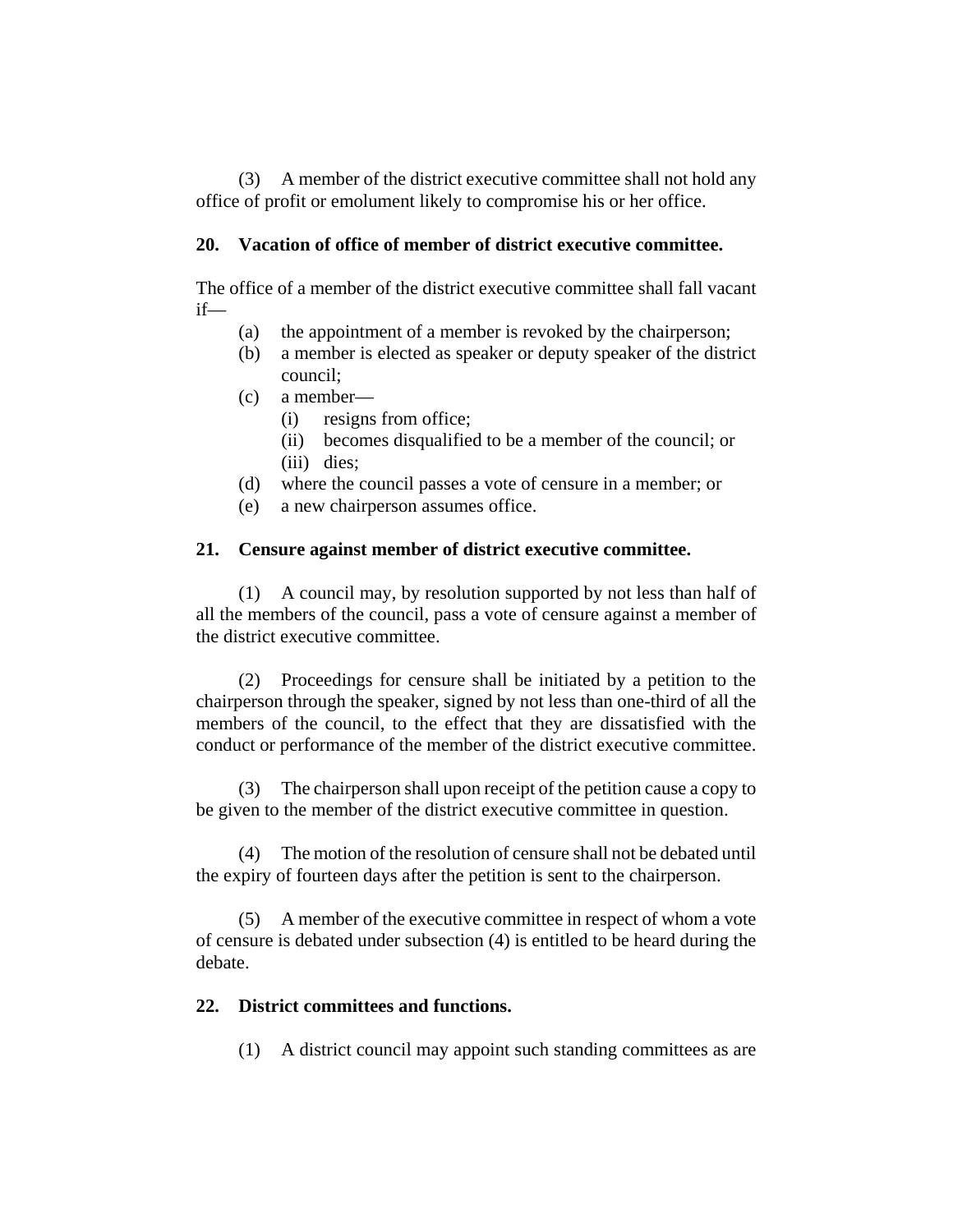necessary not exceeding the number of secretaries for the efficient performance of its functions.

(2) The chairperson of a committee under this section and the members of the committee shall be elected by simple majority through secret ballot from the members of the council who are not members of the executive committee.

(3) No council member shall belong to more than one committee.

(4) Members of the district executive committee, or councillors who are not members of a standing committee, may take part in the proceedings of a committee under this section but shall have no right to vote or claim allowances.

*Lower local government councils.*

## **23. Lower local government councils.**

- (1) A subcounty council shall consist of—
- (a) a chairperson, elected under Part X of this Act;
- (b) one councillor representing each parish or part of a parish in the subcounty;
- (c) two youth councillors representing the youth in the subcounty, one of whom shall be a female youth;
- (d) two councillors with disabilities, one of whom shall be a female, representing persons with disabilities in the subcounty; and
- (e) women councillors forming one-third of the council.
- (2) A city division council shall consist of—
- (a) a chairperson, elected under Part X of this Act;
- (b) one councillor representing each parish or part of a parish in the division;
- (c) two councillors with disabilities, one of whom shall be a female, representing persons with disabilities in the city division;
- (d) two youth councillors representing the youth in a city division, one of whom shall be a female youth; and
- (e) women councillors forming one-third of the council.
- (3) A municipal council shall consist of—
- (a) a chairperson, elected under Part X of this Act and carrying the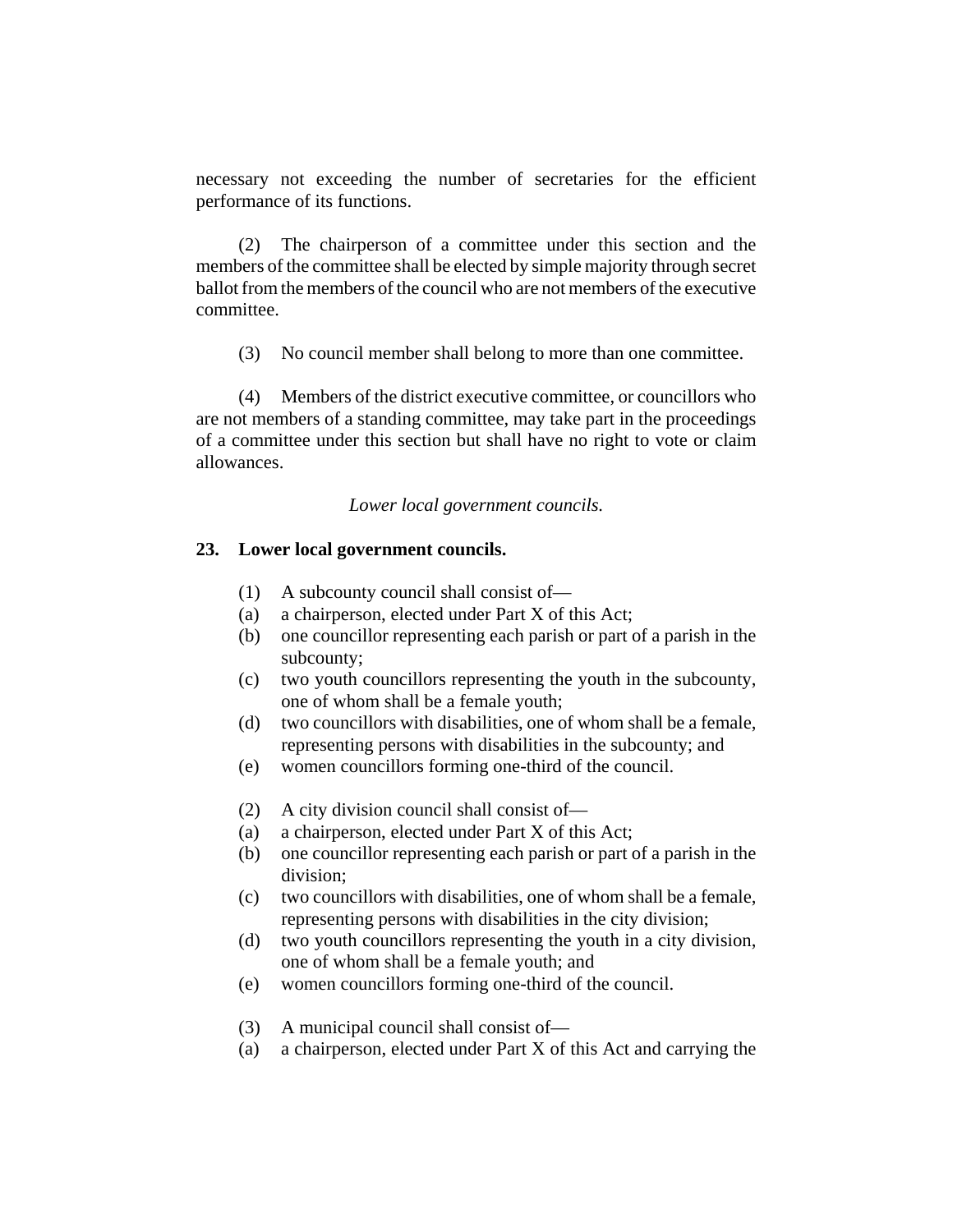title of mayor;

- (b) one councillor representing each parish or part of a parish in the municipality;
- (c) two councillors with disabilities representing persons with disabilities in the municipality;
- (d) two youth councillors representing the youth in the municipality, one of whom shall be a female youth; and
- (e) women councillors forming one-third of the council.
- (4) A municipal division council shall consist of—
- (a) a chairperson, elected under Part X of this Act;
- (b) one councillor directly elected to represent each parish or part of a parish in the municipal division;
- (c) two councillors with disabilities representing persons with disabilities in the municipal division;
- (d) two youth councillors representing the youth in the municipal division, one of whom shall be a female youth; and
- (e) women councillors forming one-third of the council.
- (5) A town council shall consist of—
- (a) a chairperson, elected under Part X of this Act;
- (b) one councillor directly elected to represent each ward or part of a ward in the town;
- (c) two councillors with disabilities representing persons with disabilities in the town;
- (d) two youth councillors representing the youth in the town, one of whom shall be a female youth; and
- (e) women councillors forming one-third of the council.

# **24. Functions of a chairperson of a lower government council.**

- (1) A chairperson of a lower government council shall—
- (a) be the political head at that level;
- (b) preside over the council and executive committee meetings;
- (c) monitor the general administration of the area under his or her jurisdiction;
- (d) on behalf of the council, oversee the performance of persons employed by the Government to provide services in the council's area of jurisdiction and to monitor the provision of Government services or implementation of projects in the area under the council's jurisdiction;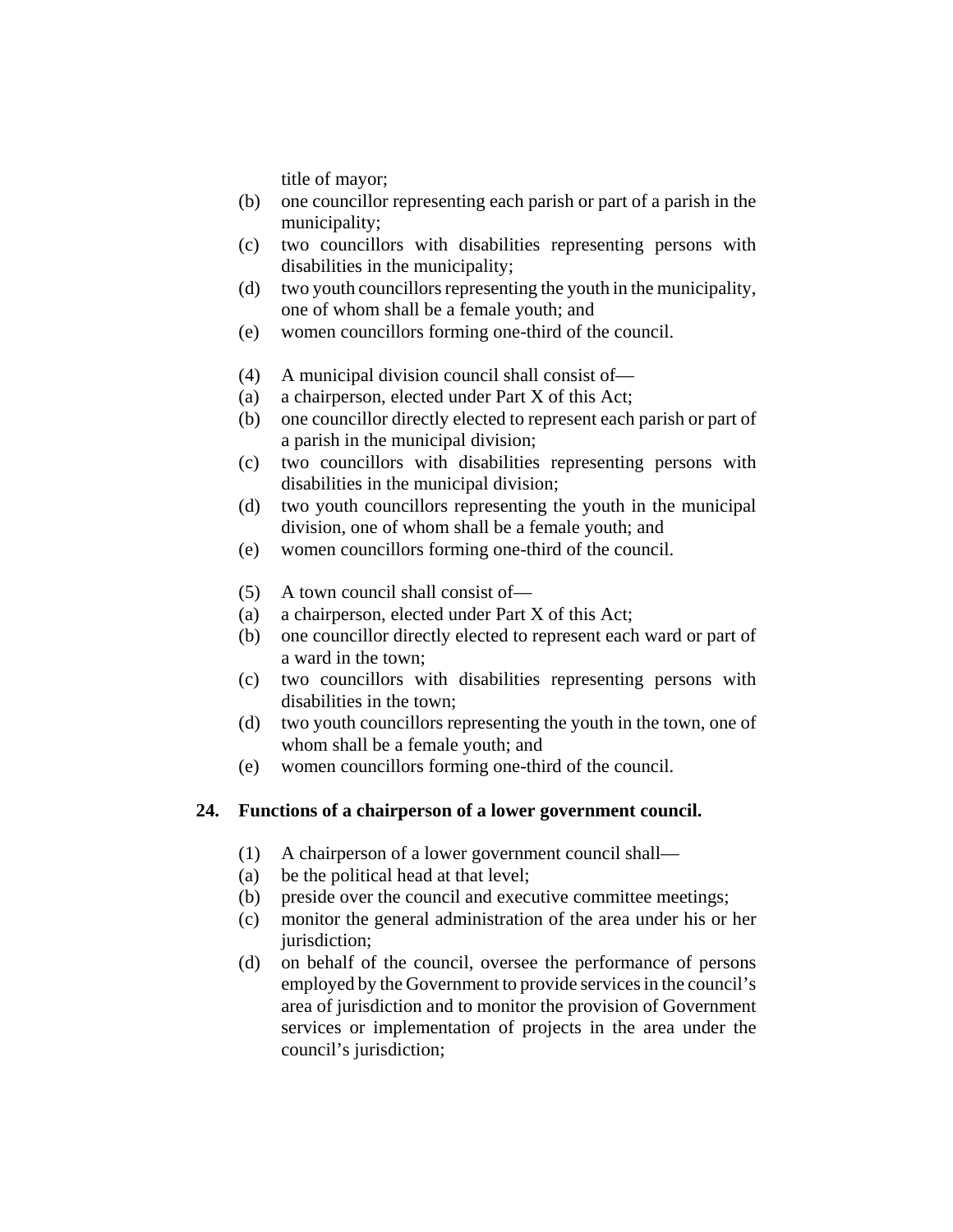(e) perform other functions that may be necessary for the better functioning of the council, or which may be incidental to the functions of the chairperson or imposed on the chairperson by any law.

(2) The chairperson of a lower council shall abide by, uphold and safeguard the Constitution, district laws, council byelaws and other laws of Uganda and shall endeavour to promote the welfare of the citizens in the council's area of jurisdiction.

(3) The chairperson shall, in the performance of the functions under subsections (1) and (2), be answerable to the respective local council of which he or she is chairperson.

# **25. Composition of an executive committee of a lower local government council.**

(1) A lower local government council shall have an executive committee nominated by the chairperson from among the members of the council and approved by simple majority of all the members of the council voting.

- (2) The executive committee shall consist of—
- (a) the chairperson;
- (b) the vice chairperson;
- (c) such number of secretaries, not exceeding five, as the council may determine.

(3) At least one of the offices of secretaries referred to in subsection (2)(c) shall be held by a female.

(4) The chairperson shall assign one of the secretaries to be responsible for health and children welfare.

### **26. Functions of a lower local government executive committee.**

A lower local government executive committee shall be responsible for the supervision of the implementation of policies and decisions made by its council and shall—

- (a) initiate and formulate policy for approval of the council;
- (b) oversee the implementation of the council's policy;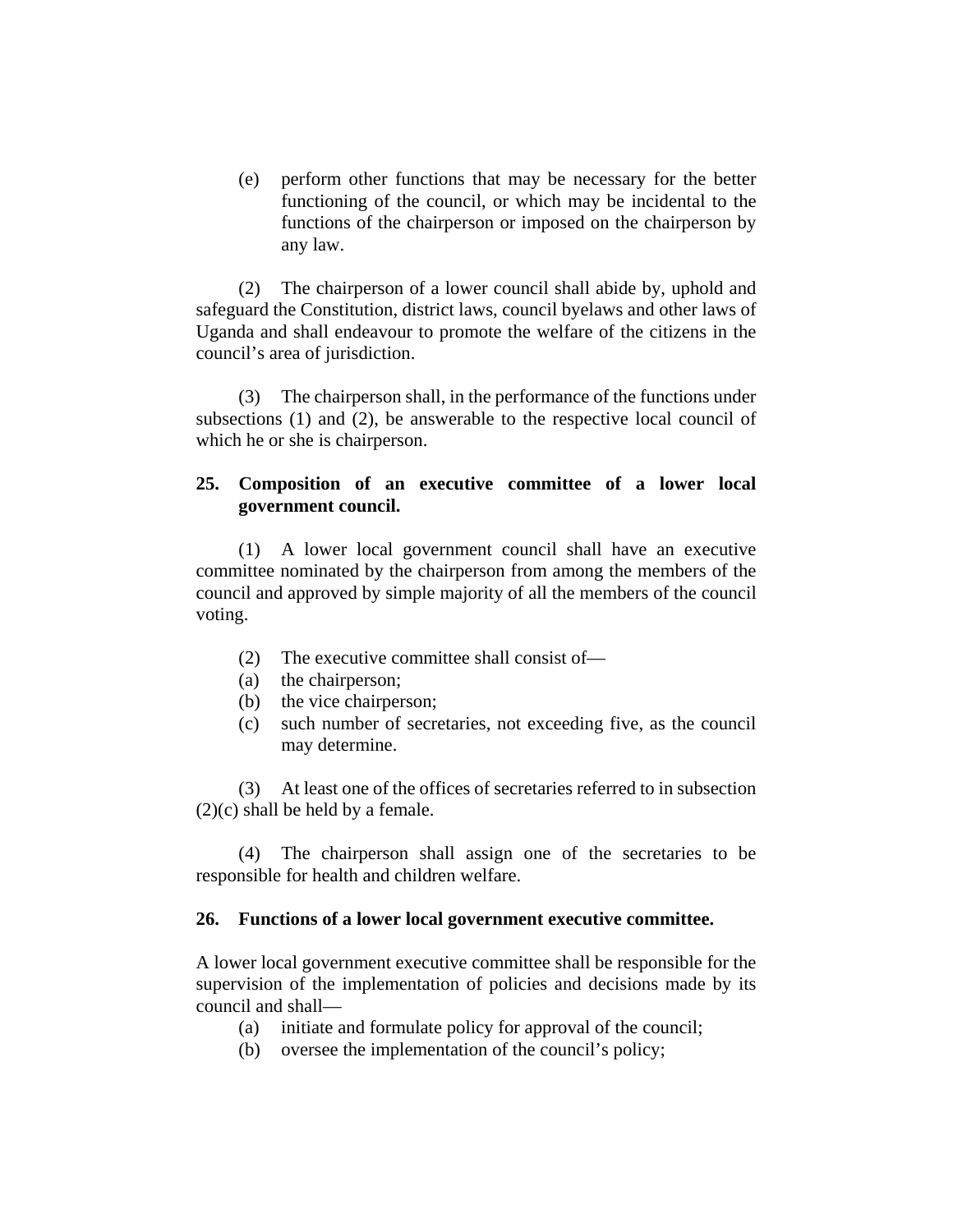- (c) assist in the maintenance of law, order and security;
- (d) monitor the implementation of council programmes and take action where necessary;
- (e) receive and solve problems or disputes forwarded to it from lower local councils;
- (f) at the end of each financial year consider and evaluate the performance of the council against the approved work plans and programmes;
- (g) initiate, encourage, support and participate in self-help projects and mobilise people, material and technical assistance in relation to the self-help projects;
- (h) serve as the communication channel between the Government, the district council and the people in the area;
- (i) generally monitor the administration in its area and report to the district council;
- (j) generally monitor and supervise projects and other activities undertaken by the Government, local governments and nongovernmental organisations in their area; and
- (k) carry out other functions which may be imposed by law or incidental to the above.

*Local governments generally.*

## **27. Councillors not to hold two political offices, etc.**

(1) A member of Parliament or a Minister of the Government shall not, concurrently with that office, hold a local government political office of chairperson, vice chairperson or secretary or be a councillor at a local government unit.

(2) A person shall not hold a political office or a full-time office in the service of more than one local government.

(3) Where a person is elected to a local council of a wider jurisdiction, his or her membership at the council of a smaller jurisdiction shall fall vacant, and another person shall be elected in that place.

(4) For the avoidance of doubt, a member of the village or subcounty executive committee shall not resign the office of the village or subcounty executive committee if elected a chairperson or vice chairperson of the parish, ward or county administrative council.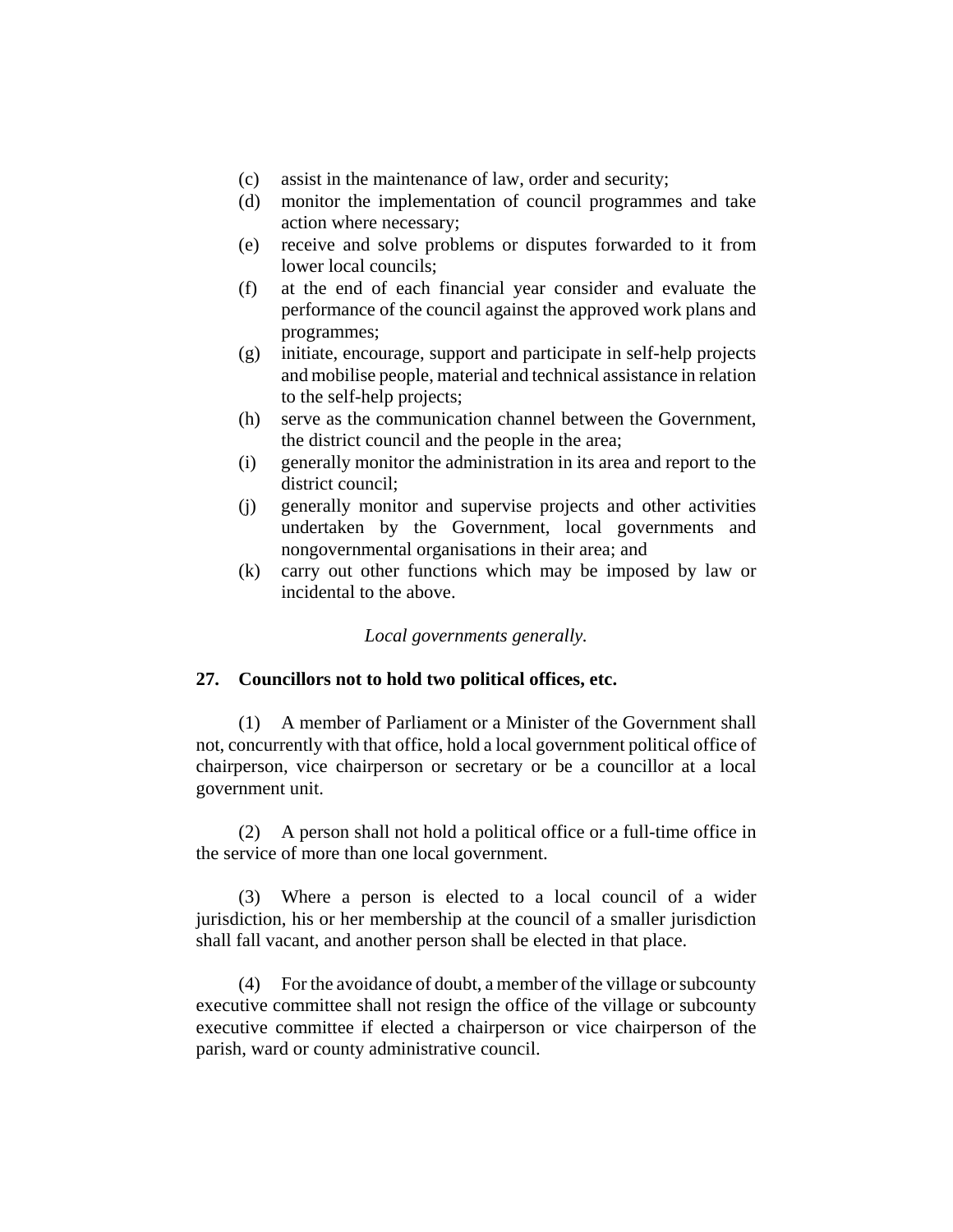# **28. Meetings of local government councils.**

The meetings of local government councils and their executive committees shall be conducted in the manner specified in the Third Schedule.

# **29. Elected officials to be part time.**

Except for the chairpersons of lower local governments and the vice chairpersons of municipal councils, and subject to section 19, all elected officials shall be part time and shall only be paid allowances in accordance with the First Schedule.

PART IV—FUNCTIONS AND POWERS OF LOCAL GOVERNMENT COUNCILS.

# **30. Functions, powers and services of a council.**

(1) Subject to the Constitution, a local government council shall, within its area of jurisdiction—

- (a) exercise all political and executive powers and functions;
- (b) provide services as it deems fit with the exception of the functions, powers and services listed under Part 1 of the Second Schedule to this Act;
- (c) protect the Constitution and other laws of Uganda and promote democratic governance; and
- (d) ensure the implementation and compliance with Government policy.

(2) Without prejudice to the generality of subsection (1), a district council shall perform and carry on the functions and services specified under Part 2 of the Second Schedule to this Act.

(3) Urban councils shall have autonomy over their planning and financial management when carrying out the functions and services specified under Part 3 of the Second Schedule to this Act.

(4) Subject to subsection (5), in rural areas, a local government council may devolve to a lower council some of the functions and services specified under Part 4 of the Second Schedule to this Act and, in urban areas, functions and services specified under Part 5B of the Second Schedule.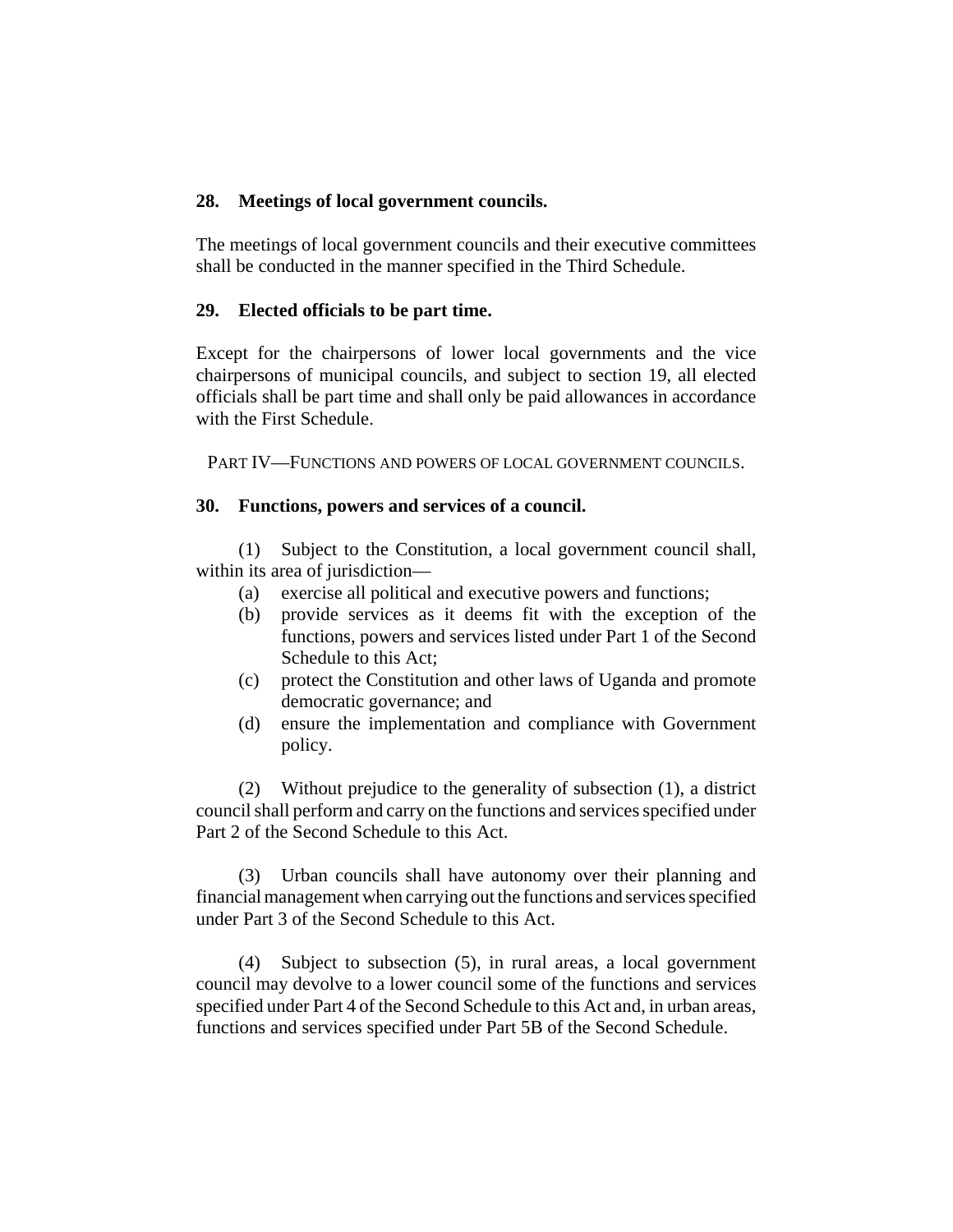- (5) A devolution under subsection (4) shall not be effected unless—
- (a) both parties are in agreement;
- (b) the necessary resources are made available for the exercise of those functions and powers, services and responsibilities; and
- (c) appropriate measures are taken to bring the change to the attention of the public.

(6) A local government shall monitor the performance of persons employed by the Government or a higher local government to provide services in its area of jurisdiction and monitor the provision of Government services or the implementation of projects in the area.

(7) A local government shall protect the Constitution and other laws of Uganda and shall promote democratic governance of the area under its jurisdiction.

# **31. Services to be provided on request of a council.**

(1) A district council or a lower council may, on request by it, be allowed to exercise the functions and services specified in Part I of the Second Schedule, or if delegated to it by the Government or by Parliament under any law.

(2) Subject to the Constitution, the Government may, on request by a district council, assume responsibility for functions and services assigned to the district council, and in such a case the Government shall retain any grants pertaining to any task reverting to the Government.

(3) A higher local government council may, on request by a lower council, assume responsibility of functions assigned to that lower council, provided that the higher local council shall retain any grants pertaining to the task reverting to it.

(4) Appropriate measures shall be taken to bring the changes in subsections  $(1)$ ,  $(2)$  and  $(3)$  to the attention of the public.

# **32. Delegation of functions by a Minister or council.**

(1) A Minister responsible for a Government Ministry may, after consultation with the Minister, delegate functions, powers and responsibilities vested in that Ministry to a local government council; and a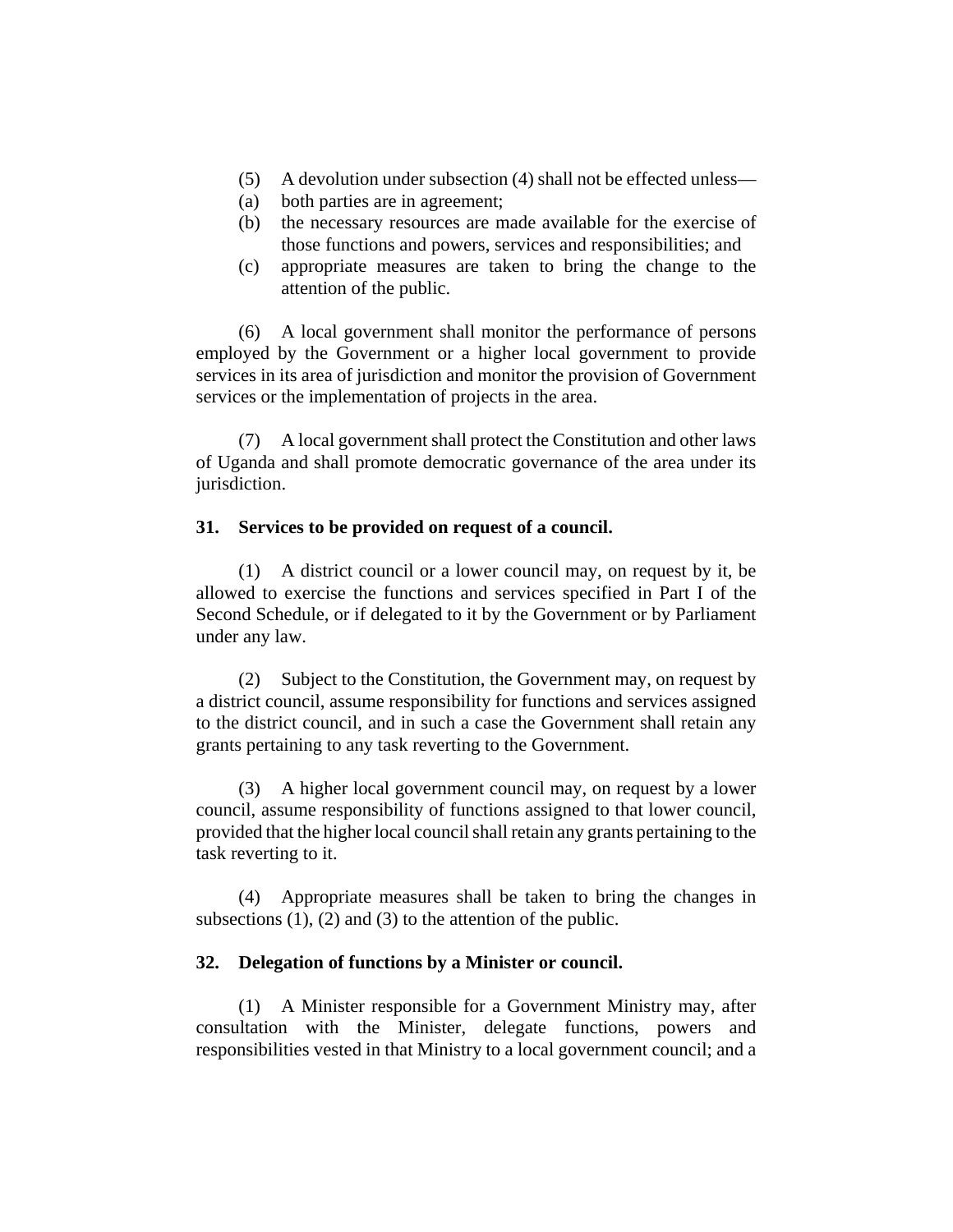local government council may delegate its functions, powers and responsibilities to a lower local government council within its area of jurisdiction.

- (2) A delegation under subsection (1) shall not be effected unless—
- (a) all parties are in agreement;
- (b) adequate resources are made available for the exercise of those functions, powers, services and responsibilities; and
- (c) appropriate measures are taken to bring the change to the attention of the public.

(3) A copy of the instrument of delegation under subsection (1) shall be sent by the authority making the delegation—

- (a) in the case of a lower council, to the relevant district council; and
- (b) in the case of a district council, to the Minister responsible for local government to be registered and stored, by the district council or the Ministry as the case may be, and shall be open to public access.

(4) The instrument of delegation registered under subsection (3) shall be published in the following manner—

(a) where registered by the Minister, shall be published—

- (i) by notice in the Gazette and in the local media at the expense of the delegating authority; and
- (ii) by fixing a copy of the instrument in a conspicuous place on or near the outer door of the relevant council's office during office hours for a period of not less than fifteen days.
- (b) where registered by a district council, shall be published—
	- (i) by fixing a copy of the instrument in a conspicuous place on or near the outer door of the relevant council's offices during office hours for a period of not less than fifteen days; or
	- (ii) in such other manner as is customary in the area of jurisdiction of the relevant council.

### **33. Delegation by a local government council to chairperson, etc.**

(1) Subject to the Constitution and the Fourth Schedule, a local government council may delegate some of its functions, powers or responsibilities under this Act to—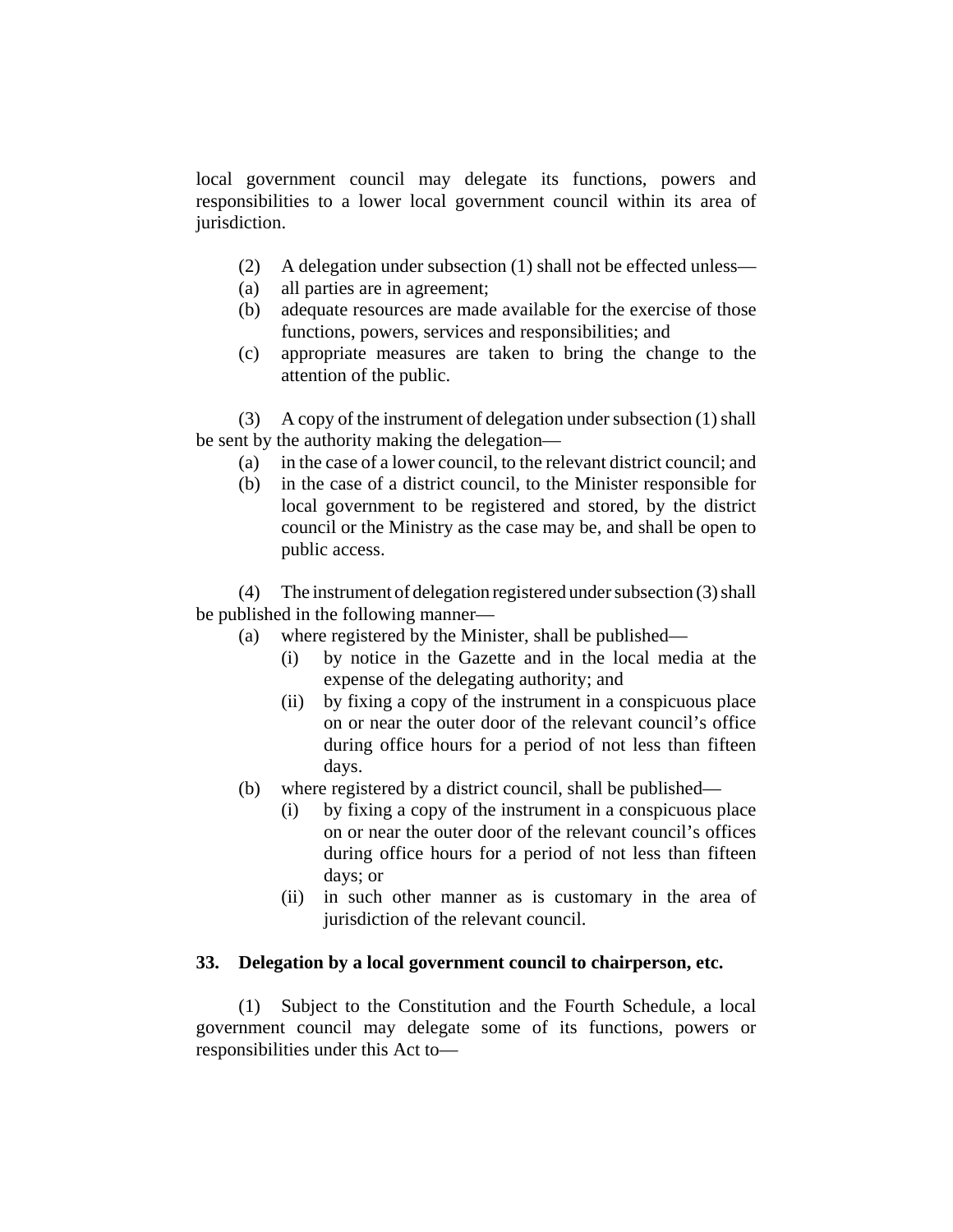- (a) the chairperson of the relevant council;
- (b) a committee of the relevant council;
- (c) a joint committee created under section 8(2); or
- (d) a council, trust fund or secretariat formed under section 8 of this Act and article 178 of the Constitution, as may be agreed upon in the charter.
- (2) A delegation under subsection (1) shall—
- (a) be accompanied by the necessary resources to enable the person or body delegated to exercise the functions, powers or responsibilities; and
- (b) be brought to the attention of the public as provided under section  $32(4)$ .

# **34. Higher councils to offer guidance to lower councils.**

A local government council may offer guidance to lower councils within its area of jurisdiction.

# *Planning powers.*

# **35. District planning authority.**

(1) The district council shall be the planning authority of a district.

(2) The district planning authority shall, in addition to the procedures it establishes for itself, work according to the guidelines established by the National Planning Authority.

(3) The district council shall prepare a comprehensive and integrated development plan incorporating plans of lower level local governments for submission to the National Planning Authority, and lower level local governments shall prepare plans incorporating plans of lower councils in their respective areas of jurisdiction.

# **36. District technical planning committee.**

(1) There shall be a district technical planning committee chaired by the chief administrative officer consisting of—

- (a) heads of department of that district;
- (b) any technical person co-opted by the chief administrative officer.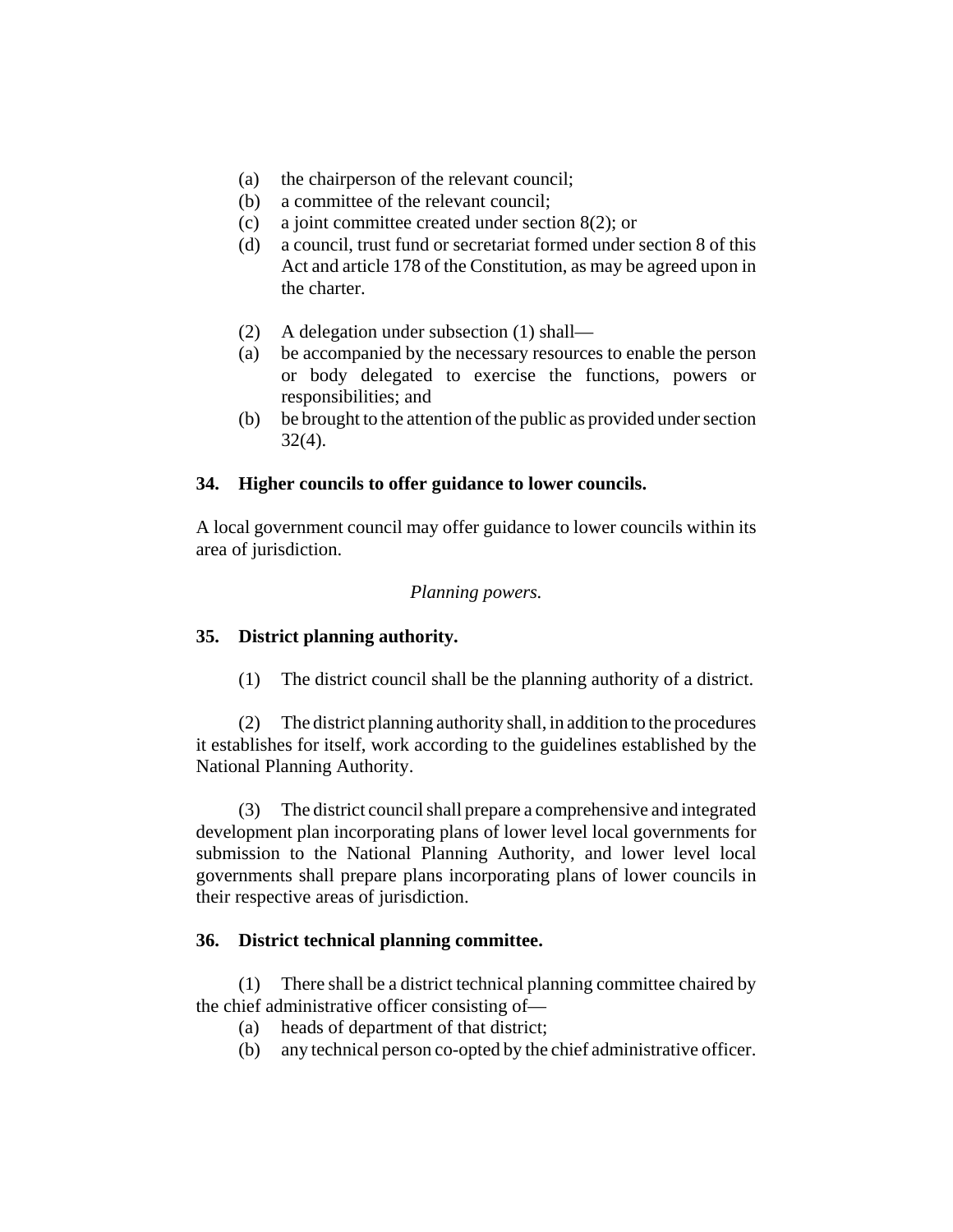(2) The district technical planning committee shall coordinate and integrate all the sectoral plans of lower level local governments for presentation to the district council.

### **37. Planning units.**

(1) For purposes of carrying out the functions stipulated under section 35, local governments shall establish planning units.

(2) The department of a district council responsible for economic planning shall constitute the planning unit and be the secretariat to service the district technical planning committee.

(3) The technical planning committee of a lower local government shall consist of all heads of department or sectors in its area of jurisdiction, and the subcounty chief or town clerk shall be the chairperson.

(4) The technical planning committee referred to in subsection (3) shall coordinate all plans of lower councils and submit the integrated plans to their respective councils for consideration.

### *Legislative powers.*

### **38. Enactment of district laws.**

(1) A district council shall have powers to make laws not inconsistent with the Constitution or any other law made by Parliament which power shall be exercised by the passing of local bills into ordinances by the council and signed by the chairperson.

(2) A local bill passed by a district council shall be forwarded to the Attorney General through the Minister to certify that the local bill is not inconsistent with the Constitution or any other law enacted by Parliament before the chairperson signs the law.

(3) Where the Minister with the advice of the Attorney General is of the opinion that a bill for an ordinance contravenes or derogates from the Constitution or other law by Parliament, he or she shall, within ninety days, return the bill with his or her comments to the relevant council for modification or other appropriate action.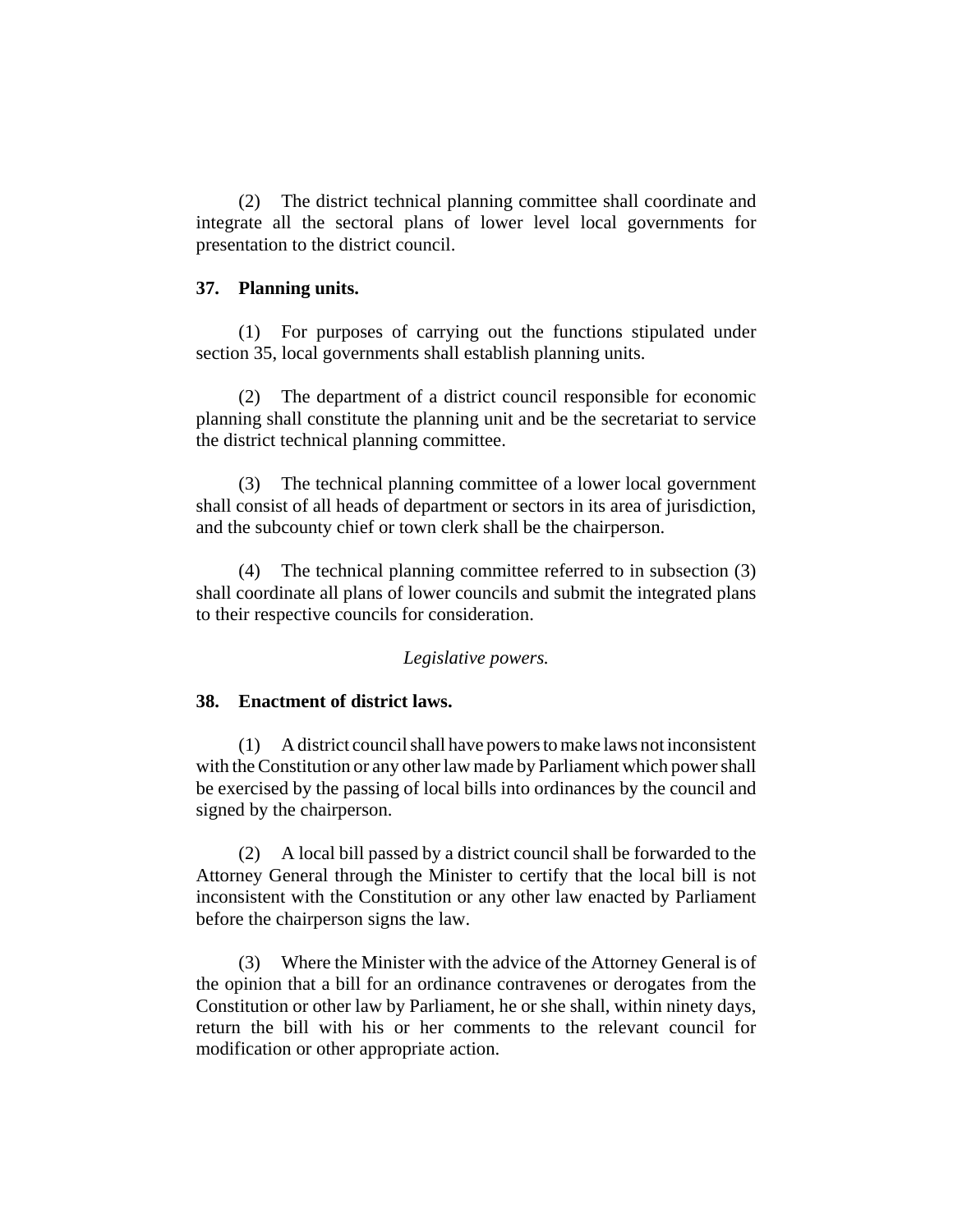(4) A bill enacted by the district council and signed by the district chairperson under this section shall be an ordinance of the council and shall be published in the official Gazette and in the local media.

(5) The public shall be given access to any ordinance passed or to be passed by the council as is provided in the Third Schedule.

(6) Subject to the Constitution, the council may in any ordinance delegate its powers to legislate to a council, trust fund or secretariat formed under section 8 of this Act and article 178 of the Constitution, which power shall be discharged by making rules or orders under the enabling ordinance or as may be agreed upon in the charter.

(7) The procedure for passing a bill to an ordinance shall be as is provided in the Third Schedule.

## **39. Byelaws by lower councils.**

(1) An urban, subcounty, division or village council may, in relation to its powers and functions make byelaws not inconsistent with the Constitution, or any law enacted by Parliament, or an ordinance of the district council or a byelaw passed by a higher council.

- (2) Byelaws made under this section—
- (a) by a municipality, shall be subject to section  $38(2)$ ;
- (b) by a lower local council other than a municipality shall be forwarded to the district council to certify that the byelaw is not inconsistent with the Constitution, or any law enacted by Parliament, or an ordinance of a district or a byelaw passed by a higher council;
- (c) by the village or municipal division councils in a municipality shall be forwarded to the municipal council to certify that the byelaw is not inconsistent with any law or ordinance or byelaw passed by a higher council;
- (d) by the village council shall be forwarded to the subcounty council to certify that the byelaw is not inconsistent with any law or ordinance or a byelaw passed by a higher council.

(3) Where the Minister or the relevant council, as the case may be, is of the opinion that the byelaw forwarded under subsection (2) contravenes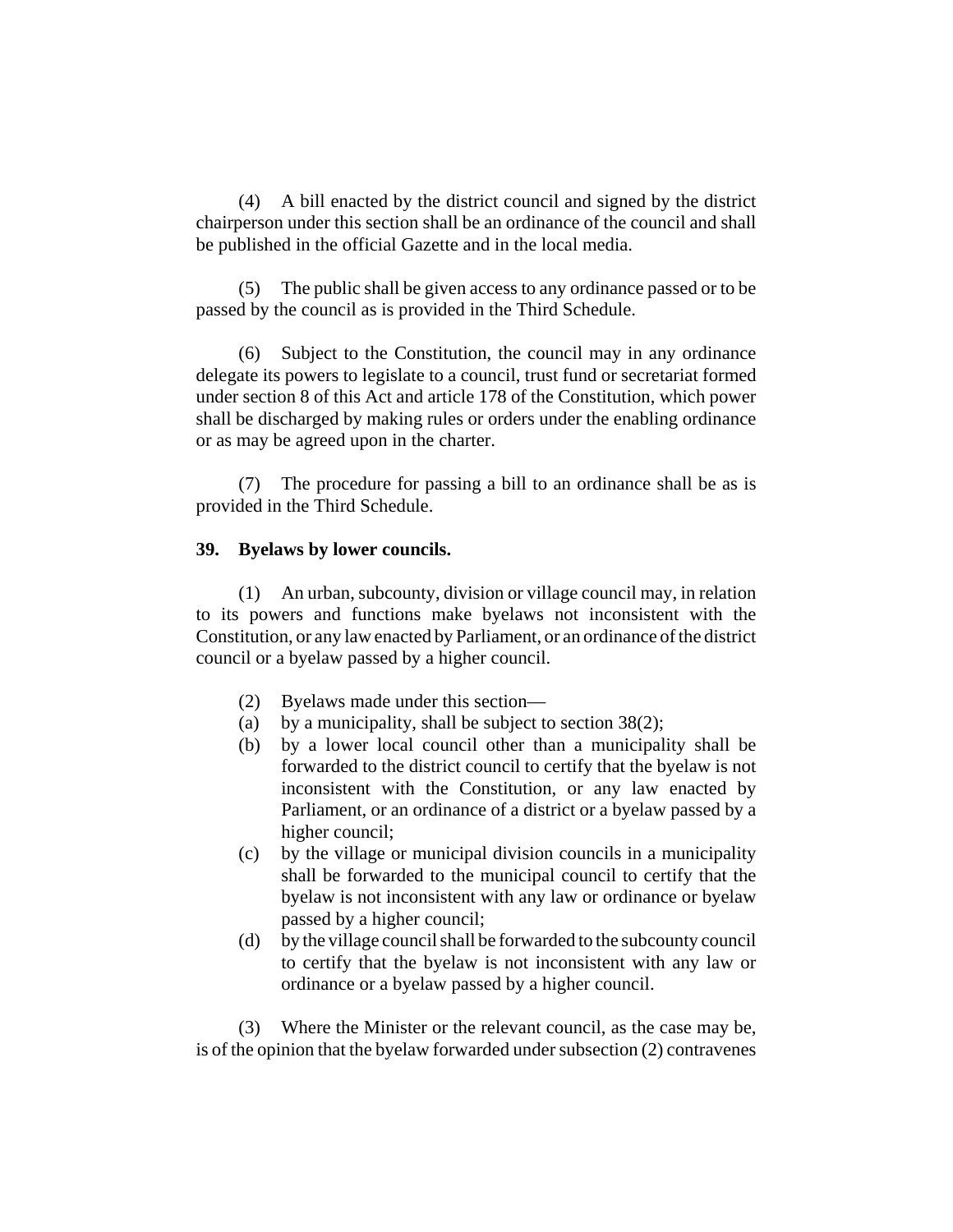or derogates from the Constitution, or any law or an ordinance, or a byelaw passed by a higher council, the Minister or the council shall within sixty days from the date of receipt, return the byelaw with his or her or its comments to the enacting council for modification or other appropriate action.

(4) A byelaw made under this section may prescribe fees, or charges or fines not exceeding two currency points in breach of the byelaw.

(5) On the making of a byelaw, a council shall notify the next higher local government before implementing that byelaw.

(6) The procedure of passing a byelaw by a local government council shall be as is provided in the Third Schedule.

- (7) A byelaw made under this section may—
- (a) create an offence for a breach of a provision of the byelaw;
- (b) in the case of a municipality, prescribe a penalty of a fine not exceeding two currency points or a term of imprisonment not exceeding six months or both in respect of an offence created under paragraph (a) of this subsection;
- (c) provide that where a person is convicted of an offence created by the byelaw which prohibits possession of an article, object or thing, the court orders the forfeiture or destruction of the article, object or thing in addition to the penalty provided;
- (d) in the case of a municipality, prescribe that in addition to or substitution for the penalty, if the breach relates to a condition of a licence or permit under the byelaws, the licence or permit be suspended or cancelled;
- (e) provide that in addition to the penalty, any expenses incurred by the local council or person or other public body as a result of the breach of a provision of an ordinance or nonperformance of a requirement under the ordinance shall be paid by the person convicted, and expenses may be recovered summarily as a civil debt.

### **40. Ordinance may create offences and penalties.**

An ordinance made under section 38 may—

- (a) create an offence for a breach of a provision of the ordinance;
- (b) prescribe a penalty of a fine not exceeding two currency points or a term of imprisonment not exceeding six months or both in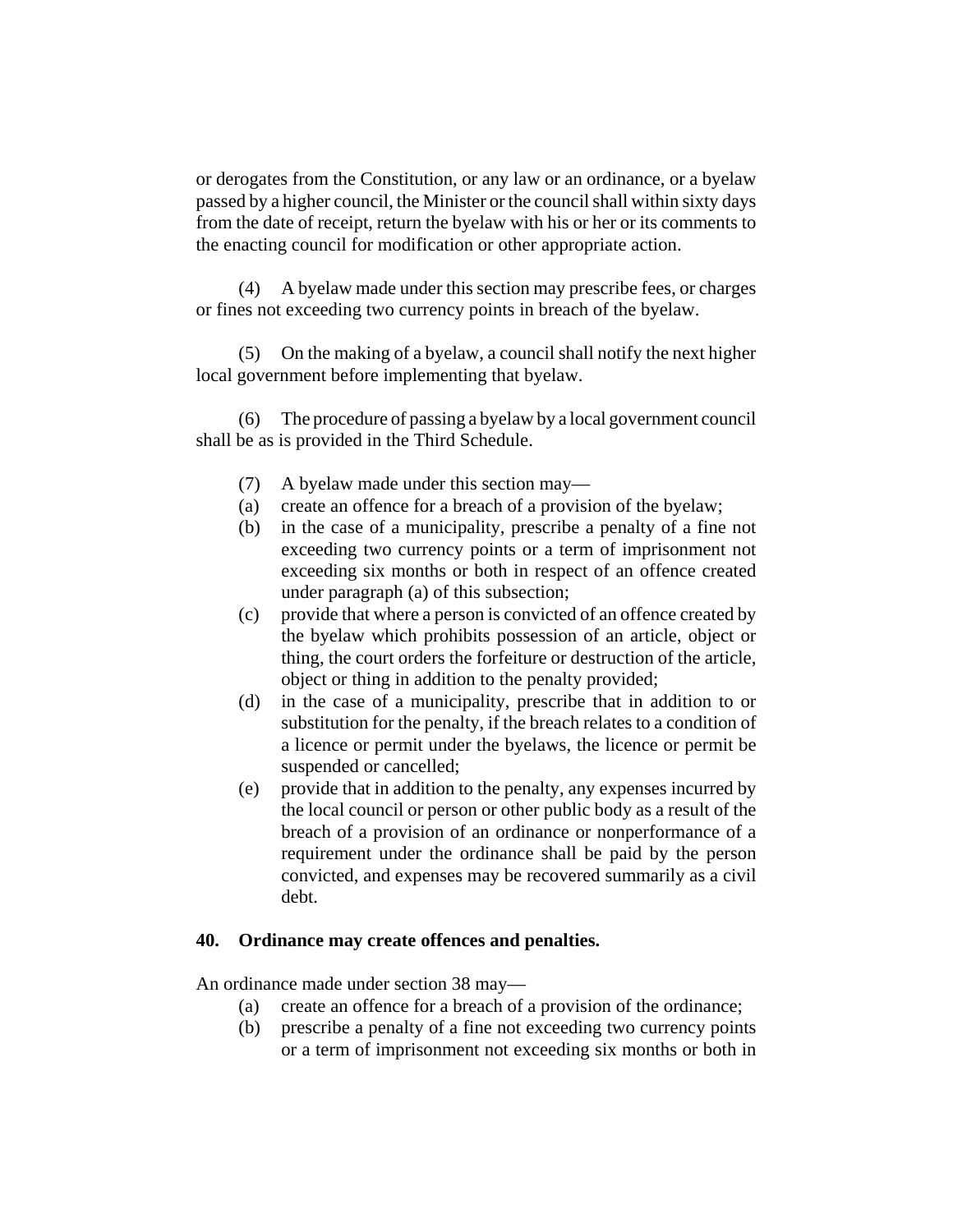respect of an offence created under paragraph (a);

- (c) provide that where a person is convicted of an offence created by an ordinance which prohibits possession of an article, object or thing, the court orders the forfeiture or destruction of the article, object or thing in addition to the penalty under paragraph (b) of this section;
- (d) prescribe that in addition to or substitution for the penalty, if the breach relates to a condition of a licence or permit under the ordinance, the licence or permit be suspended or cancelled;
- (e) provide that in addition to the penalty, any expenses incurred by the local council or a person or other public body as a result of the breach of a provision of an ordinance or nonperformance of a requirement under the ordinance shall be paid by the person or body convicted, and the expenses may be recovered summarily as a civil debt.

# **41. Ordinance may impose fees, etc. for services.**

An ordinance made under section 38 may prescribe fees or charges equivalent to full cost recovery in relation to any act done or to be done or service given under the ordinance and may require any act to be done or performed to the satisfaction of a prescribed person or body.

# **42. Scope of an ordinance.**

(1) An ordinance may be made to apply to the whole district or any part of a district or to a particular section or profession of the people, and the power to make ordinances shall include power to regulate different matters in respect of different parts in the district.

(2) For the avoidance of doubt, no ordinance shall be made in respect of any matter or issue for which adequate provision is made under the Constitution or any law made by Parliament except for ease of reference, in which case the ordinance shall reproduce the provisions of that article or law in its entirety.

# **43. Effective date of an ordinance.**

The effective date of an ordinance or byelaw made under this Act shall be the date of publication in the official Gazette or as may be provided in the ordinance.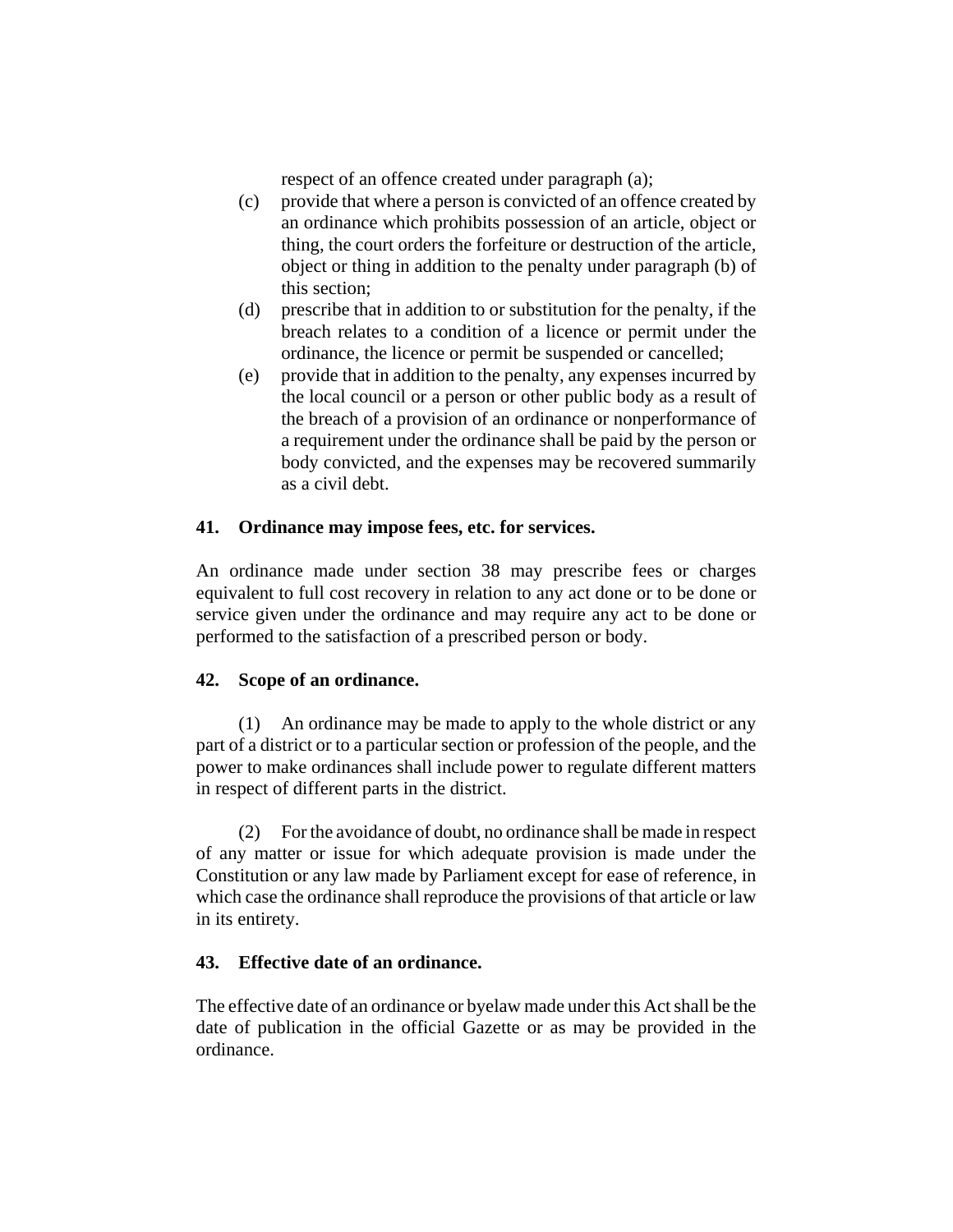## **44. Local councils not to legislate on judicial powers.**

A local council shall have no power to make any law relating to the establishment or administration of courts or to the exercise of judicial powers.

PART V—ADMINISTRATIVE UNITS.

# **45. Administrative units, councils and committees.**

- (1) There shall be administrative units based on—
- (a) in rural areas—
	- (i) the county;
	- (ii) the parish; and
	- (iii) the village:
- (b) in urban areas—
	- (i) the parish or ward; and
	- (ii) the village.
- (2) There shall be a council at each level of the administrative units.

# **46. Composition of administrative unit councils.**

- (1) The council shall consist of—
- (a) at the county level, all the members of the subcounty executive committees in the county;
- (b) at the parish level, all the members of the village executive committees in the parish;
- (c) at the village level, all persons of eighteen years of age or above residing in that village.
- (2) There shall be the following ex officio members—
- (a) at the county level, all district councillors representing constituencies in the county;
- (b) at the parish level, all subcounty councillors representing constituencies in the parish.

# **47. County chairperson; parish and village executive committee.**

(1) There shall be a chairperson and a vice chairperson, at the county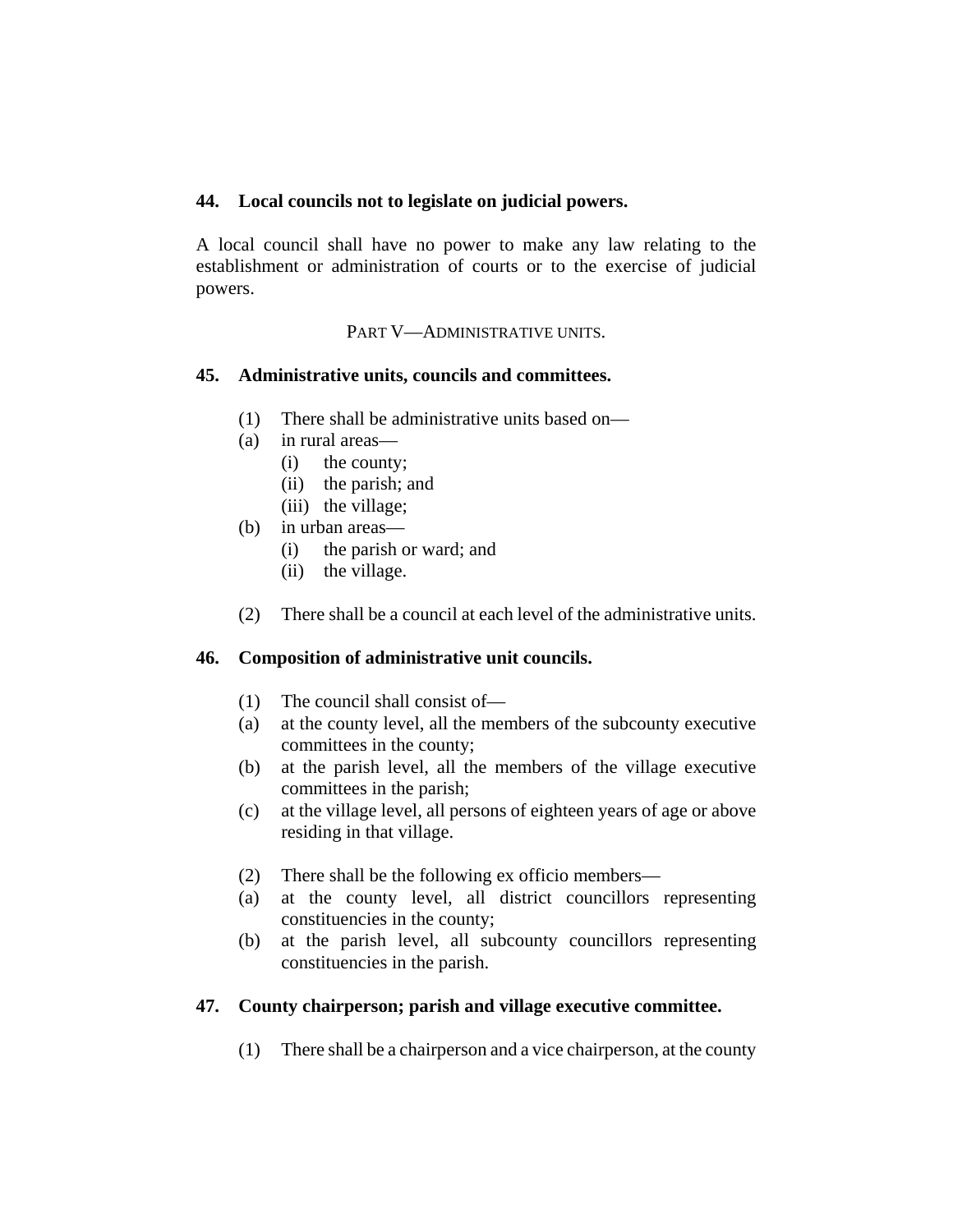level, to be elected by the council from among their number.

(2) There shall be an executive committee at each parish and village administrative unit consisting of the following—

- (a) a chairperson;
- (b) a vice chairperson who shall also be secretary for children welfare;
- (c) a general secretary;
- (d) a secretary for information, education and mobilisation;
- (e) a secretary for security;
- (f) a secretary for finance;
- (g) a secretary for production and environmental protection;
- (h) the chairperson of the youth council at the parish or village level, who shall be the secretary for youths;
- (i) the chairperson of the women councils at the parish or village level who shall be the secretary for women and also the public health coordinator; and
- (j) the chairperson of the organisation for persons with disabilities at the parish or village level who shall be secretary for persons with disabilities affairs.

(3) At least one-third of the executive committee members at the parish or village level shall be women.

# **48. Functions of an administrative unit council.**

The functions of an administrative unit council shall be—

- (a) to draw the attention of the district chairperson, the chief administrative officer and the assistant chief administrative officer at the county level or the chief at the parish level to any matter that rouses their concern or interest;
- (b) at the county level to advise the area members of Parliament on all matters pertaining to the county;
- (c) at the county and parish level to resolve problems or disputes referred to it by relevant subcounty or village councils;
- (d) to resolve problems identified at that level;
- (e) to monitor the delivery of services within its area of jurisdiction;
- (f) to assist in the maintenance of law, order and security;
- (g) to carry out any functions that may be assigned to it by the district council or higher local government councils; and
- (h) to carry out any other function conferred by law or incidental to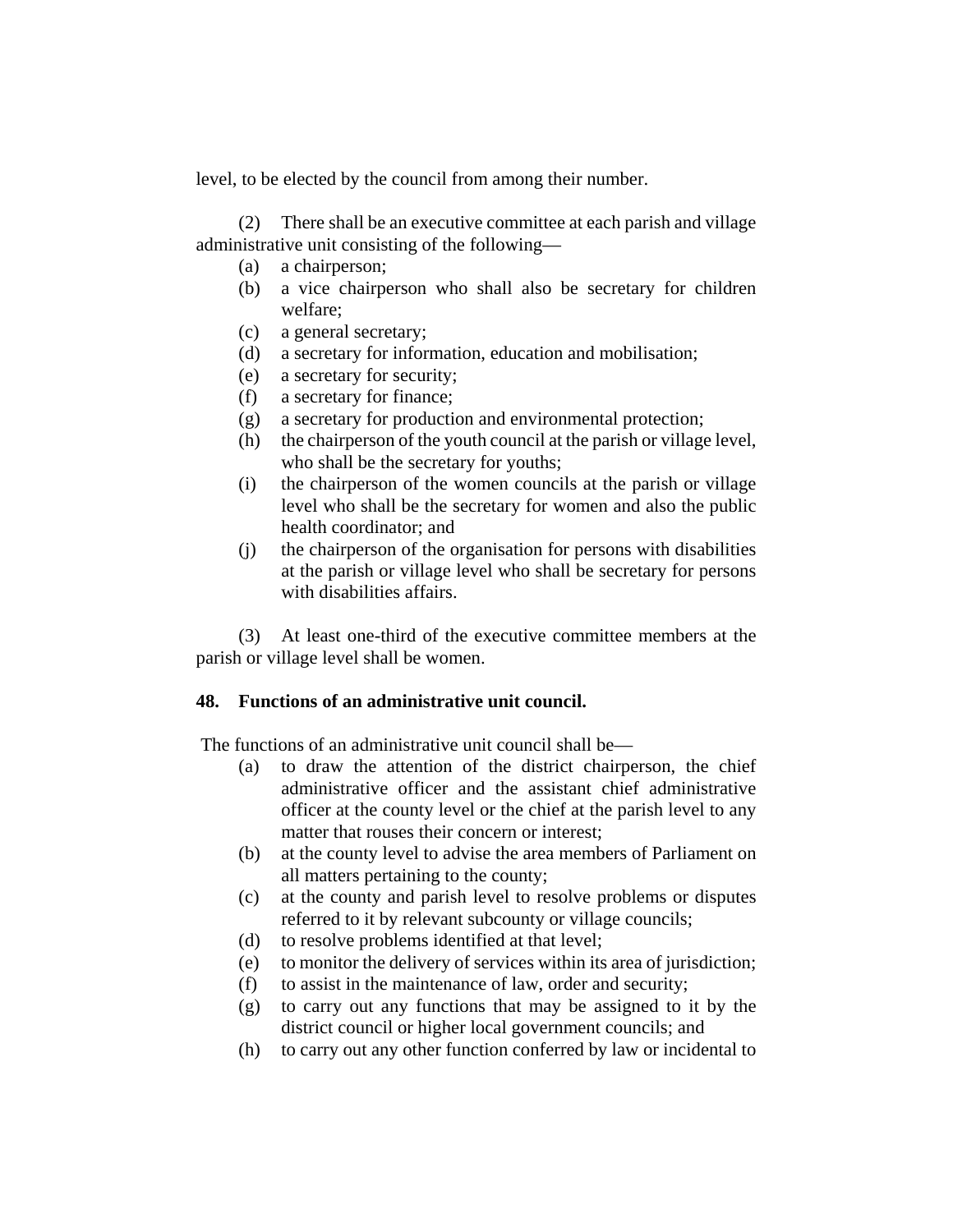the above.

# **49. Functions of the parish and village executive committee.**

The parish or village executive committee shall oversee the implementation of policies and decisions made by its council and shall—

- (a) assist in the maintenance of law, order and security;
- (b) initiate, encourage, support and participate in self-help projects and mobilise people, material and technical assistance in relation to self-help projects;
- (c) at the village level vet and recommend persons in the area who should be recruited into the Uganda Peoples' Defence Forces, the Uganda Police Force, and the Uganda Prisons Service and local defence units;
- (d) serve as the communication channel between the Government, the district or higher local council and the people in the area;
- (e) generally monitor the administration in its area and report to the higher or district council;
- (f) generally monitor projects and other activities undertaken by the Government, local governments, and nongovernmental organisations in their area;
- (g) carry out other functions which may be imposed by law or incidental to the above.

# **50. Functions of the chairperson of an administrative unit council.**

The chairperson shall—

- (a) at the county and parish level convene and preside at all meetings of the county or parish council; and in the absence of the chairperson, the vice chairperson shall perform those functions;
- (b) at the village level—
	- (i) be the political head;
	- (ii) preside at meetings of the council;
	- (iii) monitor the general administration of the area under his or her jurisdiction;
	- (iv) perform other functions that may be necessary for the better functioning of the council, or which may be incidental to the functions of the chairperson or imposed on the chairperson by any law.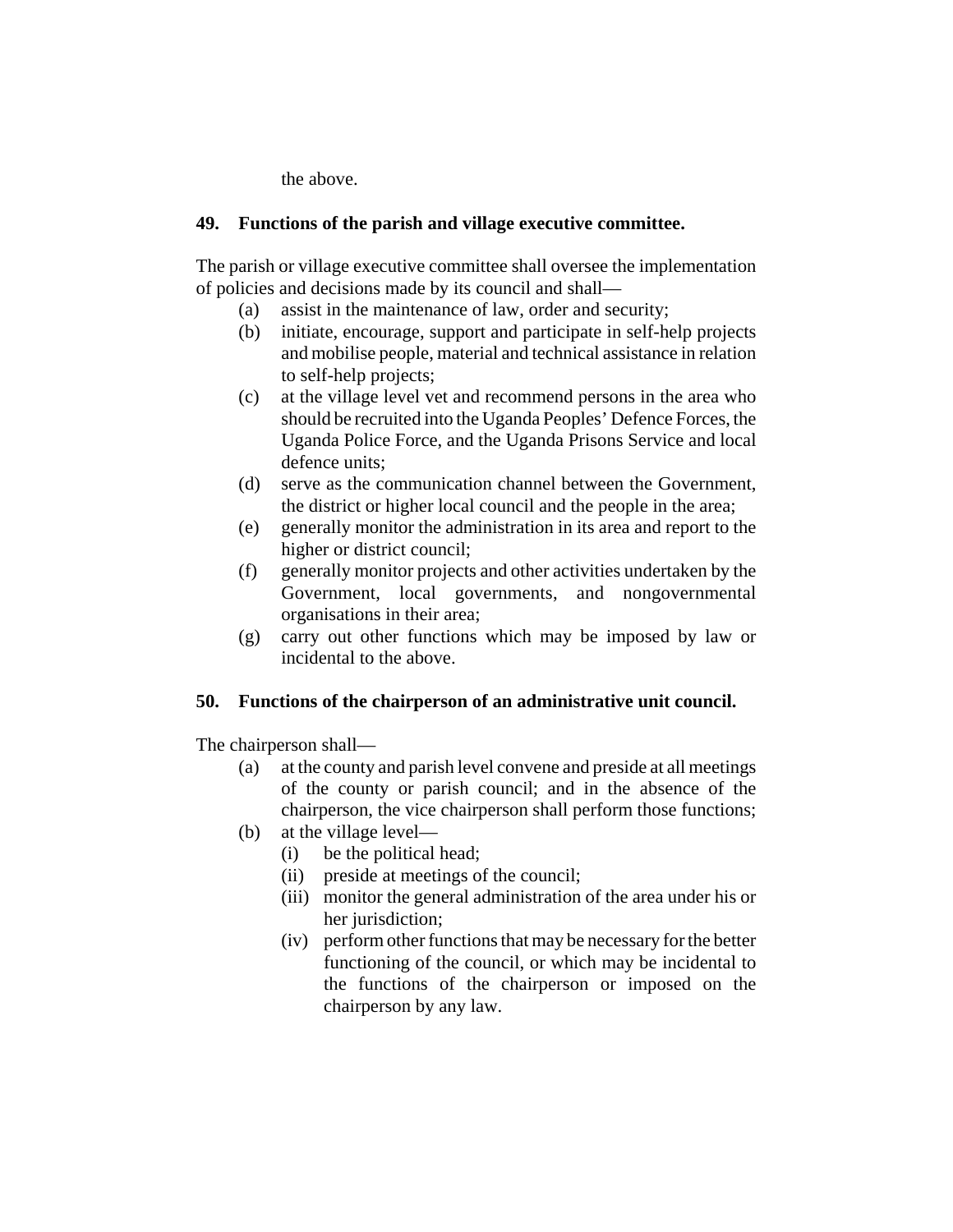# **51. Members of the executive committee and councillors to be part time.**

Councillors and members of the executive committee of an administrative unit council, other than ex officio members, shall be paid allowances in accordance with the First Schedule to this Act but shall be part time.

PART VI—THE DISTRICT PUBLIC SERVICE.

# **52. Establishment and abolition of offices.**

Subject to the Constitution and any other law, a district or an urban council may establish or abolish offices in the public service of a district or urban council in accordance with staff regulations made under this Act.

# **53. Secondment of staff.**

Subject to article 199 of the Constitution, the Government may, on the request by a district or urban council or in concurrence with that council, through the Ministry responsible for local governments, post persons to fill, assist or complement the service of a local government.

# **54. Establishment of a district service commission.**

(1) There shall be a district service commission for each district.

(2) A district service commission shall consist of a chairperson and such other members as a district council shall determine, at least one of whom shall represent urban authorities and all of whom shall be appointed by the district council on the recommendation of the district executive committee with the approval of the Public Service Commission.

(3) Members of a district service commission shall hold office for a period of four years, and shall be eligible for reappointment for one further term.

(4) A member of a district service commission may be removed from office by the district council on recommendation of the executive committee and after consultation with the Public Service Commission, but may be removed only for—

(a) inability to perform the functions of that office arising from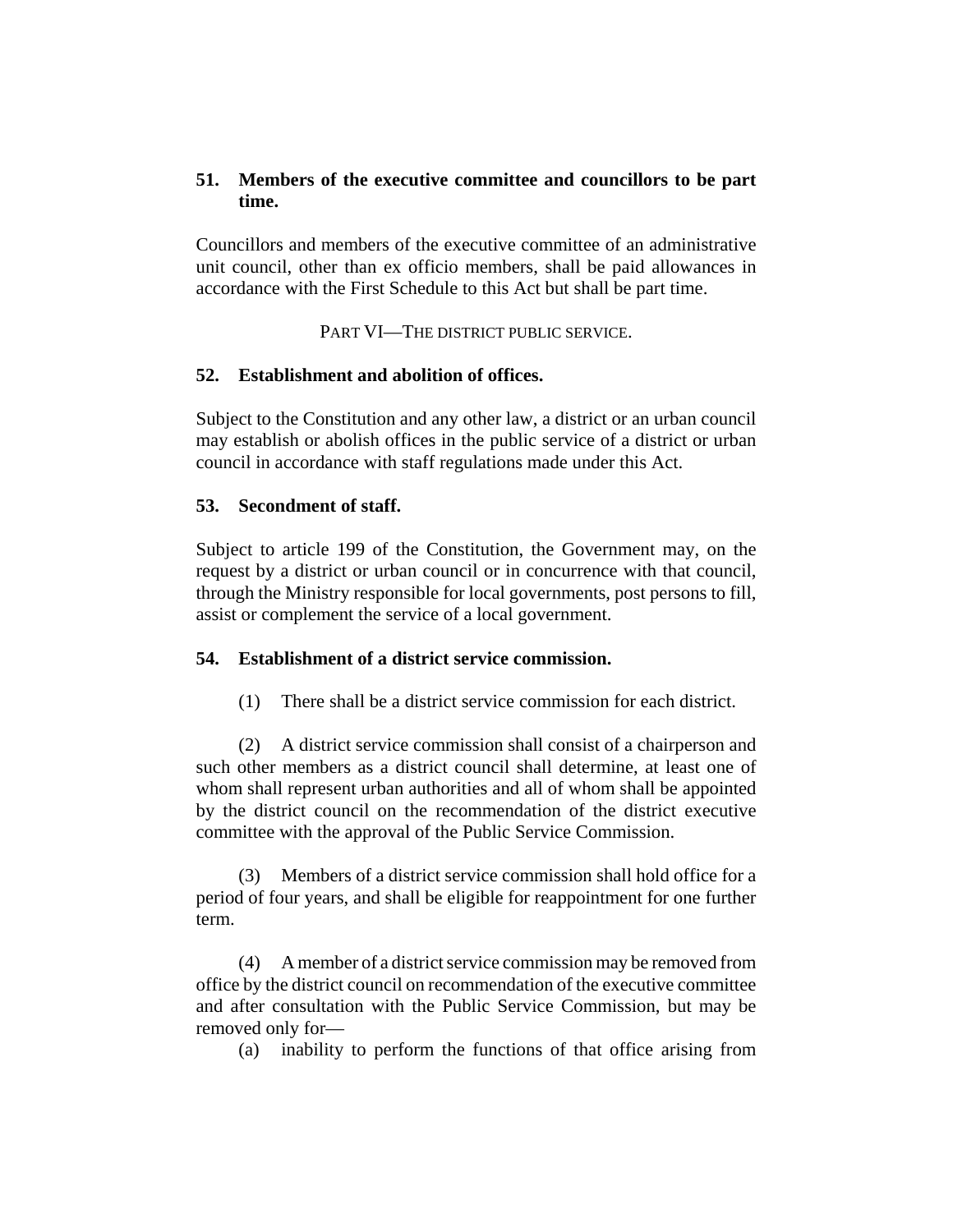physical or mental incapacity;

- (b) misbehaviour or misconduct; or
- (c) incompetence.

(5) Section 14(18) shall apply to the removal of a member of a district service commission with such modification as may be necessary.

#### **55. Functions of a district service commission.**

(1) The power to appoint persons to hold or act in any office in the service of a district or urban council, including the power to confirm appointments, to exercise disciplinary control over persons holding or acting in such offices and to remove those persons from office, is vested in the district service commission.

(2) When considering recruitment of staff in a specialised discipline, other than education or health services, the commission shall, under the guidelines provided by the Public Service Commission co-opt at least two persons specialised in that discipline on the commission.

(3) When considering recruitment of staff in the education or health services, the commission shall use guidelines provided by the Education Service Commission or Health Service Commission.

(4) The district service commission shall in relation to its functions spelt out in subsection (1) act only upon the request and submission of the relevant council.

(5) The district service commission and its specialised committees shall meet for the discharge of its functions at least once in six months or as often as business warrants.

(6) A meeting of the commission shall be presided over by the chairperson or, in the absence of the chairperson, by a member elected for that purpose by the members attending the meeting.

(7) Two-thirds of the members of the district service commission or its specialised committees shall form a quorum at any of its meetings.

(8) In the performance of its functions a district service commission shall conform to the standards established by the Public Service Commission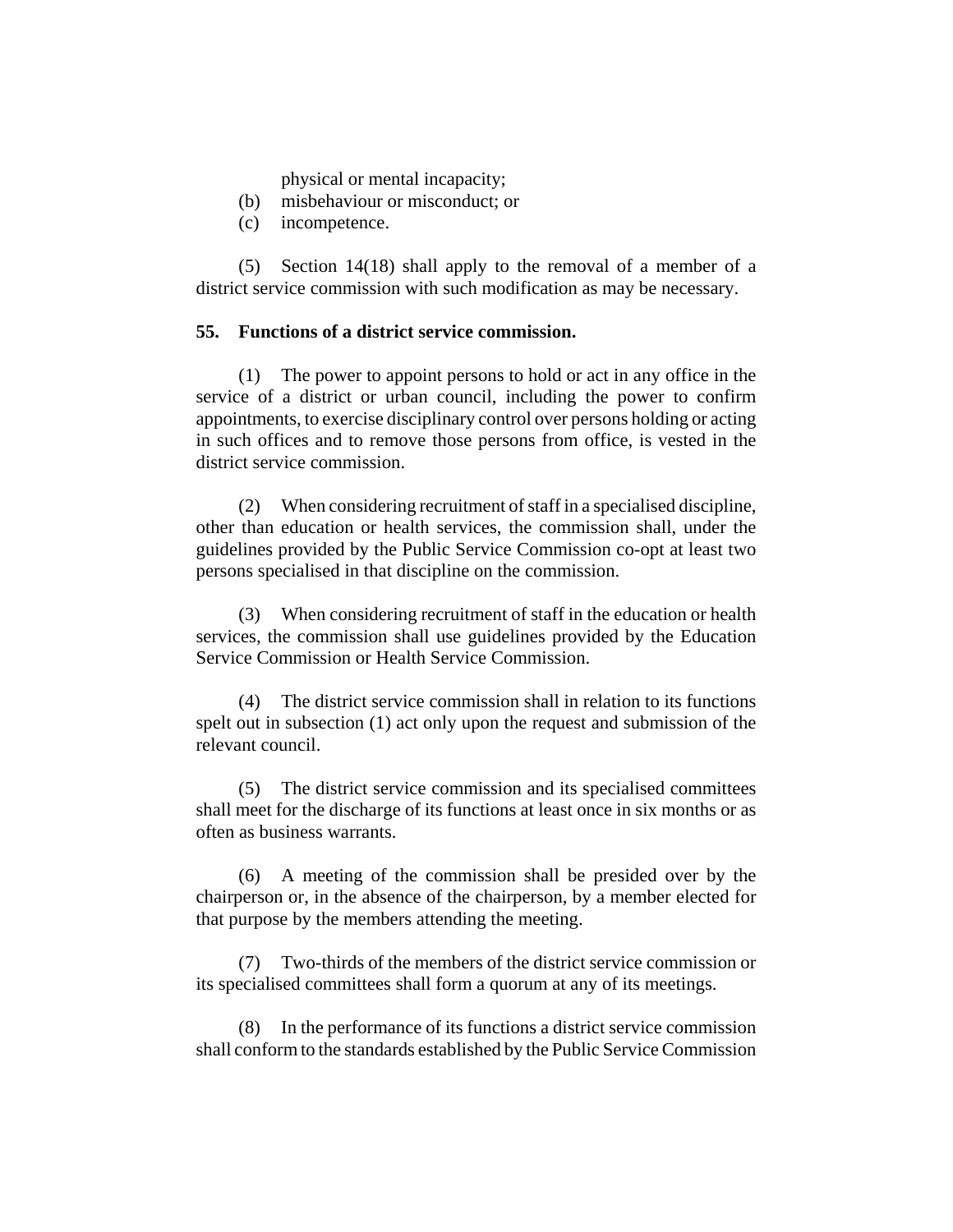for the public service generally.

#### **56. Qualifications of a member of a district service commission.**

(1) A person shall not be appointed a member of a district service commission unless that person—

- (a) is of high moral character and proven integrity;
- (b) has a working experience of not less than ten years in a responsible position; and
- (c) is ordinarily resident in that district.

(2) A member of Parliament, a local government council or an executive body of a political party or political organisation or a public officer shall not be appointed a member of a district service commission.

# **57. Terms and conditions of service of members of a district service commission.**

The district council in consultation with the Public Service Commission shall determine the terms and conditions of service of members of the district service commission except in respect of emolument which shall be determined by the district council in accordance with the First Schedule to this Act.

## **58. Independence of a district service commission.**

(1) Subject to article 166(1)(d) of the Constitution, the district service commission shall be independent and shall not be subject to the direction or control of any person or authority.

(2) The district service commission shall submit a report to the district council and the Public Education or Health Service Commission as may be applicable on the performance of its functions after every four months and whenever a report is required by the council or the Public Education or Health Service Commission.

(3) The district service commission may make regulations governing the procedure for its meetings and for the effective and efficient performance of its functions under this Act, the Constitution or any other law.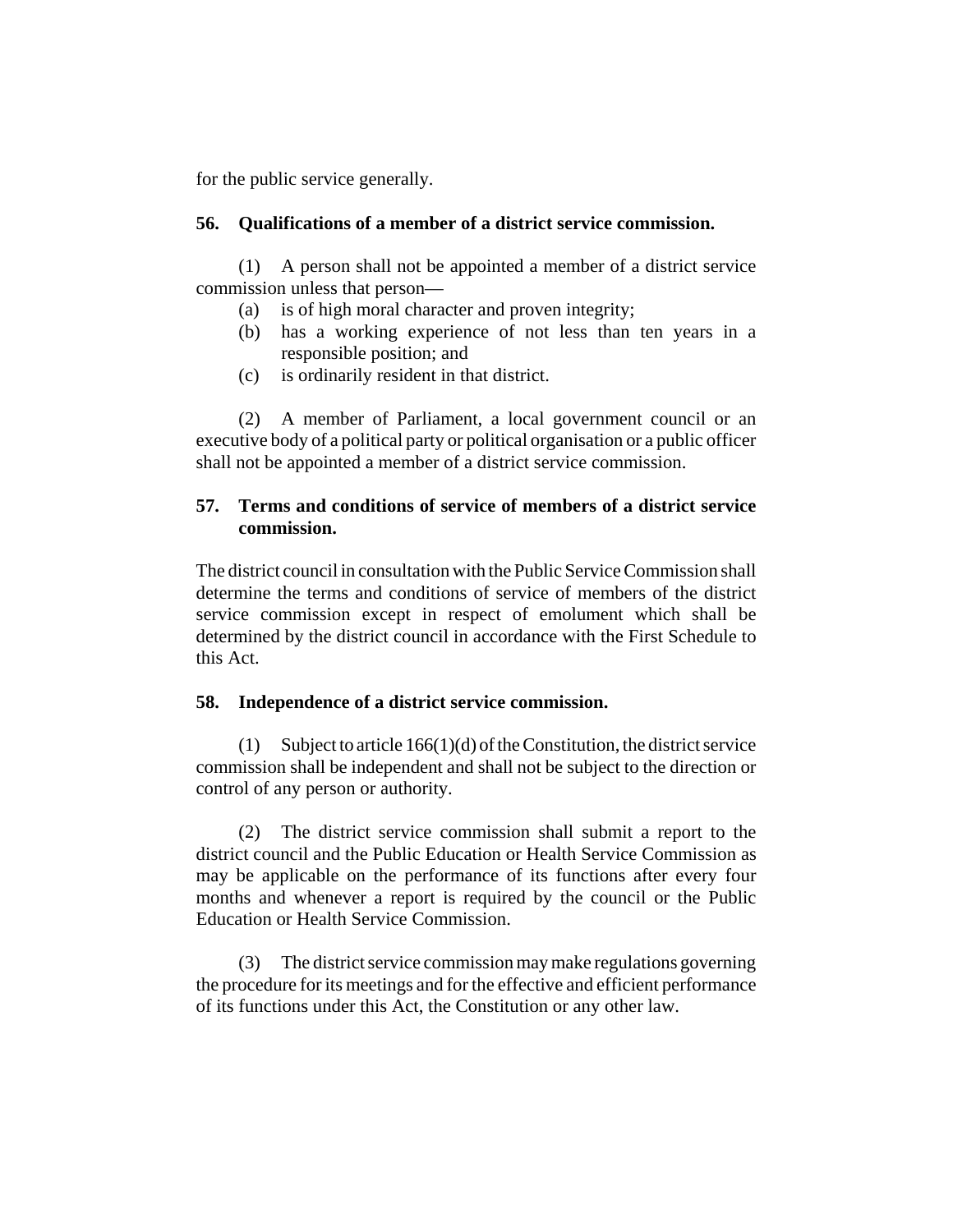### **59. Protection of district public officers.**

- (1) A district officer or employee shall not be—
- (a) victimised or discriminated against for having performed his or her duties faithfully in accordance with the Constitution or any other law;
- (b) dismissed or removed from office or reduced in rank or otherwise punished without just cause.

(2) A person aggrieved by a decision of the district service commission may appeal to the Public Service Commission, but the ruling of the district service commission shall remain valid until the Public Service Commission has ruled on the matter.

(3) The ruling of the Public Service Commission on appeal shall be final.

#### **60. Secretariat and secretary to a district service commission.**

(1) There shall be a secretariat of the district service commission which shall carry out the day-to-day implementation of the decisions of the commission.

(2) There shall be a secretary to the district service commission appointed by the district service commission.

(3) The secretary to the district service commission shall be at the rank of or equivalent to or above principal personnel officer.

(4) The secretary shall be responsible for the day-to-day administration of the district service commission and shall in that behalf take the minutes of the meetings of the commission and keep all records of the commission.

(5) The secretary shall, in performance of the duties of the office, be responsible to the district service commission.

(6) There shall be such other members of staff of the commission as the district council on the recommendation of the district service commission may determine.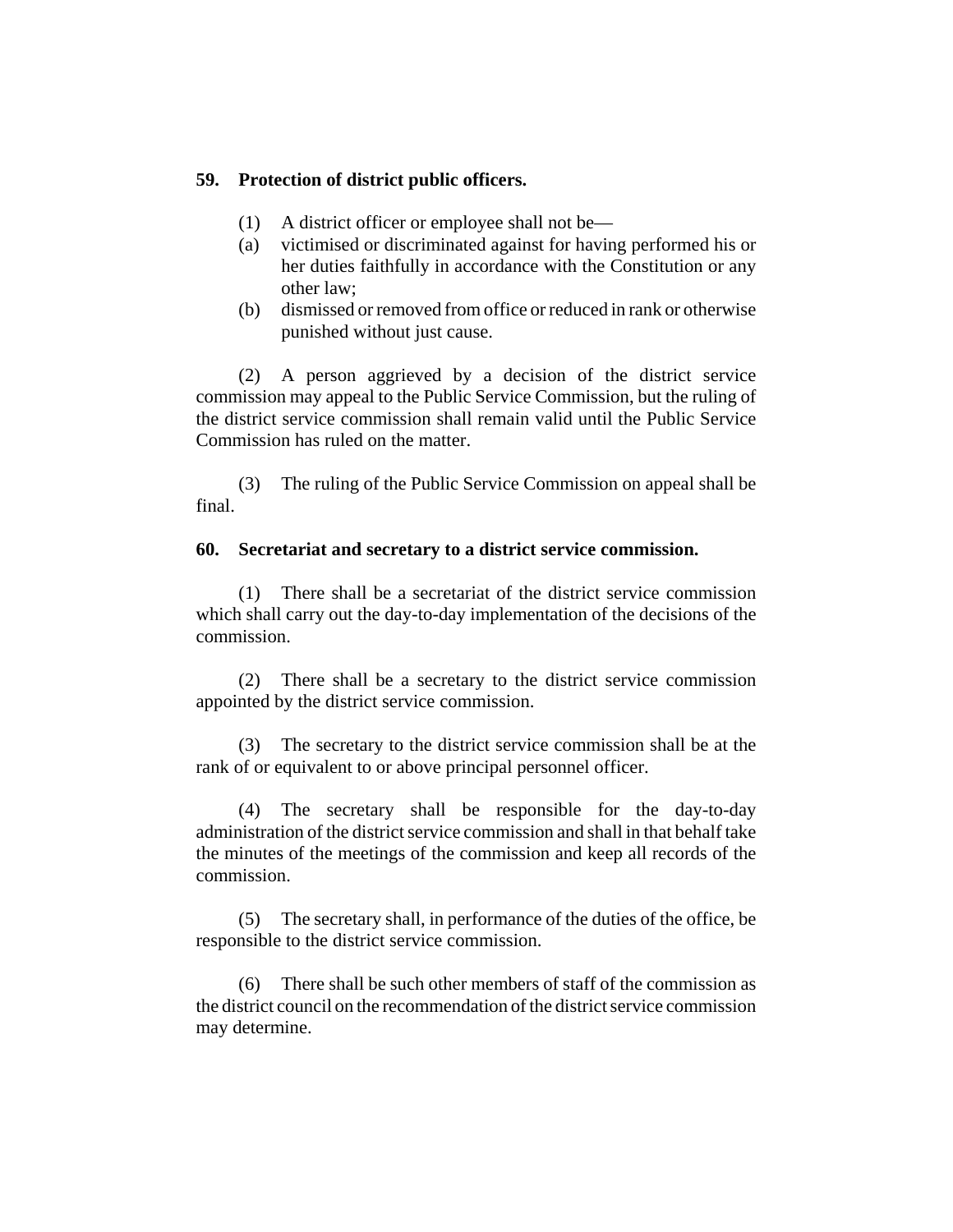#### **61. Terms and conditions of service of local government staff.**

(1) The terms and conditions of service of local government staff shall conform with those prescribed by the Public Service Commission for the public service generally.

(2) Notwithstanding subsection (1), an employee whose services are terminated by the council contrary to the terms and conditions of service, or contrary to the ruling of the Public Service Commission as provided for in section 59(3), shall be entitled to the following benefits—

- (a) one year's gross pay in lieu of notice;
- (b) pensions in accordance with the Pensions Act;
- (c) basic salary in lieu of all earned and officially carried forward leave;
- (d) severance package equivalent to six months' basic pay for every completed year of service;
- (e) transport expenses at the rate equivalent to one currency point for every five kilometres from duty station to the employee's home district headquarters;
- (f) transport expenses at the rate equivalent to fifteen currency points from the home district headquarters to the employee's home village.

(3) The standing orders, training and qualifications of local government staff shall be determined by the council but shall conform with those prescribed by the Government generally.

(4) Any action taken by an appointed officer of a local government council shall not be invalid by reason only that his or her appointment or authorisation was invalid.

(5) The district service commission in consultation with the Public Service Commission with the approval of the council shall make staff regulations prescribing the manner in which the personnel of local government shall be controlled and managed.

#### **62. Clerk to the council.**

(1) There shall be a clerk to the council for every district who shall be appointed by the district service commission.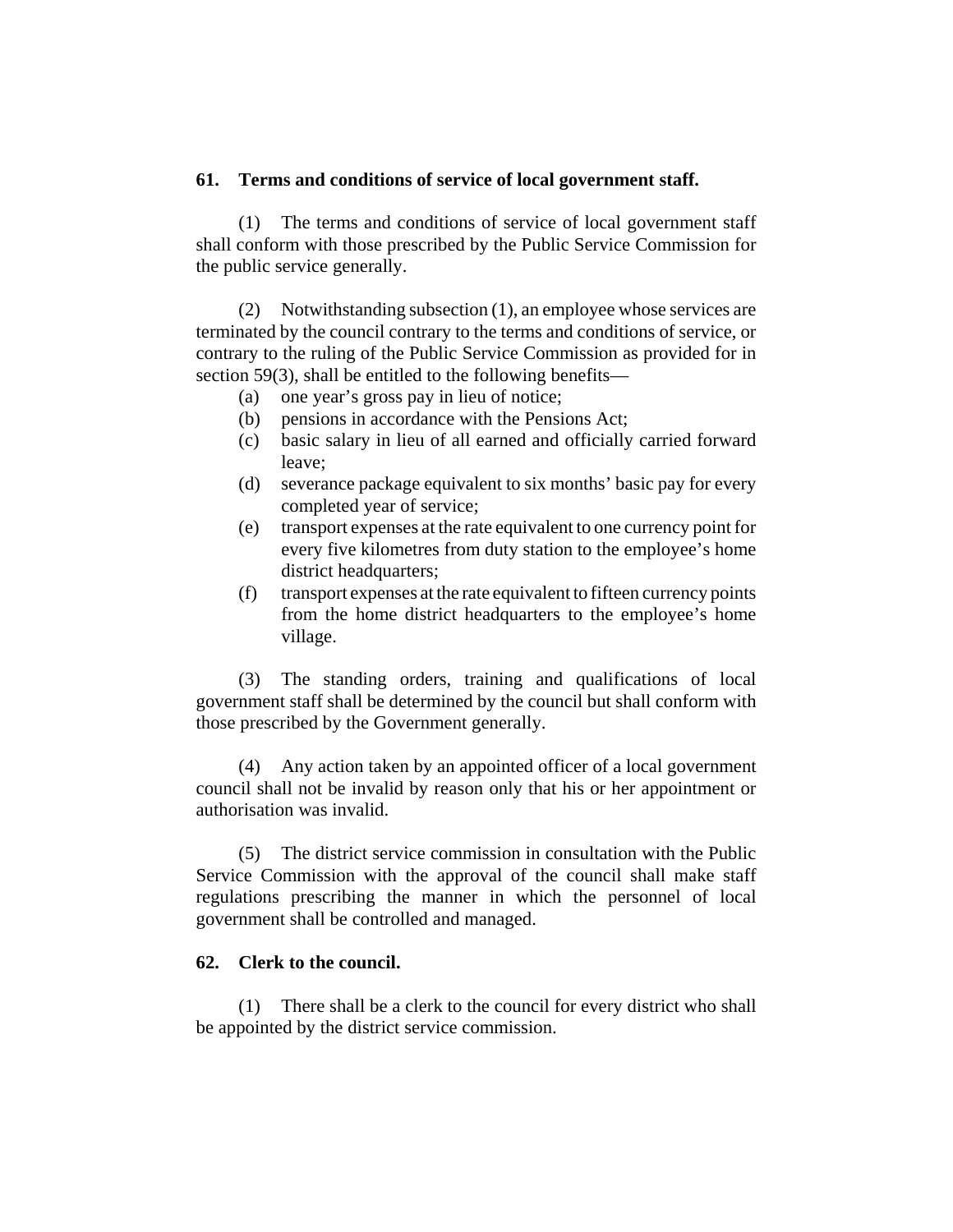(2) The clerk to the council shall be at the rank of or above assistant chief administrative officer.

- (3) The clerk to the council shall be responsible for—
- (a) taking the minutes of the council meetings;
- (b) keeping all records of the council relating to its functions as a legislature; and
- (c) the day-to-day administration and organisation of the operations of the council, including its committees under section 22.

(4) There shall be such other officers and employees in the office of the clerk to the council as the council may determine.

(5) In performance of his or her duties, the clerk shall be answerable to the speaker.

(6) Subsections (1) to (4) shall apply to the urban and subcounty councils with such modifications as may be necessary; and in the performance of his or her duties, a clerk appointed under this section shall be answerable to the relevant urban or subcounty council chairperson.

## **63. Chief administrative officer.**

(1) There shall be a chief administrative officer for every district who shall be appointed by the district service commission.

(2) A person shall not be appointed chief administrative officer unless that person has the following qualifications—

- (a) a university degree or equivalent from a recognised university or institution;
- (b) a diploma in public administration or development studies from a recognised institution;
- (c) not less than ten years' working experience; and
- (d) is of high moral character and proven integrity.

#### **64. Functions of the chief administrative officer.**

(1) The chief administrative officer shall be the head of the public service in the district and the head of the administration of the district council and shall be the accounting officer of the district.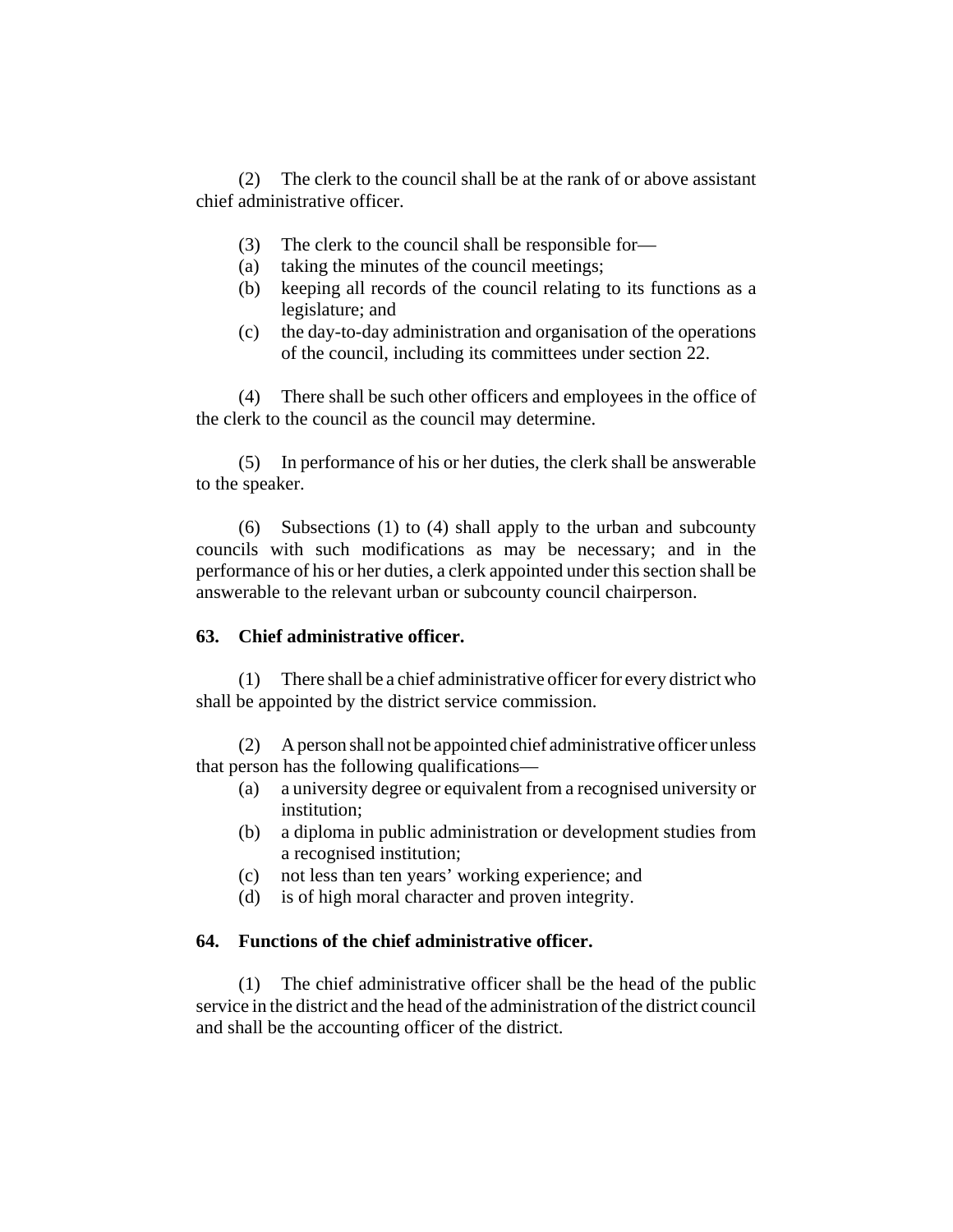- (2) The chief administrative officer shall—
- (a) be responsible for the implementation of all lawful decisions taken by the district council;
- (b) give guidance to the local government councils and their departments in the application of the relevant laws and policies;
- (c) supervise, monitor and coordinate the activities of the district and lower council's employees and departments and ensure accountability and transparency in the management and delivery of the council's services;
- (d) develop capacity for development and management of the planning function in the district;
- (e) supervise and coordinate the activities of all delegated services and the officers working in those services;
- (f) have custody of all documents and records of the local government council;
- (g) act as a liaison officer between the district council and the Government;
- (h) advise the chairperson on the administration of the council;
- (i) assist in the maintenance of law, order and security in the district;
- (j) carry out any other duty that may be assigned by the district council from time to time.

(3) In addition to the duties under subsection (2), the chief administrative officer shall perform all statutory duties and functions which he or she is required to do under any other law.

(4) The office of the chief administrative officer shall not remain vacant for more than three months after the office falls vacant.

#### **65. Town clerk and functions.**

(1) An urban council other than a division council shall have a town clerk who shall be appointed by the district service commission upon request by the relevant urban council.

(2) The town clerk shall be the head of the administration of the relevant urban council and shall—

- (a) be responsible for the expending of the council's funds and be the accounting officer of the relevant council;
- (b) advise the council on legal and administrative matters;
- (c) be responsible for the implementation of lawful decisions taken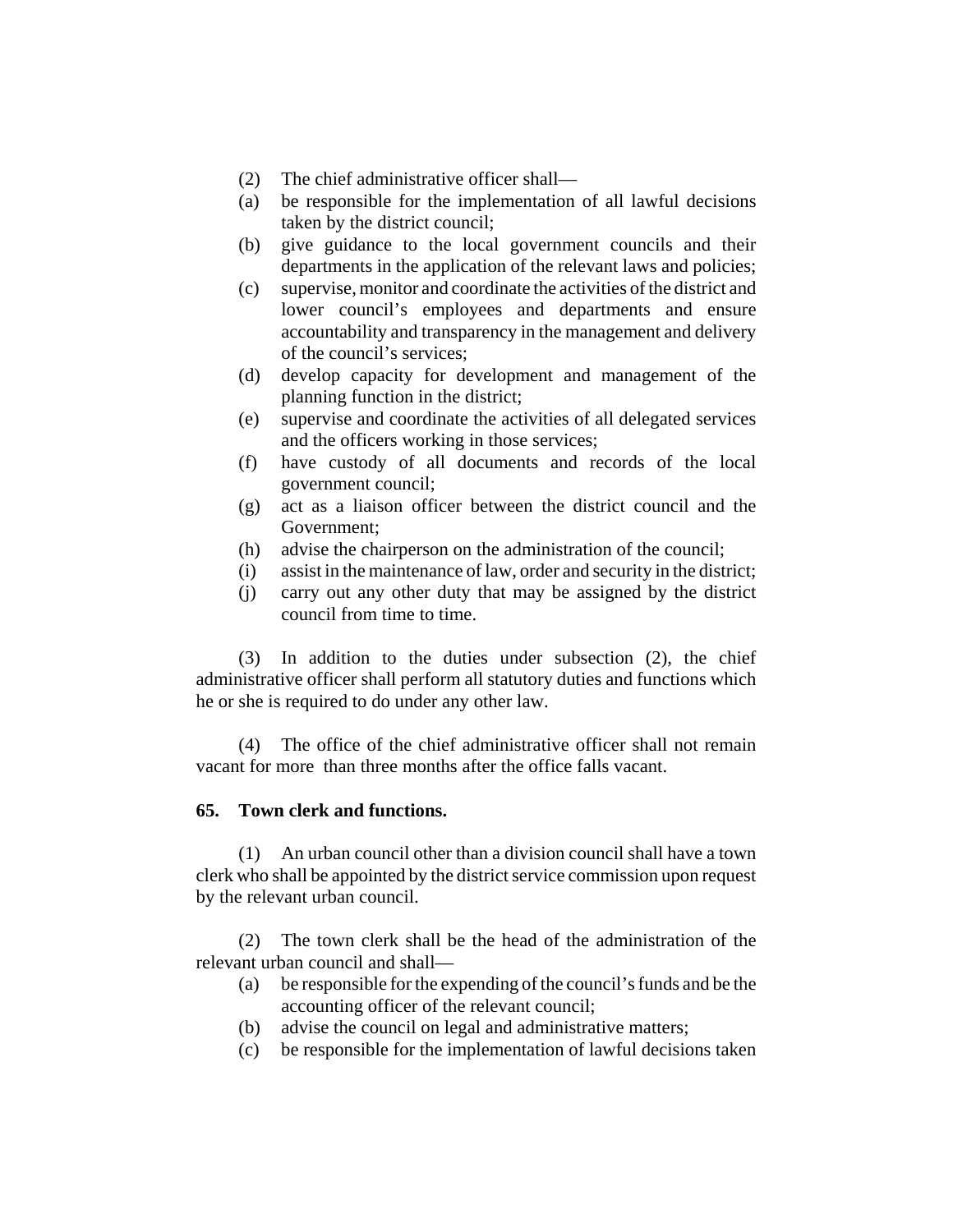by the council;

- (d) supervise and coordinate the activities of all officers and departments of the council;
- (e) supervise and coordinate the activities of all officers seconded to the council; and
- (f) have custody of all documents and records of the council.

(3) The provisions of section 63 in relation to qualifications and of section 64 in relation to functions shall apply to the town clerk of a city.

(4) The office of the town clerk shall not remain vacant for more than three months after the office falls vacant.

### **66. Other district and urban staff.**

(1) There shall be a deputy chief administrative officer and such number of assistant chief administrative officers and other officers and employees of the district as the council may determine.

(2) There shall be an assistant chief administrative officer at every county administrative unit.

(3) There shall be a deputy town clerk and such other officers as the urban council may determine.

(4) There shall be an assistant town clerk for every city or municipal division.

#### **67. Staff to be responsible to council.**

(1) The chief administrative officer shall be responsible to and subject to the general directions of the chairperson and the district council.

(2) The assistant town clerk at a city division shall be responsible to the division council subject to the general guidance of the town clerk.

(3) The district or urban council staff members shall be subject to the general directions of the council and be responsible to the chief administrative officer or town clerk respectively.

(4) The town clerk of an urban council shall be responsible and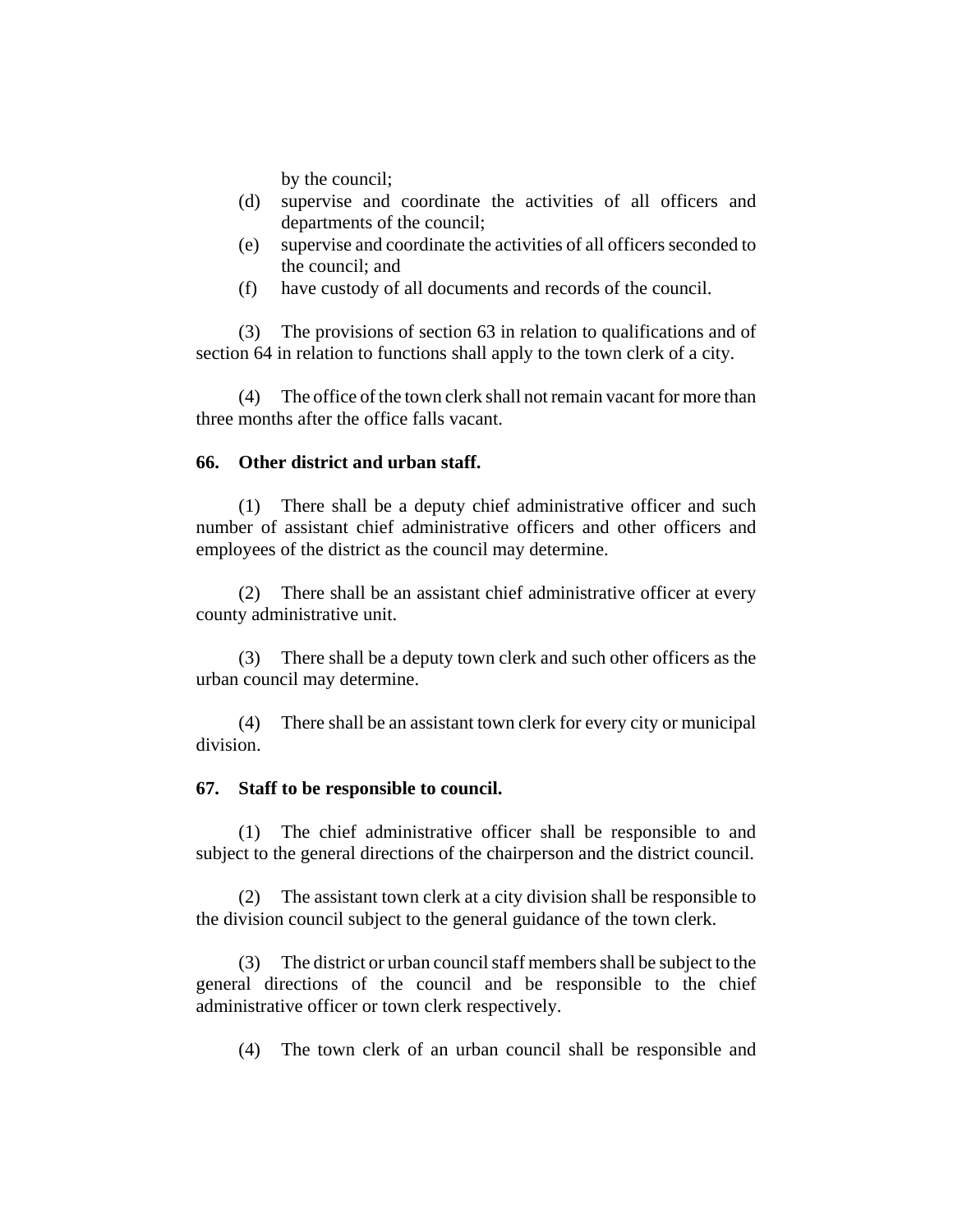subject to the general direction of the mayor or chairperson and the council.

# **68. Removal of chief administrative officer and town clerk from office.**

(1) The district or urban council may recommend the removal of a chief administrative officer or town clerk as the case may be by a resolution supported by two-thirds of the council members on the following grounds—

- (a) abuse of office;
- (b) incompetence;
- (c) misconduct or misbehaviour; or
- (d) such physical or mental incapacity as would render the chief administrative officer incapable of performing the duties of chief administrative officer.

(2) The provisions of section 14 except subsection (18) shall apply to the removal of the chief administrative officer or town clerk with such modification as may be necessary, but the tribunal, in this case, shall submit its findings to the district service commission to take appropriate action.

# **69. Chiefs and their jurisdiction, powers and functions.**

(1) There shall be a chief in each subcounty and in each parish who shall be appointed by the district service commission.

(2) The chief shall be the administrative head and accounting officer of the respective subcounty or parish.

- (3) It shall be the duty of a chief within his or her area of jurisdiction to—
	- (a) obey all lawful directions from the council, other higher councils or authorised officers in respect of the execution of his or her duties;
	- (b) carry out general administration in conformity with Government regulations and policies, district ordinances or byelaws made by the council, trust fund or secretariat or by lower councils;
	- (c) implement the respective councils' lawful policies and decisions;
	- (d) collect and account for the local government's revenue;
	- (e) obey and execute orders and warrants issued by any court of competent jurisdiction;
	- (f) assist in the maintenance of law, order and security;
	- (g) assist in the prevention of crime and public nuisance;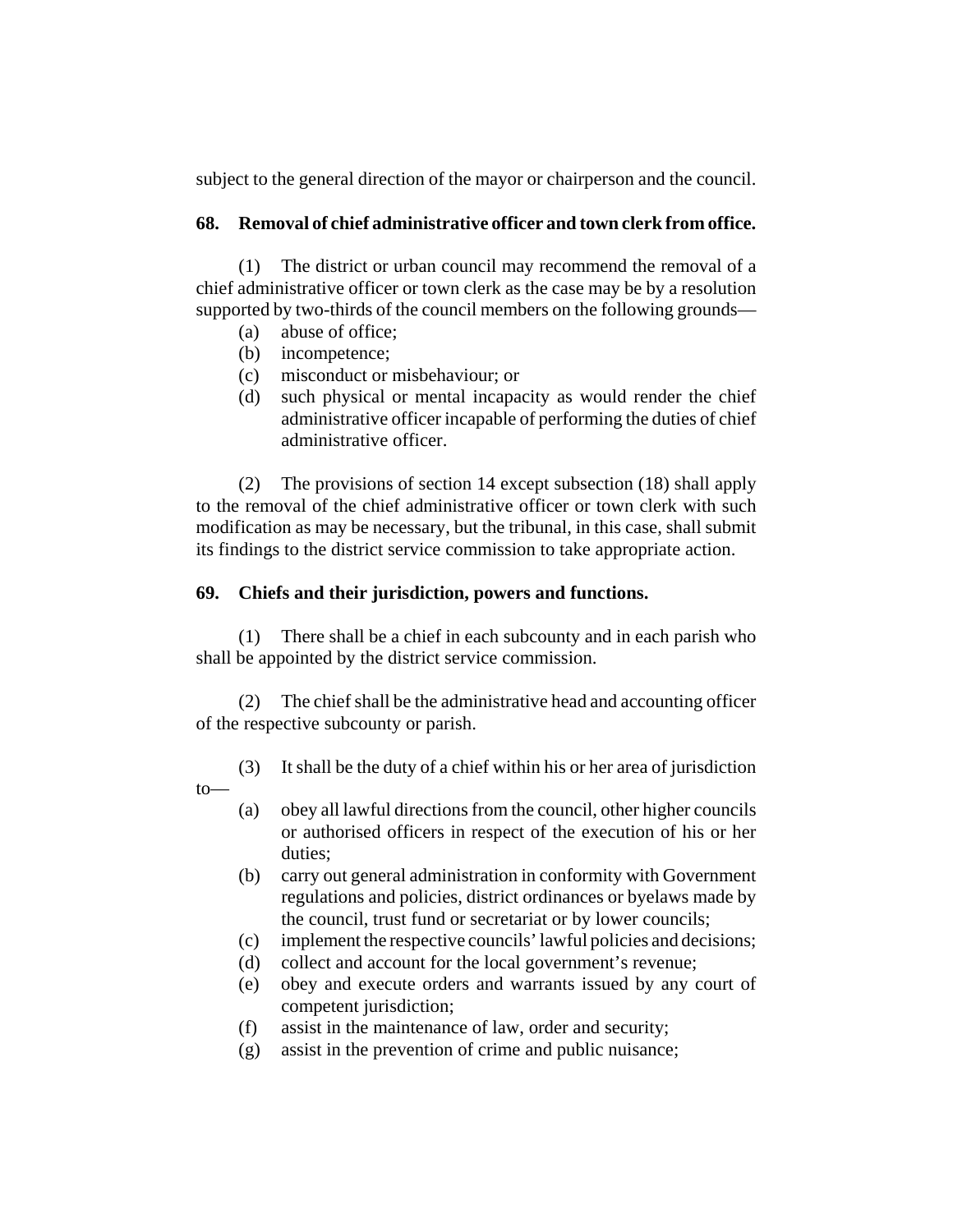- (h) detect, apprehend and bring offenders to justice;
- (i) collect data and keep records of the council;
- (j) assist the relevant council in planning, budgeting and budget implementation;
- (k) supervise or monitor the implementation of socioeconomic development projects;
- (l) in the case of a parish, be the secretary to the parish council and implement lawful councils' policies and decisions of the council.

(4) In exercise of his or her duties a chief shall be subject to the direction of the relevant subcounty or parish council and of the chief administrative officer.

(5) It shall be the duty of a chief to ensure implementation of district and Government policies and programmes in his or her area of jurisdiction.

PART VII—RESIDENT DISTRICT COMMISSIONER.

## **70. Resident district commissioner.**

(1) There shall be for each district a resident district commissioner who shall be a senior civil servant appointed by the President.

(2) A person shall not be eligible for appointment as resident district commissioner unless that person—

- (a) is a citizen of Uganda;
- (b) is a person of high moral character and proven integrity; and
- (c) possesses considerable experience, demonstrated competence and is of high calibre in the conduct of public affairs.

# **71. Functions of the resident district commissioner.**

- (1) The resident district commissioner shall—
- (a) represent the President and the Government in the district;
- (b) coordinate the administration of Government services in the district;
- (c) advise the district chairperson on matters of a national nature that may affect the district or its plans or programmes, and particularly the relations between the district and the Government;
- (d) monitor and inspect the activities of local governments and where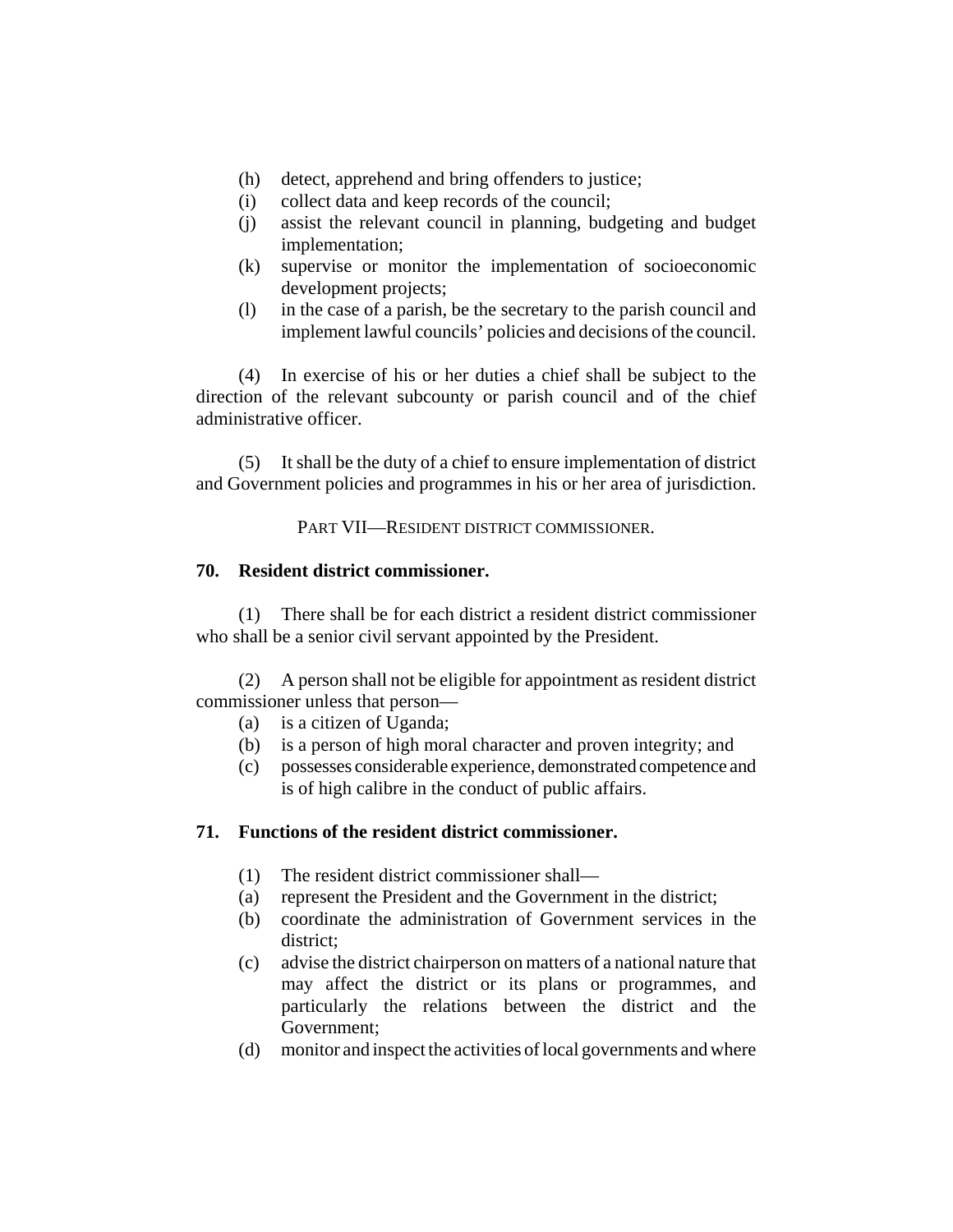necessary advise the chairperson;

- (e) carry out such other functions as may be assigned by the President or prescribed by Parliament.
- (2) The resident district commissioner may—
- (a) sensitise the populace on governmental policies and programmes, and in so doing shall liaise with the district chairperson;
- (b) advise the chairperson to instruct the chief internal auditor to carry out a special audit and submit a report to the council;
- (c) draw the attention of the Auditor General to the need for special investigation audits of the local government council;
- (d) draw the attention of the Inspector General of Government to a need to investigate any cases of mismanagement or abuse of office;
- (e) draw the attention of any relevant line Ministry to the divergence from or noncompliance with Government policy by any council within his or her area of jurisdiction;
- (f) in consultation with the speaker or chairperson of a council as the case may be, address the council from time to time on any matter of national importance.

(3) The expenses of the office of the resident district commissioner, including salaries, allowances and pensions, shall be charged on the Consolidated Fund.

## **72. Staff of the office of the resident district commissioner.**

(1) There shall be such number of deputy or assistant district resident commissioners in a district as the President may deem necessary.

(2) Section 70(2) shall apply to the appointment of a deputy or assistant resident district commissioner.

(3) The deputy or assistant resident district commissioner shall assist the resident district commissioner in carrying out the functions of the office in a specified area of jurisdiction generally as may be determined by the President.

(4) There shall be such other officers and staff as the Public Service Commission may, in consultation with the Ministry responsible for the public service, determine.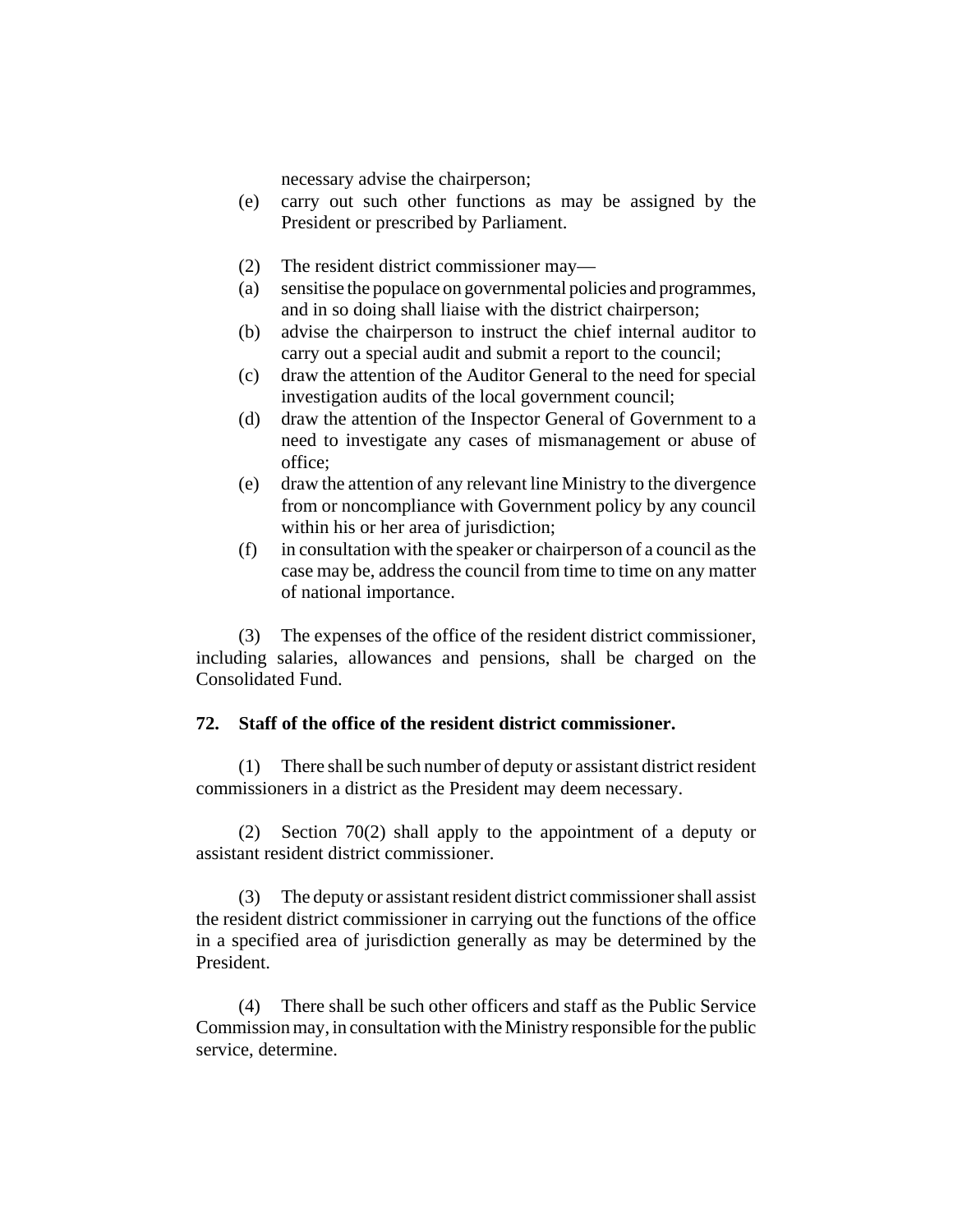#### **73. Removal of the resident district commissioner, etc.**

The district council may recommend to the appointing authority the removal of a resident district commissioner or a deputy or assistant resident district commissioner by a resolution supported by two-thirds of all the members of the council, stating the grounds for the recommendation for such removal.

PART VIII—FINANCIAL PROVISIONS.

### **74. Local Government Finance Commission.**

(1) There shall be a Local Government Finance Commission consisting of seven members appointed by the President for a period of four years, who shall be eligible for reappointment.

(2) The seven members shall be nominated for appointment by the President as follows—

- (a) three persons nominated by the district councils;
- (b) one person nominated by the urban councils;
- (c) three members nominated by the Minister in consultation with the Minister responsible for finance, planning and economic development.

(3) The members of the Local Government Finance Commission shall elect, from among themselves, a chairperson and a vice chairperson.

(4) There shall be a secretariat of the Local Government Finance Commission.

(5) The secretary of the Local Government Finance Commission shall be appointed by the Local Government Finance Commission;

(6) There shall be such other officers of the Local Government Finance Commission as shall be determined by the Local Government Finance Commission with the approval of the Minister.

(7) The officers referred to in subsection (6) shall be appointed by the Local Government Finance Commission.

(8) The expenses of the Local Government Finance Commission,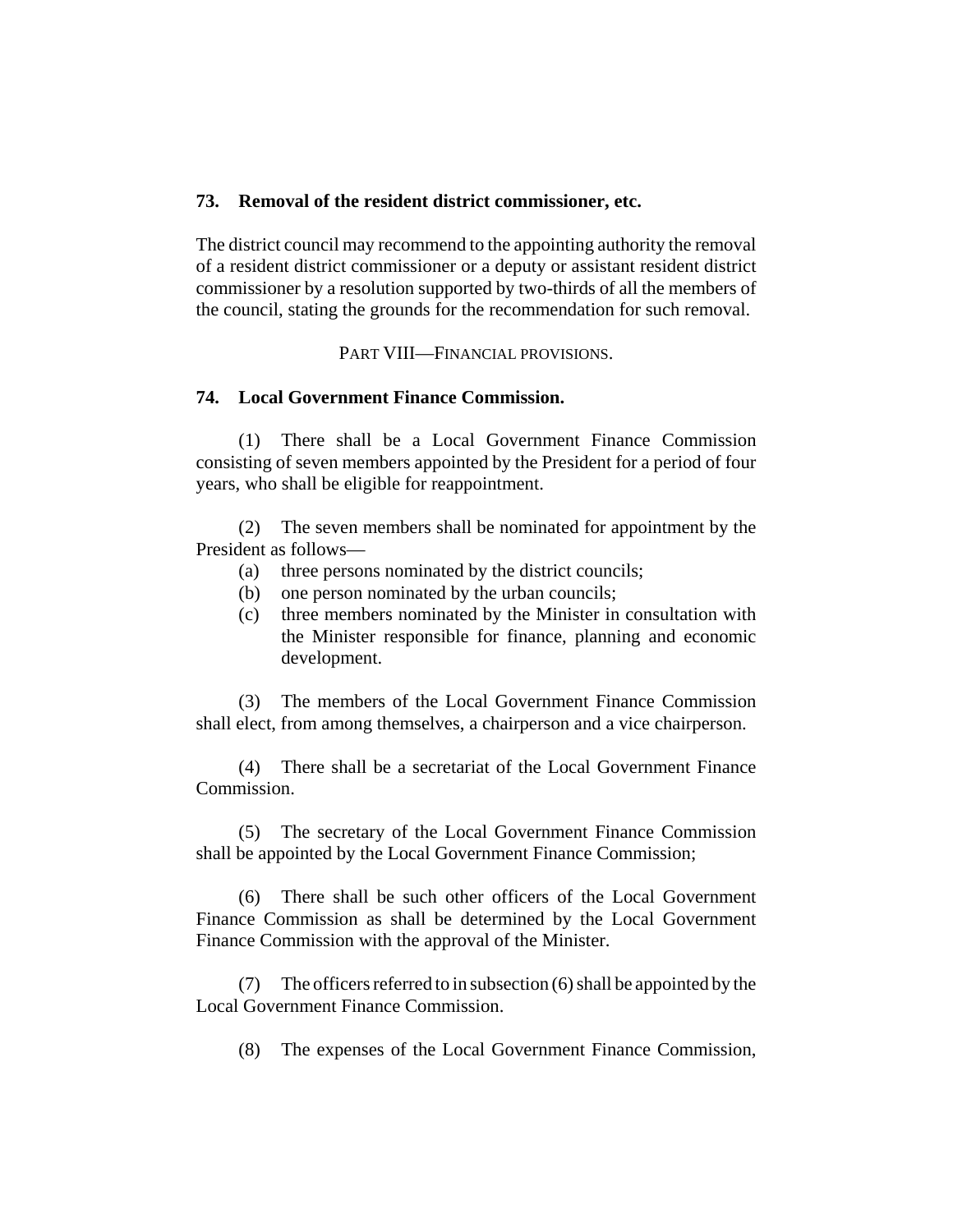including salaries, allowances and pensions payable to persons serving in the Commission, shall be charged on the Consolidated Fund.

# **75. Removal of a member of the Local Government Finance Commission.**

A member of the Local Government Finance Commission, including the chairperson, may be removed from the commission by the President on the recommendation of the nominating authority through the Minister but can only be removed on the following grounds—

- (a) inability to perform the functions of that office arising from physical or mental incapacity;
- (b) abuse of office;
- (c) corrupt tendencies, misbehaviour or misconduct;
- (d) incompetence; or
- (e) failure to attend three consecutive ordinary meetings without valid reasons acceptable to the commission.

## **76. Functions of the Local Government Finance Commission.**

The Local Government Finance Commission shall—

- (a) advise the President on all matters concerning the distribution of revenue between the Government and local governments and the allocation to each local government of money out of the Consolidated Fund;
- (b) in consultation with the National Planning Authority, consider and recommend to the President the amount to be allocated as equalisation and conditional grants and their allocation to each local government;
- (c) consider and recommend to the President potential sources of revenue for local governments;
- (d) advise the local governments on appropriate tax levels to be levied by local governments;
- (e) deal with disputes between local governments over financial matters and tender advice relating thereto to the parties involved, the Minister and the Minister responsible for finance as may be necessary; and
- (f) perform such other functions as Parliament may prescribe.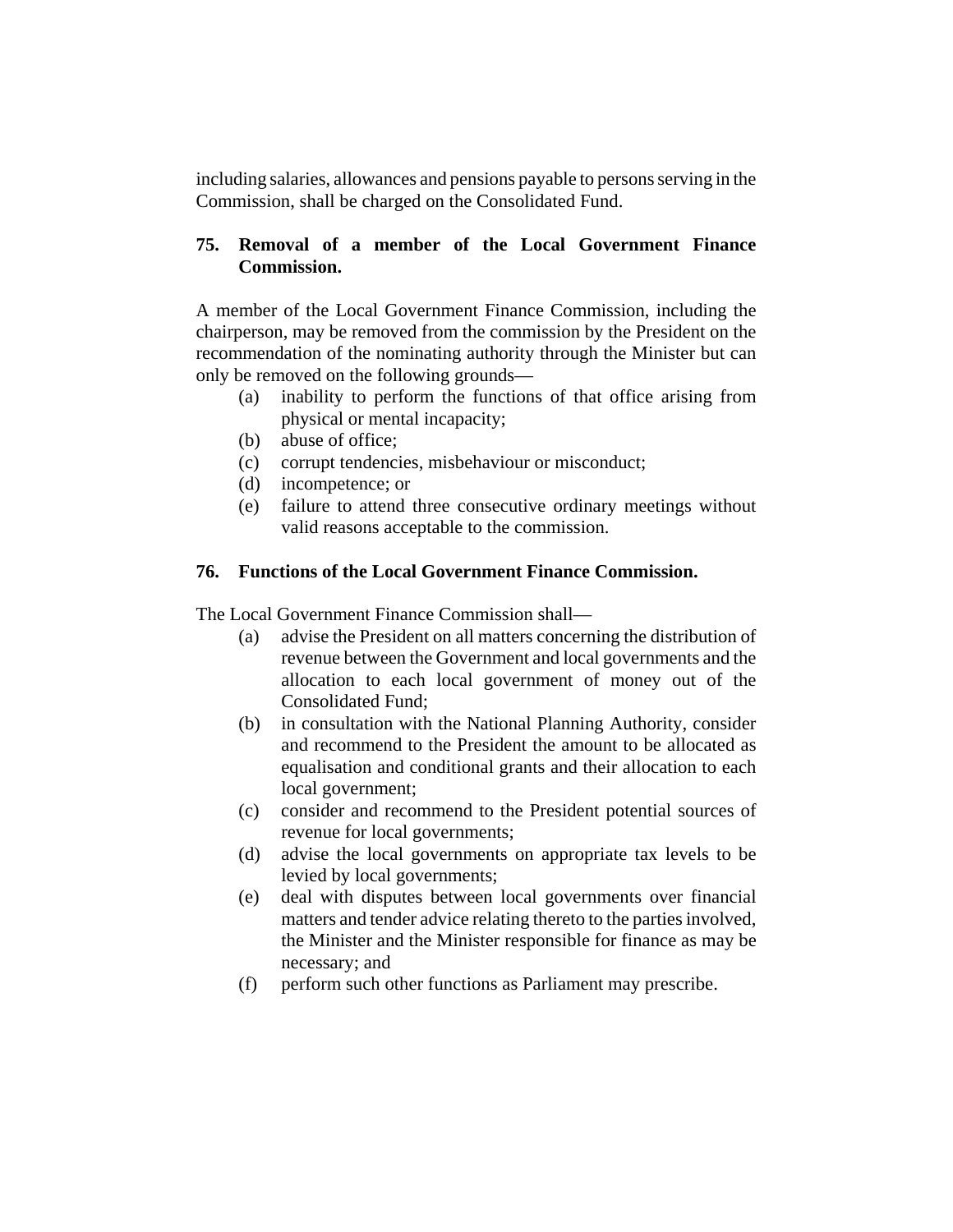### **77. Local governments budgetary powers and procedures.**

(1) Local governments shall have the right and obligation to formulate, approve and execute their budgets and plans provided the budgets shall be balanced.

(2) Local governments shall always accord national priority programme areas preferential budget outlays.

(3) If the Local Government Finance Commission becomes aware that a local government council budget significantly detracts from priority programme areas, the commission shall inform the council, and the President through the Minister for appropriate action.

(4) The local government budget shall reflect all revenues to be collected or received by the local government, and to be appropriated for each year.

(5) A local government budget for the ensuing financial year shall always take into account the approved three-year development plan of that local government.

## **78. Revenue and financial and accounting regulations.**

(1) Local governments' revenue generally shall be regulated as provided in the Fifth Schedule.

(2) The Minister shall, by statutory instrument, make financial and accounting regulations prescribing financial and accountability measures for compliance by all local governments.

(3) Notwithstanding any other penalty imposed by any other law, a surcharge may be imposed on any councillor or a member of staff who is responsible for loss of money or loss or damage to property or stores in accordance with the financial and accounting regulations.

## **79. Financial autonomy of urban local governments.**

Urban local governments shall have autonomy over their financial and planning matters in relation to the district councils, but their plan shall be incorporated in the district plan.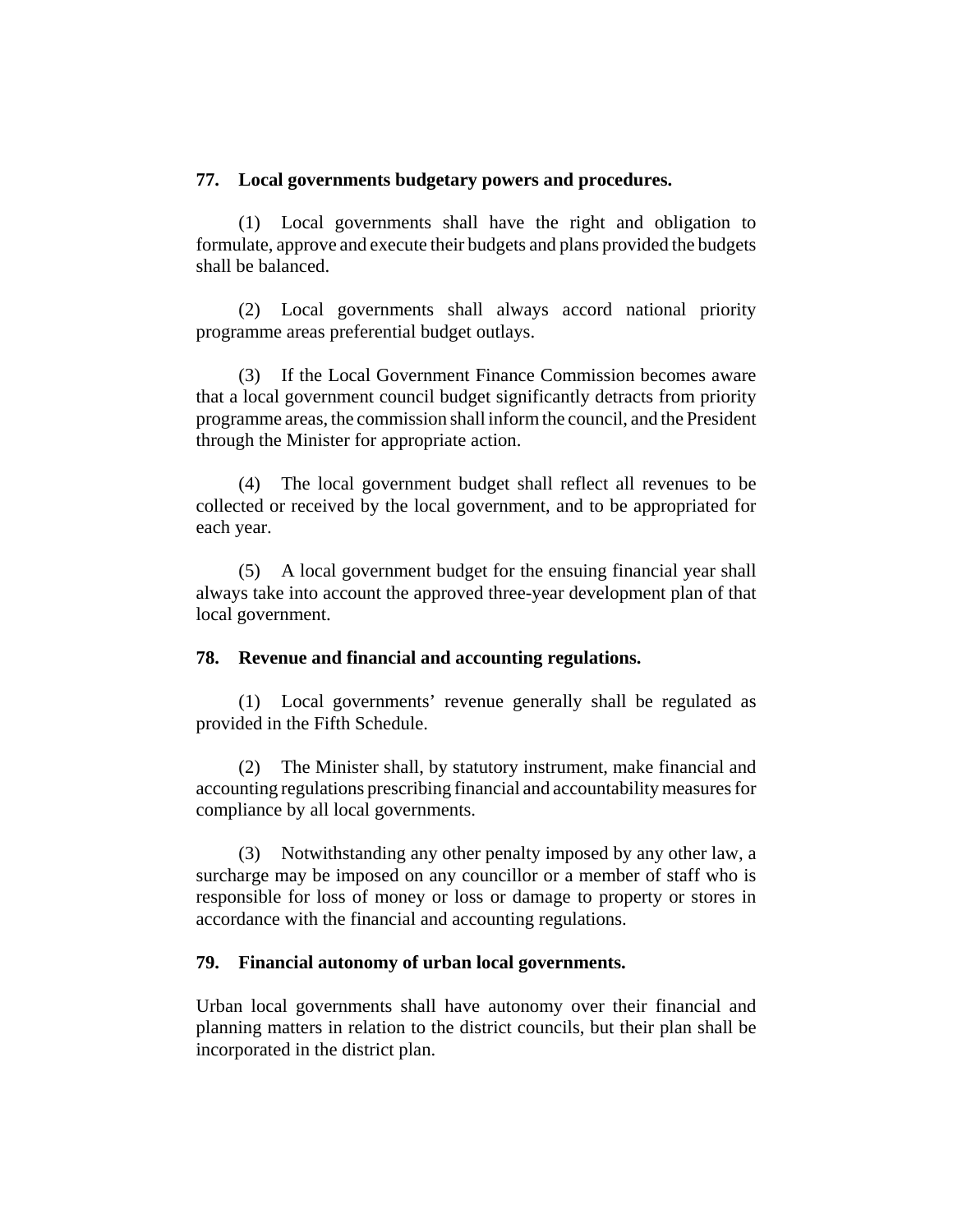#### **80. Power to levy taxes.**

(1) Local governments may levy, charge and collect fees and taxes, including rates, rents, royalties, stamp duties, personal graduated tax, and registration and licensing fees and the fees and taxes that are specified in the Fifth Schedule.

(2) Each local government shall draw up a comprehensive list of all its internal revenue sources and maintain data on total potential collectable revenues.

(3) A local government may collect fees or taxes on behalf of the Government as its agent; and where a local government acts as an agent, a portion of the funds collected shall be retained by the local government as may be agreed upon between the two parties; and any extra obligation transferred to a local government by the Government shall be fully financed by the Government.

(4) A village council may, with the approval of the subcounty council, impose a service fee in the course of execution of its functions.

#### **81. Financial year.**

The financial year of local government councils shall be the period beginning from the 1st day of July and ending on the 30th day of June in the year following.

#### **82. Appropriation of funds.**

(1) No appropriation of funds by a local government shall be made out of the funds of the council unless approved in a budget by its council.

(2) No monies shall be withdrawn from the general fund account or any other accounts of the district unless the withdrawal has been approved by the Auditor General or his or her representative.

(3) No financial obligation shall be placed on a local government by the Government after the enactment of the Appropriation Act without providing for funds for the discharge of that obligation.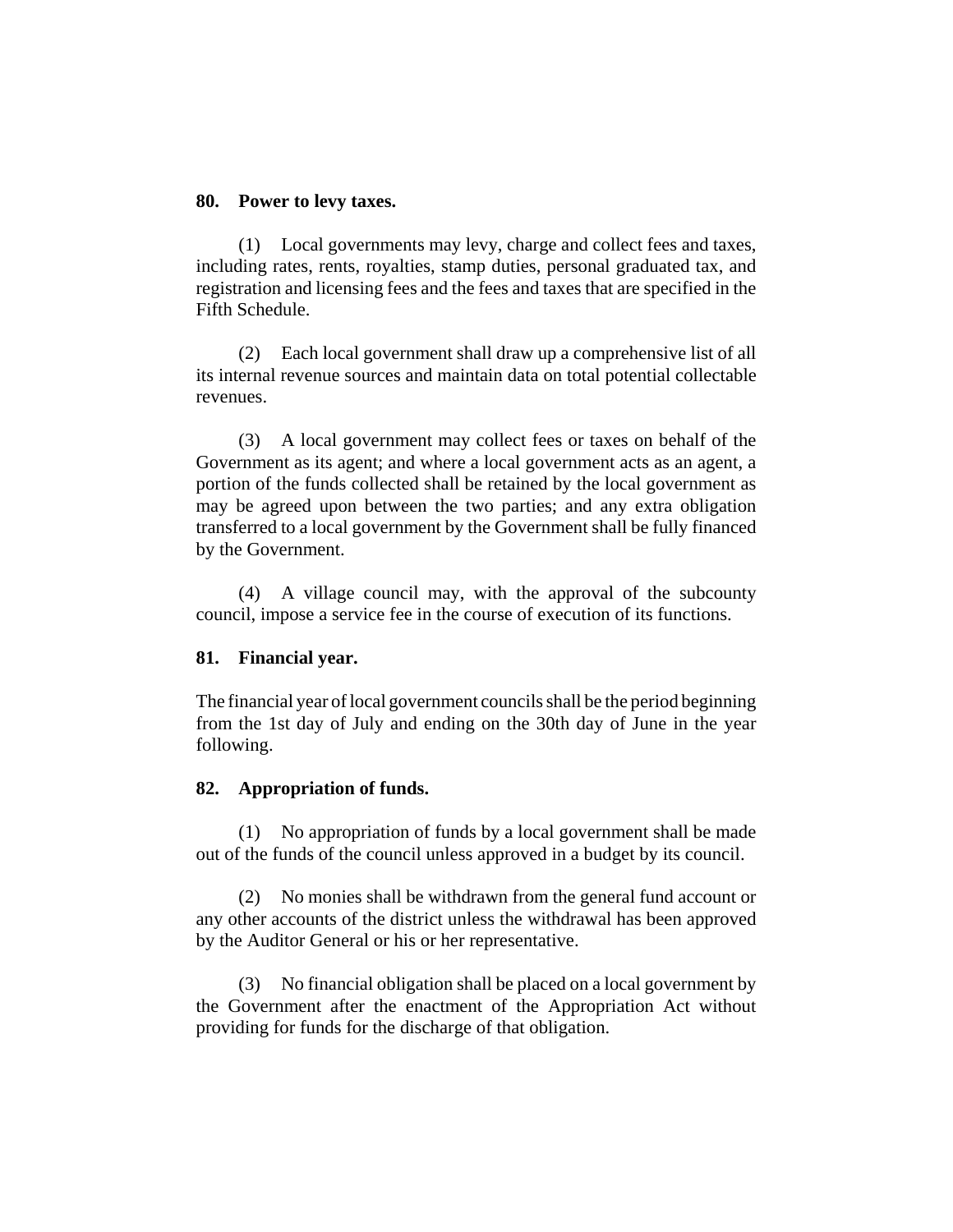(4) The chairperson of a local government shall, not later than the fifteenth day of June, cause to be prepared and laid before the council estimates of revenue and expenditure of the council for the next ensuing financial year.

#### **83. Grants from the Government.**

(1) The President shall, for each financial year, cause to be presented to Parliament proposals of monies to be paid out of the Consolidated Fund as—

- (a) unconditional grant in accordance with subsection (2);
- (b) conditional grant in accordance with subsection (3);
- (c) equalisation grant in accordance with subsection (4).

(2) An unconditional grant is the minimum grant that shall be paid to local governments to run decentralised services and shall be calculated in the manner specified in the Seventh Schedule of the Constitution.

(3) A conditional grant shall consist of monies given to local governments to finance programmes agreed upon between the Government and the local governments and shall be expended for the purposes for which it was made and in accordance with the conditions agreed upon.

(4) An equalisation grant is the money to be paid to local governments for giving subsidies or making special provisions for the least developed districts and shall be based on the degree to which a local government unit is lagging behind the national average standard for a particular service.

(5) Local government councils shall indicate how conditional and equalisation grants obtained from the Government are to be passed on to local government councils with a smaller jurisdiction or lower councils.

(6) The Government shall remit conditional, unconditional and equalisation grants direct to district, city, municipal and town councils.

#### **84. Borrowing powers.**

For the purposes of article 195 of the Constitution, a local government may borrow money or accept and use a grant or assistance as is provided in the Fifth Schedule.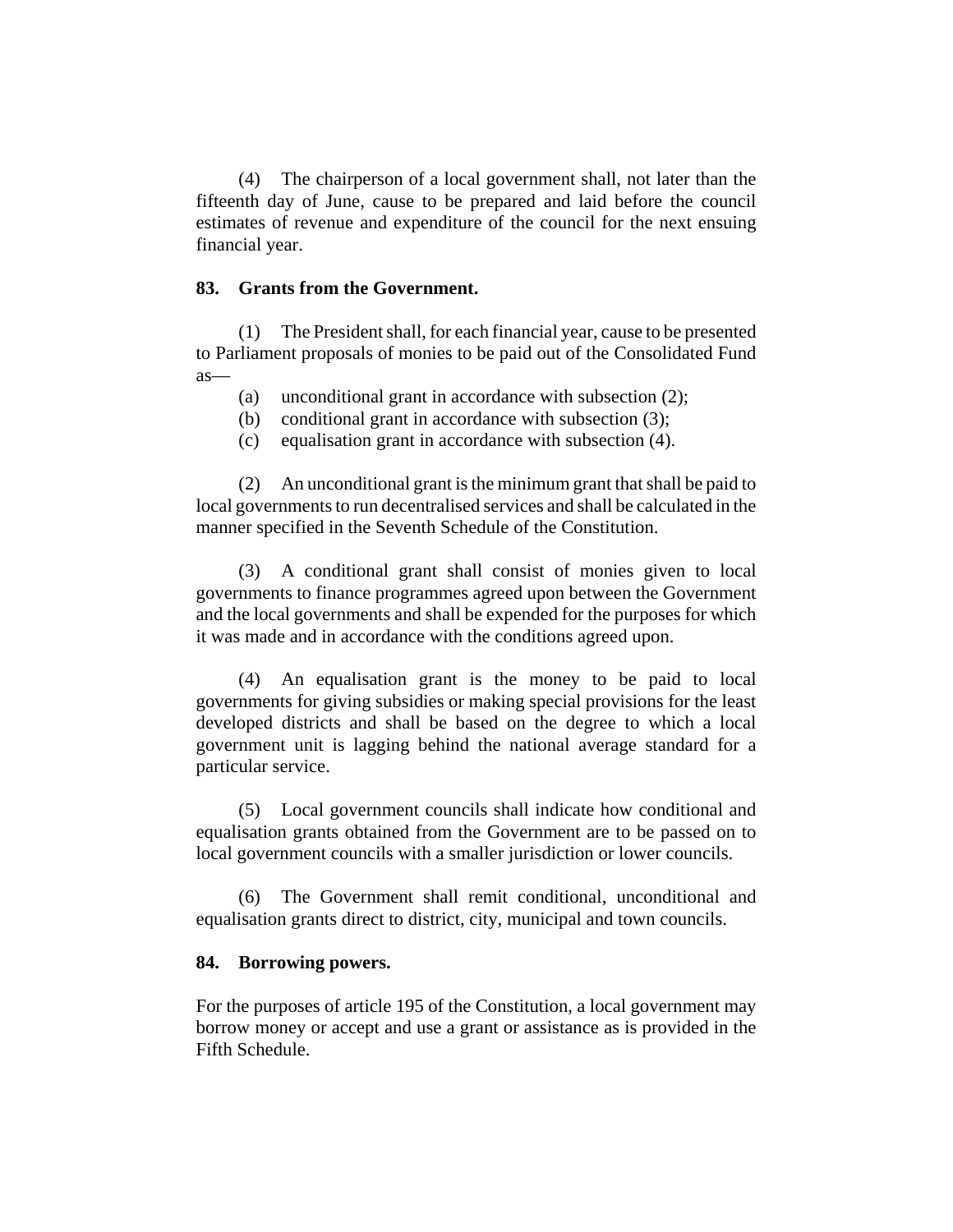### **85. Percentage of revenue to be retained or distributed to lower councils.**

(1) In the city and municipal councils, revenue shall be collected by the division councils, and a division council shall retain 50 percent of all the revenue it collects in its area of jurisdiction and remit 50 percent to the city or municipal council.

(2) In rural areas, revenue shall be collected by the subcounty councils, and a subcounty council shall retain 65 percent, or any other higher percentage as the district council may approve, of the revenue collected by it and pass the remaining percentage over to the district.

(3) Where a subcounty fails to remit 35 percent or any lower percentage approved by the district council under subsection (2), the district council shall take appropriate measures to make full recovery of the revenue due to it.

(4) A district council may, with the concurrence of a subcounty, collect revenue on behalf of the subcounty council but shall remit 65 percent of the revenue so collected to the relevant subcounty.

(5) Where a district council fails to remit the 65 percent referred to in subsection (4), the subcounty shall retain a percentage higher than that provided for in subsection (2) to make full recovery of the revenue due to it which is withheld by the district council.

(6) The distribution of grants by the subcounty councils to other councils shall be as is provided under the Fifth Schedule.

#### *Accounts and audit.*

#### **86. Accounts.**

Every local government council and administrative unit shall keep proper books of account and other records in relation thereto and shall balance its accounts for that year and produce statements of final accounts within four months from the end of each financial year.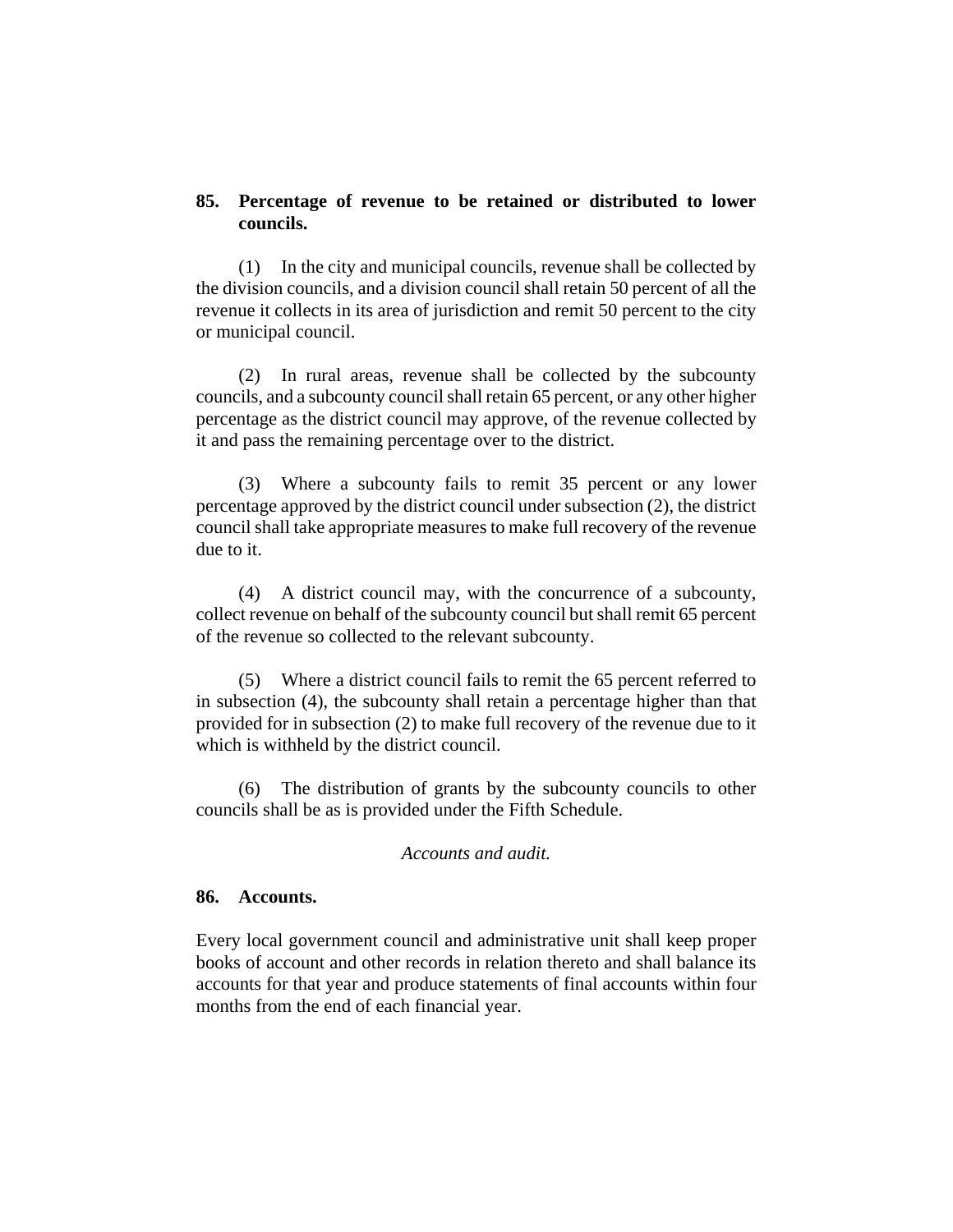### **87. Audit of accounts.**

(1) The accounts of every local government council and administrative unit shall be audited by the Auditor General or an auditor appointed by him or her.

(2) The Auditor General may carry out surprise audits, investigations or any other audit considered necessary.

(3) The Auditor General shall give the report of the audited accounts to—

- (a) Parliament;
- (b) the Minister responsible for finance;
- (c) the Minister;
- (d) the local government or administrative unit to which the audit relates;
- (e) the local government public accounts committee;
- (f) the Local Government Finance Commission;
- (g) the Inspector General of Government; and
- (h) the resident district commissioner.

## **88. Local government public accounts committee.**

(1) There is established in each district, a local government public accounts committee consisting of—

- (a) four members appointed by the district council on the recommendation of the district executive committee;
- (b) one member appointed—
	- (i) in the case of a district with more than one urban authority, by an electoral college of the urban council executive committee members in that district; and
	- (ii) in the case of a district with only one urban authority, by the urban council on the recommendation of the urban executive committee.

(2) A member of the local government public accounts committee appointed under subsection  $(1)(a)$  and  $(b)$  shall not be a member of a local government council or administration.

(3) The members of the local government public accounts committee shall elect a chairperson from among its members.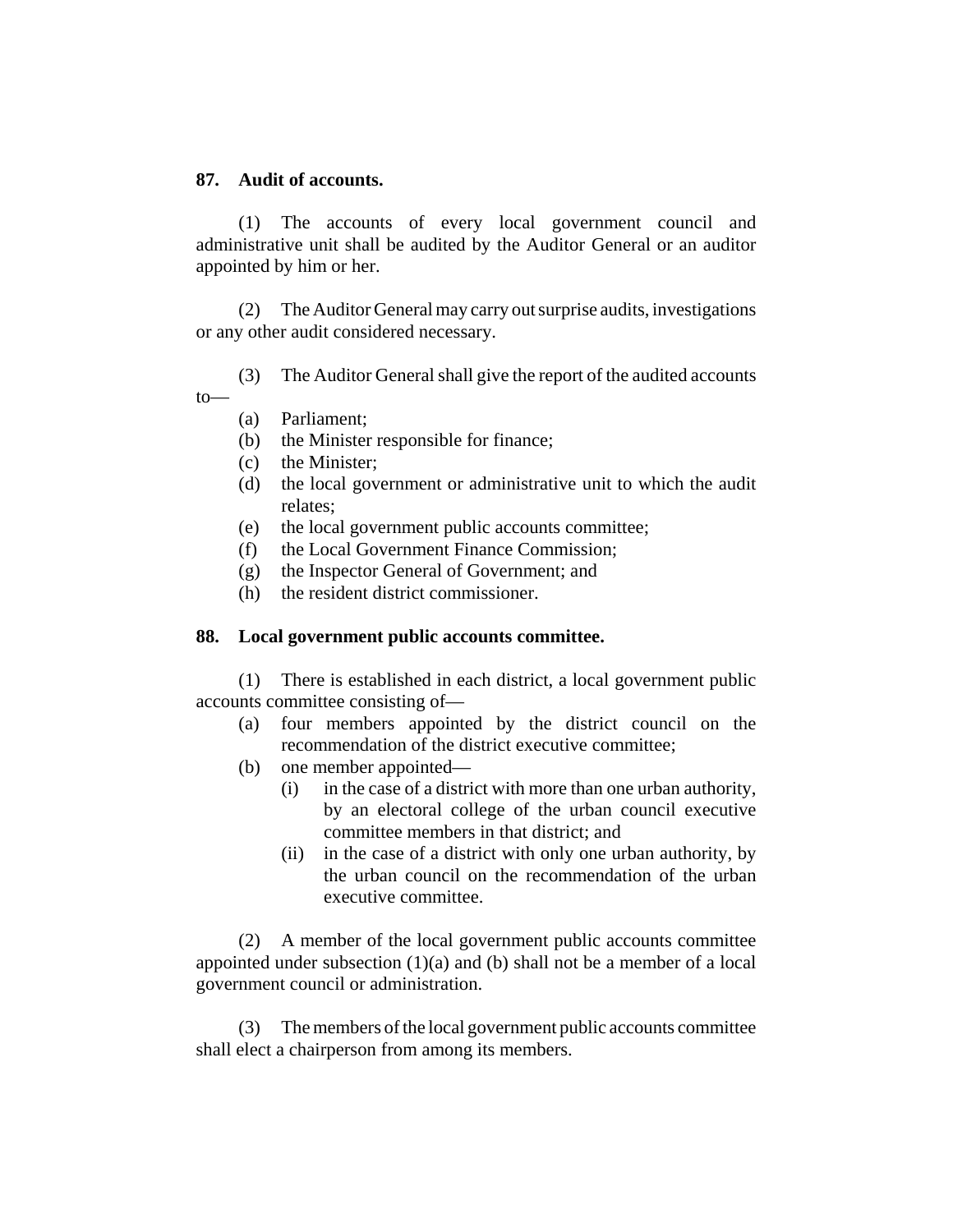(4) Every meeting of the local government public accounts committee shall be presided over by the chairperson and in his or her absence by a member elected by the members present.

(5) Three members of the local government public accounts committee shall form a quorum at any meeting of the committee.

(6) The office of the clerk to the district council shall be the secretariat to the local government public accounts committee.

(7) A local government public accounts committee shall examine the reports of the Auditor General, chief internal auditor and any reports of commissions of inquiry and may, in relation to the reports, require the attendance of any councillor or officer to explain matters arising from the reports.

(8) The local government public accounts committee shall submit its report to the council and to the Minister responsible for local governments who shall lay the report before Parliament.

(9) The chairperson of the council and the chief administrative officer or town clerk shall implement the recommendations of the local government public accounts committee.

(10) The expenses of a local government public accounts committee shall be met by the district council.

(11) Members of a local government public accounts committee shall hold office for a period of five years and shall be eligible for reappointment for one more term only.

## **89. Removal of a member of a local government public accounts committee.**

(1) A member of a local government public accounts committee, including the chairperson, may be removed from the committee by the district council by a resolution supported by two-thirds of the members of the council on the recommendation of the executive committee but can only be removed on the following grounds—

(a) abuse of office;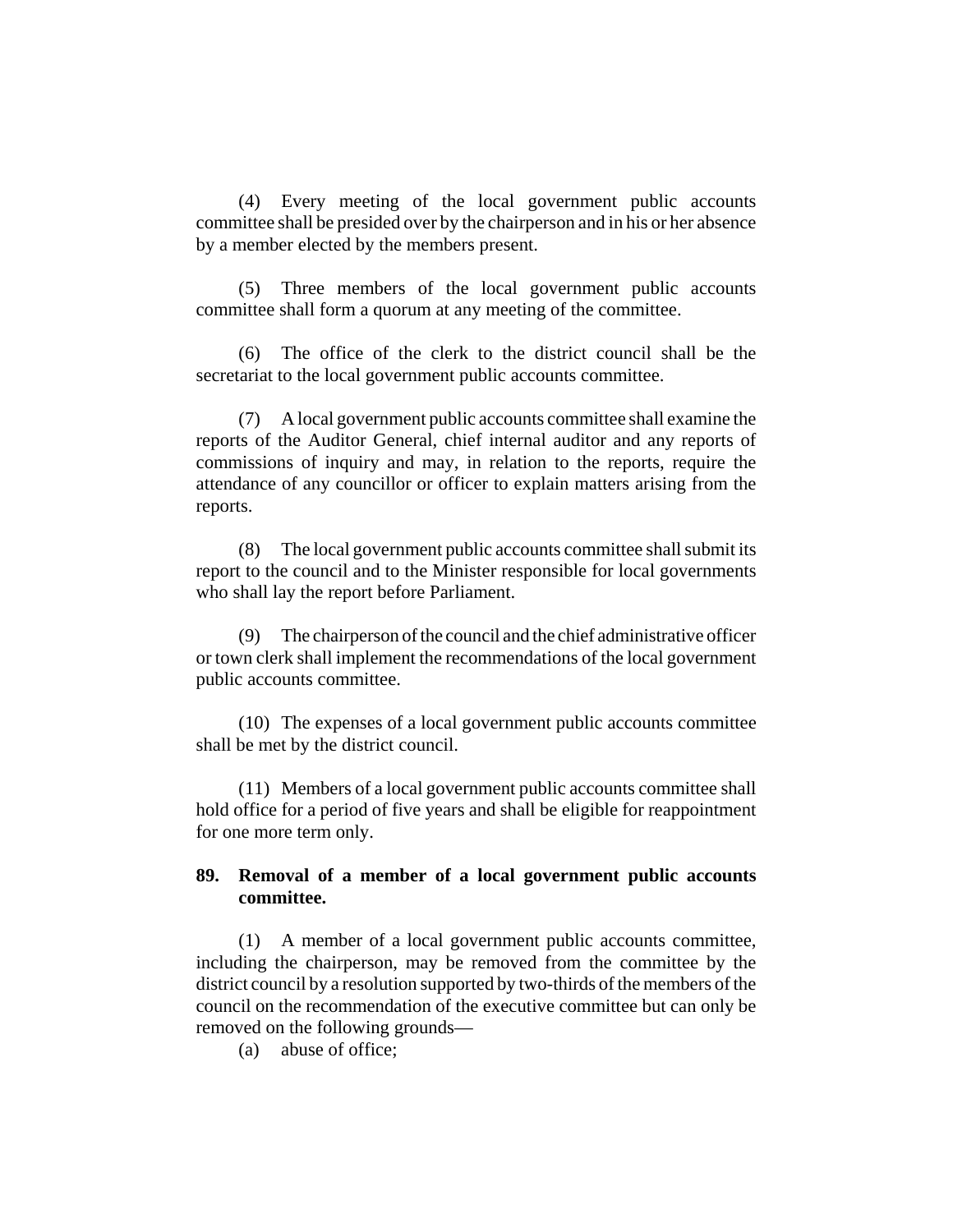- (b) incompetence;
- (c) failure to attend three consecutive ordinary meetings without valid reasons acceptable to the committee;
- (d) inability to perform the functions of that office arising from physical or mental incapacity.

(2) The seat of a member of local government public accounts committee shall fall vacant if—

- (a) a member dies; or
- (b) resigns.

(3) Section 14(18) shall apply to the removal of a member of a local government public accounts committee.

(4) A vacancy arising out of subsections (1) and (2) shall be filled following the procedure prescribed in section 88(1).

#### **90. Internal audit.**

(1) Every district, city, municipal or town council shall provide for an internal audit department.

(2) The head of the internal audit department shall prepare quarterly audit reports and shall submit them to the council giving a copy to the local government public accounts committee.

*Local government tender boards.*

## **91. District tender board.**

(1) There shall be a district tender board in each district which shall provide services to the district councils, subcounty council and administrative units under the district.

(2) The district tender board shall consist of seven members including the chairperson all of whom shall be appointed by the district council on the recommendation of the district executive committee.

(3) There shall be a secretary to the district tender board, who shall be at the rank of assistant chief administrative officer or above.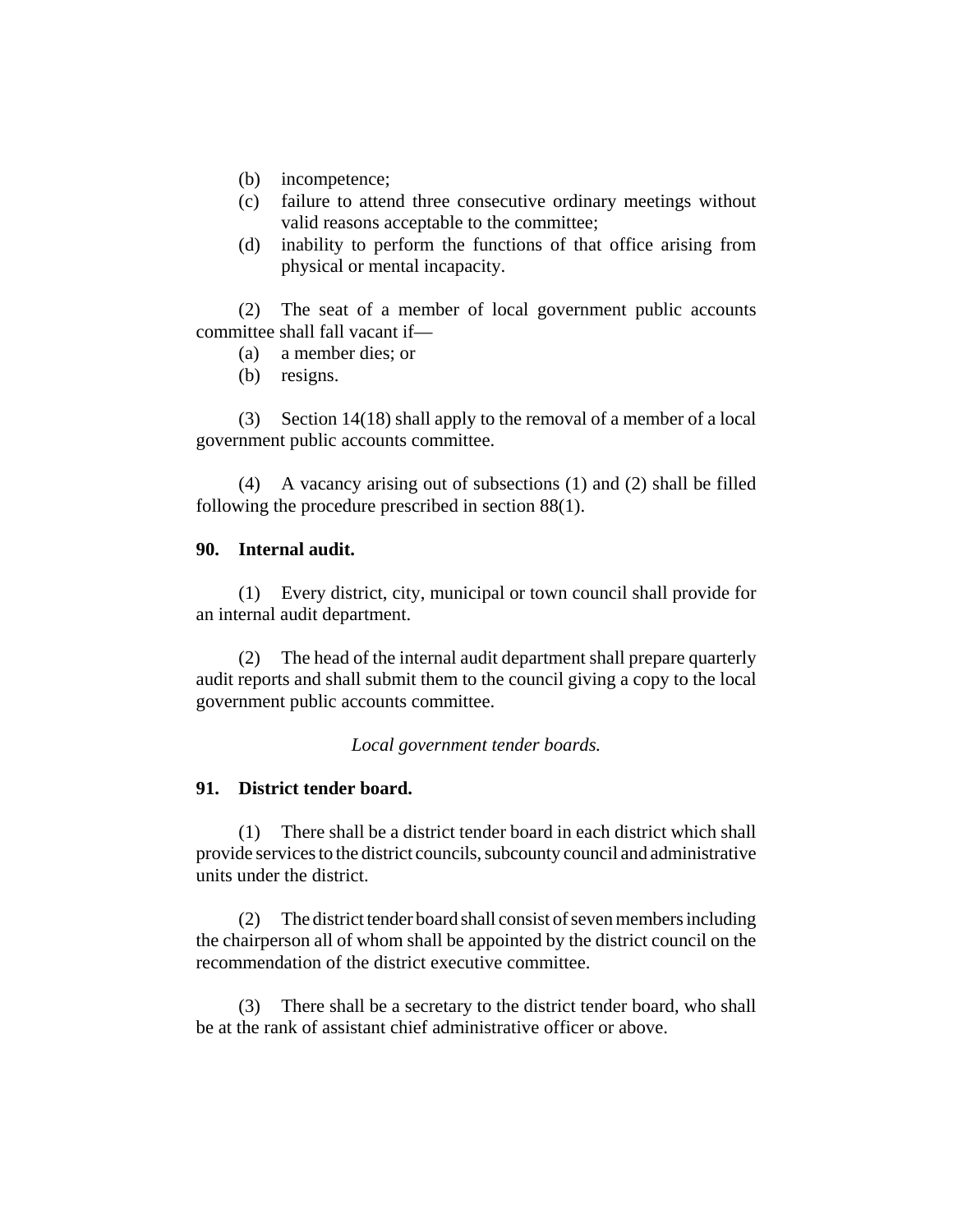(4) Members of the district tender board shall hold office for a period of three years and shall be eligible for reappointment for one more term only.

(5) Every meeting of the district tender board shall be presided over by the chairperson and in his or her absence by a member elected by the members present.

(6) Five members of the district tender board shall form a quorum at any meeting of the board.

- (7) In the performance of its functions, a district tender board shall—
- (a) conform to the standards established by the central tender board for procurement of goods, services and works, and shall be guided by the Local Government Financial and Accounting Regulations;
- (b) act only upon request by the local council seeking the procurement of goods, services or works.

(8) Every district tender board shall publish a quarterly summary of all tenders awarded and shall give a copy to all relevant councils in a district, the Minister, the Inspector General of Government and the Central Tender Board.

## **92. Qualifications of a member of the district tender board.**

(1) A person shall not be appointed a member of the district tender board unless that person—

- (a) is of high moral character and proven integrity;
- (b) has a working experience of not less than seven years in the public service or a recognised institution.

(2) A member of Parliament, a local government council or an executive body of a political party or political organisation or public officer shall not be appointed a member of a district tender board.

## **93. Removal of a member of the district tender board.**

(1) A member of a district tender board, including the chairperson, may be removed from the board by the district council on the recommendation of the executive committee but can only be removed on the following grounds—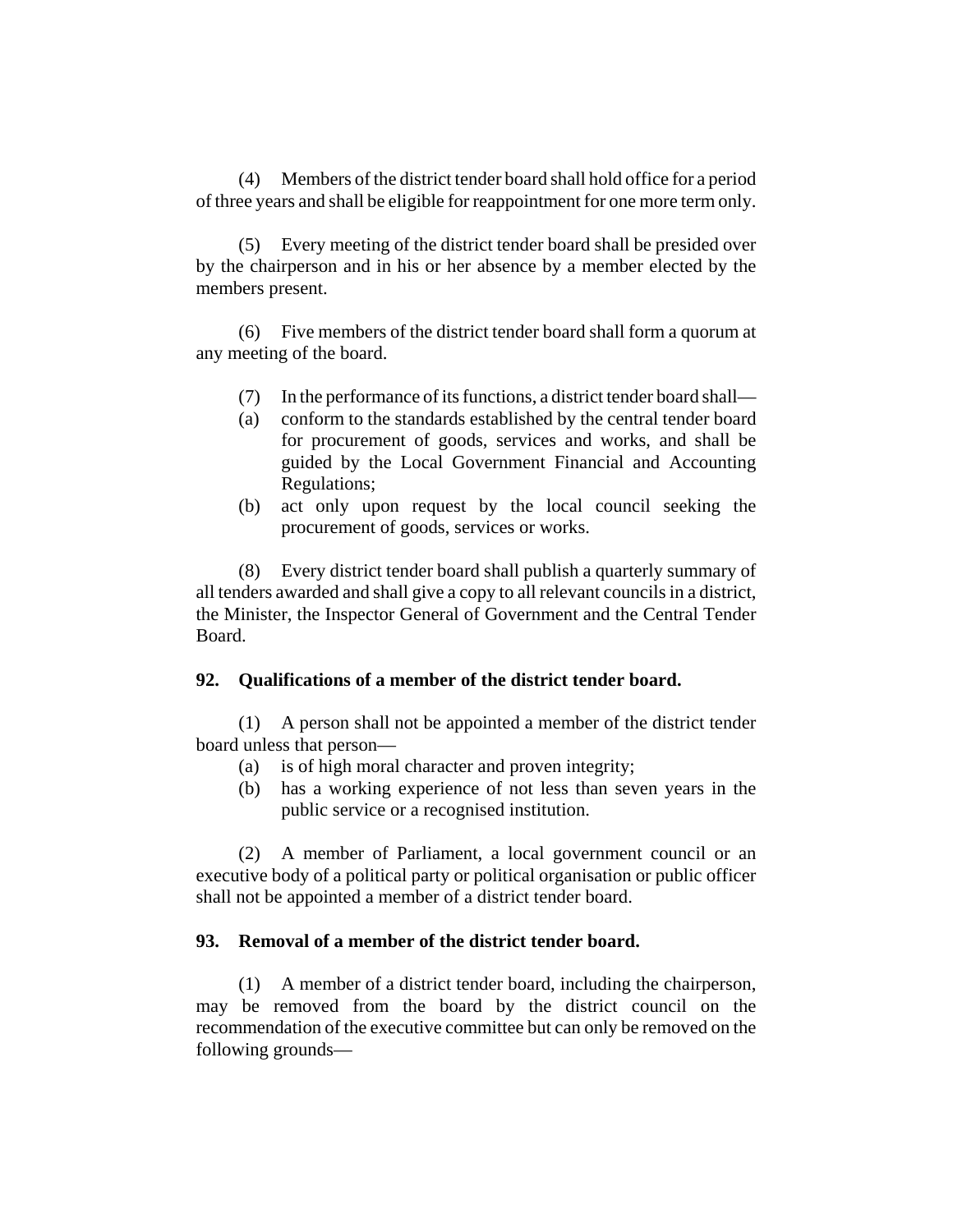- (a) abuse of office;
- (b) incompetence;
- (c) failure to attend three consecutive ordinary meetings without valid reasons acceptable to the board;
- (d) such physical or mental incapacity as would render the member incapable of performing the duties of that office;
- (e) failure to declare pecuniary interest as provided for in the Third Schedule.
- (2) The seat of a member of a district tender board shall fall vacant if—
	- (a) a member dies; or
	- (b) resigns.

(3) Section 14(18) shall apply to the removal of a member of a district tender board.

(4) A vacancy arising out of subsections (1) and (2) shall be filled following the procedure prescribed in section 91(2).

#### **94. Urban tender board.**

(1) There shall be an urban tender board for each urban council.

(2) An urban tender board shall consist of five members including the chairperson all of whom shall be appointed by the urban council on the recommendation of the urban council executive committee.

(3) Sections 91(3) to (8), 92 and 93 shall apply to an urban tender board with such modifications as may be necessary except that the quorum shall be three members.

(4) Notwithstanding subsection (1), an urban council may by resolution opt not to establish its own tender board, and request for the services of the district tender board.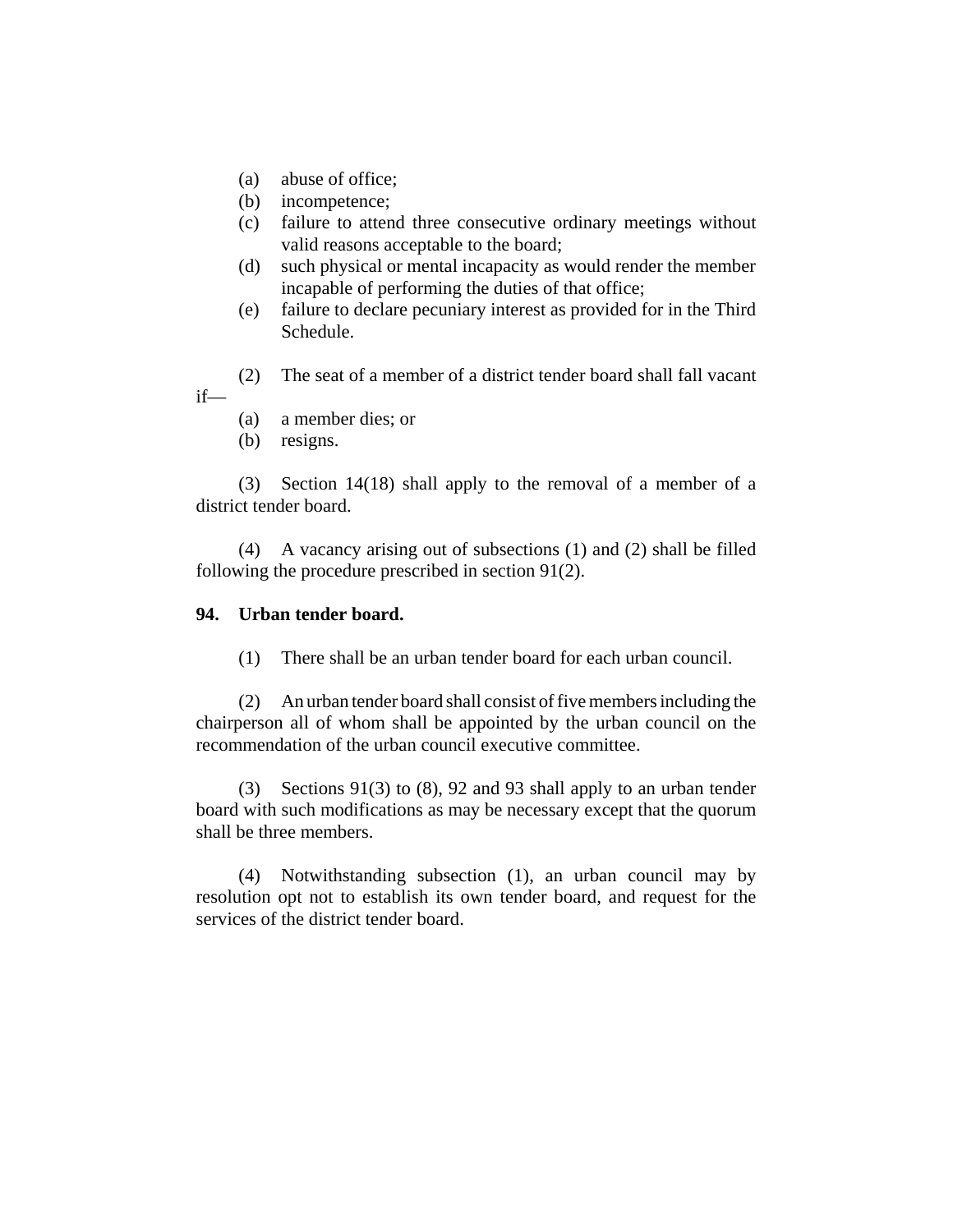# PART IX—INSPECTION, MONITORING AND COORDINATION OF LOCAL GOVERNMENTS.

# **95. Coordination of and advocacy for local governments.**

The coordination of and advocacy for local governments shall be the responsibility of the Ministry responsible for local governments.

# **96. Technical support.**

For purposes of ensuring implementation of national policies and adherence to performance standards on the part of local governments, Ministries shall inspect, monitor and, where necessary, offer technical advice, support, supervision and training within their respective sectors.

# **97. Mandate of line Ministries and Ministry in relation to local governments.**

- (1) A Government line Ministry shall—
- (a) monitor and coordinate Government initiatives and policies as they apply to local governments;
- (b) coordinate and advise persons and organisations in relation to projects involving direct relations with local governments; and
- (c) assist in the provision of technical assistance to local governments.
- (2) The Ministry responsible for local government shall—
- (a) coordinate local governments for purposes of harmonisation; and
- (b) coordinate activities of a district council in case of taking over of the administration of a district council by the President under article 202 of the Constitution.

# **98. Inspection and monitoring of local governments.**

(1) The inspection of local governments by the line Ministries and other State organs authorised by law shall promote adherence to the law and without limiting the generality of the foregoing shall—

- (a) promote and foster adherence to the rule of law and principles of natural justice and good governance;
- (b) foster the elimination of corruption and abuse of office.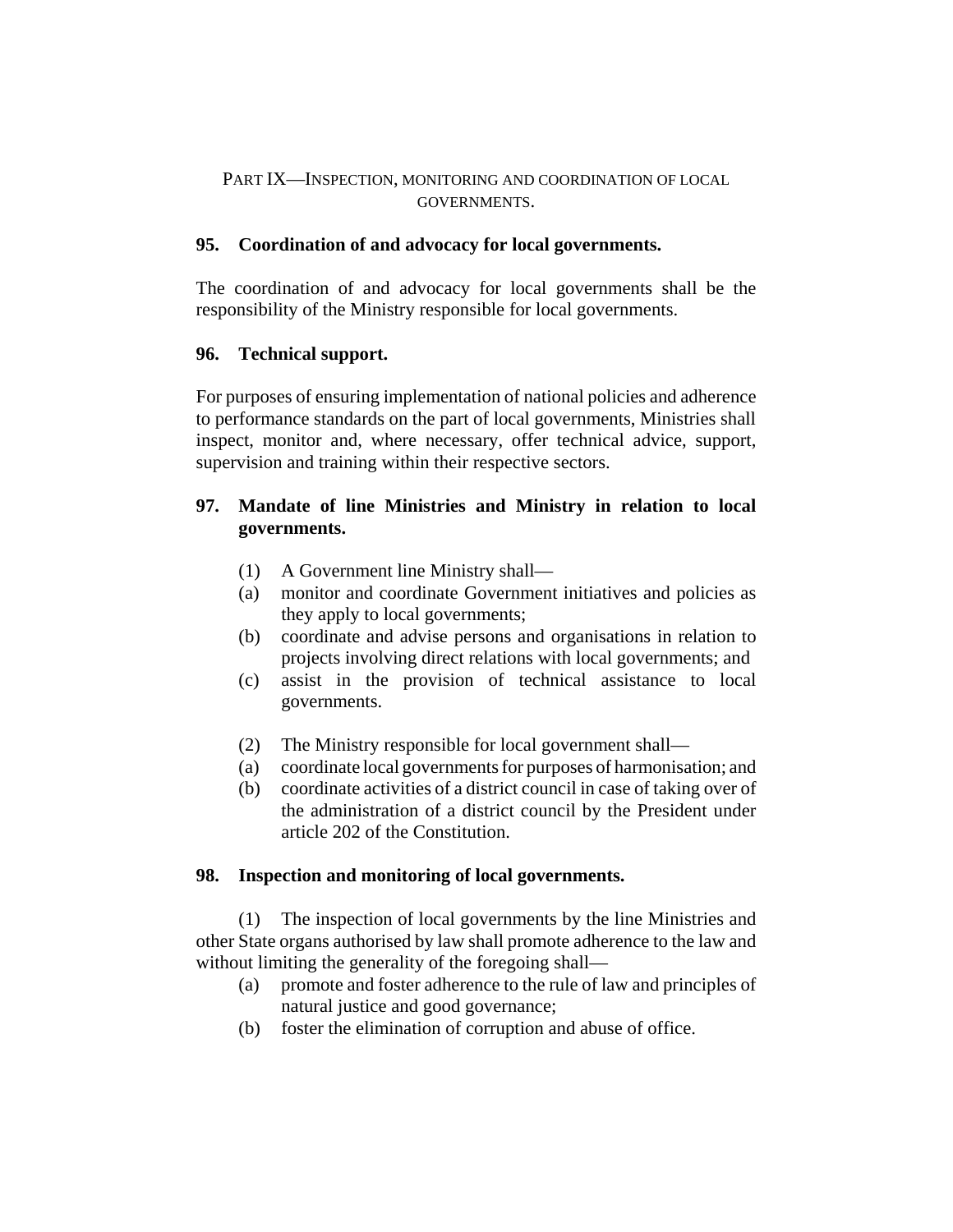(2) Subject to the Constitution and any other law, an authorised person carrying out the inspection shall have powers—

- (a) to enter and inspect the premises or property of any council or local government as may be relevant to inspection;
- (b) to inspect books of accounts, records, stores and any other documents and require any person to produce any documents or item connected with the inspection and where necessary retain any document or item connected with the case being investigated;
- (c) to look into any matter on his or her own initiative or upon complaint made to him or her by any member of the public, whether or not that person has personally suffered any injustice by reason of that matter.

(3) An authorised person carrying out the inspection may attend any meeting of a council or committee of a council.

### **99. Minister to give guidance.**

(1) Where, on receipt of a report on a council, the Minister is satisfied that a duty or power of a council is being exercised in an improper, unlawful or inefficient manner, the Minister may in respect of that duty or power cause a meeting of the council to be called and point out the irregularities found and give the council any guidance necessary.

(2) Where the Minister considers that the matter is of a grave nature, the Minister may institute a commission of inquiry to look into the matter.

(3) Where the findings of a commission of inquiry under this section disclose that an offence may have been committed, the Minister shall refer the matter to the relevant authority for appropriate action.

#### **100. Taking over of district administration by the President.**

(1) The President may, with the approval of two-thirds of all the members of Parliament, assume the executive powers of any district in any of the following circumstances—

- (a) where the district council so requests and it is in the public interest to do so;
- (b) where a state of emergency has been declared in that district or in Uganda generally; or
- (c) where it has become extremely difficult or impossible for a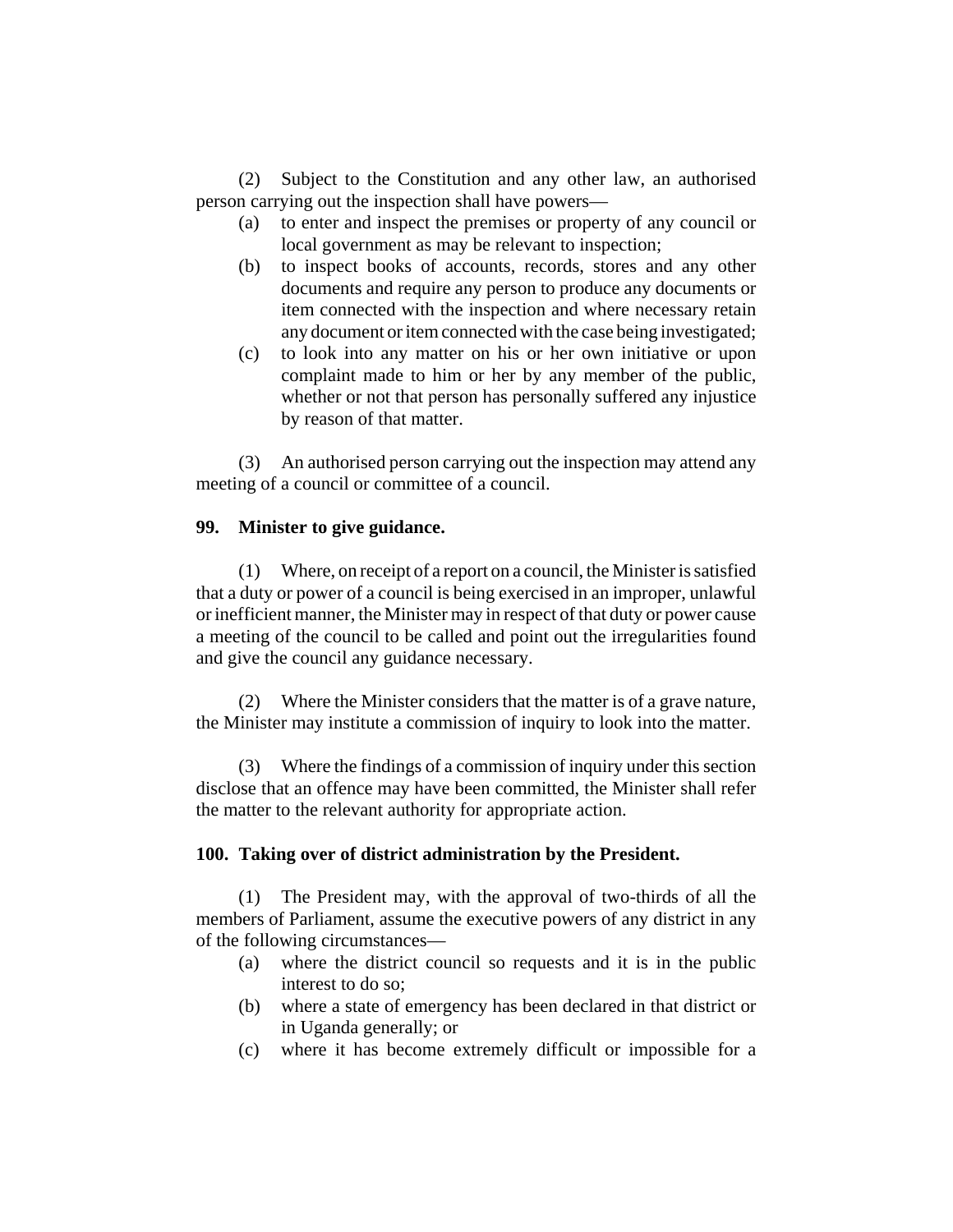district government to function.

(2) The exercise by the President of the power conferred by this section may be done through such person or officer as the President may appoint, and the legislative functions shall be exercised by statutory instruments.

(3) Unless approved by Parliament for a longer term, the exercise by the President of the power conferred by this section shall be for a period not exceeding ninety days.

- (4) Upon the expiry of the term under subsection (3)—
- (a) the President shall hand back the administration of the district to the incumbent district government; or
- (b) if Parliament decides that the prevailing circumstances still make it impossible for the incumbent district government to assume the administration of the district then—
	- (i) where the unexpired term of the council is longer than twelve months, the President shall cause elections to be held for a new district council within sixty days; or
	- (ii) where the unexpired term of the council is less than twelve months, the President shall continue to administer the district until the next elections are held.

PART X—LOCAL GOVERNMENT COUNCILS ELECTIONS.

*Electoral Commission, returning officers and other election officers.*

#### **101. Electoral Commission to organise local council elections.**

The Electoral Commission shall organise, conduct and supervise election of the local councils.

#### **102. Returning officers.**

(1) The Electoral Commission shall, by notice published in the Gazette and local media, appoint a returning officer for each district.

(2) A person appointed returning officer shall be a public officer of high moral character and proven integrity.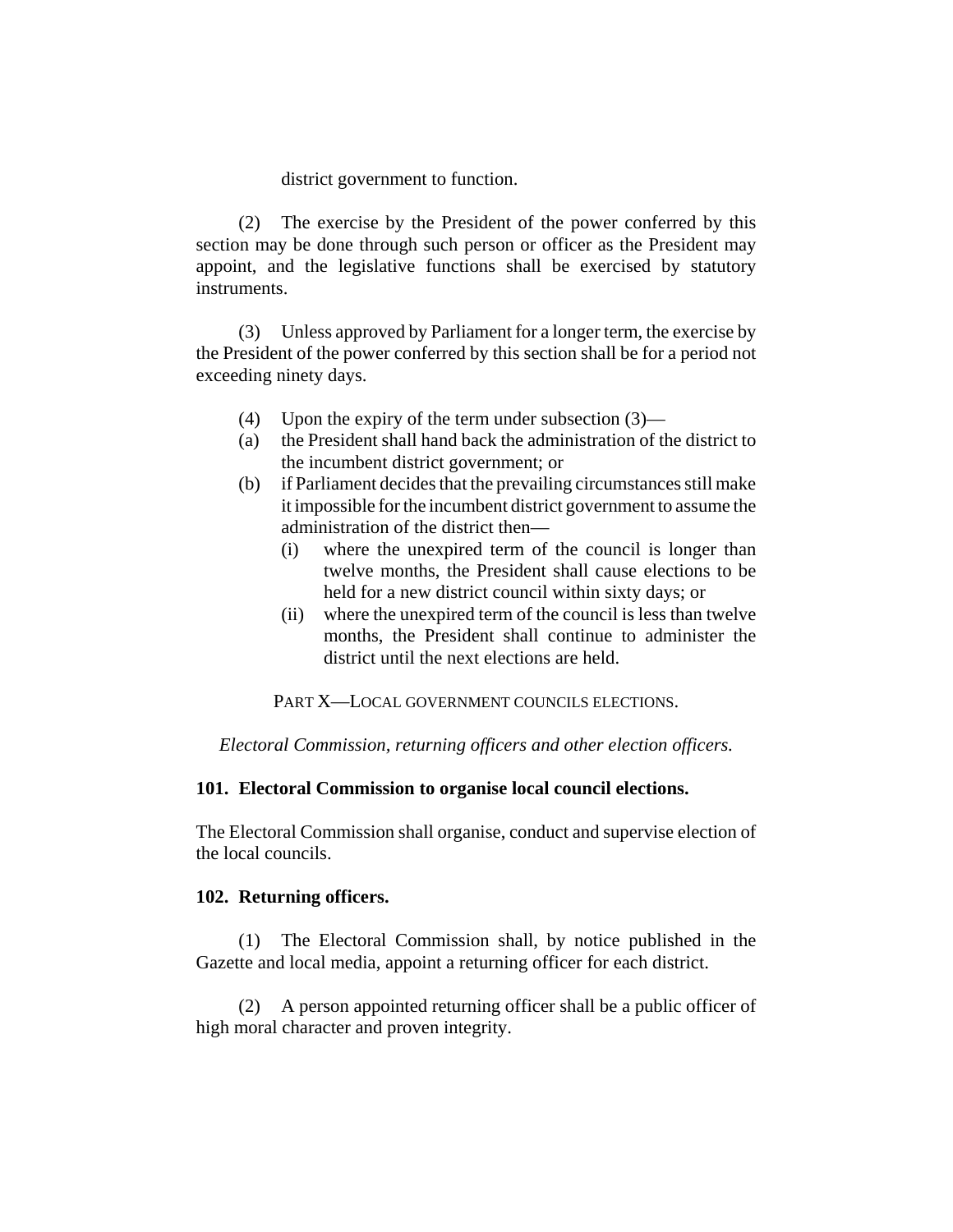(3) A returning officer may resign office by writing under his or her hand addressed to the Electoral Commission; and a returning officer may be removed from office by the Electoral Commission where he or she—

- (a) is appointed by virtue of a public office and has ceased to hold that public office;
- (b) is incapable of performing his or her duties under this Act by reason of illness or physical or mental infirmity;
- (c) is incompetent;
- (d) is proved to be partial in the performance of his or her duties under this Act;
- (e) is proved to have behaved in a corrupt manner in relation to his or her duties as returning officer.

(4) Where the office of returning officer becomes vacant, the appointment of a returning officer for the relevant district shall be made within fourteen days from the date the Electoral Commission is informed of the vacancy.

## **103. Assistant returning officer.**

(1) Every returning officer shall, upon his or her appointment, appoint in writing an assistant returning officer who shall be a senior public officer who is qualified as a voter and resident in the district, and notice of the appointment shall be forwarded to the Electoral Commission and publicised in the district and the Gazette.

(2) A returning officer may delegate any of his or her duties to the assistant returning officer.

(3) An assistant returning officer may be removed from office by the relevant returning officer on the grounds stated in section 102(3).

(4) Where the office of returning officer falls vacant, the assistant returning officer shall act as returning officer until a substantive holder is appointed; and the assistant returning officer shall vacate office if the person appointed returning officer appoints another person to be assistant returning officer.

## **104. Polling stations.**

Each returning officer of a district shall in consultation with the Electoral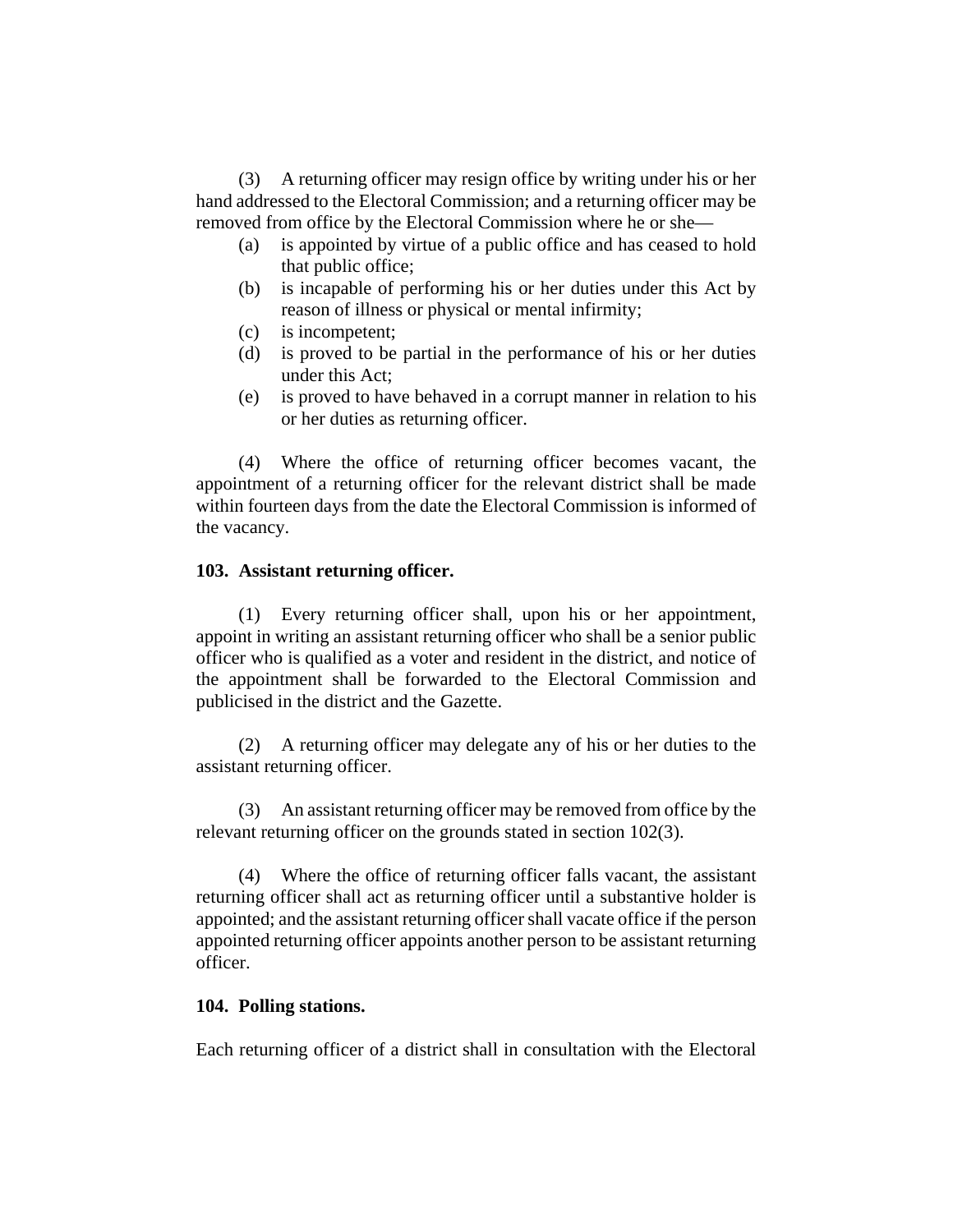Commission create as many polling divisions and polling stations as are convenient for the casting of votes by voters taking into account—

- (a) the elections being conducted;
- (b) the distance to be travelled by the voters and the geographical features of the district.

# **105. Presiding officer.**

- (1) A returning officer—
- (a) shall appoint one presiding officer and three polling assistants for each polling station;
- (b) may for good cause, at any time before or during the polling day, replace any presiding officer or polling assistant;
- (c) may appoint four counting officers to assist in tallying the votes cast by the voters on polling day.

(2) Where the presiding officer dies or is unable to discharge his or her duties on the polling day, the returning officer may appoint another person and where it is not possible, the eldest of the three assistants shall act as the presiding officer.

*Voters registers, rolls and notice of elections.*

## **106. Voters registers and rolls.**

(1) The voters registers and rolls maintained under the parliamentary elections law or any other voters registers or rolls maintained under any other law relating to general elections in Uganda shall apply to the elections of local governments.

(2) A district registrar designated under the parliamentary elections law or under any other law relating to general elections in Uganda shall, on a continuous basis, maintain and update the different voters registers or rolls for the district in relation to the elections under this Act.

(3) In the performance of his or her duties under subsection (2), the district registrar shall be under the direction and control of the Electoral Commission.

(4) The provisions of Part IV of the Parliamentary Elections (Interim Provisions) Statute or any other law relating to the national register of voters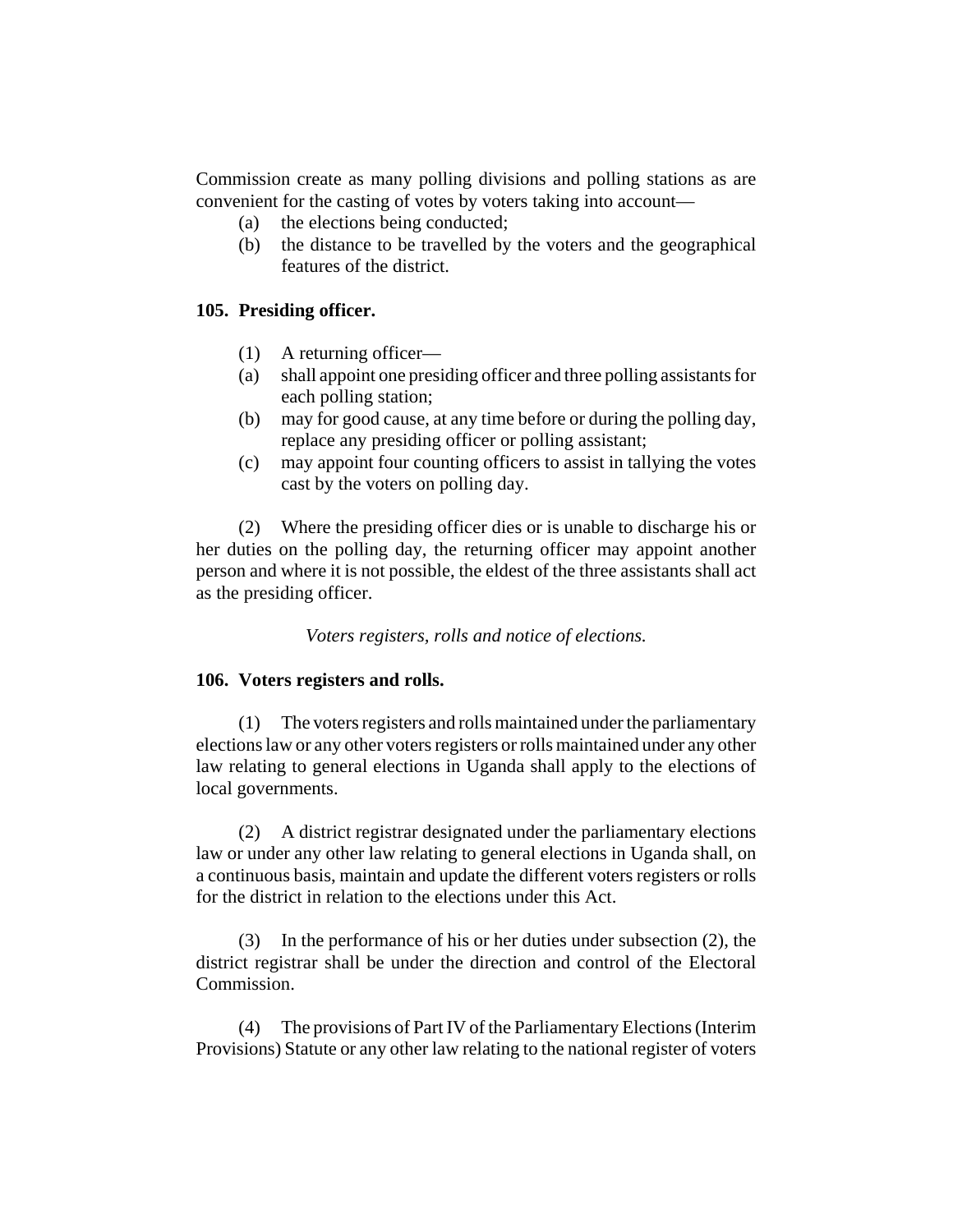and voters rolls shall apply to the registers and voters rolls maintained for purposes of elections under this Act with such modifications and adaptations as may be necessary.

#### **107. Notice of election day.**

The Electoral Commission shall issue a public notice which shall be published in the official Gazette and public media appointing a day or days on which elections of all or a category of local government councils or administrative councils shall take place.

### *Demarcation of electoral areas.*

### **108. Population quota.**

(1) Subject to article 181 of the Constitution, local government electoral areas shall be demarcated in such a manner that the number of inhabitants in each electoral area should be approximately—

- (a) fifty thousand in the case of a city;
- (b) six thousand in the case of a municipality or city division;
- (c) thirty thousand in the case of a district;
- (d) ten thousand in the case of a subcounty; and
- (e) three thousand in the case of a municipal division or town.

(2) The number of inhabitants in an electoral area may be greater or less than other electoral areas in order to take account of means of communication, geographical features and density of population.

(3) The population quota for demarcation of electoral areas for women representatives shall be determined by the requirement of women constituting one-third of any local council being considered.

(4) The Electoral Commission may reduce the population quota provided under subsection (1) if using that quota the total number of councillors is less than ten.

#### **109. Demarcation of electoral areas.**

- (1) The demarcation of electoral areas shall ensure that—
- (a) in the case of a district, every subcounty or municipal division is represented at the district council and that no subcounty or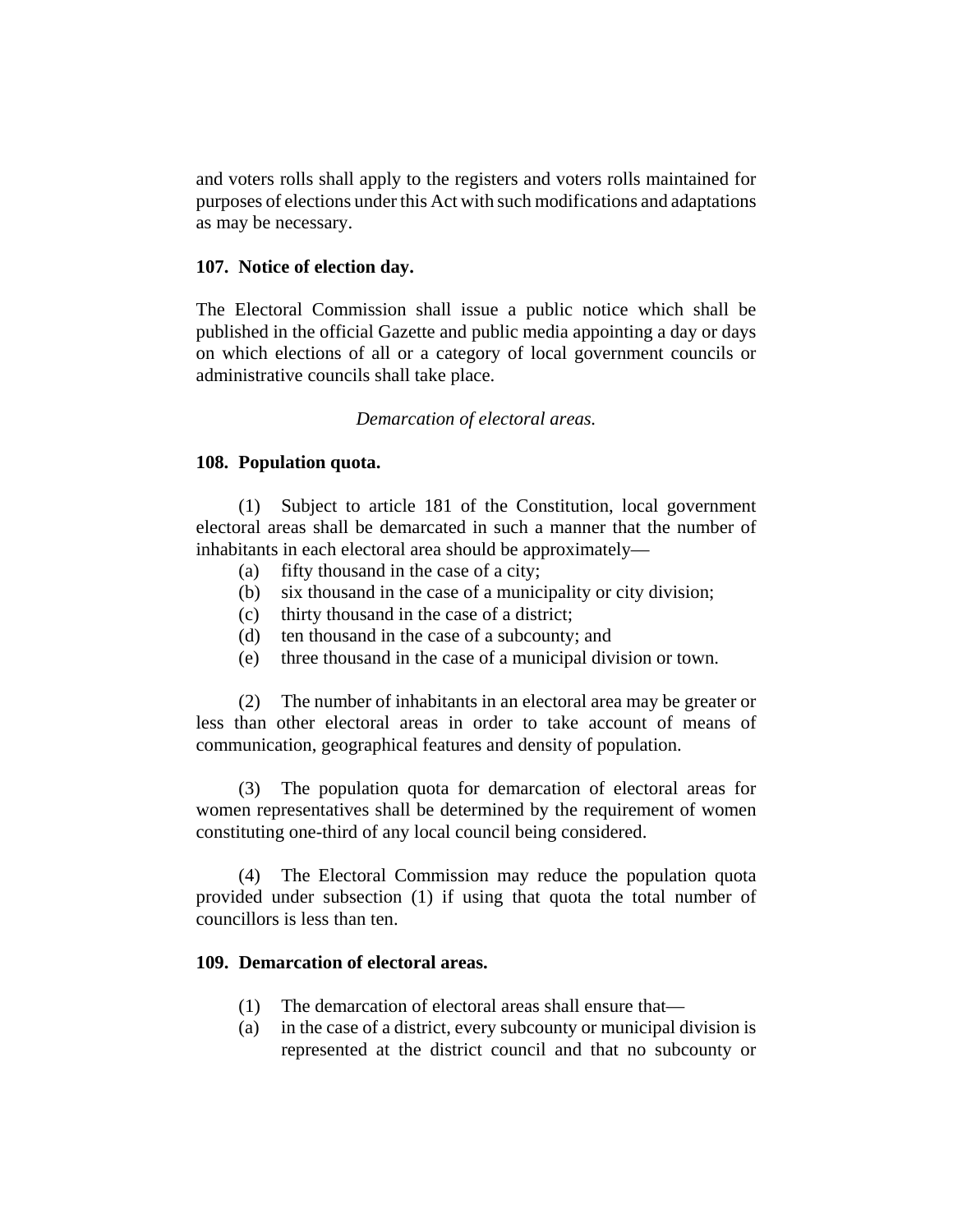division shall be subdivided for the purposes of adding a part of it to another subcounty or division;

- (b) in the case of a city, every division is represented at the city council and that no division shall be subdivided for the purposes of adding a part of it to another division;
- (c) in the case of the subcounty, municipality, city division or town, every parish or ward shall be represented at the relevant local government council and that no parish or ward shall be subdivided for the purposes of adding a part of it to another parish or ward.

(2) Notwithstanding subsection (1), the following electoral areas may be demarcated into more than one constituency in accordance with section  $108(1)$  —

- (a) in the case of a district—
	- (i) a subcounty; or
	- (ii) a municipal division;
- (b) in the case of a city, a city division;
- (c) in the case of a subcounty, municipality, city division, town or municipal division—
	- (i) a parish; or
	- (ii) a ward.

#### **110. Demarcation of electoral areas for women.**

Notwithstanding section 109(1), whenever there are fewer women seats than lower local government units, the electoral areas for women councillors derived from section 10(e) may bring together two or more lower local council units using a population quota determined by the Electoral Commission.

## *Election of chairperson.*

#### **111. Election of chairperson.**

(1) Except for the village, parish or county council, the election of the chairperson shall be by universal adult suffrage through a secret ballot using one ballot box for all candidates at each polling station.

(2) Election of village, parish and county council chairperson and other officials shall be by the electorate lining behind the candidates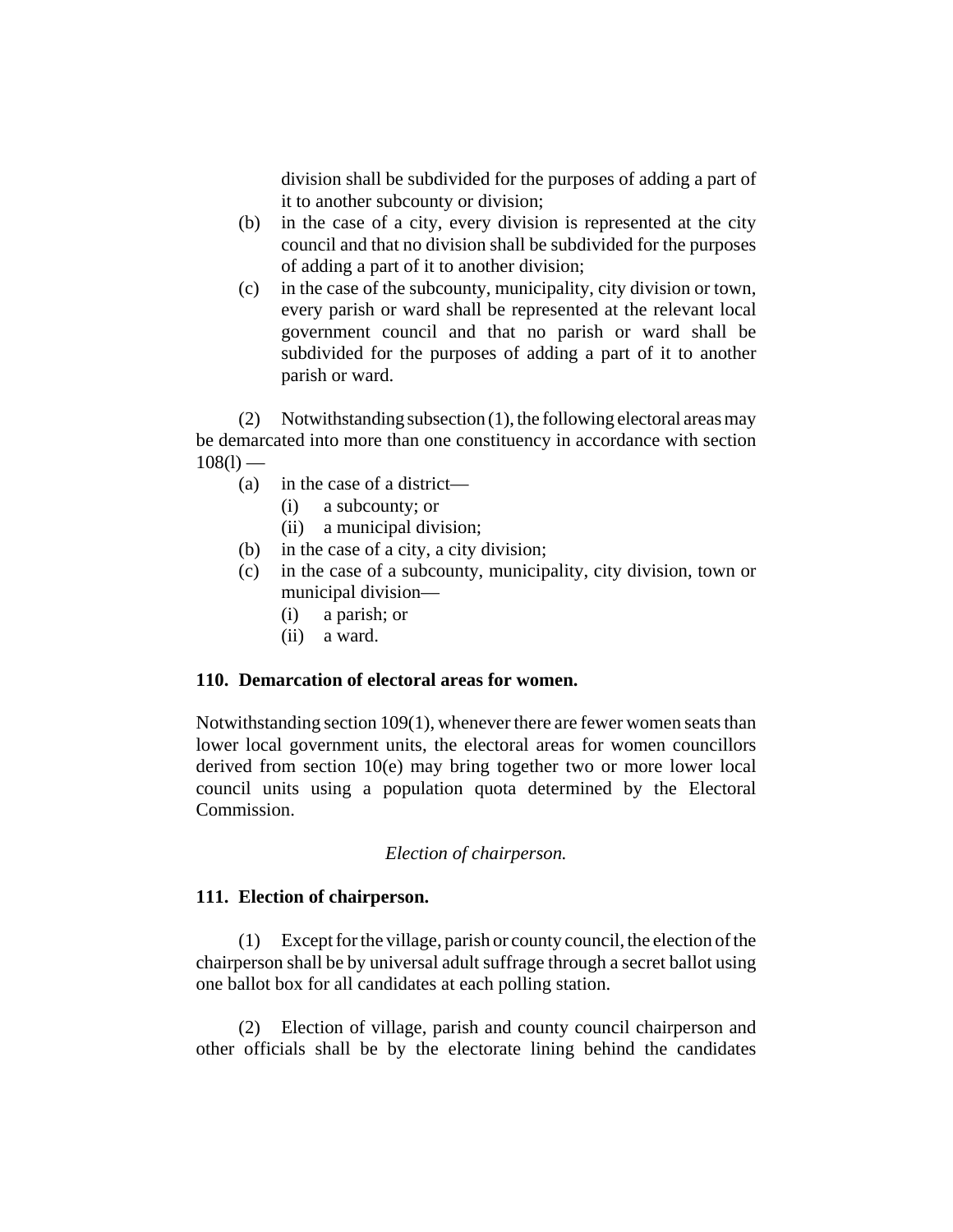nominated for the office or his or her representative or portrait.

(3) A person shall not qualify for election as chairperson of a district or city unless that person—

- (a) is a citizen of Uganda;
- (b) is ordinarily resident or has made undertaking in writing to the Electoral Commission that within six months of his or her election he or she shall have established a residence in that district or city;
- (c) is at least thirty years and not more than seventy-five years of age;
- (d) is a registered voter;
- (e) has completed a minimum education of Advanced Level standard or its equivalent;
- (f) has submitted to the returning officer of a district or city on or before the nomination day a document in this Act referred to as a nomination paper, in Form EC 1 specified in the Seventh Schedule, which document is signed by two persons, nominating him or her as a candidate;
- (g) attaches to his or her nomination paper a list of names of fifty registered voters from at least two-thirds of the electoral areas, and each of the fifty shall have appended to that list his or her name, signature, physical address and voters registration number as specified in Form EC 1 of the Seventh Schedule.

(4) A person shall not qualify for election as chairperson of a municipality, town, division or subcounty unless that person—

- (a) is a citizen of Uganda;
- (b) is ordinarily resident or has made undertaking in writing to the Electoral Commission that within six months of his or her election he or she shall have established a residence in the municipality, town, division or subcounty;
- (c) is at least thirty years and not more than seventy-five years of age;
- (d) is a registered voter;
- (e) has submitted to the returning officer of a district or a public officer designated by him or her for that purpose on or before the nomination day a document in this Act referred to as a nomination paper, in Form EC 1 specified in the Seventh Schedule, which document is signed by two persons nominating him or her as a candidate;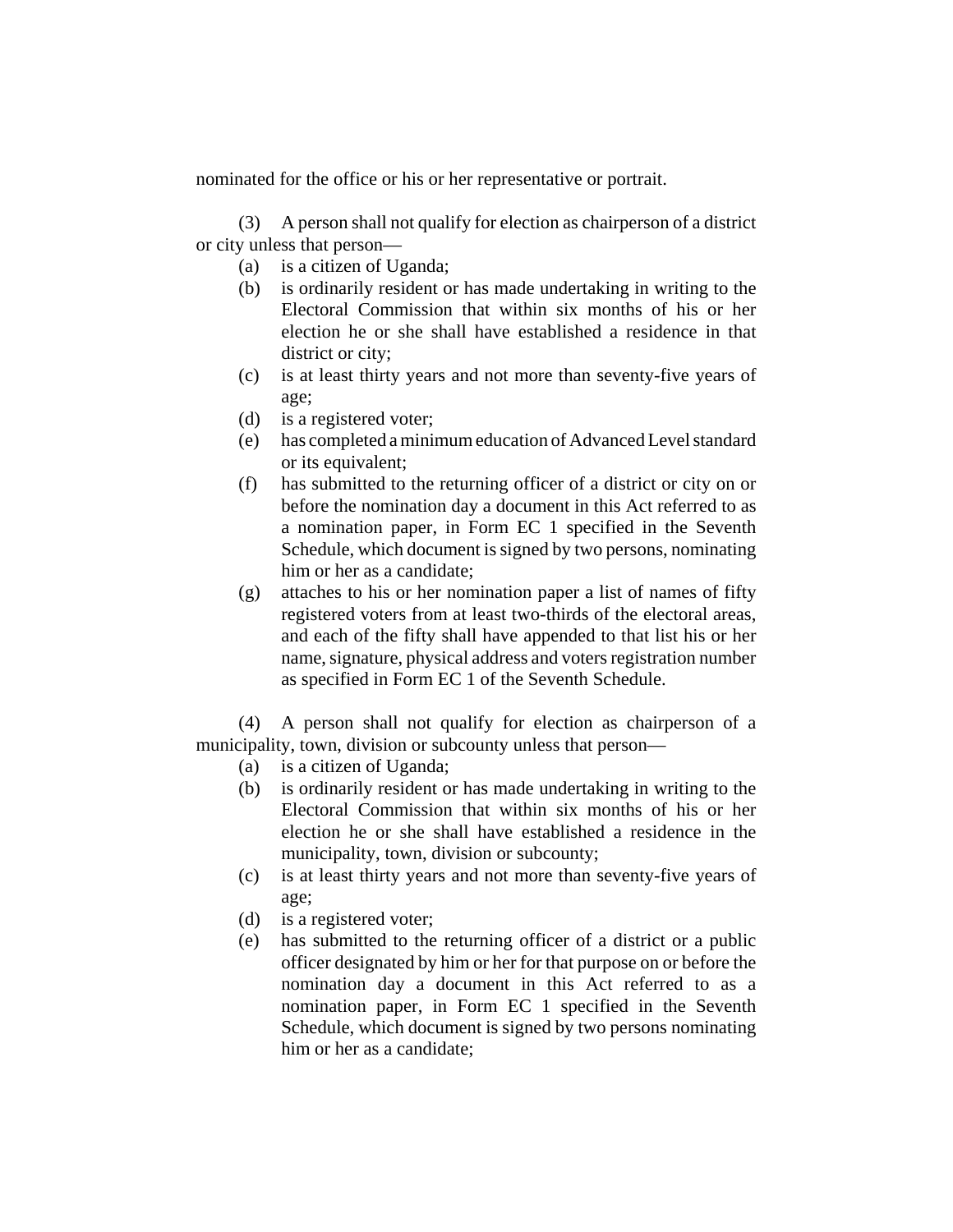(f) attaches to his or her nomination paper a list of the names of twenty registered voters from each electoral area, and each of the twenty registered voters shall have appended to that list his or her name, signature, physical address and voters registration number as specified in Form EC 1 of the Seventh Schedule.

(5) A person shall not subscribe to more than one nomination paper, and no person shall give his or her support under subsection (3) or (4) to more than one candidate for the same office.

(6) A person who contravenes subsection (5) commits an offence and is liable on conviction to a fine not exceeding three currency points or imprisonment not exceeding six months or both.

- (7) The nomination paper shall be accompanied by—
- (a) a declaration in Form EC 2 specified in the Seventh Schedule to this Act;
- (b) a declaration of income, assets and liabilities in Form EC 3 specified in the Seventh Schedule to this Act;
- (c) a nonrefundable fee specified in section 112 for which a receipt shall be issued;
- (d) three postcard-size copies of a recent photograph of the proposed candidate.

## **112. Payment of nonrefundable fee.**

For purposes of section  $111(7)(c)$ , a nonrefundable fee of-

- (a) ten currency points in the case of a district and city;
- (b) five currency points in the case of a municipality; and
- (c) two-and-a-half currency points in the case of a city division, a town or a subcounty,

shall be paid to the relevant local government council in cash or bank draft.

## **113. Where a candidate dies.**

(1) Where there are two candidates and one dies, the returning officer shall fix another nomination day giving reasonable time to candidates, if any, to be nominated.

(2) Where nominations are fixed under subsection (1), a candidate previously and validly nominated shall not be required to be nominated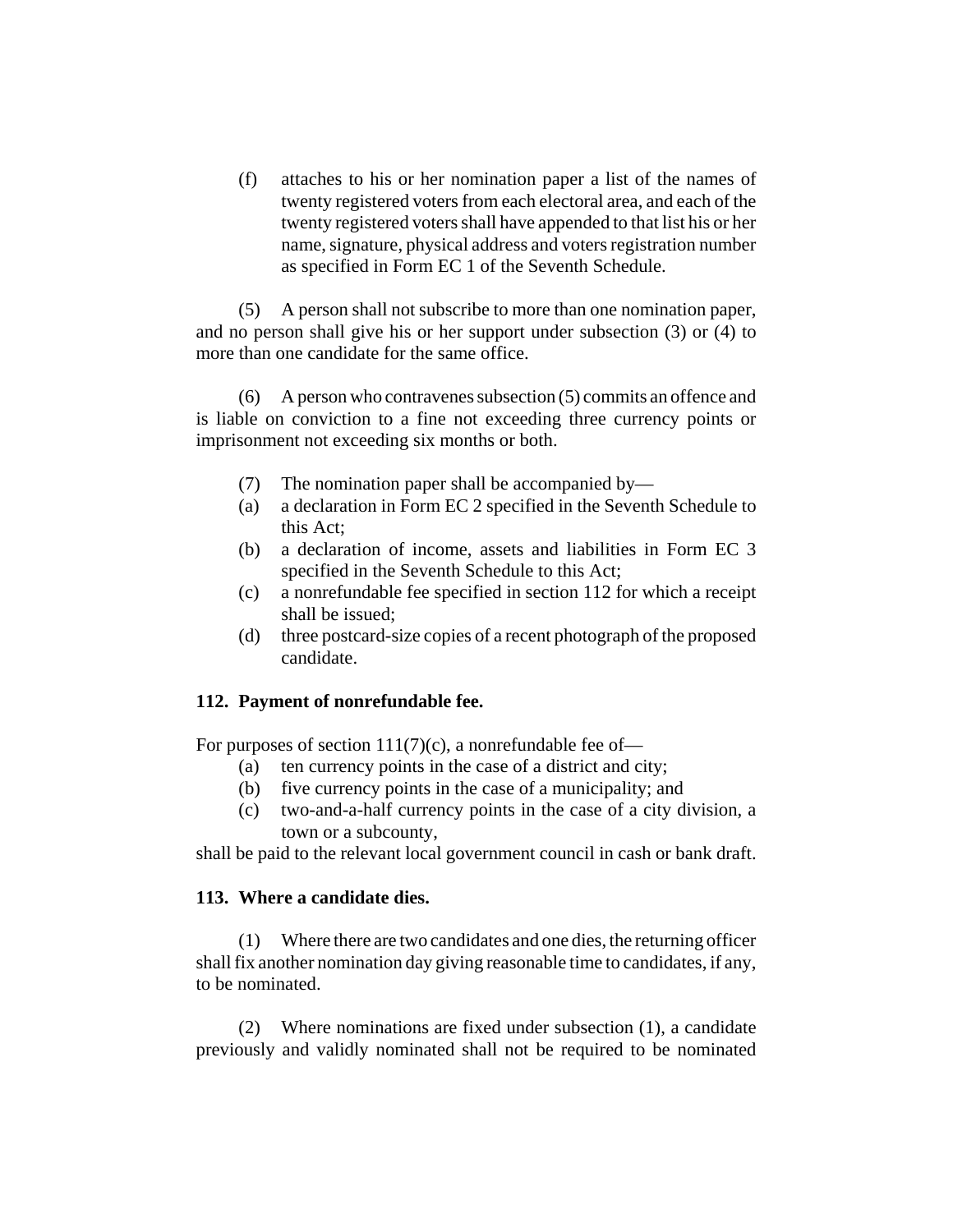again.

(3) Where fresh nomination days are fixed under subsection (1), the returning officer shall, where applicable, postpone the election to another convenient date.

(4) An election arising out of a postponement under subsection (3) shall be conducted in accordance with this Act.

### **114. Where one of only two candidates withdraws or is disqualified.**

Where there are two candidates and one withdraws or is disqualified or ceases to be a candidate by reason of his or her ceasing to qualify for election, the returning officer shall immediately declare the remaining candidate elected unopposed.

### **115. Results of chairperson election.**

(1) The returning officer shall declare elected chairperson the candidate who has obtained the largest number of votes cast.

(2) The Electoral Commission shall ascertain, declare and publish in writing the results of a chairperson's election within forty-eight hours from the close of polling.

(3) A declaration executed by the Electoral Commission under subsection (2) and bearing the seal of the commission shall be evidence that the person named in the declaration has been elected chairperson of the relevant council.

(4) Where two or more candidates tie in the leading position, the returning officer shall communicate the results of the election to the Electoral Commission which shall arrange to have the elections repeated.

(5) Candidature for elections repeated under subsection (4) shall be limited to the candidates who tied in the first election.

(6) No fresh nominations nor candidates meeting shall be required for elections conducted under subsection (4).

(7) Subject to subsections (5) and (6), an election organised under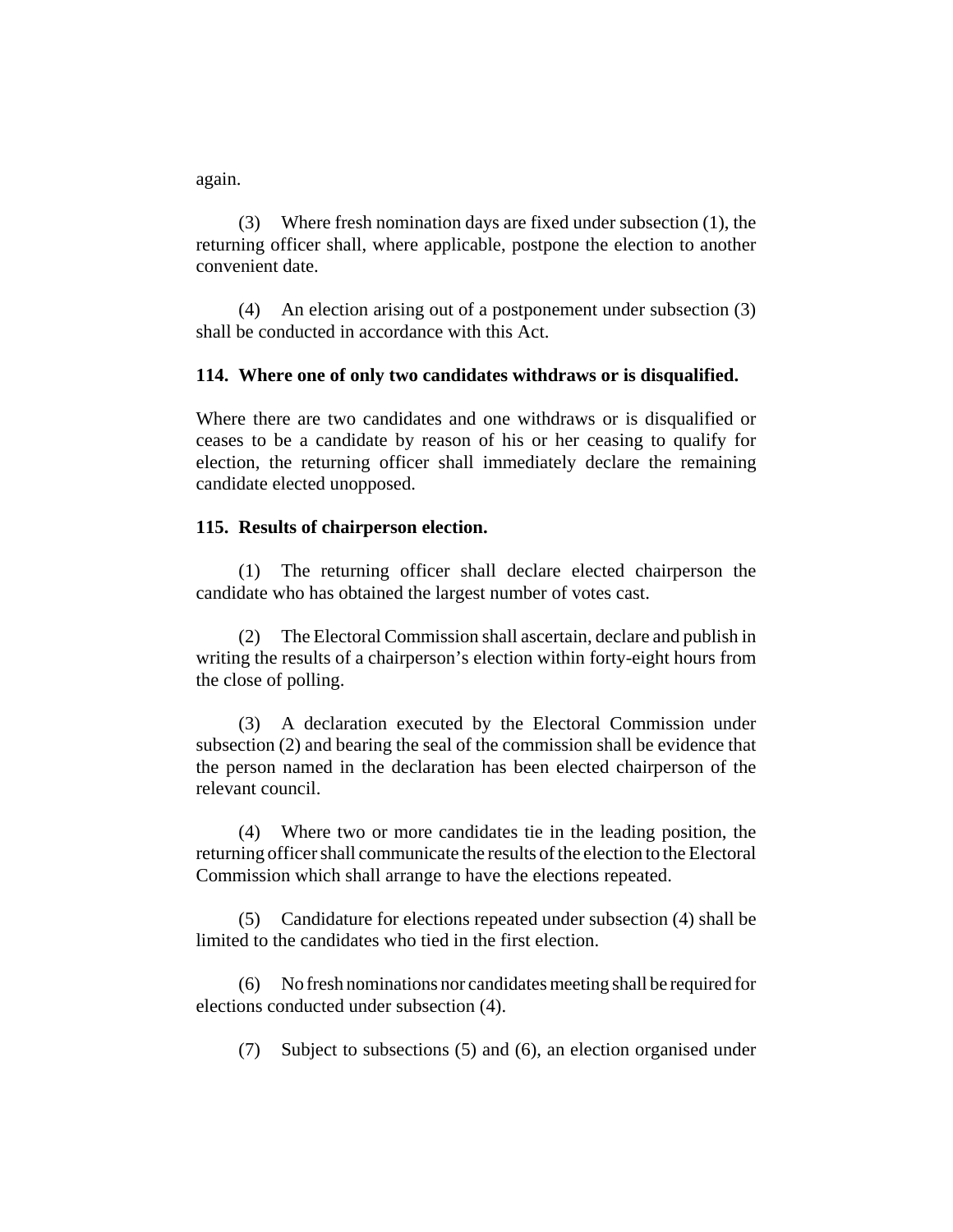subsection (4) shall be conducted in accordance with the provisions of this Act.

## *Local government councils elections.*

### **116. Qualifications of councillors.**

(1) A person is qualified to be a member of a district or city council other than the chairperson if that person—

- (a) is a citizen of Uganda;
- (b) is a registered voter.

(2) A person shall not be elected a local government councillor if that person—

- (a) is of unsound mind;
- (b) is acting in or holding an office the functions of which involve a responsibility for or in connection with the conduct of an election under this Act;
- (c) is a traditional or cultural leader as defined in article 246(6) of the Constitution;
- (d) is under sentence of death or imprisonment exceeding six months without the option of a fine; or
- (e) is employed by that local government council.

(3) A person elected a chairperson or member of a local government executive committee when holding a public office shall resign office before assuming the office of chairperson or a member of the executive committee.

(4) A person holding a public office who wishes to be a candidate for a local government office or councillor under this Act shall apply for annual leave or leave without pay at least fourteen days before nominations commence.

(5) Subject to subsection (2)(e), a public officer who, when elected, does not become a member of the executive committee shall not be required to resign.

## **117. Elections of women representatives to councils.**

(1) The election of women councillors on local government councils shall be conducted in accordance with the provisions for election of the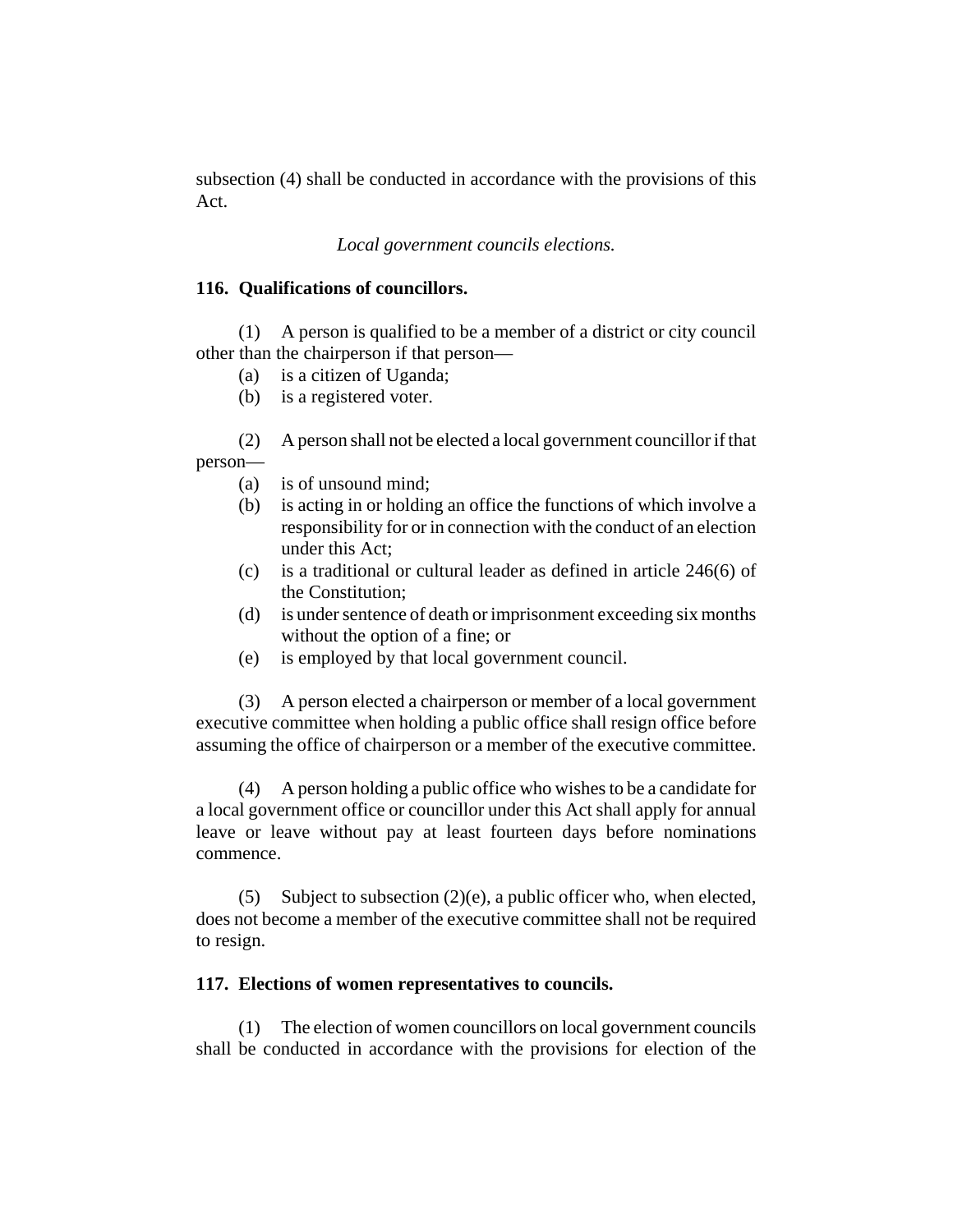relevant councils under this Part with such modifications as may be deemed necessary by the Electoral Commission.

(2) The election of women councillors shall be by universal adult suffrage.

(3) The presiding officer shall conduct the election by allowing the electorate to cast their votes by lining behind the candidate, an agent or a portrait of the candidate of their choice.

## **118. Election of special interest groups councillors.**

(1) The youth councillors shall be elected by an electoral college consisting of—

- (a) in case of a district council—
	- (i) all subcounty youth councils; and
	- (ii) the district youth executive;
- (b) in the case of a city council—
	- (i) all division youth councils; and
	- (ii) the city youth executive;
- (c) in the case of a municipal council—
	- (i) all parish or ward youth councils; and
	- (ii) the municipal youth executive;
- (d) in the case of a subcounty, town or division council—
	- (i) all parish or ward youth councils; and
	- (ii) the subcounty, town or division youth executive as the case may be.

(2) A councillor representing persons with disabilities shall be elected by the National Union of Disabled People of Uganda forming an electoral college as follows—

- (a) in the case of a district, all members of the district executive committee and subcounty executive committees;
- (b) in the case of a city, all members of the city executive committee and division executive committees;
- (c) in the case of other urban councils and subcounty councils, all members of the division or parish executive committees.

(3) The Electoral Commission shall appoint returning officers and presiding officers as may appear to the Electoral Commission reasonably necessary for the purpose of conducting elections of representatives of each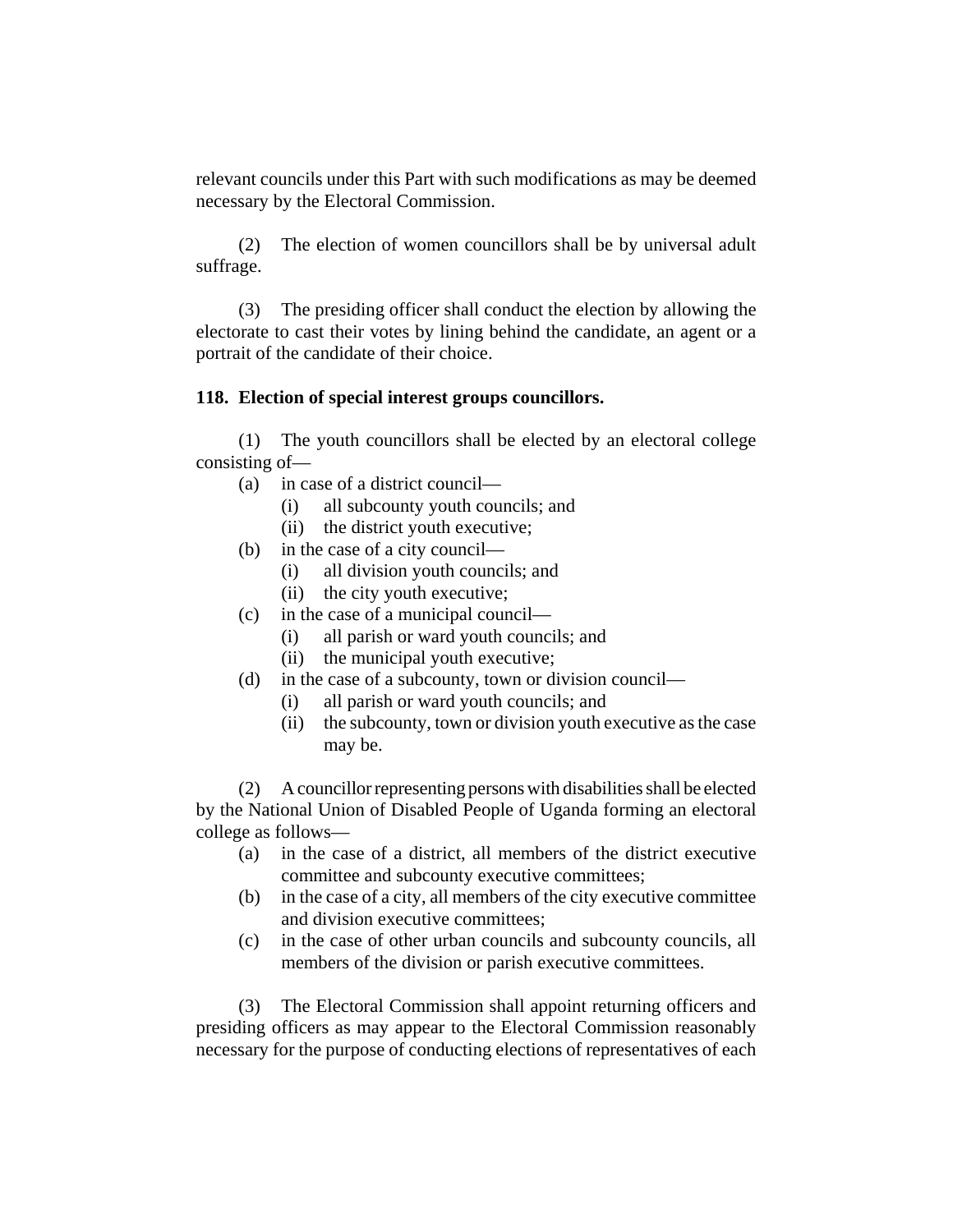special interest group.

(4) The Electoral Commission shall appoint a day and time on which the elections for each special interest group shall be held.

(5) For all other matters not provided for relating to elections under this section, including the nominations of candidates, voting procedure and declaration of results, the provisions for general elections under this Part shall apply, with such modifications as may be appropriate for the relevant special interest group.

#### **119. Nomination of candidates for local government councils.**

(1) The Electoral Commission shall publish in the Gazette and local media nomination days and the time when candidates shall be nominated.

(2) The returning officer shall, in each district, name the places where and time when nominations shall be made.

(3) The nomination of a candidate shall be submitted by the candidate himself or herself.

(4) A nomination paper specified as Form EC 4 in the Seventh Schedule to this Act shall be signed by the candidate and seconded by two registered voters and tendered to the returning officer with the following—

- (a) the names and signatures of not less than five persons who are registered as voters in the constituency where the person is seeking nomination, and each person shall indicate his or her name, village, occupation and voters registration number which shall be part of or appended to Form EC 4 in the Seventh Schedule;
- (b) Form EC 5 in the Seventh Schedule to this Act which shall be evidence of the candidate's appointment of his or her agent specifying the name, voters registration number, address and occupation of the official agent;
- (c) Form EC 6 in the Seventh Schedule to this Act indicating that the agent has accepted the appointment and has made a statement of oath before a commissioner for oaths or a person so authorised;
- (d) a statement under oath specified as Form EC 7 in the Seventh Schedule stating among other things—
	- (i) that the person seeking nomination is a citizen of Uganda;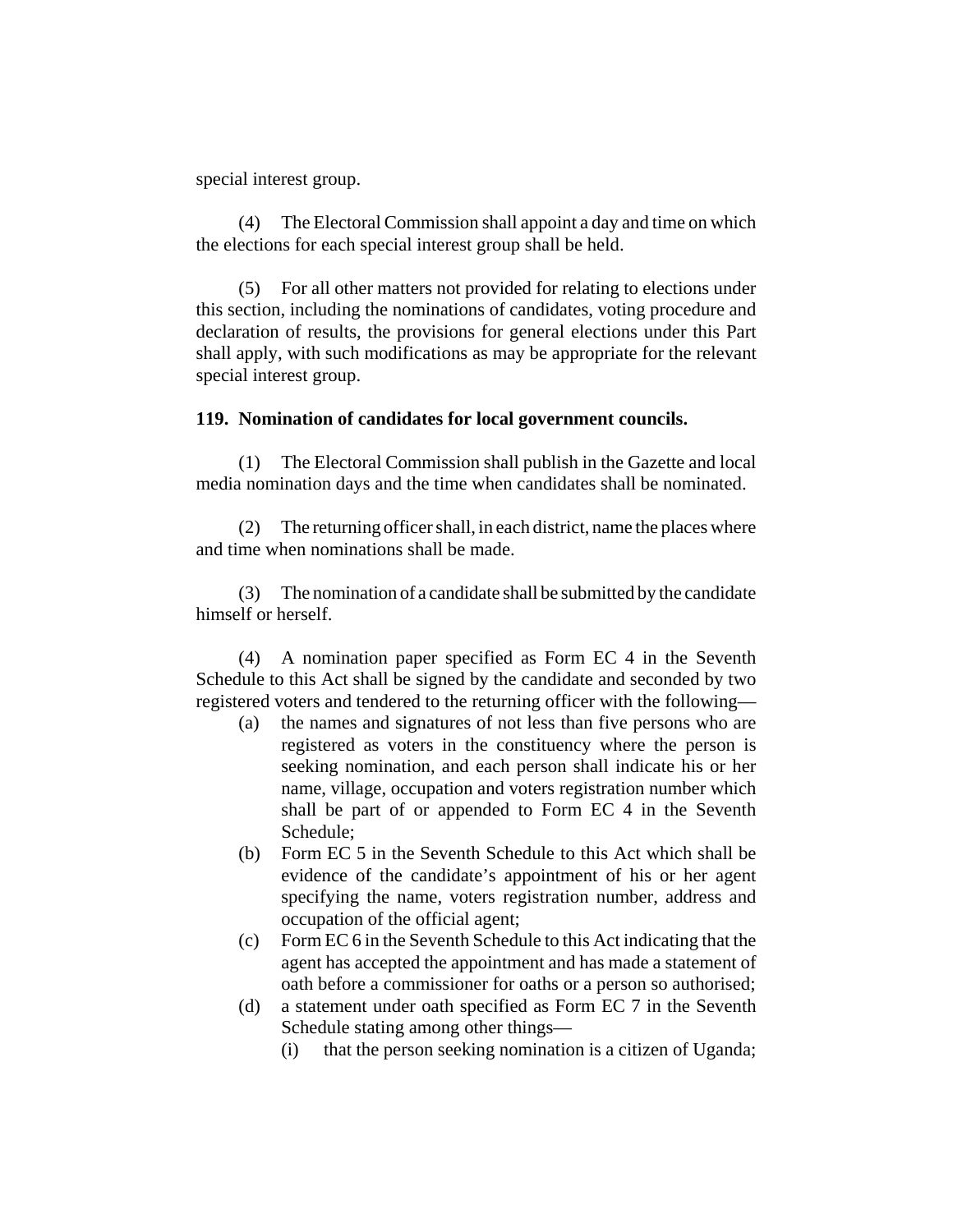- (ii) that he or she is eighteen years of age or above; and
- (iii) that he or she is not disqualified from being a local government councillor under this Act or any other law in force;
- (e) Form EC 8 in the Seventh Schedule to this Act indicating the candidate's consent to his or her nomination;
- (f) a nonrefundable nomination fee of—
	- (i) in the case of a district, city or municipality, two-and-a-half currency points;
	- (ii) in the case of a town, city division or subcounty, one currency point,

in cash or bank draft payable to the respective local government council.

(5) The nomination paper shall be accompanied by two postcard-size photographs of the candidate's own face.

(6) A duplicate copy of the nomination paper certified by the returning officer shall be given to the candidate.

### **120. Where no candidate or one candidate is nominated.**

(1) Where at the close of the nomination day or days no person is duly nominated for election for an electoral area, the returning officer shall report to the Electoral Commission, and the commission shall fix another day for nominations.

(2) Where only one candidate is nominated at the close of the nomination day or days, the person nominated shall be declared elected unopposed.

#### **121. Withdrawal of candidature.**

(1) A candidate may withdraw his or her candidature at any time before the polling day by a written notice addressed to the returning officer and signed by the candidate.

(2) Where a candidate withdraws his or her candidature, the presiding officer shall, on the polling day—

(a) post a notice of the withdrawal in a conspicuous place at the polling station; and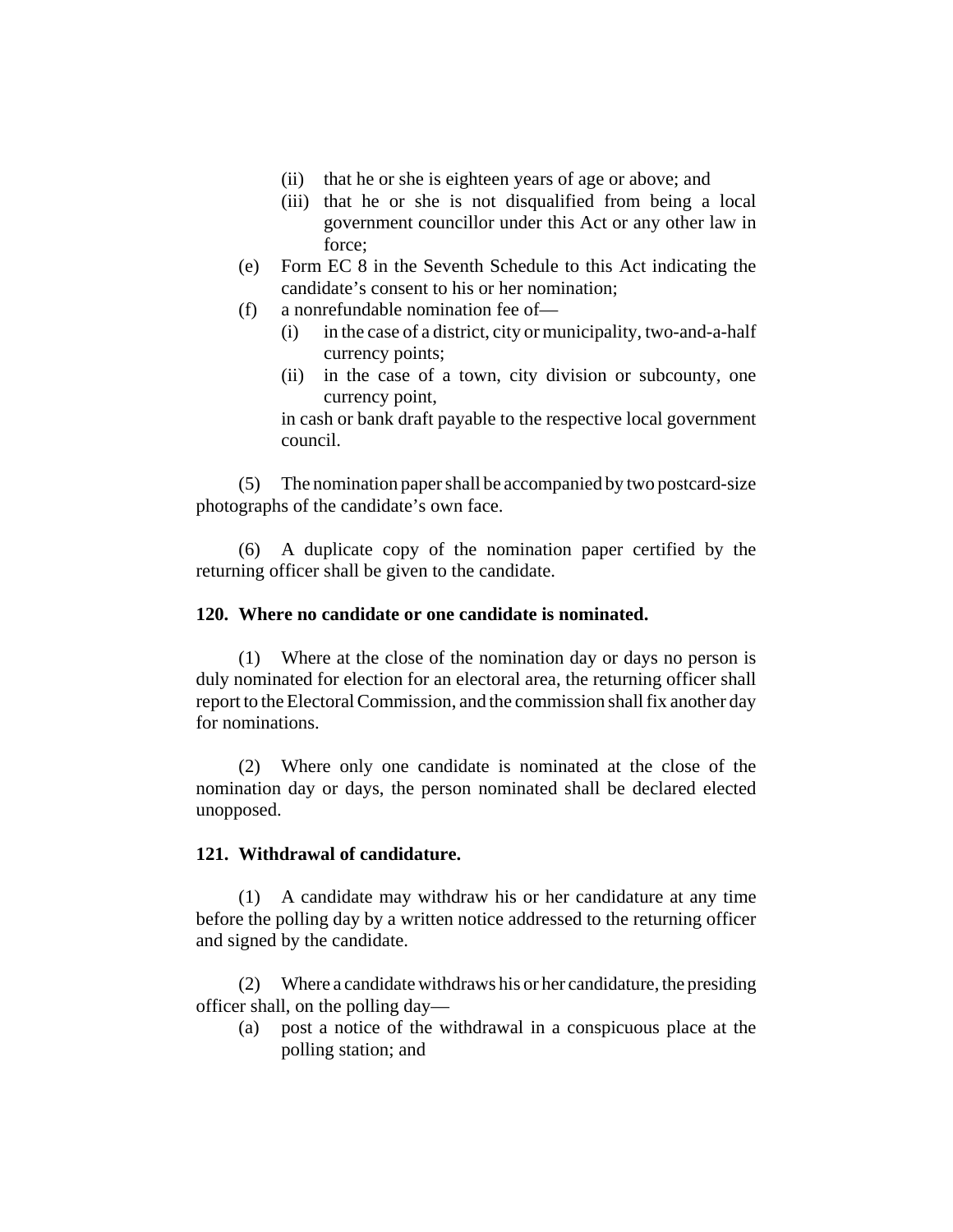(b) when delivering a ballot paper to each voter, audibly inform the voter of the candidate's withdrawal, if that candidate's name appears on the ballot paper.

#### **122. Candidates meetings.**

(1) No candidate shall organise, hold or address his or her own individual candidates meeting.

(2) For the purposes of enabling all candidates in an electoral area to collectively meet, address and answer questions of voters, the returning officer shall, in consultation with all the candidates, prepare and conduct a candidates meeting in each parish or aggregated parishes where applicable in a given electoral area.

(3) The returning officer shall make available to all candidates a copy of the candidates meetings programme and shall allow all candidates reasonable time to arrange their attendance of the meetings.

(4) The returning officer shall forward a copy of the candidates meetings programme to the Electoral Commission.

(5) A candidates meeting shall be chaired by a person appointed by the returning officer in consultation with the candidates.

(6) At a candidates meeting the chairperson and the candidates may use the local language of the area.

(7) The costs incurred by each candidate for purposes of attending a candidates meeting shall be borne by the candidate.

#### **123. Equal treatment to candidates.**

(1) During the campaign period every public officer and public authority and institution shall as far as possible give equal treatment to candidates.

(2) Subject to the Constitution and any other law, every candidate shall enjoy freedom of expression and access to information in the exercise of the right to campaign under this Act, but shall not be protected against any abusive or slanderous statements.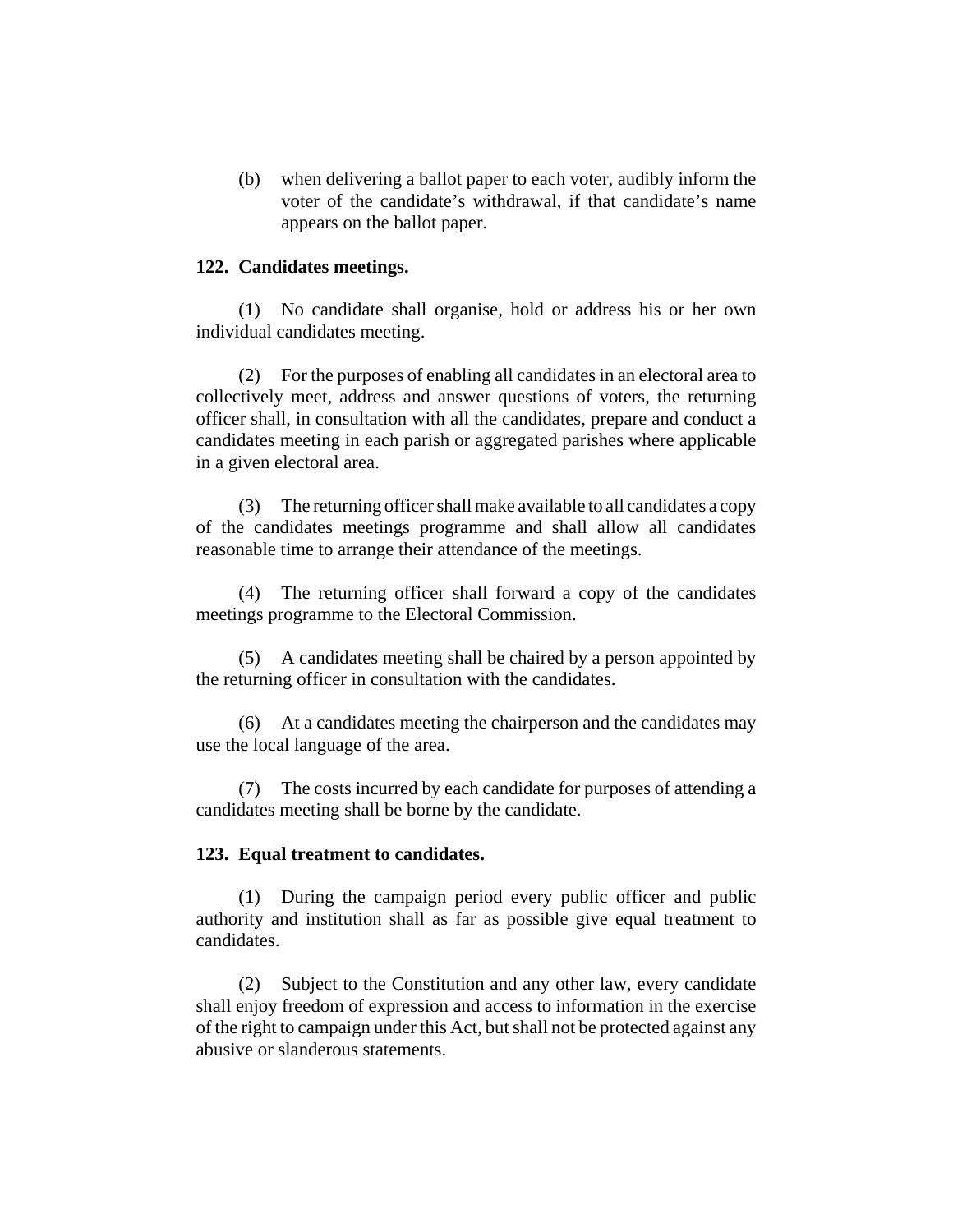(3) No person shall while campaigning use or publish defamatory words or words which are insulting or which constitute incitement of public disorder, insurrection, hatred, violence or which threaten war.

(4) A person who contravenes subsection (3) commits an offence and is liable on conviction to a fine not exceeding ten currency points or a term of imprisonment not exceeding two years or both and shall be disqualified as candidate.

(5) The Electoral Commission may issue guidelines to be followed by the candidates in the conduct of election campaigns.

### **124. Rights of candidates.**

(1) Every candidate in an election shall be afforded reasonable access to and use of State-owned communication media, if he or she requires it.

(2) Subject to any other law, during the campaign period any candidate may, either alone or in common with others, publish campaign materials in the form of books, booklets, pamphlets, leaflets, magazines, newspapers or posters intended to solicit votes from voters.

(3) No person shall, during campaign period, print, publish or distribute, a newspaper, circular, book, booklet, leaflet, magazine or pamphlet containing an article, report, letter or other matter relating to the elections unless the author's names and addresses are appended to it.

(4) A person contravening subsection (3) commits an offence and is liable on conviction to a fine not exceeding ten currency points or to a term of imprisonment not exceeding two years or both.

#### **125. Nonpartisan or nonsectarian campaign.**

(1) Subject to the Constitution, no person shall use or attempt to use any political party colour or symbol of a political party as a basis for candidature or election.

(2) No person shall use or attempt to use any tribal or religious affiliations or any other sectarian ground as basis for his or her candidature for election or in support of his or her campaign.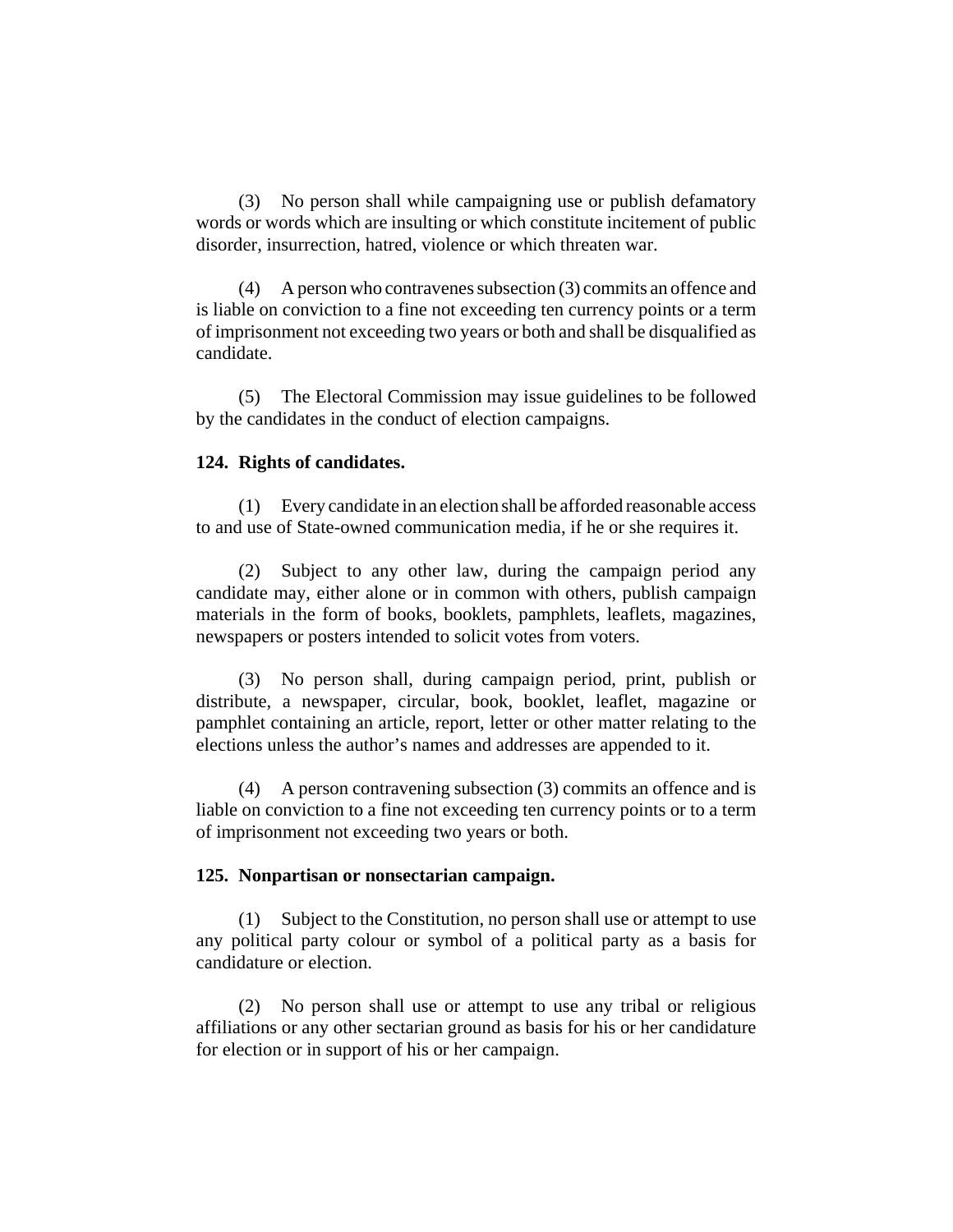(3) Any person who contravenes subsection (1) or (2) commits an offence and is liable on conviction to a fine not exceeding ten currency points or to a term of imprisonment not exceeding two years or both and shall be disqualified as a candidate.

### **126. Use of local council or Government facilities.**

Where a candidate is a chairperson or holds any other political or public office, he or she shall not use local council or Government facilities for the purpose of elections under this Act.

#### **127. Where one of only two candidates dies.**

(1) In an electoral area where only two persons are candidates and one dies, election in the electoral area shall be postponed and the Electoral Commission shall declare another nomination day.

(2) Notwithstanding subsection (1), a candidate previously nominated shall not be required to be nominated again.

(3) An election arising out of a postponement under subsection (1) shall be conducted in accordance with this Act.

*Voting and announcement of results.*

### **128. Polling and voting procedure.**

(1) Voting at every election for a district, city or municipal council, other than for women councillors, shall be by secret ballot using one ballot box at each polling station for all candidates.

(2) At the polling station, no presiding officer or any other person shall inquire about or attempt to see for whom a voter intends to vote.

(3) On polling day, all voters intending to vote shall form one line from a point at least twenty metres away from the table at which each voter is to place the authorised mark of choice on the ballot paper.

(4) Voters who have cast their votes and all other persons in the vicinity of the polling station other than election officers, candidates, agents,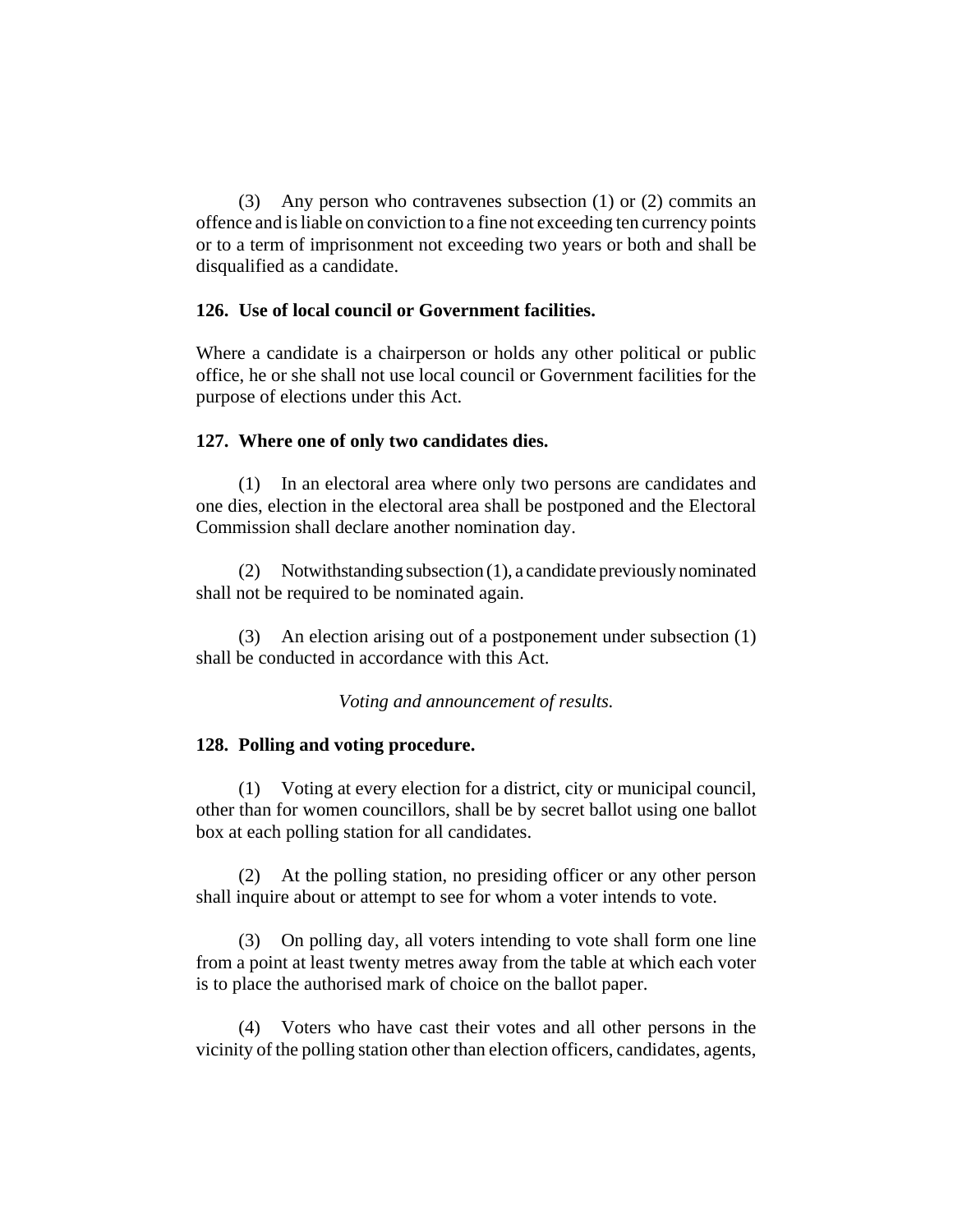observers and monitors shall stand or sit at least one hundred metres away from the table mentioned in subsection (3).

(5) Subject to subsection (7), at every polling station there shall be positioned—

- (a) a table where every voter shall report for identification in the voters roll and collection of a ballot paper;
- (b) a second table positioned at least fifteen metres from the first with an ink pad, two pens, each pen being attached to the table with a string measuring about one metre in length where every voter shall proceed and vote for a candidate of the voter's choice by fixing a tick or a thumb print in the space provided in the box against the picture of the candidate on the ballot paper and, after voting, fold the ballot paper lengthwise to enable it to be deposited in the slot of the ballot box;
- (c) on the second table, a basin or a similar object into which a voter shall place the ballot paper to mark the candidate;
- (d) a third table located at least ten metres away from the second and on top of which shall rest a ballot box into which every voter shall deposit the folded ballot paper in the full view of all present; and
- (e) a fourth table located at least ten metres from the ballot box where every voter, after depositing the ballot paper into the ballot box, shall proceed and have the thumb on the voter's right hand, dipped into indelible ink to indicate that the voter has cast the ballot.

(6) Candidates' agents shall sit one metre away from the table referred to in subsection (5)(a).

- (7) Where for purposes of subsection  $(5)(b)$ —
- (a) the voter has no thumb on the right hand, the process specified in that paragraph shall be applied to the finger nearest to the position of the thumb on the voter's right hand;
- (b) the voter has no right hand, the process shall be applied to the left hand;
- (c) a voter has no fingers on the left or right hand, the voter may dip the tip of any hand into indelible ink; or
- (d) the voter has no hands, the process shall be applied to any other conspicuous part of the voter's body as the presiding officer may determine.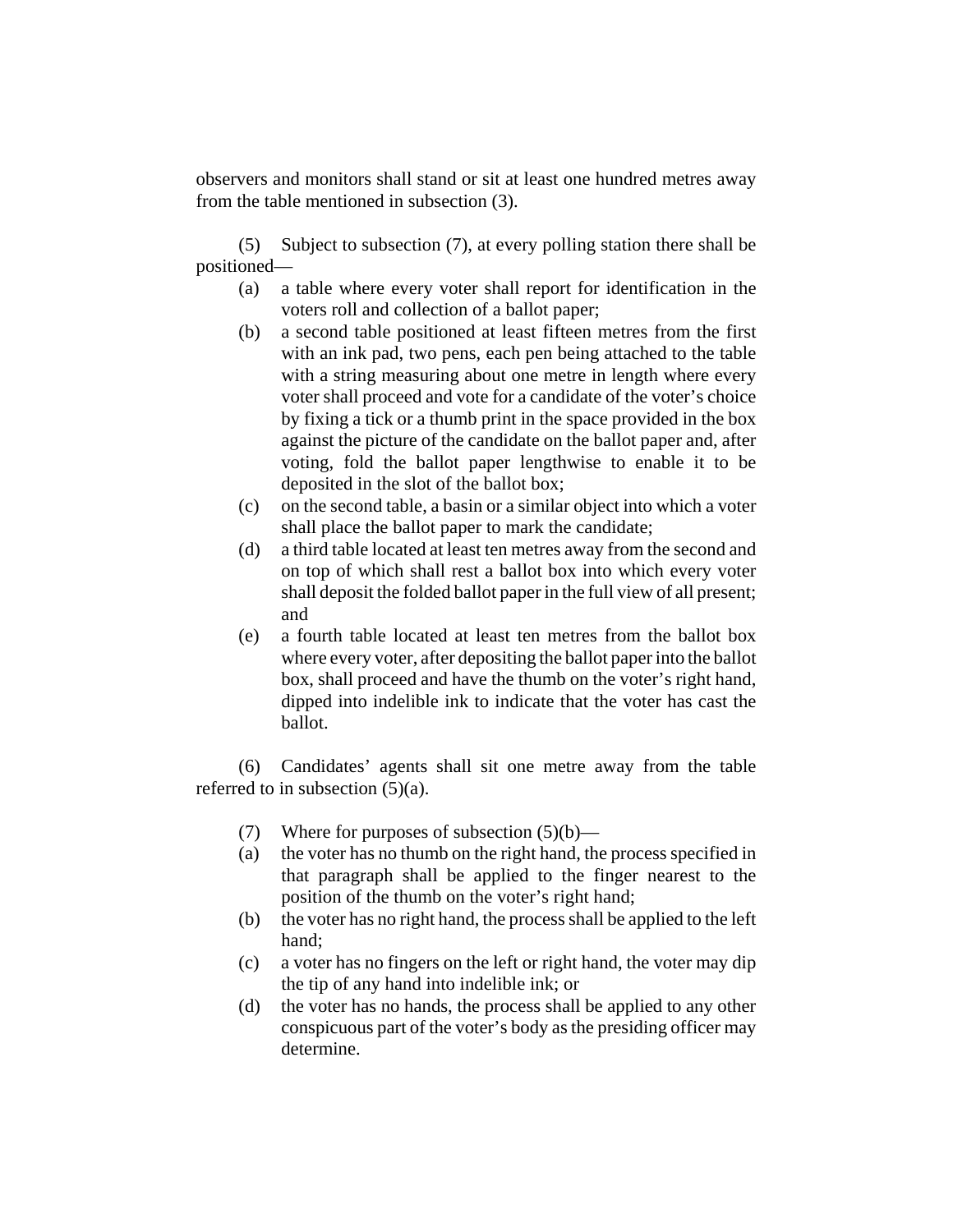(8) The presiding officer at each polling station shall, at the commencement of the poll and in the full view of all present, open the first ballot box, turn it upside down with the open top facing down to ensure to the satisfaction of everyone present that the ballot box is devoid of any contents and thereafter place the ballot box on the table under subsection  $(5)(d)$ ; and where more than one ballot box is used after the first is filled, the same procedure shall be followed prior to the placing on the table of any additional ballot box.

(9) Where another election has to be held within three months after an election in which a voter and the hand of the voter has been marked in accordance with this section, the corresponding part of the hand other than the one marked in the first election shall be marked in the subsequent election; and where this is not possible such part of the body of the voter as the presiding officer shall, having regard to subsections (5) and (7), determine shall be marked.

(10) For the purposes of subsection (5), "table" includes a desk, a box, a chair, a stool and any other object with a hard and smooth surface that can be used as a table.

#### **129. Assistance to illiterate voters and other voters with disabilities.**

(1) Where a voter is by reason of blindness, illiteracy, old age or any other disability unable to fix the authorised mark of choice on the ballot paper, that voter may report at the polling station accompanied by a person of his or her choice to assist the voter to fix the authorised mark of choice on the ballot paper, on the voter's behalf, or the voter may, subject to subsection (3), request another person present at the polling station to assist the voter in that behalf.

(2) Any member of a voter's family may assist a voter under subsection (1) notwithstanding the fact that the former is below the age of eighteen years.

(3) An election officer, a candidate's agent, an observer or monitor at any polling station is not permitted to assist any voter with a disability under subsection (1).

(4) No person is authorised to assist any voter to mark the ballot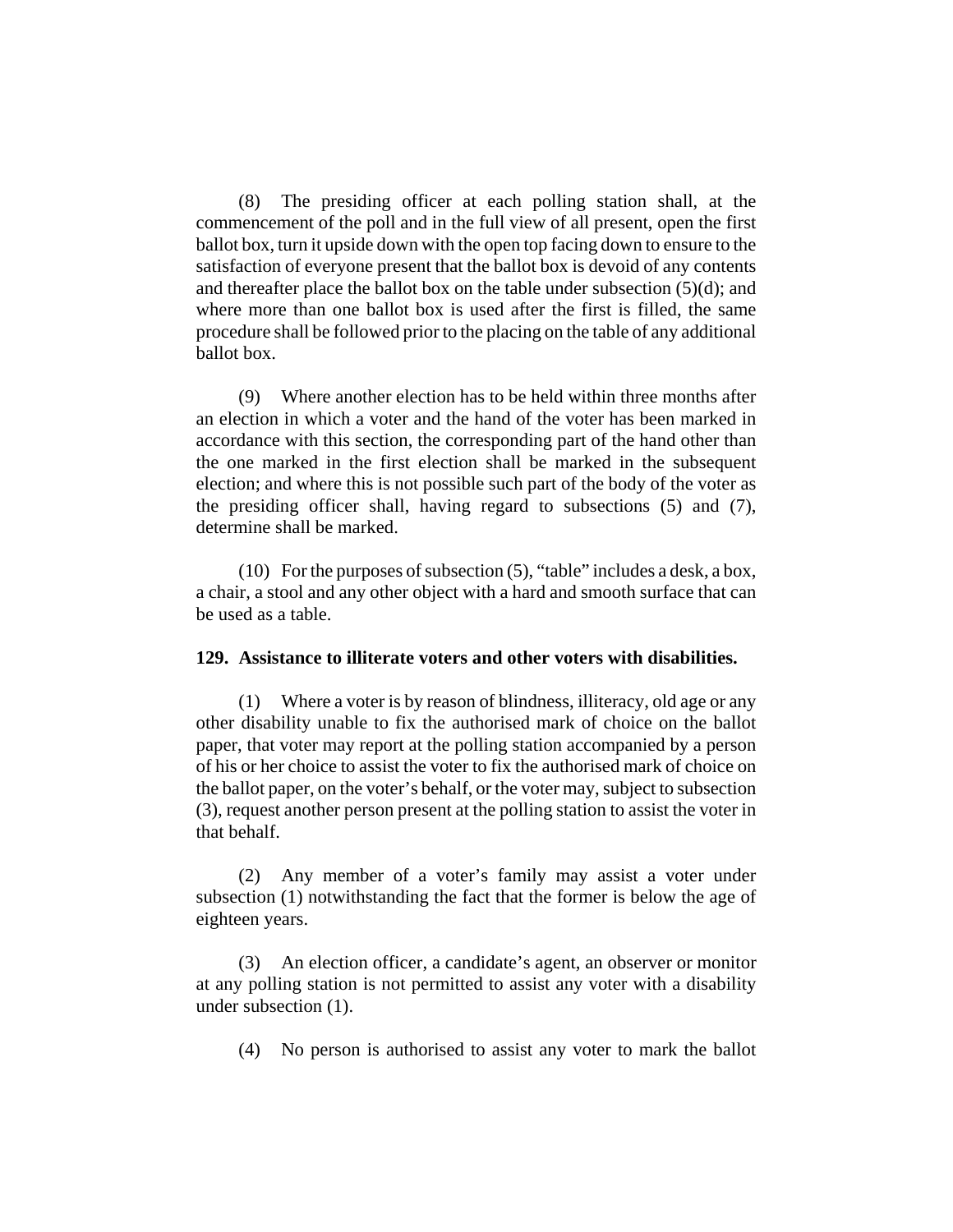paper under subsection (1) unless the voter has voluntarily requested the assistance.

- (5) A person commits an offence of illegal practice who—
- (a) pretends to have a disability for the purposes of subsection (1) when he or she does not;
- (b) contravenes subsection (4).

(6) Any person who commits any offence under this section is liable on conviction to a fine not exceeding five currency points or to a term of imprisonment not exceeding two years or to both.

### **130. Person to vote once in an election.**

(1) Subject to the Constitution, no person shall vote or attempt to vote more than once in any election.

(2) For the purpose of ensuring that no voter casts a vote more than once, a presiding officer or a polling assistant shall, before issuing a ballot paper, inspect the fingers of any voter in order to ascertain whether or not the voter has been marked with indelible ink in accordance with section 128; and the presiding officer or a polling assistant, as the case may be, shall refuse to issue a ballot paper to that voter if the presiding officer or polling assistant has reasonable grounds to believe that the voter has already voted or if the voter refuses to be inspected under this subsection.

(3) Any person who refuses to be inspected under subsection (2) commits an offence and is liable on conviction to a fine not exceeding ten currency points or to a term of imprisonment not exceeding two years or both.

## **131. Returning officers to have powers of justices of the peace.**

During an election and while the polls are open, every returning officer and presiding officer is a keeper of the peace and has all the powers of a justice of the peace to maintain law and order at the polling station, and he or she may—

- (a) require the assistance of a member of the Uganda Police Force or other persons present to aid him or her in maintaining peace and good order at the polling station;
- (b) warn or arrest or cause, by verbal order, to be arrested, and place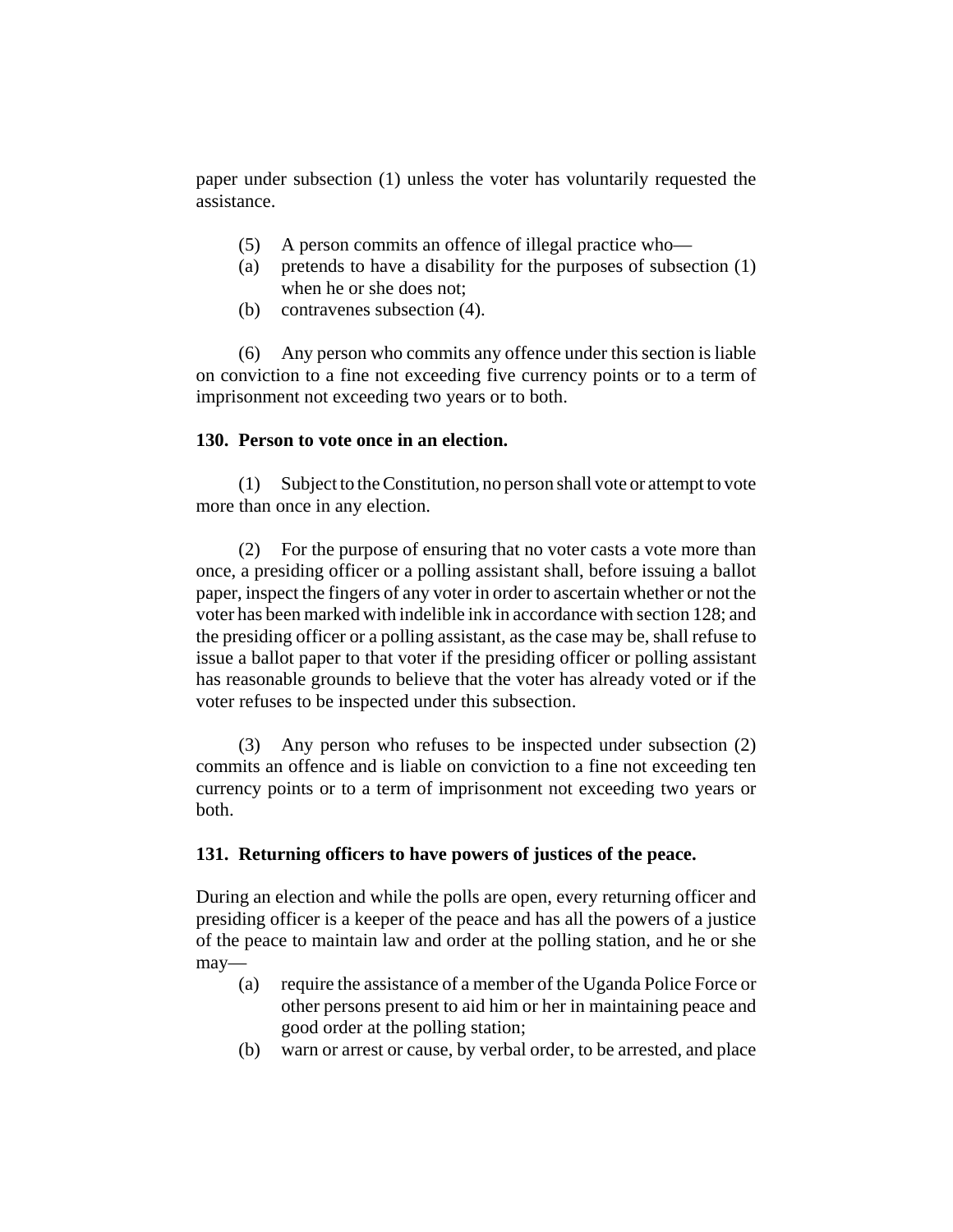or cause to be placed in the custody of any police officer or other person authorised by law, any person disturbing the peace and good order at the polling station; or

(c) cause any arrested person to be imprisoned under an order signed by him or her until not later than an hour after the closure of the poll.

### **132. Votes to be counted at each polling station.**

(1) Votes cast at every polling station shall be counted at the polling station immediately after the presiding officer declares the polling closed, and the votes cast in favour of each candidate shall be recorded separately in accordance with this Part of this Act.

(2) Subject to section 133, no votes shall stay uncounted overnight and, where required, the presiding officer shall provide lanterns or any other source of adequate light for the purposes of counting votes.

(3) A candidate may be present in person or through his or her representative or polling agents at each polling station, and at the place where the returning officer tallies the number of votes for each candidate or conducts a recount, for the purposes of safeguarding the interests of the candidate with regard to all stages of the counting, tallying or recounting processes.

(4) At the commencement of the counting, the presiding officer shall, in the presence and full view of all present, open the ballot box and empty its contents onto the polling table, and with the assistance of polling assistants proceed to count the votes separating the votes polled by each candidate.

#### **133. Interruption and postponement of counting, tallying or recounting.**

(1) Where counting, tallying or recounting of votes is interrupted by a riot or violence or any other reasonable cause, the presiding officer or returning officer shall adjourn the counting, tallying or recounting to the next day or to any other time of the same day and shall immediately inform—

(a) in the case of the presiding officer, the returning officer; or

(b) in the case of the returning officer, the Electoral Commission, of that fact.

(2) Where the counting, tallying or recounting of votes is adjourned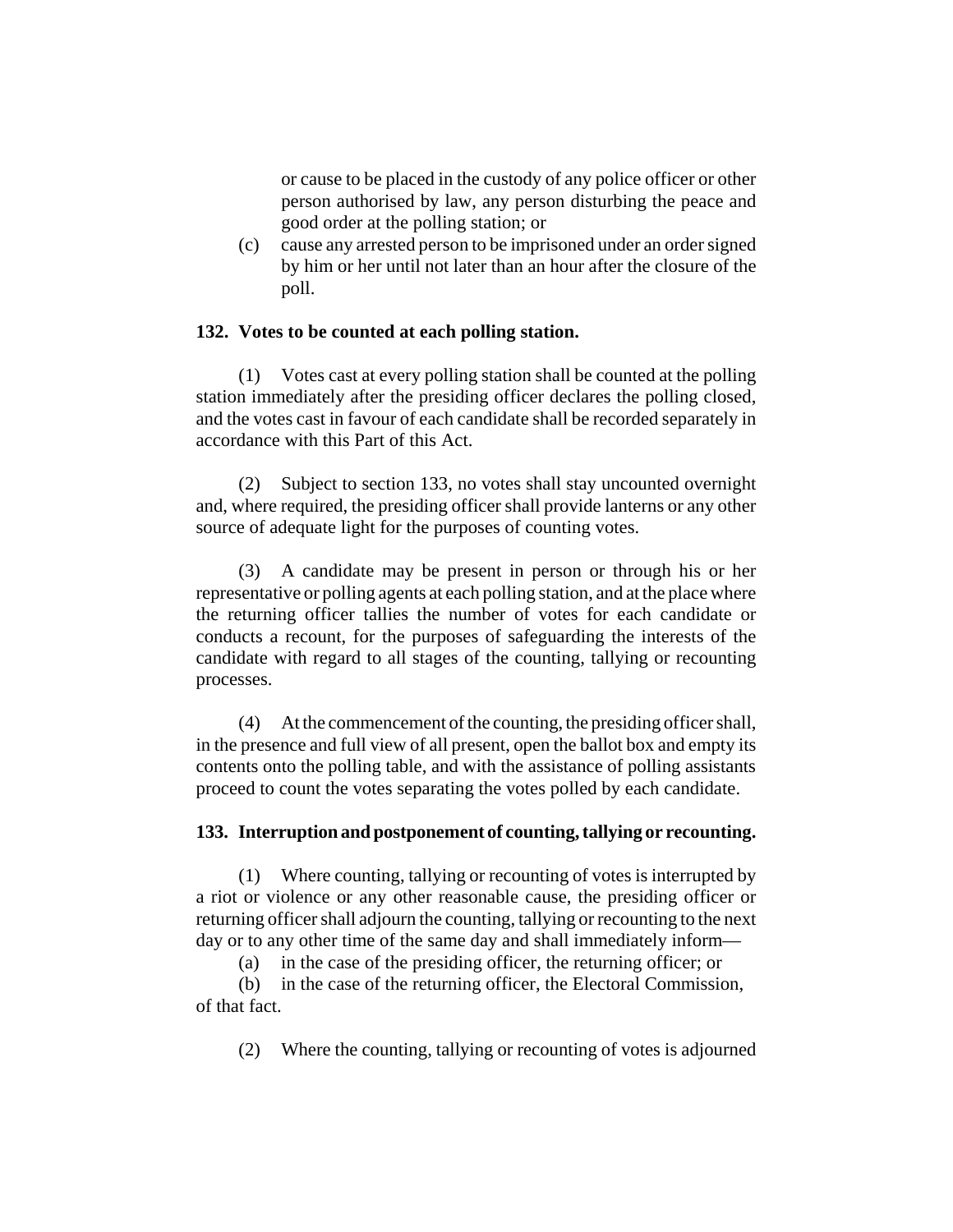to the following day under subsection (1), the time, procedure and manner of the subsequent counting, tallying or recounting shall be as on the original occasion.

(3) Where counting is adjourned under this section, the ballot boxes shall be kept in safe custody and the candidates or their agents shall be entitled to be present to keep watch on the boxes until counting resumes.

## **134. Voting procedure for councillors for division, subcounty or town councils.**

(1) The quorum at any meeting for elections of a councillor for a division, subcounty or town shall be one-third of the persons entitled to vote.

(2) An election shall commence at 10.00 a.m. in the morning and shall not continue beyond 5.00 p.m. in the evening.

(3) Where a quorum is not realised by 4.00 p.m. in the evening, elections shall be postponed to the next day, and—

- (a) the presiding officer shall immediately inform the returning officer; and
- (b) the returning officer shall immediately inform the Electoral Commission,

of that fact.

(4) The presiding officer shall direct the candidates or the candidates' agents to stand or place the portraits of the candidates where all voters can see them.

(5) The presiding officer shall conduct the elections by allowing the electorate to cast their votes by lining behind the candidates, candidates' agents or portrait of the candidate of their choice.

(6) The results of the election shall be ascertained by the counting of the electors lined up behind each candidate, candidate's agent or portrait of the candidate, and the results of the elections shall be declared and recorded as provided under sections 135 and 136 respectively.

### **135. Declaration of winning candidate.**

(1) Each returning officer shall, immediately after the addition of all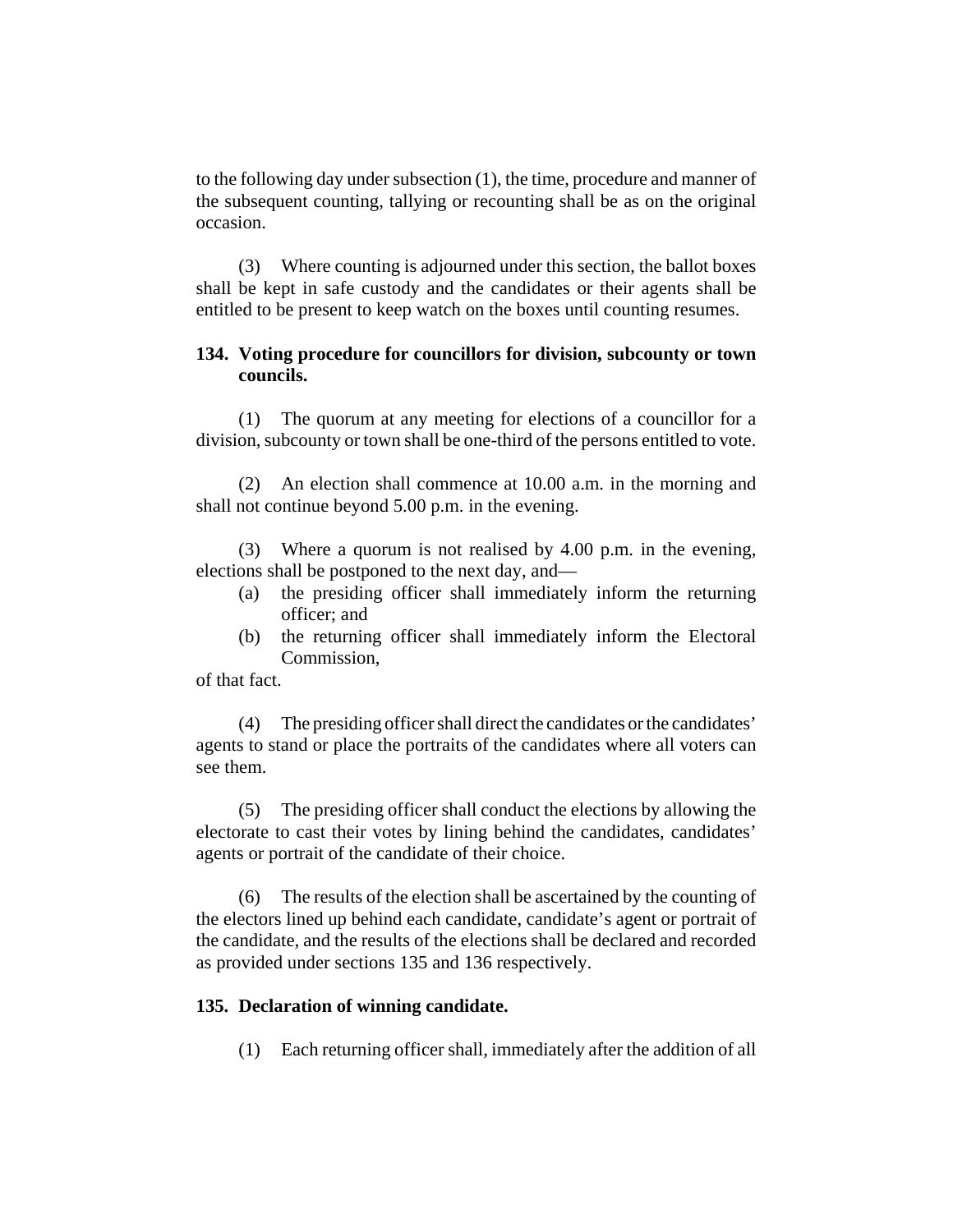the votes for each candidate or after any recount, declare elected a candidate who has obtained the largest number of votes by completing the return in the prescribed form.

(2) Upon completing the return, every returning officer shall transmit to the Electoral Commission the following documents—

- (a) the return form;
- (b) a report of the elections within the returning officer's electoral area;
- (c) the declaration of results forms from which the official addition of the votes was made.

# **136. Declaration of results forms.**

(1) Each presiding officer shall complete the necessary number of copies of Form EC 9 prescribed in the Seventh Schedule for the declaration of results, sign them and do the following—

- (a) one copy shall be retained by the presiding officer for display at the polling station;
- (b) one copy shall be enclosed in an envelope supplied by the Electoral Commission for the purpose, sealed by the presiding officer and delivered to the nearest result collection centre prescribed by the returning officer, together with the report book, for transmission to the returning officer;
- (c) one copy shall be delivered to each of the candidates' agents or, in the absence of those agents, to any voters present claiming to represent the candidates; and
- (d) one copy shall be deposited and sealed in the ballot box.

(2) The presiding officer shall, in the presence of the candidates and the candidates' agents as may wish to be present, seal the ballot box with a seal provided for the purpose by the Electoral Commission.

(3) The sealed ballot box referred to in subsection (2) shall contain the following items—

- (a) one duly signed declaration of results form;
- (b) the ballot papers received by each candidate, tied in separate bundles;
- (c) the invalid ballot papers, tied in one bundle;
- (d) the spoilt ballot papers, tied in one bundle;
- (e) the unused ballot papers; and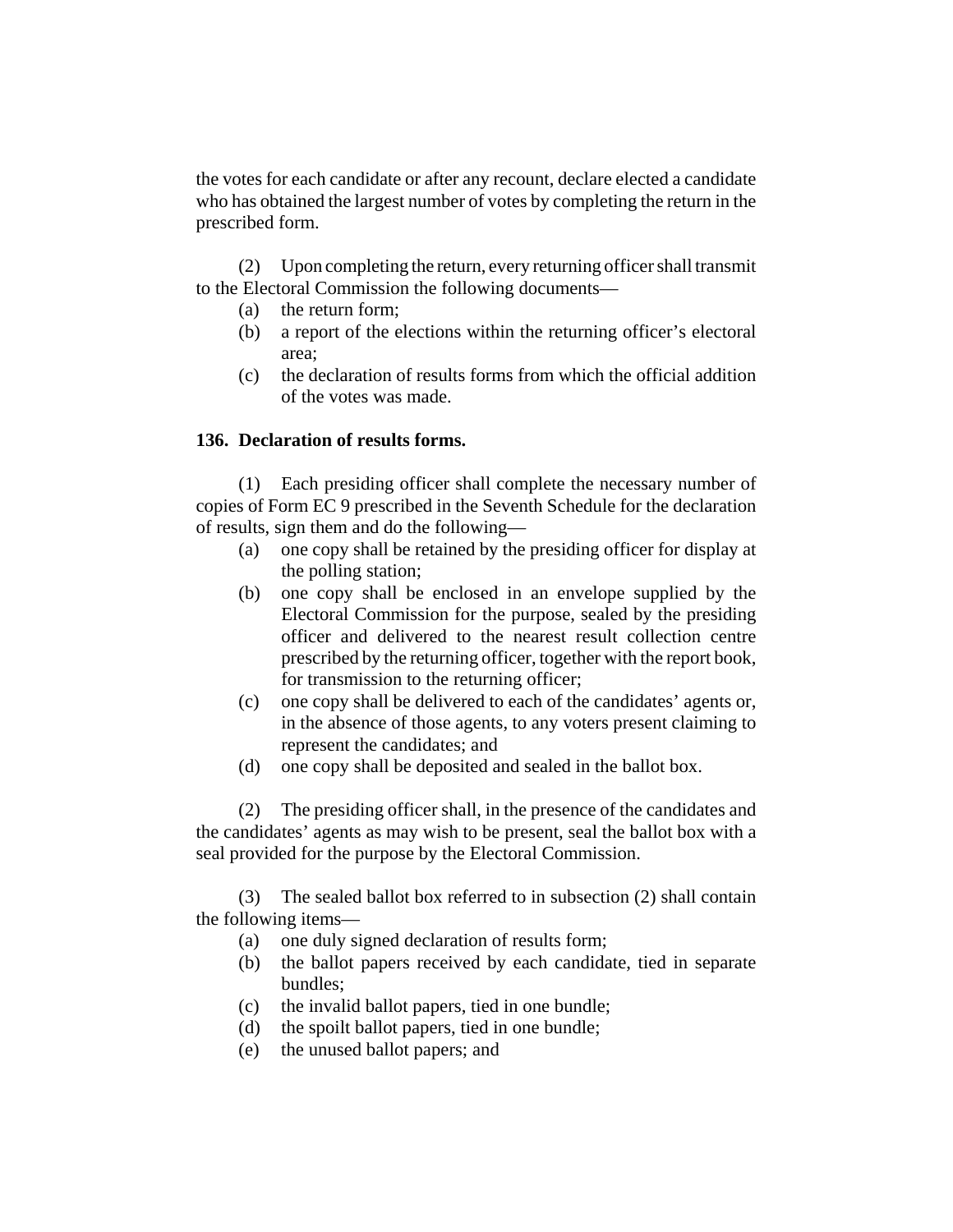(f) the voters roll used at the polling station.

(4) The declaration of results form shall be signed by the presiding officer and the candidates or their agents present who wish to do so, and the presiding officer shall there and then announce the results of the voting at that polling station before communicating them to the returning officer.

## **137. Declaration of results and reports by the Electoral Commission.**

(1) The Electoral Commission shall, as soon as practicable after the election, ascertain, declare and, in writing under its seal, publish in the Gazette the results of the election in each constituency.

(2) The Electoral Commission shall, as soon as practicable after each general election, produce a detailed report on the conduct of the election.

(3) For the purposes of a report under subsection (2), every candidate at an election and every official agent of any candidate has the right to send to the commission a statement in writing containing any complaint that he or she may wish to make with respect to the conduct of the election or of any election officer and any suggestions with respect to changes or improvements in the law that he or she may consider desirable.

## *Election petitions.*

### **138. Petition against a declared elected candidate.**

(1) An aggrieved candidate for chairperson may petition the High Court for an order that a candidate declared elected as chairperson of a local government council was not validly elected.

(2) A person qualified to petition under subsection (3) who is aggrieved by a declaration of the results of a councillor may petition the chief magistrate's court having jurisdiction in the constituency.

(3) An election petition may be filed by any of the following persons—

- (a) a candidate who loses an election; or
- (b) a registered voter in the constituency concerned supported by the signatures of not less than five hundred voters registered in the constituency.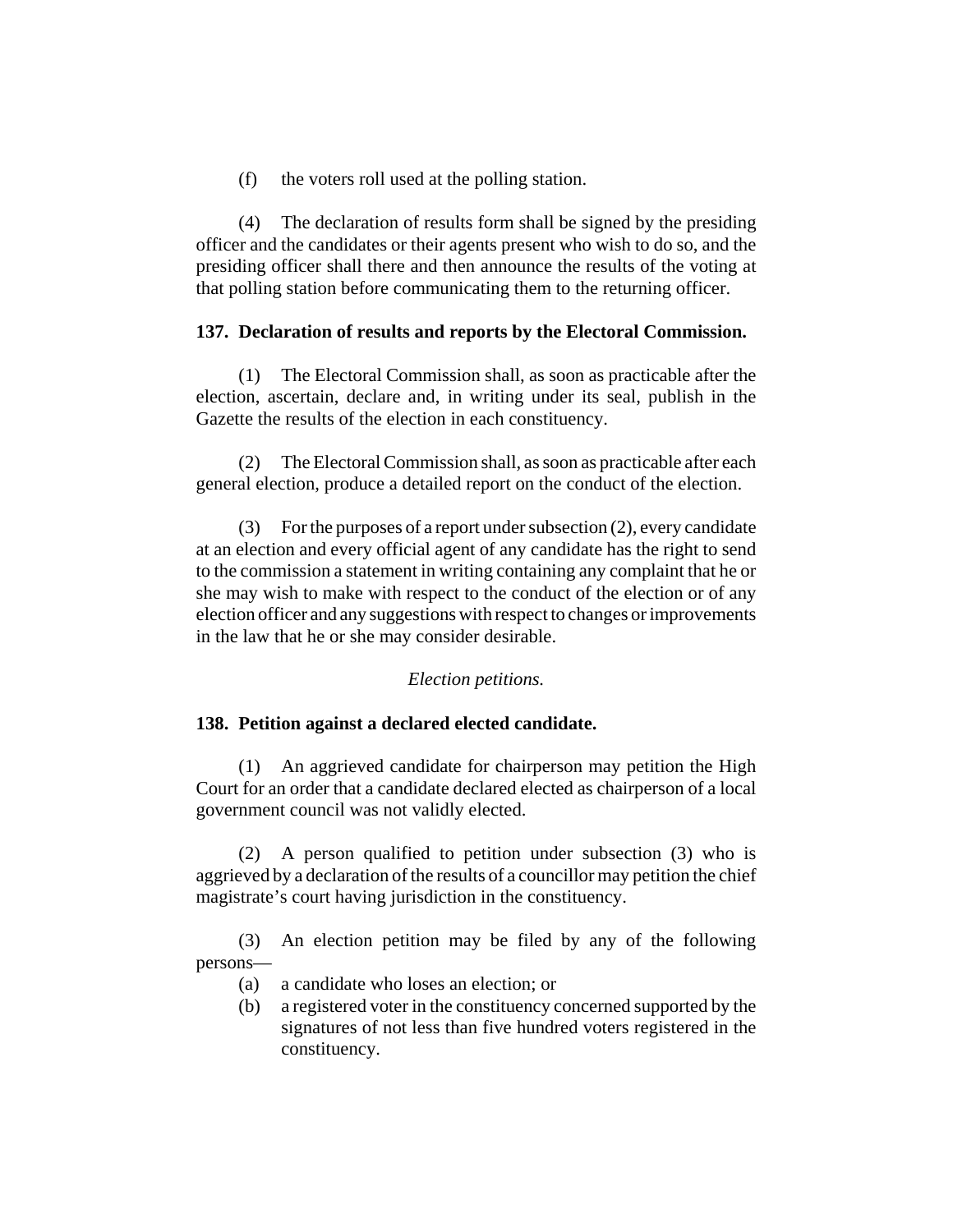(4) An election petition shall be filed within fourteen days after the day on which the results of the election has been notified by the Electoral Commission in the Gazette.

### **139. Grounds for setting aside election.**

The election of a candidate as a chairperson or a member of a council shall only be set aside on any of the following grounds if proved to the satisfaction of the court—

- (a) that there was failure to conduct the election in accordance with the provisions of this Part of the Act and that the noncompliance and failure affected the result of the election in a substantial manner;
- (b) that a person other than the one elected purportedly won the election;
- (c) that an illegal practice or any other offence under this Act was committed in connection with the election by the candidate personally or with his or her knowledge and consent or approval; or
- (d) that the candidate was at the time of his or her election not qualified or was disqualified from election.

## **140. Criminal offence disclosed in hearing of petition.**

(1) Nothing in this section confers on the court when hearing an election petition, power to convict a person for a criminal offence.

(2) Where it appears to the court on hearing an election petition that the facts before it disclose that a criminal offence may have been committed, it shall make a report on the matter to the Director of Public Prosecutions for appropriate action to be taken.

(3) Where an election is set aside, a fresh election shall be held as if it were a by-election in accordance with section 171.

### **141. Notice of petition to be served on respondent.**

Notice in writing of the presentation of a petition accompanied by a copy of the petition shall, within seven days after the filing of the petition, be served by the petitioner on the respondent or respondents, as the case may be.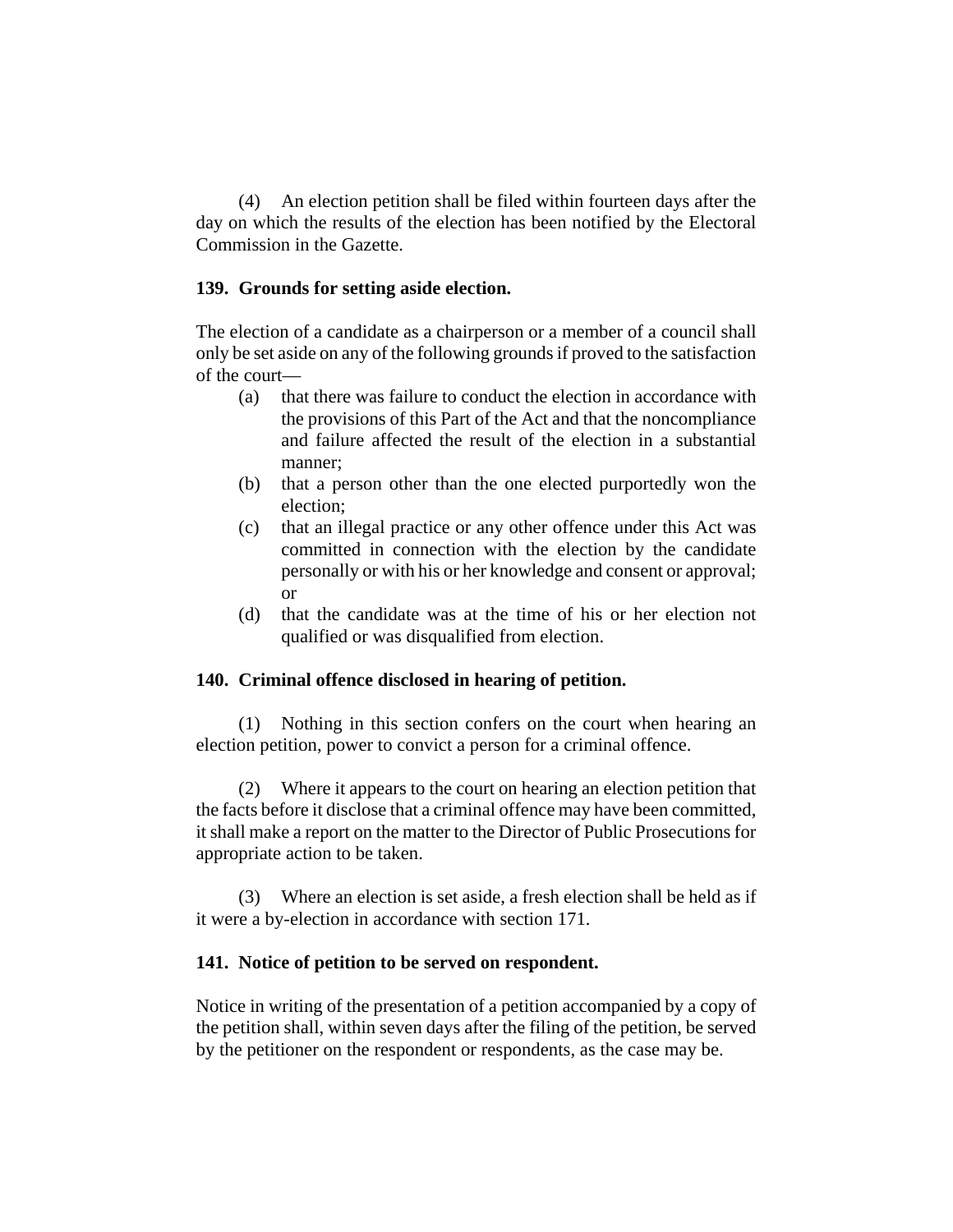### **142. Trial of election petition.**

(1) An election petition, filed under section 138, shall be tried in open court.

(2) The High Court or chief magistrate shall proceed to hear and determine the matter within three months after the day on which the petition was filed and may, for that purpose, suspend any other matter pending before court.

- (3) After due inquiry, the court hearing an election petition may—
- (a) dismiss the petition;
- (b) declare a candidate other than the candidate declared elected earlier to have been validly elected; or
- (c) set aside the election and order a new election.

(4) The court, before coming to a decision under subsection (3), may where applicable order a recount of the votes cast.

(5) At the conclusion of the trial of an election petition, the court shall determine whether the respondent was duly elected or whether any, and if so which, person other than the respondent was or is entitled to be declared duly elected, and if the court determines that—

- (a) the respondent was duly elected, the election shall be and remain valid as if no petition had been presented against the respondent's election;
- (b) the respondent was not duly elected but that some other person was or is entitled to be declared duly elected—
	- (i) the respondent shall be ordered to vacate his or her seat; and
	- (ii) the court shall notify the Electoral Commission and the speaker or chairperson of the relevant council of its determination, and the Commission shall thereupon, by notice published in the Gazette, declare that other person duly elected with effect from the day of the determination by the court;
- (c) the respondent was not duly elected and that no other person was or is entitled to be declared duly elected—
	- (i) the seat of the respondent shall be declared vacant; and
	- (ii) the court shall immediately notify the Electoral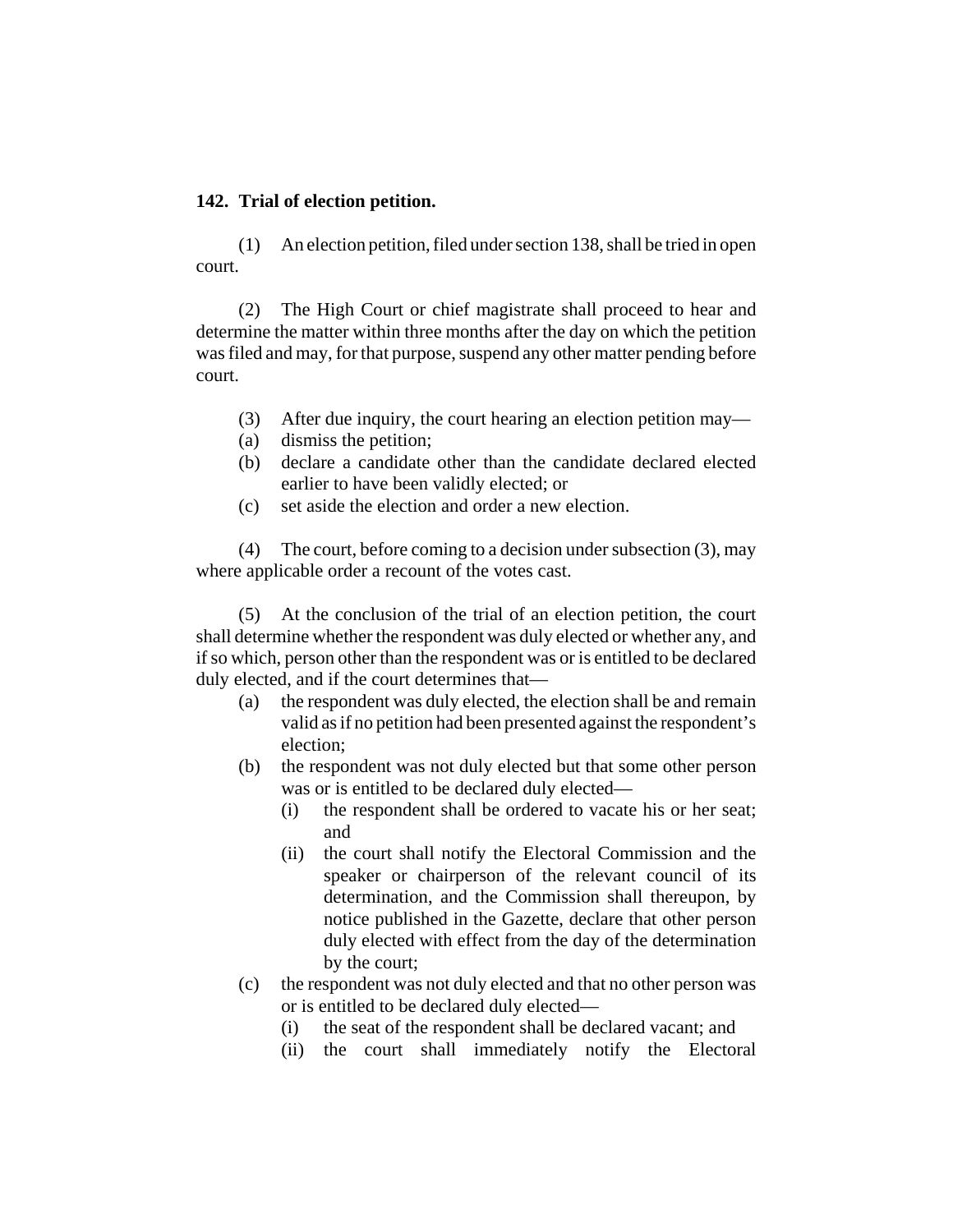Commission and the speaker or chairperson of the relevant council of its determination, and the Electoral Commission shall arrange a fresh election in the relevant constituency in accordance with section 119.

#### **143. Witnesses in election petition.**

(1) In the hearing of a petition, the powers of the court and the rules of procedure shall be those which apply to a civil action in a court of law.

(2) A witness who, in the course of the hearing of an election petition, wilfully makes a statement of fact material to the proceedings which he or she knows to be false or does not believe to be true, commits an offence and is liable on conviction to a fine of ten currency points or to a term of imprisonment not exceeding two years or to both.

#### **144. Withdrawal of election petition.**

(1) An election petition shall not be withdrawn without the leave of the court and after such notice has been given as the court may direct.

(2) On the hearing of the application for withdrawal, any person who might have been a petitioner in respect of the election to which the petition refers may apply to the court to be substituted as a petitioner for the petitioner who desires to withdraw.

(3) The court may substitute as a petitioner any applicant under subsection (2) and may further, if the proposed withdrawal has been, in the opinion of the court, induced by any corrupt bargain or consideration, by order, direct that the security given on behalf of the original petitioner remain as security for any costs that may become payable by the substituted petitioner and that the original petitioner shall be liable to pay the costs.

(4) If a petition is withdrawn the petitioner shall be liable to pay the costs of the respondent.

#### **145. Appeals.**

(1) A person aggrieved by the determination of a lower court on hearing an election petition may appeal to the High Court or Court of Appeal against the verdict.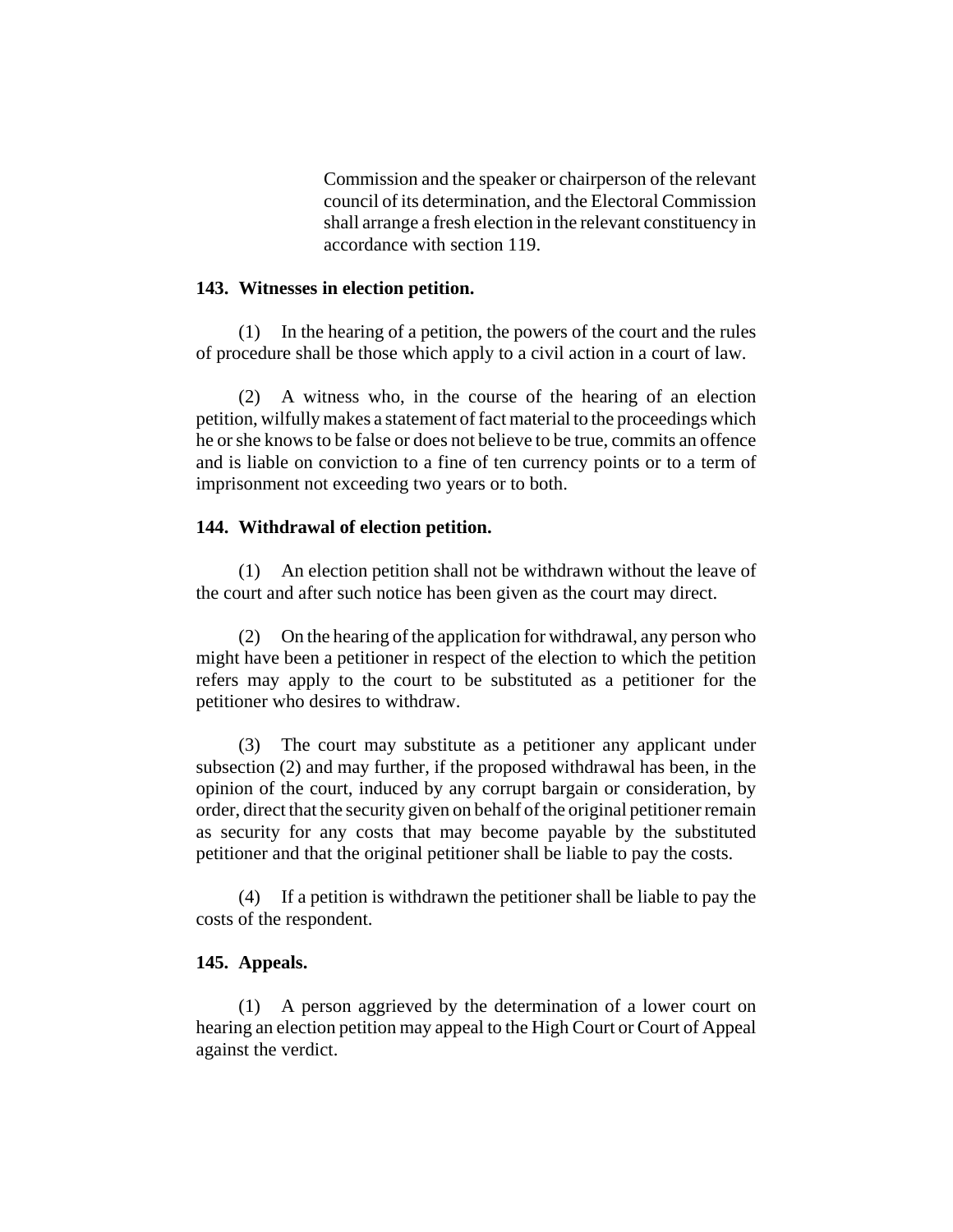(2) The High Court or Court of Appeal in case of a subsequent appeal shall proceed to hear and determine an appeal under this section within three months after the day on which the petition was filed and may, for that purpose, suspend any other matter pending before it.

(3) The decision of the Court of Appeal in an appeal under this section shall be final.

### **146. Petition to lapse on death of petitioner.**

An election petition shall lapse at the death of a sole petitioner.

*Illegal practices and offences.*

### **147. Offence of bribery.**

(1) Any person who, with intent, either before or during an election, either directly or indirectly influences another person to vote or to refrain from voting for any candidate, or gives, provides or causes to be given or provides any money, gift or other consideration to another person, to influence that person's voting, commits an illegal practice of the offence of bribery.

(2) A person receiving any money, gift or consideration under subsection (1) also commits the offence of illegal practice under that subsection.

(3) Subsection (1) does not apply in respect of the provision of refreshments or food—

- (a) offered by a candidate or a candidate's agent at a candidate's campaign planning and organisation meeting;
- (b) offered by any person other than a candidate or a candidate's agent at a candidates' campaign planning and organisation meeting.

(4) A candidate or candidate's agent who, by himself or herself or any other person, directly or indirectly, before the close of polls on polling day offers, procures or provides or promises to procure or provide alcoholic beverages to any person commits an offence of illegal practice.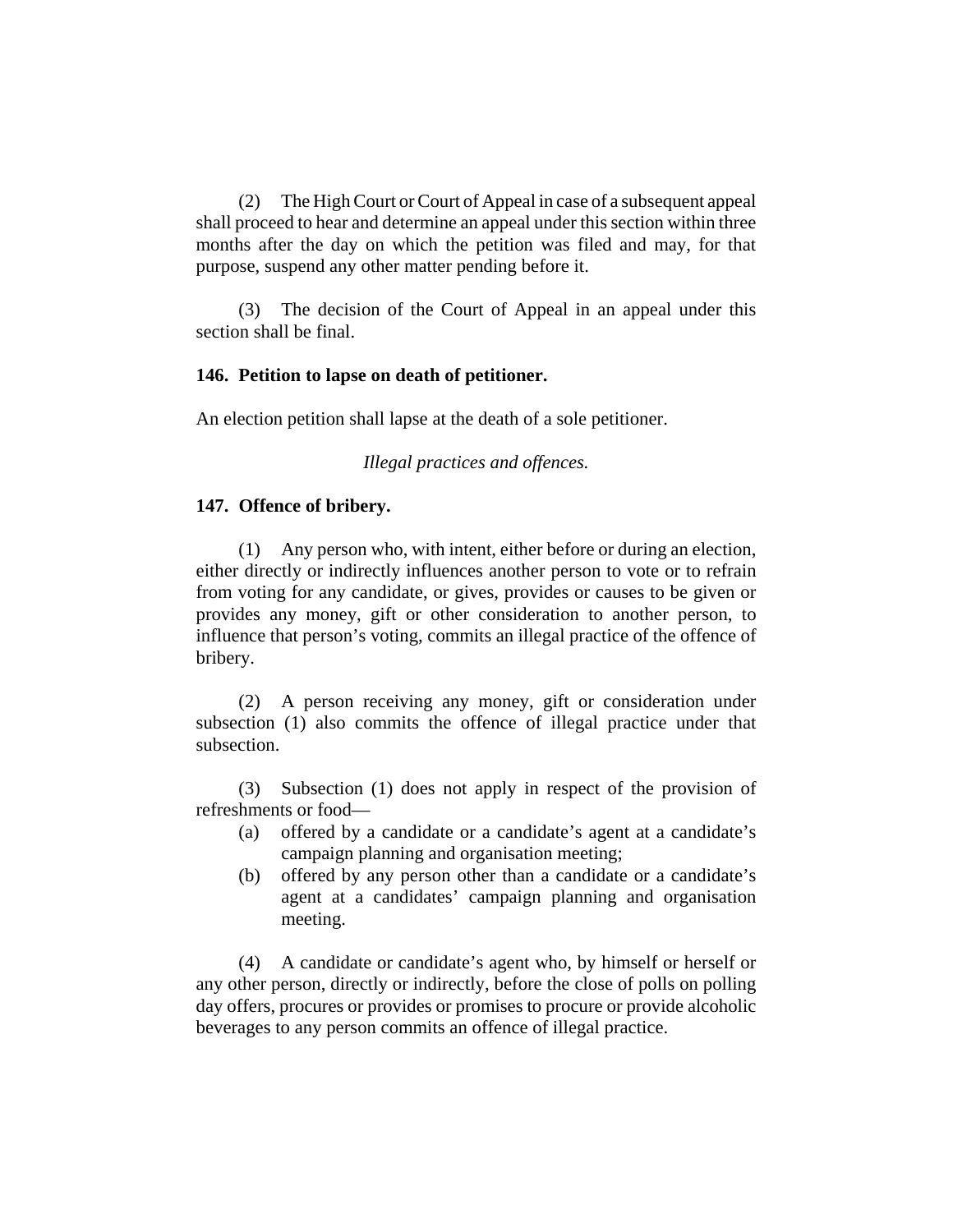(5) Any person who commits the offences stipulated in this section shall be liable on conviction to a fine not exceeding five currency points or to a term of imprisonment not exceeding two years or both.

#### **148. Offence of illegal practice.**

(1) Any person who votes or induces or procures any person to vote at an election, knowing that he or she or that person is prohibited by law from voting at that election, commits the offence of illegal practice.

(2) Any person who, before or during an election, publishes a false statement of the illness, death or withdrawal of a candidate at the election for the purpose of promoting or procuring the election of another candidate, knowing that statement to be false or not knowing or believing on reasonable grounds the statement to be true, commits the offence of illegal practice.

(3) Any person who, at an election, or on nomination days, wilfully obstructs a voter, or an aspiring candidate either at the polling station or nomination centre or on his or her way to or from the polling station or nomination centre, commits the offence of illegal practice.

(4) Any person who commits the offence of illegal practice under this section is liable on conviction to a fine not exceeding five currency points or to a term of imprisonment not exceeding two years or to both.

#### **149. Misconduct at candidates meetings.**

(1) Any person who, at any candidates meeting under this Act, acts in a disorderly manner for the purpose of preventing the transaction of the business for which the meeting is held, commits an offence and is liable on conviction to a fine not exceeding ten currency points or to imprisonment not exceeding two years or to both.

(2) The chairperson of a meeting to which this section applies may direct any person who, in the opinion of the chairperson, is preventing the transaction of the business for which the meeting is being held, to leave the place; and if the person fails or refuses to leave, the chairperson may cause that person to be removed from the place using such force as may be reasonably necessary.

(3) A person who has in accordance with subsection (2) left or who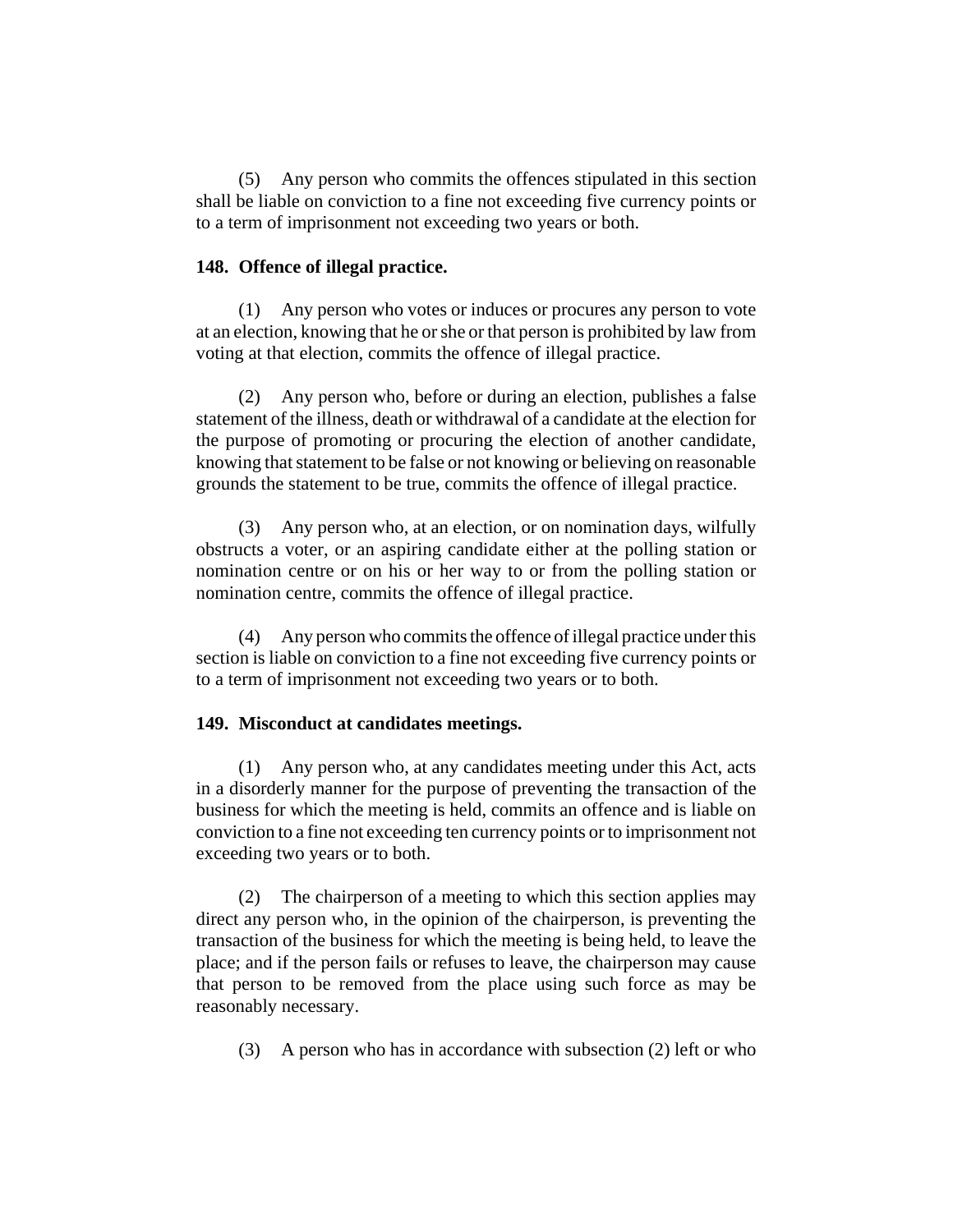has been removed from a place in which a meeting to which this section applies is taking place shall not, without the permission of the chairperson of the meeting, return to that place while the meeting is still in progress; and any person who contravenes this subsection commits an offence and is liable on conviction to a fine not exceeding five currency points or to imprisonment not exceeding six months or to both.

# **150. Failure by a presiding officer to furnish election returns.**

A presiding officer who fails without reasonable cause to furnish the returns of the election to the returning officer within the time stipulated by law commits an offence and is liable on conviction to a fine not exceeding five currency points or to imprisonment not exceeding one year or to both.

# **151. Offences relating to voting.**

- (1) Any person who—
- (a) forges or fraudulently defaces or destroys any document relating to the holding of an election under this Act, alters any document or delivers to the returning officer any document, knowing it to be forged;
- (b) forges, counterfeits or destroys any ballot paper or the official mark on any ballot paper;
- (c) without authority supplies any ballot papers to any person;
- (d) without authority sells or offers for sale any document relating to the holding of an election under this Act to any person or purchases or offers to purchase any such document from any person;
- (e) not being a person entitled under this Act to be in possession of a document relating to the holding of an election, has that document in his or her possession;
- (f) knowingly and intentionally puts into a ballot box anything other than the ballot paper;
- (g) without authority, takes out of a polling station any ballot paper or other official document relating to an election or is found in possession of any ballot paper or such document outside a polling station;
- (h) without due authority, destroys, takes, opens or otherwise interferes with a ballot box, ballot documents or any other property in use or intended to be used for the purpose of an election;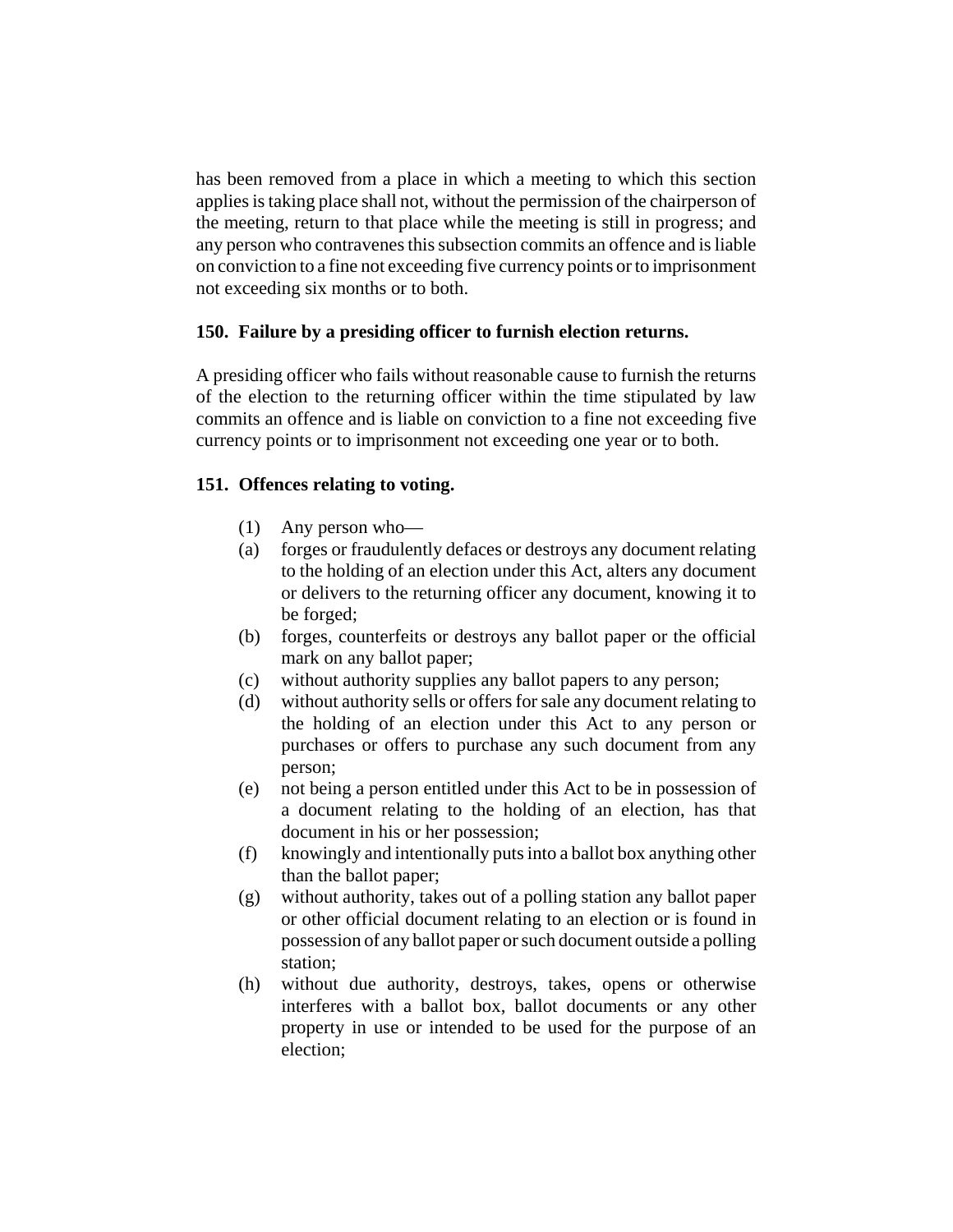- (i) without due authority, prints any ballot paper or what purports to be or is capable of being used as a ballot paper at an election; or
- (j) not being authorised under this Act makes any mark on a ballot paper issued to a person, other than the person making the mark, with intent that the ballot paper be used to record the vote of that other person,

commits an offence and is liable on conviction to a fine not exceeding fifteen currency points or to imprisonment not exceeding three years or to both.

(2) A person committing an offence under subsection (1)(h) shall, in addition to the punishment provided in that subsection, be disqualified from standing or participating in an election for a period of not less than three years.

# **152. Unauthorised voting, etc.**

Any person who knowingly—

- (a) votes or attempts to vote at an election at which that person is not entitled to vote; or
- (b) votes more than once at an election,

commits an offence and is liable on conviction to a fine not exceeding fifteen currency points or to imprisonment not exceeding three years or to both.

# **153. Personation.**

(1) A person commits the offence of personation if he or she votes as some other person, whether that other person is living or dead or is a fictitious person.

(2) A person who commits an offence of personation is liable on conviction to imprisonment not exceeding five years.

## **154. Offence of undue influence.**

A person commits an offence of undue influence—

- (a) if that person directly or indirectly in person or through any other person—
	- (i) makes use of, or threatens to make use of, any force or violence;
	- (ii) inflicts or threatens to inflict in person or through any other person any temporal or spiritual injury, damage, harm or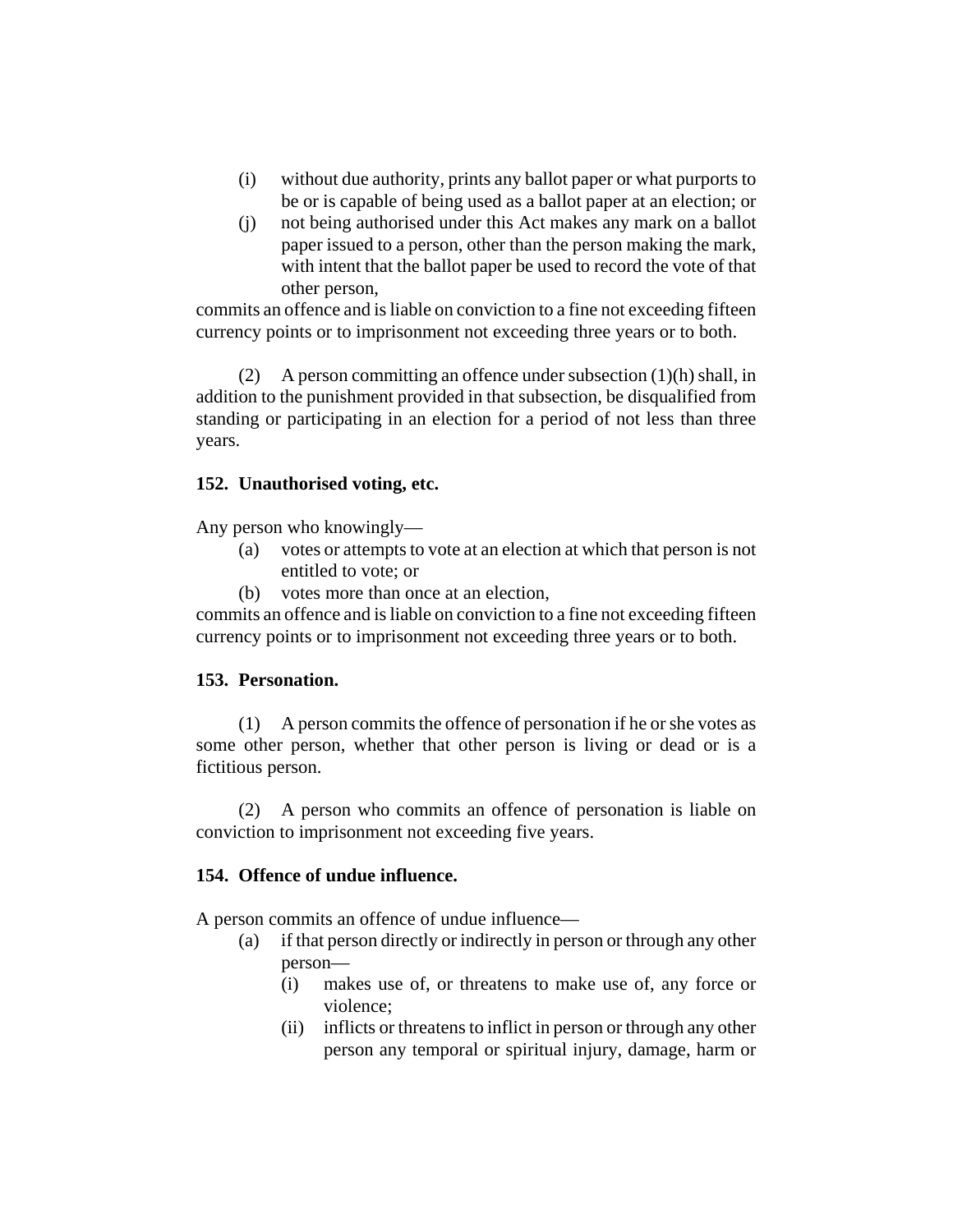loss upon or against any person, in order to induce or compel that person to vote or refrain from voting, or on account of that person having voted or refrained from voting; or

(b) if that person by abduction, duress or any fraudulent device or contrivance impedes or prevails upon a voter either to vote or to refrain from voting,

is liable on conviction to a fine not exceeding five currency points or to imprisonment not exceeding two years or to both.

### **155. Prohibition of certain activities on polling day.**

(1) Without derogation from any provision of this Act or any other enactment, no person shall, on any polling day and in relation to the elections—

- (a) convoke or take part in any gathering of more than twelve persons;
- (b) canvass for votes;
- (c) utter slogans;
- (d) distribute leaflets or pamphlets for or on behalf of any candidate;
- (e) organise or engage in public singing or dancing; or
- (f) use bands of any music instruments.

(2) During the hours when a polling station is open on a polling day no person shall, within two hundred metres of any polling station, seek to influence in whatever manner any person to vote for any candidate or to ascertain for which candidate any voter intends to vote or has voted.

(3) During the hours when a polling station is open on a polling day no person shall, within four hundred metres of any polling station, sell any intoxicating liquor.

(4) Any person who contravenes subsection  $(1)$ ,  $(2)$  or  $(3)$  commits an offence and is liable on conviction to a fine not exceeding five currency points or to imprisonment not exceeding twelve months or to both.

### **156. Defacement of notices and posters.**

(1) Any person who without lawful excuse destroys, mutilates, defaces or removes any notice which is exhibited under the authority of this Act, or any document which is made available for inspection under this Act,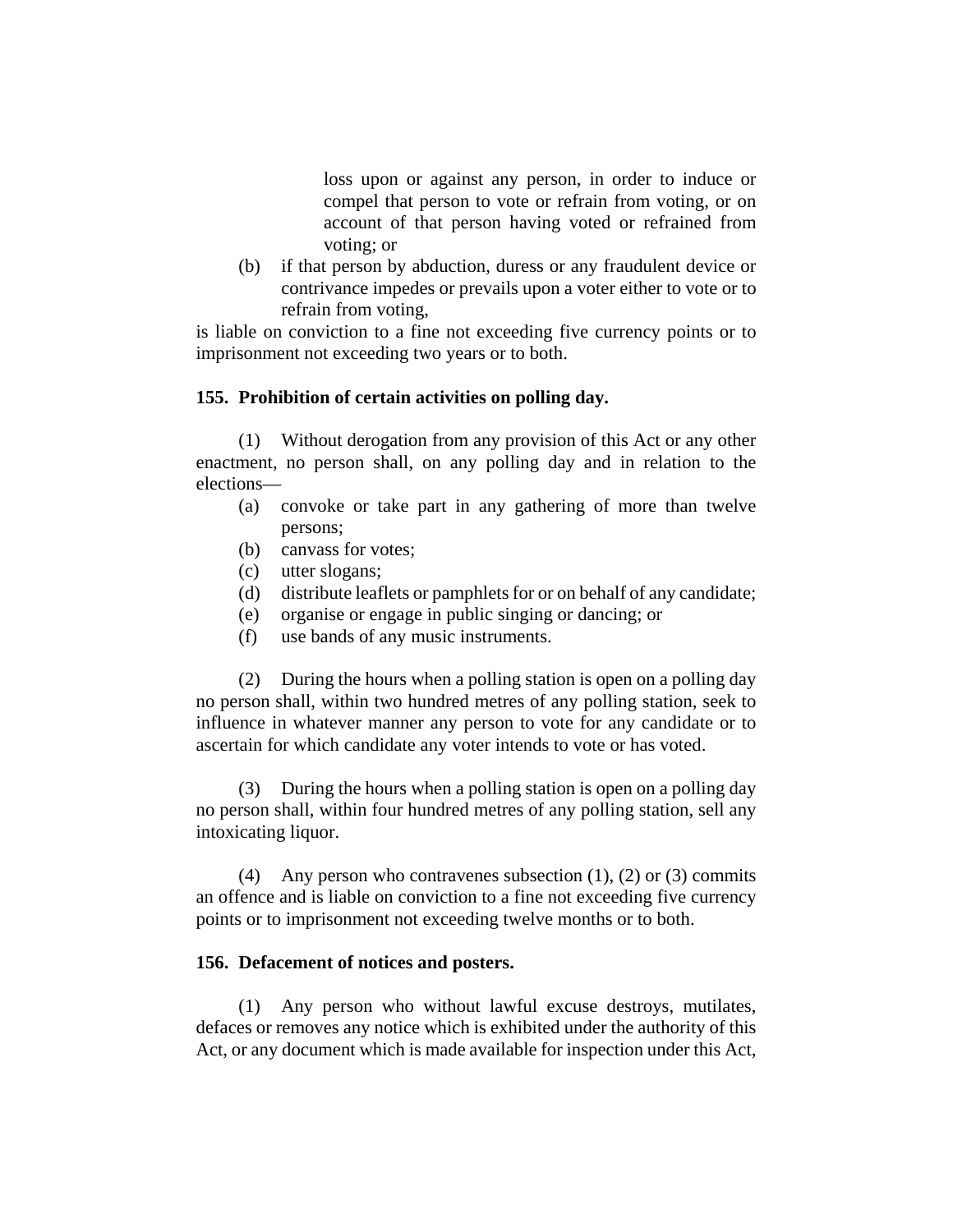commits an offence and is liable on conviction to a fine not exceeding five currency points or to imprisonment not exceeding six months or to both.

(2) Any person who maliciously defaces or removes or tears any election poster of any nominated candidate commits an offence and is liable on conviction to a fine not exceeding five currency points or to imprisonment not exceeding one year or to both.

(3) A court convicting a person of an offence under subsection (1) shall as soon as practicable after the conviction report the conviction in writing to the Electoral Commission.

# **157. Obstruction of election officers.**

Any person who wilfully obstructs or interferes with an election officer in the execution of the officer's duty commits an offence and is liable on conviction to a fine not exceeding five currency points or to imprisonment for a term not exceeding three years.

## **158. General penalty for offences.**

Where no penalty is expressly provided under this Act for an offence other than an illegal practice, the offender is liable on conviction to a fine not exceeding five currency points or to imprisonment not exceeding one year or to both.

## **159. Director of Public Prosecutions' consent to prosecute.**

(1) A person shall not be prosecuted for an offence under this Act without the consent in writing of the Director of Public Prosecutions or his or her authorised officer.

- (2) Subsection (1) shall not prevent a person from being—
- (a) charged with an offence under this Act;
- (b) arrested with or without warrant in respect of an offence under this Act; or
- (c) remanded on bail or in custody in respect of any offence under this Act,

without the consent of the Director of Public Prosecutions.

(3) In a prosecution for an offence under this Act in relation to a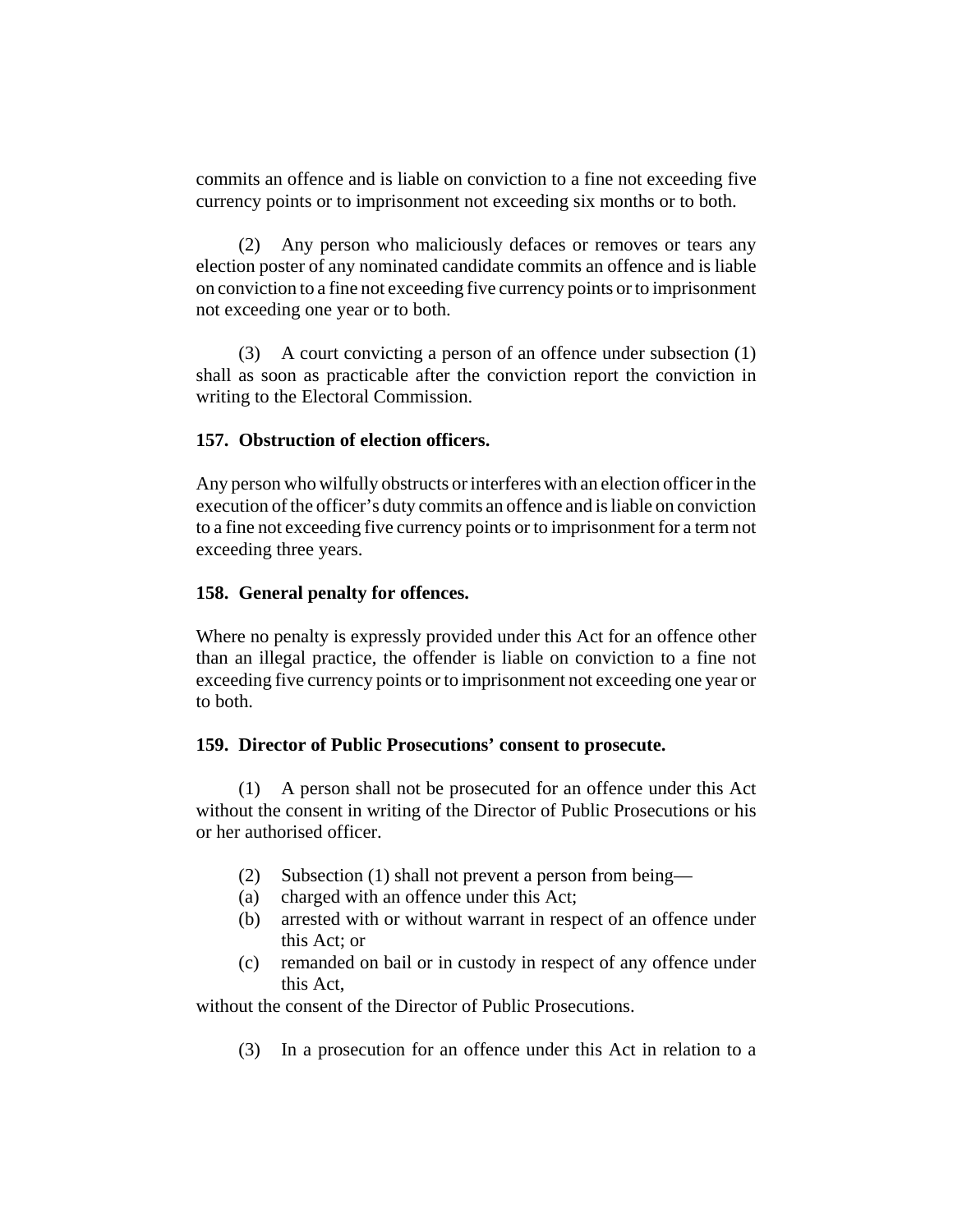ballot box or paper or any other document relating to elections, the property in the ballot box, ballot paper or other documents as well as the property in the counterfoil of any ballot papers, shall be vested in the Electoral Commission.

### *Elections at administrative lower councils.*

#### **160. Instructions for voting.**

When the electorate of a county, parish or village council is assembled for purposes of conducting an election, the presiding officer shall address the voters on the procedures of voting.

### **161. Nomination of candidates.**

(1) The presiding officer shall call for nominations for the offices of the council executive committee in the case of a village and parish and chairperson and vice chairperson in the case of county councils to be filled.

(2) The nomination of a candidate for elections of an administrative council shall be orally proposed by an eligible voter and be seconded by another voter who is present and shall be submitted to the presiding officer at any time before the election commences.

(3) The presiding officer shall accept as many nominations as are properly nominated and seconded.

(4) After nominations have been closed, the candidate may briefly introduce himself or herself to the electorate, but in any case for not more than five minutes, and then be required to withdraw from the session and stay beyond the hearing of the electorate after which the person nominating each candidate may briefly introduce the candidate to the electorate, and the presiding officer shall allow a brief discussion by the electorate of the candidates in order of their nomination before the elections commence.

(5) No voter may second more than one candidate for the same office.

(6) No candidate shall be nominated for an office of a local council unless he or she ordinarily resides in the area and is of the age of eighteen or above.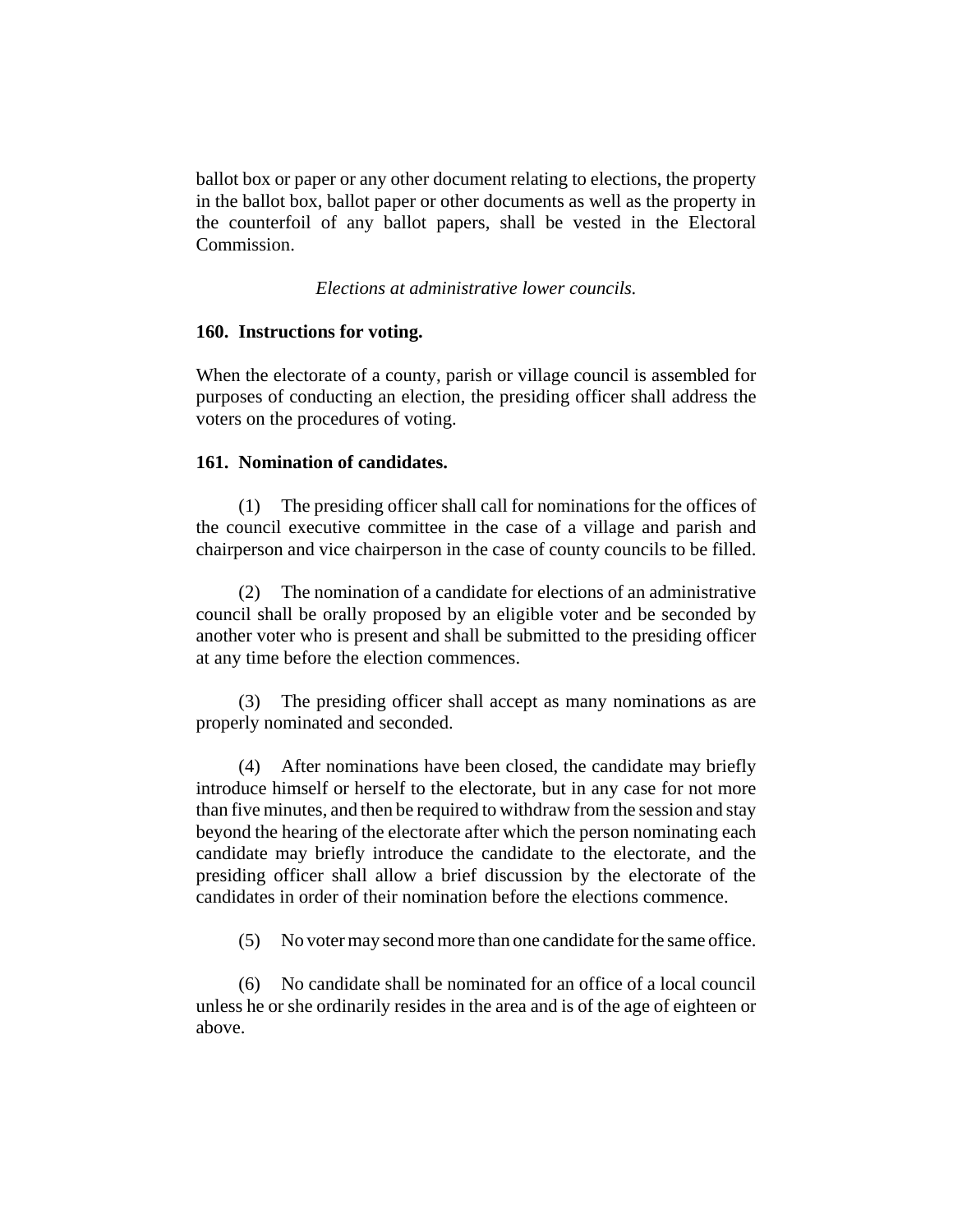(7) Where a candidate is nominated in the manner provided for under this Part and the presiding officer is satisfied that all the provisions of this Part have been complied with, the presiding officer shall declare the candidate as nominated.

(8) A candidate may at any time before the commencement of an election, withdraw his or her candidature by informing the electorate in session and the presiding officer.

(9) If some reasonable time elapses after the nomination of a candidate for any office and there is only one candidate nominated for the office, the presiding officer shall declare the candidate elected in that office unopposed.

#### **162. Elections and procedure.**

(1) The quorum for a council at any meeting for election shall be onethird.

(2) The presiding officer shall direct the candidate for each office to stand before the electorate concerned in a place where all the voters can see him or her clearly.

(3) The presiding officer shall conduct the election by allowing the electorate to cast their votes by lining up behind the candidate, an agent or a portrait of the candidate of their choice.

(4) The results shall be ascertained by counting the number of electors lined up behind each candidate, his or her agent or his or her portrait, and the results of the election shall be recorded in Form EC 11 set out in the Seventh Schedule.

(5) An election shall commence at 10.00 a.m. in the morning and shall not continue beyond 05.00 p.m. in the evening.

(6) At any election, the presiding officer shall ensure that there is kept a distance of at least five metres between each line of a candidate and between the candidate and his or her electors.

(7) If an elector is incapacitated by blindness or other cause, he or she shall call out loudly before the presiding officer the name of the candidate of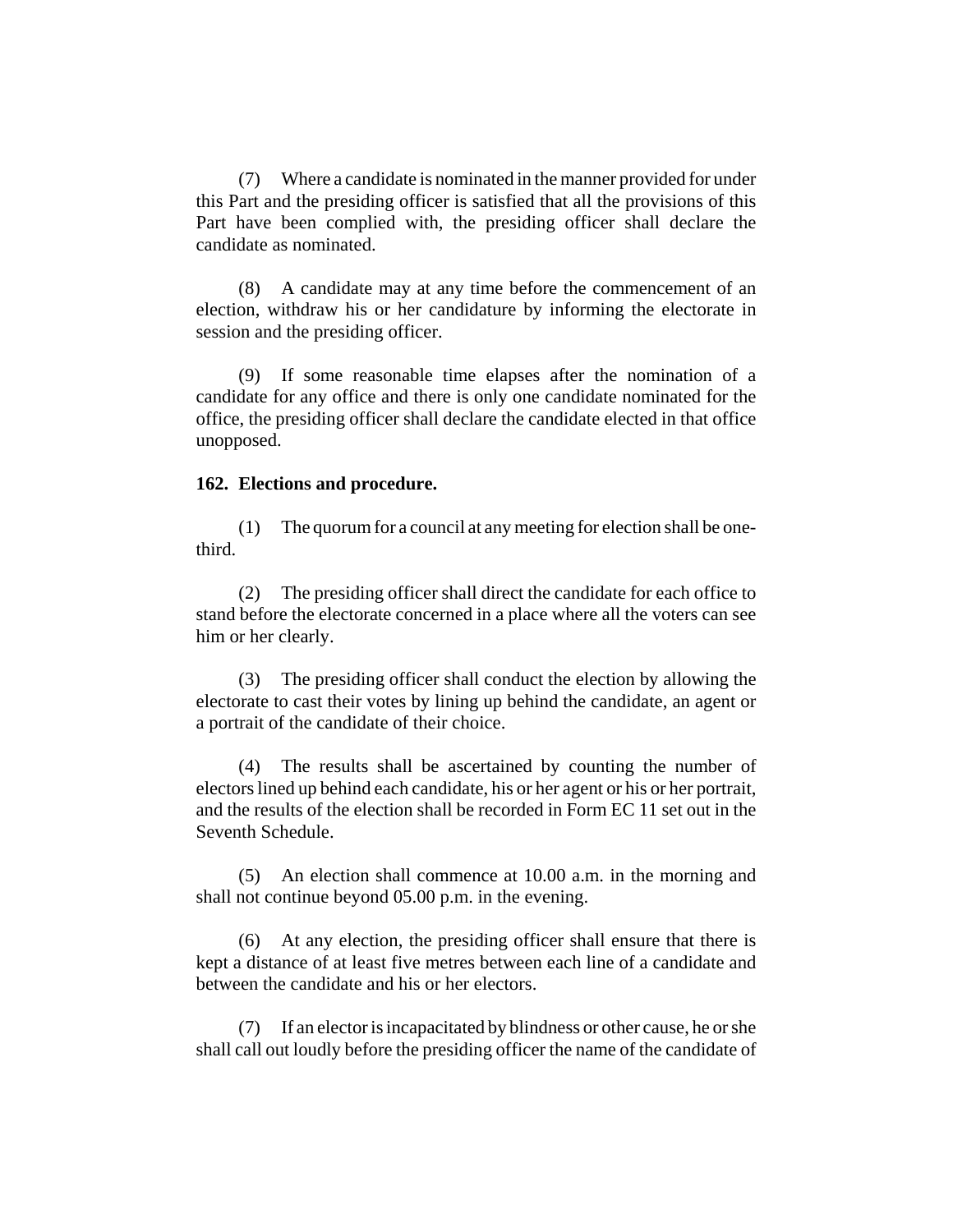his or her choice; and the presiding officer shall then lead him or her to the line of the candidate of his or her choice.

(8) The procedure under this section shall be repeated until all the offices are filled.

#### **163. Elected person to have clear majority.**

(1) The returning officer shall declare a candidate a winner if that candidate has obtained the largest number of votes cast or has been elected unopposed.

(2) If there is a tie in the first position, then those tying in the first position shall be put to vote.

(3) Where elections are to be repeated under subsection  $(1)$ , the lines of the voters shall disperse completely before lining up for the repeated voting.

(4) Elections of each office of a committee shall take place consecutively beginning with the chairperson, vice chairperson, the general secretary and others.

#### **164. Presiding officer to keep order.**

(1) The presiding officer or any person acting in his or her place shall keep order at the polling station.

(2) If any person misconducts himself or herself at a polling station, or fails to obey the lawful orders of the presiding officer, that person may by order of the presiding officer be removed from the polling station immediately by any person authorised by the presiding officer or by the returning officer, and the person removed shall not, unless permitted by the presiding officer again, be allowed to enter the polling station.

#### **165. Action where elections are interrupted.**

(1) Where the proceedings at any polling station are interrupted or obstructed by riot, violence or any other unforeseen impediment, the presiding officer shall adjourn the elections to a later time of the same day or till the following day and shall notify the returning officer.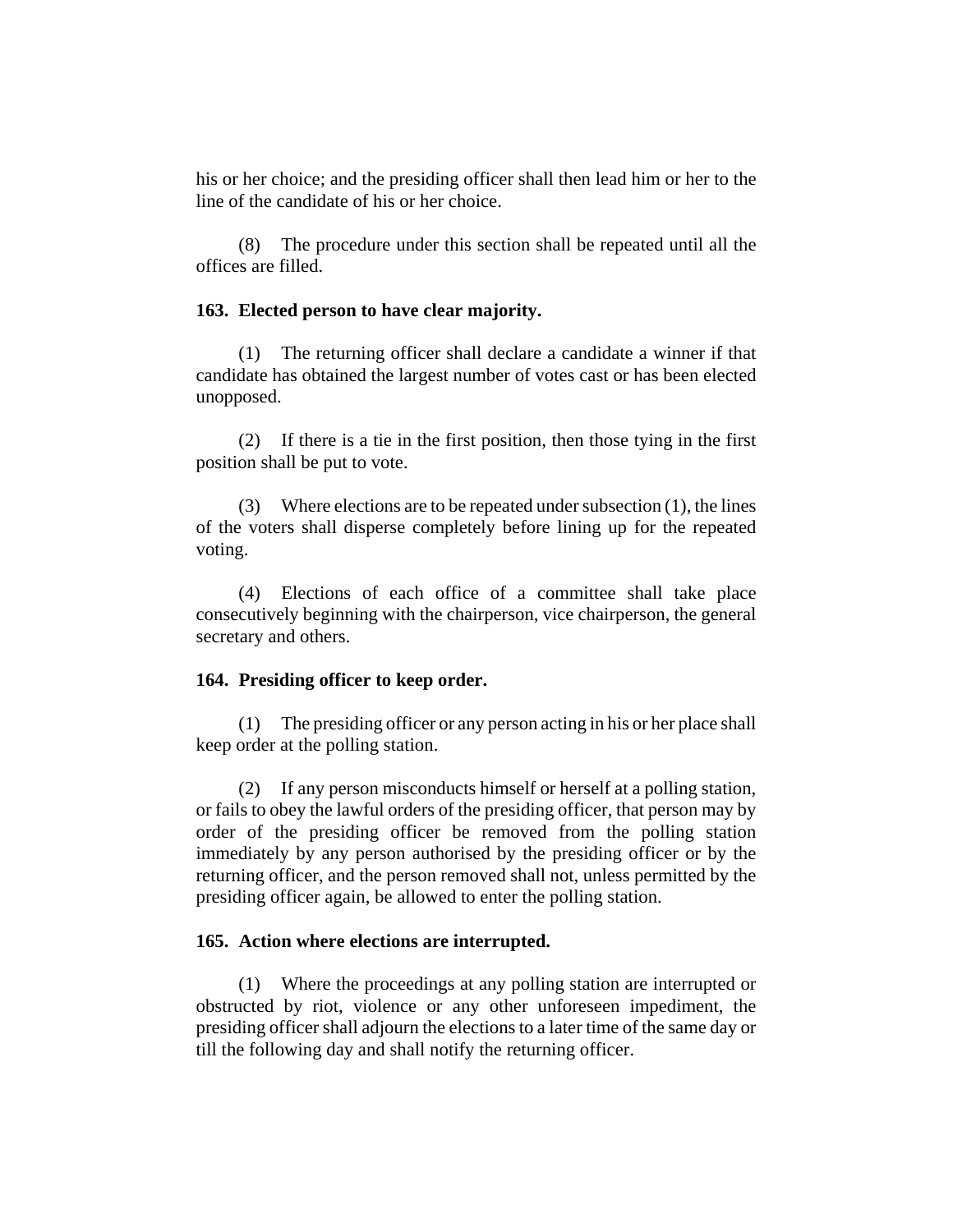(2) Where the poll is adjourned at any polling station, the hours of polling on the day to which it is adjourned shall be the same as on the original day.

### **166. Enumerators.**

(1) The presiding officer in charge of elections shall appoint as many persons outside the persons entitled to vote as he or she shall consider necessary to assist in counting votes, and those persons shall be known as enumerators.

(2) After the counting of votes is completed at polling stations the presiding officer shall declare the winning candidate, but the presiding officer may, where he or she receives a complaint from any person entitled to vote at the election and he or she is satisfied that the complaint is not frivolous, order a recount of the votes before making the declaration.

## **167. Presiding officer to fill forms.**

After the results are declared, the presiding officer shall fill in Forms EC 9, EC 10 and EC 11 set out in the Seventh Schedule and submit the forms to the relevant offices as indicated on the forms within two days.

## **168. Election petition for a village, parish or county.**

An election petition relating to elections at a village, parish or county shall be filed in the magistrate grade I court having jurisdiction in that constituency.

*General provisions for elections.*

## **169. Transitional provision.**

An incoming executive committee shall, before taking office, ensure that there is a formal handing over from the outgoing executive committee within one week from the date of elections of the new committee.

# **170. Term of office of councils and chairperson.**

The chairperson, local government councils and administrative councils shall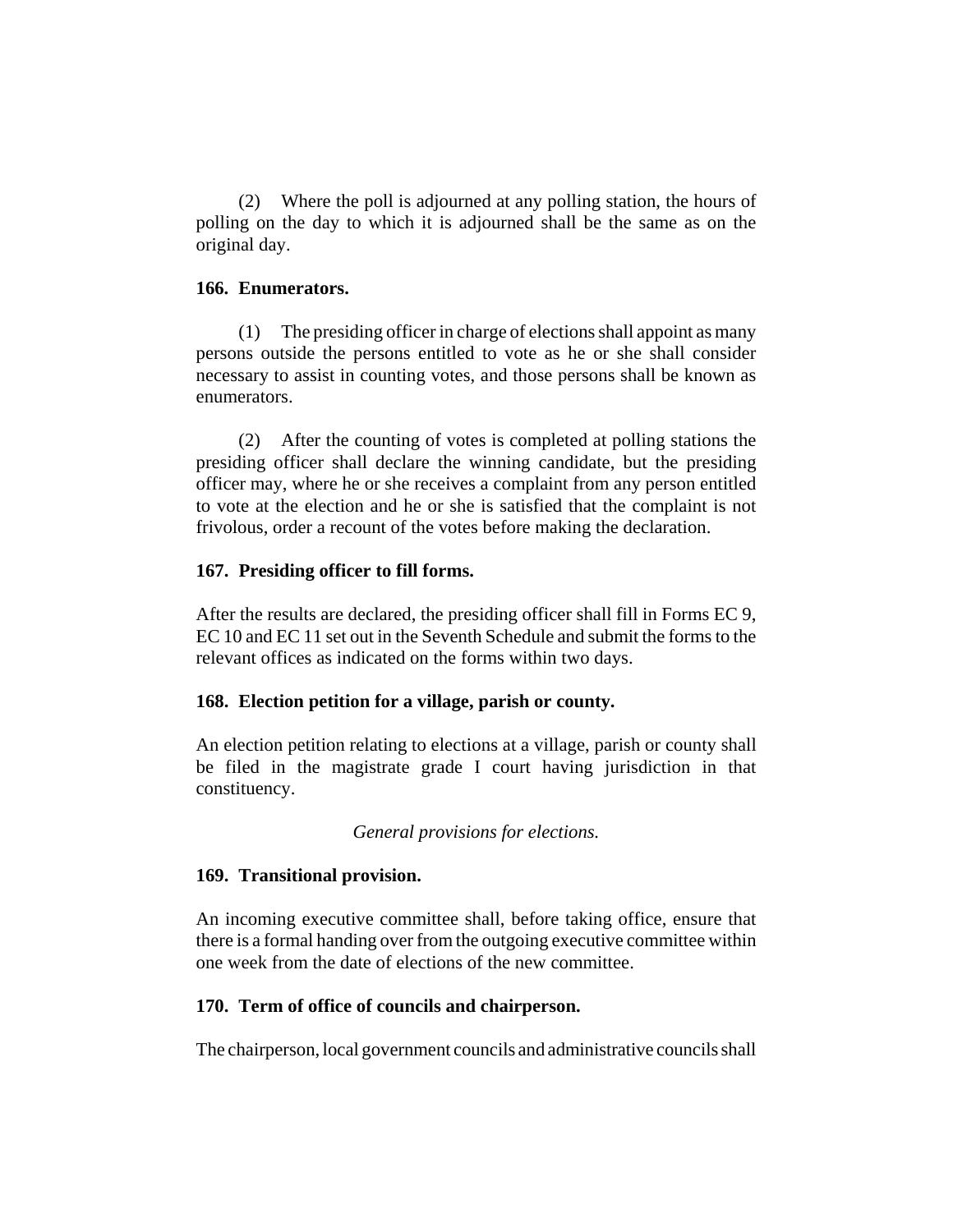be elected every four years.

### **171. By-elections.**

(1) Where the office of a chairperson becomes vacant, the clerk to the council shall, as soon as it is practicable, notify the Electoral Commission; and the commission shall organise a by-election within six months from the occurrence of the vacancy.

(2) A person elected chairperson under subsection (1) shall hold office for the period covering the unexpired term of the council.

(3) Where the seat of a councillor becomes vacant under regulation 3 of the Third Schedule, the district clerk shall notify the Electoral Commission in writing within seven days after the vacancy occurred, and the commission shall organise a by-election within sixty days after the occurrence of a vacancy.

(4) No by-election for local government councils shall be held where a vacancy occurs within six months to the general elections of local councils.

## **172. Applications of laws relating to parliamentary elections.**

For any issue not provided for under this Part of the Act, the parliamentary elections law in force for the time being shall apply with such modifications as are deemed necessary.

## PART XI—MISCELLANEOUS PROVISIONS.

## **173. Protection against court action.**

No act, matter or thing done or omitted to be done by—

- (a) any member of a local government or administrative council or a committee of a council;
- (b) any member of staff or other person in the service of a council; or
- (c) any person acting under the directions of a council,

shall, if that act, matter or thing was done or omitted in good faith in the execution of a duty or under direction, render that member or person personally liable to any civil action claim or demand.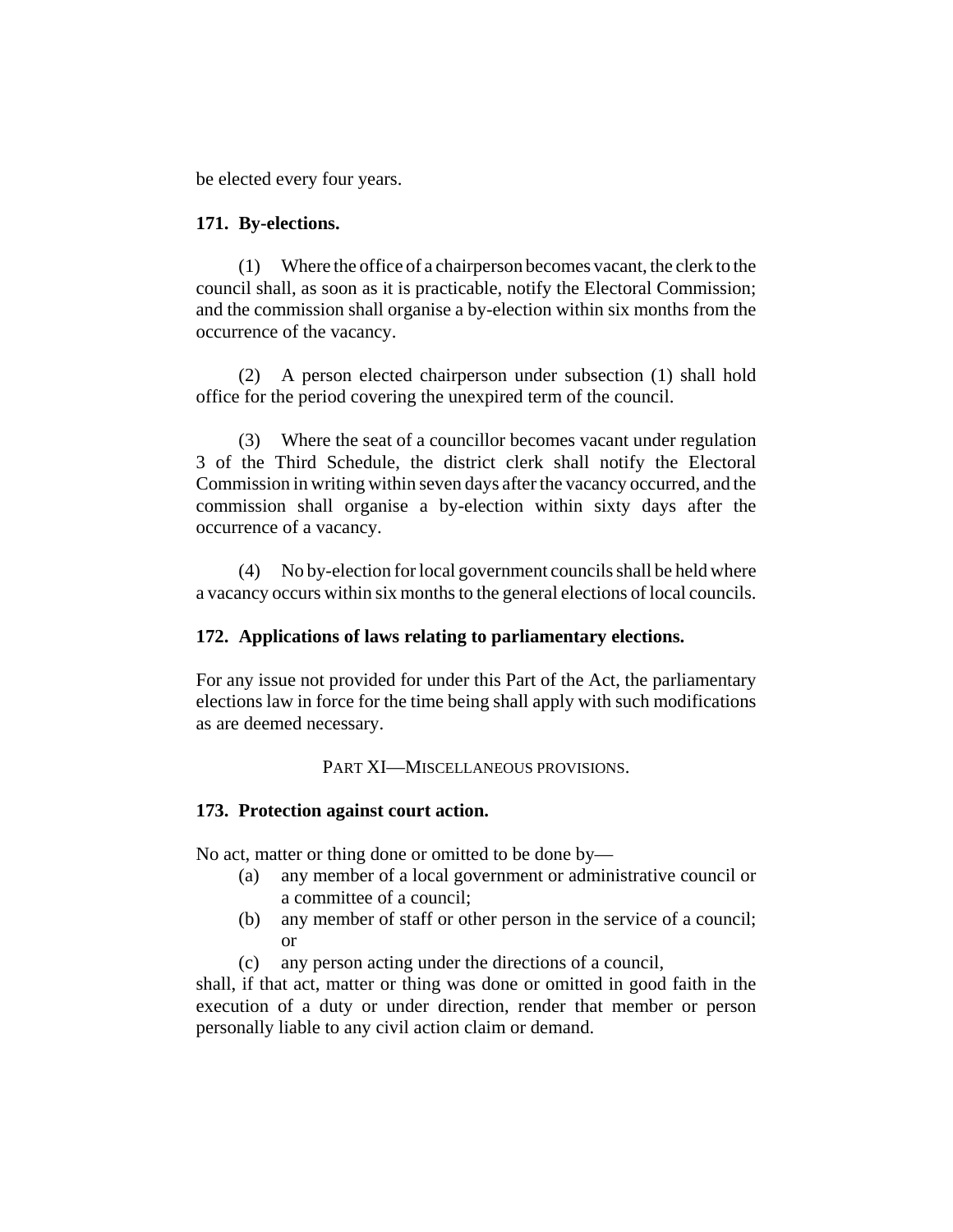### **174. Minister to delegate.**

Where under this Act the Minister responsible for local government is empowered to exercise any powers or perform any duties, the Minister may delegate that power or duty to any person by name, or office, to exercise that power or perform the duty on his or her behalf, subject to any conditions, exceptions and qualifications as the Minister may prescribe.

### **175. Regulations and amendment to Schedules.**

(1) The Minister may, by statutory instrument, make regulations for better carrying into effect the provisions of this Act.

(2) The Minister may, by statutory instrument, and with the approval of the Cabinet, amend, replace, alter or revoke any of the Schedules provided under this Act, and the Minister shall not have power to delegate this function.

(3) The Minister shall, as soon as is practicable after the publication of a statutory instrument under this section, cause the instrument to be laid before Parliament, and Parliament may amend or revoke the statutory instrument; and if no amendment or revocation is effected within two weeks of its being laid before Parliament, it shall be deemed to have been approved.

(4) Notwithstanding the Interpretation Act, the Minister may, while exercising his or her powers under subsections (1) and (2), by statutory instrument, prescribe such fines as may be appropriate in the circumstances.

### **176. Saving.**

Notwithstanding the repeal of the Local Governments (Resistance Councils) Statute, 1993, any subsidiary legislation made under that Statute, which is required by the councils under this Act for the proper operation and administration of the councils shall remain in force until revoked by the relevant council or the Minister, as the case may be.

### **177. Transfer of assets and liabilities.**

(1) All property and assets which were vested in the district, subcounty and urban councils immediately before the commencement of this Act shall continue to be so vested subject to all interests, liabilities, charges,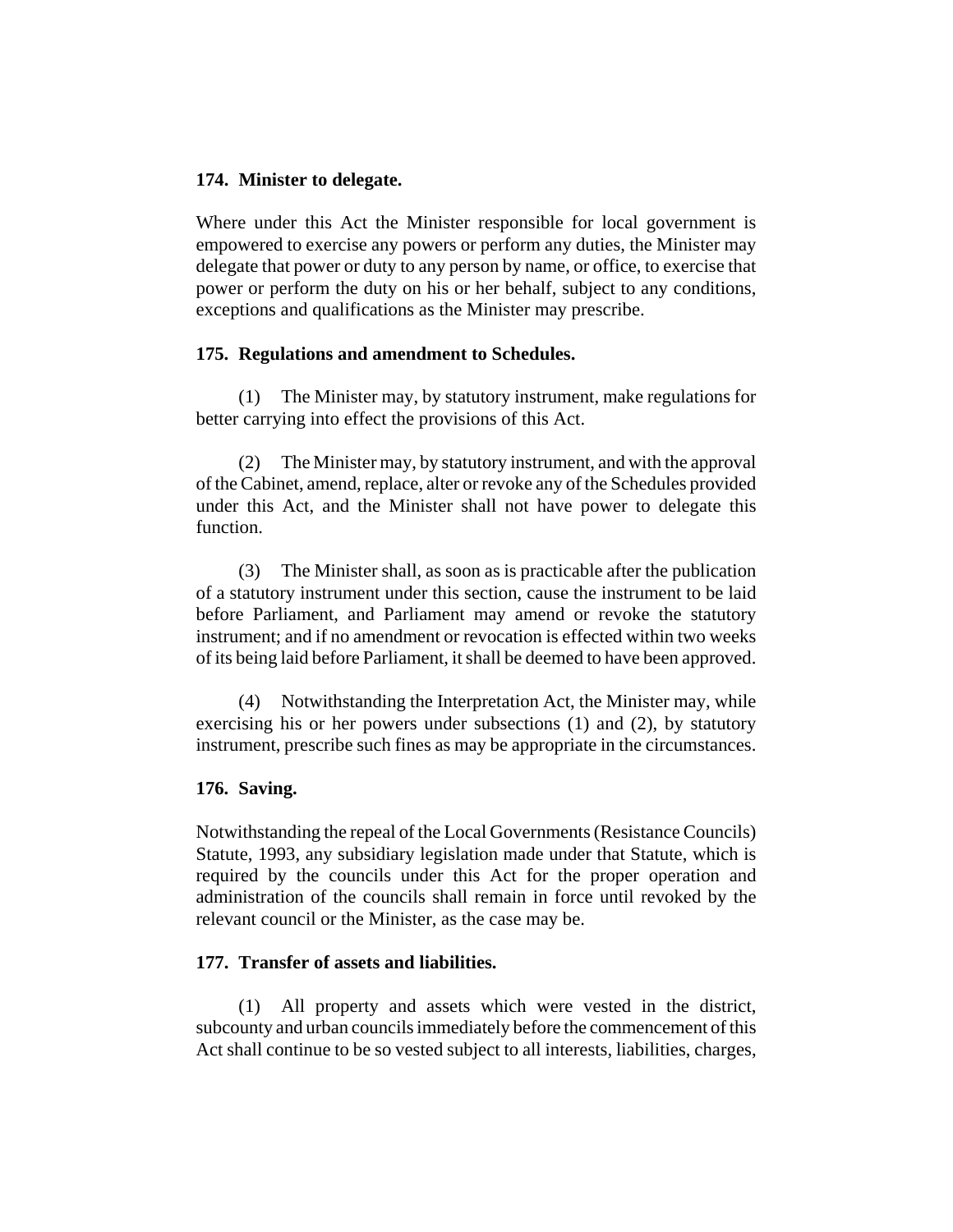obligations and trusts affecting that property.

(2) Any pending court proceedings, court actions, judgments or court orders which were enforceable by or against any district council, subcounty or urban council immediately before the coming into force of this Act, and are connected with the assets vested in the local government councils or the functions and power of the councils, shall be enforced by or against the district council, subcounty or urban council under this Act.

### **178. Existing chairpersons, councillors and employees.**

(1) Any person holding an office of chairperson or councillor immediately before the commencement of this Act shall continue to hold office until new elections are organised under this Act.

(2) Any person being an officer or employee of a council immediately before the commencement of this Act shall be deemed to have been appointed under this Act and shall hold office until removed from office under this Act.

### **179. Local government police and prisons.**

Local government police and prisons existing at the enactment of this Act shall continue in existence until a new law covering them is enacted.

PART XII—INTERIM COUNCILS FOR NEWLY CREATED LOCAL GOVERNMENTS.

# **180. Composition of interim councils for newly created local government.**

(1) Until elections of council members are held under Part X of this Act, the composition of a council of a newly created local government shall be—

- (a) in the case of a district, all members of the original district council representing the subcounties and other electoral areas within the new district;
- (b) in the case of lower local governments, all members of the original local government council representing the parishes and other electoral areas within the new lower local government.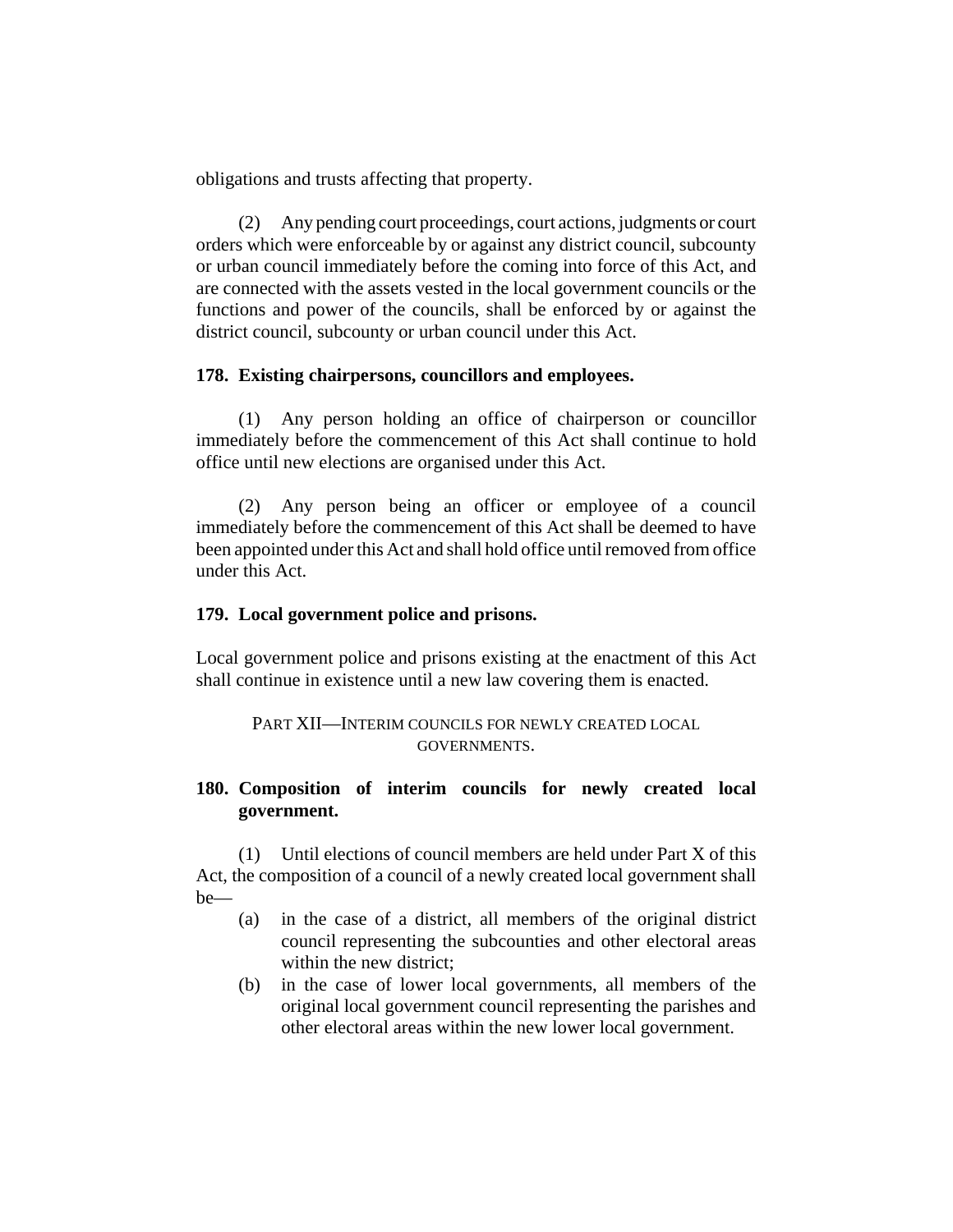(2) If a new town is created where there was no immediate original local government, the district council shall continue to govern the town until the town is published in the Gazette and elections held under Part X of this Act.

### **181. Chairperson or member of executive committee of original council.**

(1) Where the chairperson or a member of the executive committee of an original council is a person who was representing an electoral area within the newly created local government, that person shall cease to hold that office.

(2) Notwithstanding subsection (1) a chairperson elected by universal adult suffrage shall have an option to remain chairperson of the original local government.

## **182. Election of interim chairperson.**

(1) An interim local government council shall elect an interim chairperson from among the members of the council by secret ballot.

(2) At the election of an interim chairperson, no person shall be declared elected chairperson unless that person gets over 50 percent of the votes of all the members of the council cast in his or her favour.

(3) If no person gets more than 50 percent of the votes cast, the elections shall be repeated between the first two persons getting the highest votes until one of them gets over 50 percent of the votes.

(4) If during the election of an interim chairperson only one person is nominated, that person shall be declared elected unopposed.

(5) The quorum at a meeting for election of an interim chairperson shall be two-thirds of all the members of the interim council.

## **183. Nomination of vice chairperson and secretaries.**

The interim chairperson of an interim council shall nominate from among the members of the council an interim vice chairperson and secretaries not exceeding five to be approved by two-thirds of all members of the council to form the interim executive committee of the newly created local government.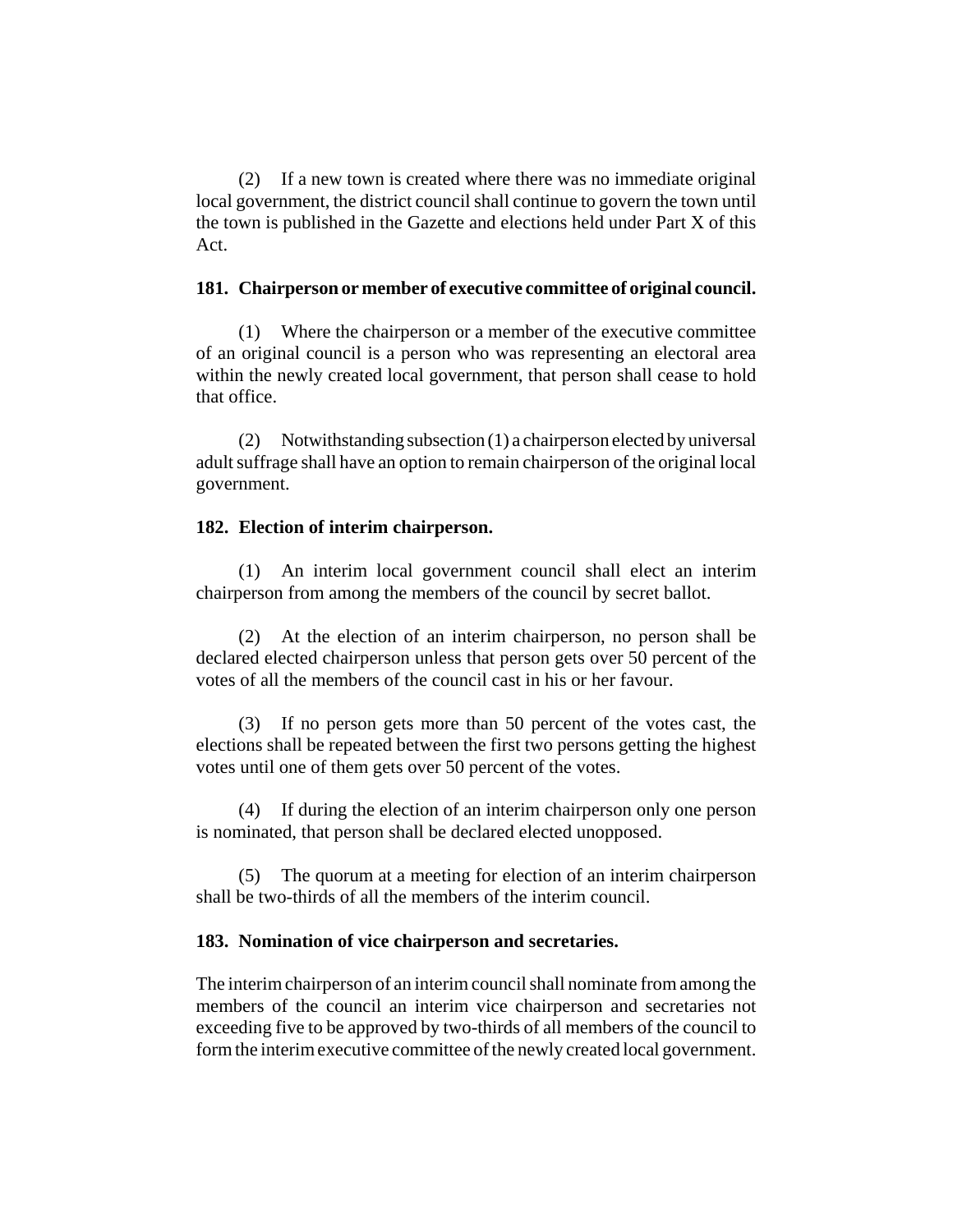### **184. Appointment of interim standing committees.**

(1) The interim council of a new local government shall, in accordance with this Act, appoint interim standing committees.

- (2) For the avoidance of doubt—
- (a) interim local councils shall not have powers to appoint district service commissions, district or urban tender boards or local government public accounts committees;
- (b) the functions of commissions, boards or committees referred to in paragraph (a) shall be exercised by the interim council under guidelines issued by the Minister;
- (c) interim councils shall not have powers to alter the boundaries of or create new administrative units without the approval of the Minister.

### **185. Existing employees in the new local government.**

Any person being an officer or employee of the original local government council immediately before the coming into effect of the new local government and deployed or assigned responsibility in the new local government shall be deemed to have been appointed under this Act, and shall hold office in the new local government until removed from office under this Act.

### **186. Term of office of interim council.**

(1) Unless approved by Parliament an interim council shall exercise the powers conferred on it for a period not exceeding six months.

(2) Where the unexpired term of the local government council is less than one year, the interim council shall continue in office until local council elections are held.

(3) Councillors of a new local government unit elected under section 186(2) shall hold office for the unexpired term of the local government council.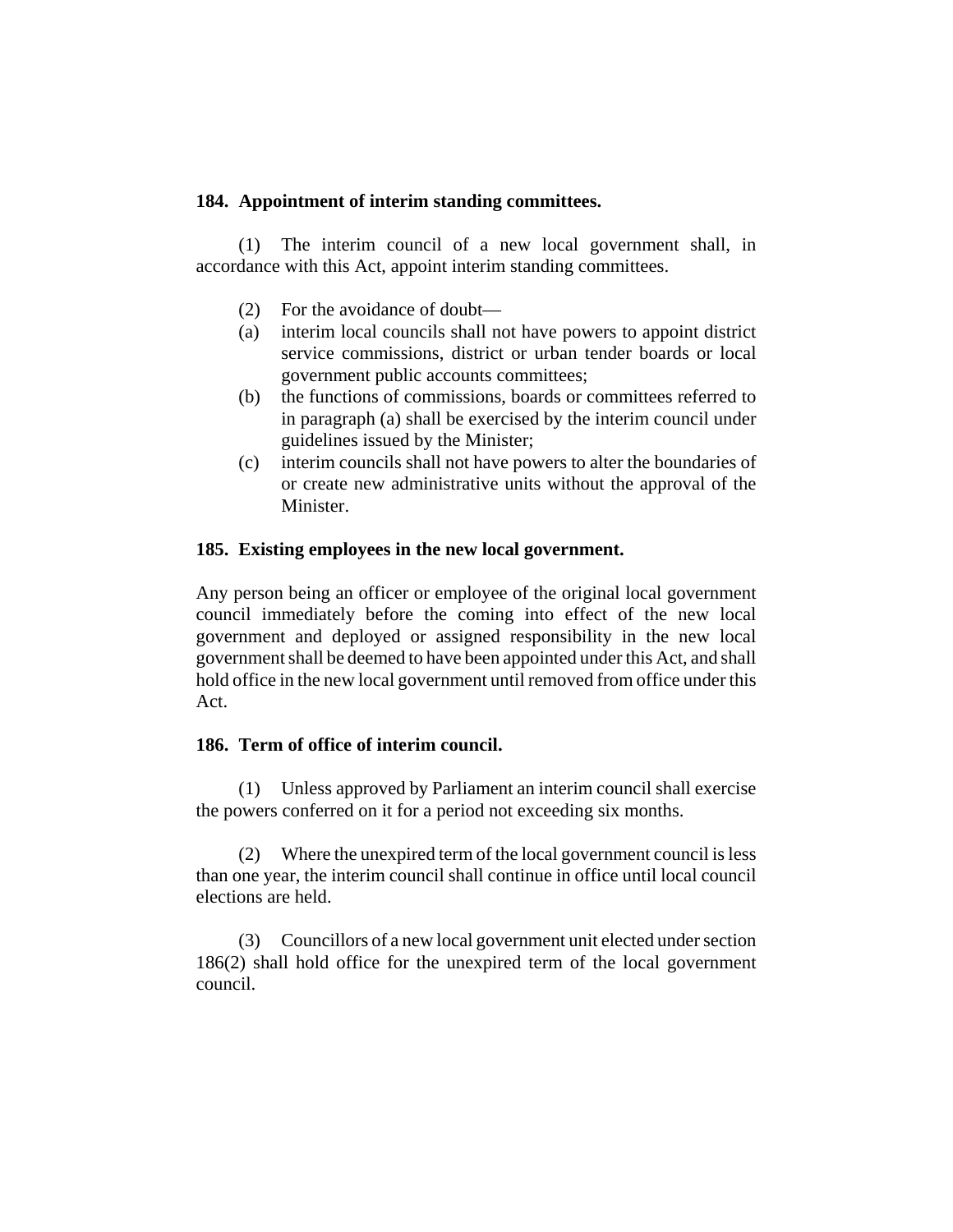### **187. Electoral Commission to organise elections.**

(1) The Electoral Commission shall organise and conduct elections of the interim chairperson.

(2) The Electoral Commission shall organise and conduct elections under Part X of this Act within six months from the effective date of the new local government unit.

### **188. Equitable sharing of property.**

At the creation of a new local government unit, the Minister shall ensure the equitable sharing of property between the original and new local governments.

# **SCHEDULES**

**\_\_\_\_\_**

*First Schedule.*

ss. 19, 29,

51, 57.

## **The local governments emoluments and allowances regulations.**

## **1. Payments to certain chairpersons, vice chairpersons and secretaries.**

The chairpersons of local governments, the vice chairpersons and secretaries of district councils and vice chairpersons of municipal councils shall be paid such emoluments and allowances as the council shall determine subject to the Local Government Financial and Accounting Regulations.

## **2. Other facilities for chairperson of a district or municipal council.**

(1) The chairperson of a district or municipal council shall be entitled to such other facilities as the council may determine, but the facilities shall be limited to—

- (a) accommodation (residential);
- (b) transport (duty facilitating);
- (c) medical treatment for self and immediate family;
- (d) water;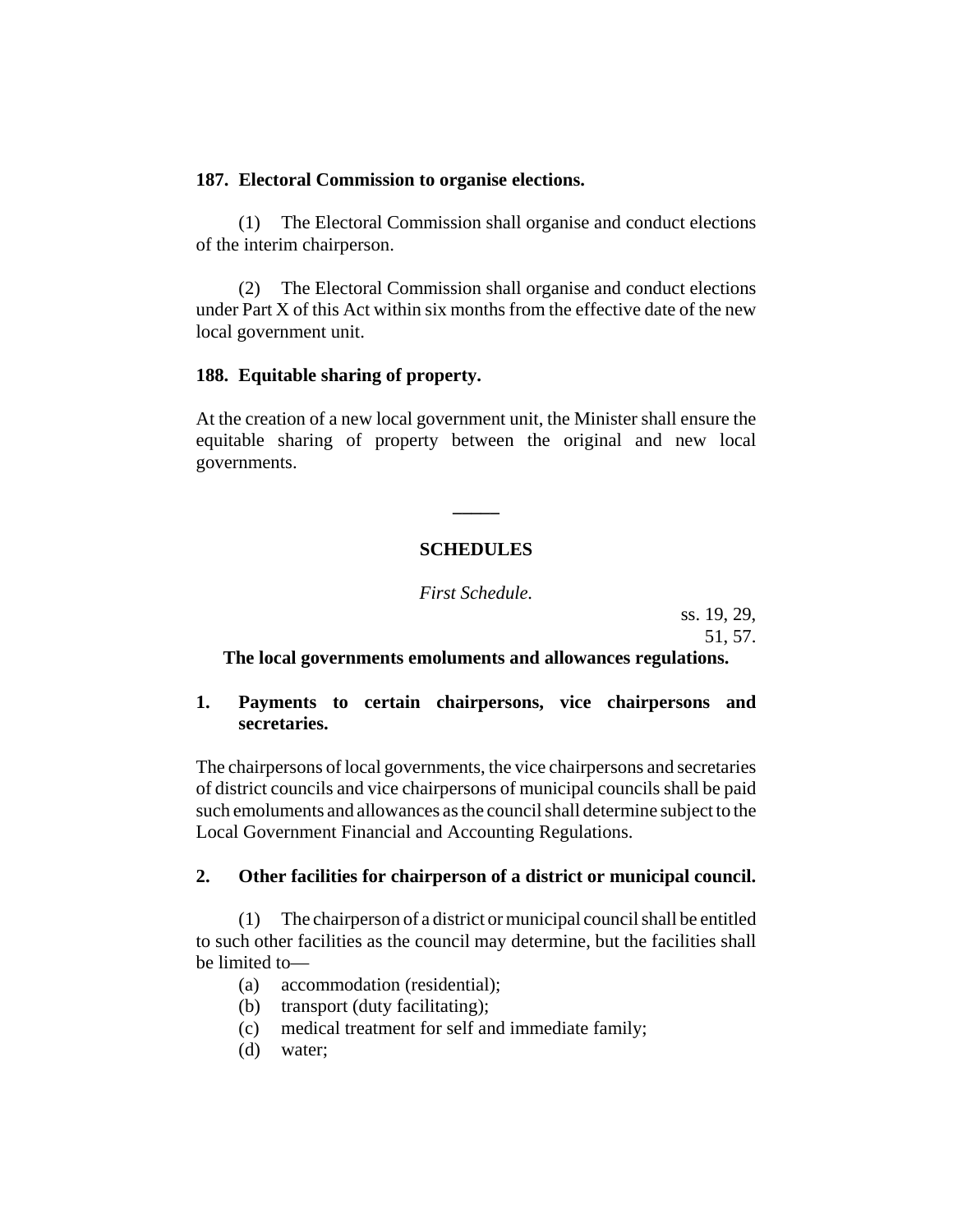- (e) electricity;
- (f) telephone;
- (g) domestic servant.
- (2) Councils may monetise the benefits of the chairperson.

(3) Where a chairperson opts for monetisation of the facility set out in regulation  $2(1)(a)$ , he or she shall not be eligible for payment of officehome commuting allowance.

# **3. Other facilities for speaker and vice chairperson of district or municipal council or for secretaries of a district council.**

(1) The speaker and vice chairperson of a district or municipal council and secretaries of a district council shall be entitled to such other facilities as the council may determine, but the facilities shall be limited to—

- (a) housing allowance;
- (b) medical treatment for self and immediate family;
- (c) water;
- (d) electricity;
- (e) transport (duty facilitating).

(2) Councils shall monetise the benefits of the speaker, vice chairperson and secretaries.

(3) The officials referred to in regulation  $3(1)$  shall not be eligible for payment of office-home commuting allowance.

# **4. Limitation on expenditure for emoluments and allowances.**

The expenditure of a local government council in a financial year on emoluments and allowances of chairperson, councillors, members of the district service commission, the district tender board, the local government public accounts committee and other district council committees shall not exceed 15 percent of the total local revenue collected by that local government council in the previous financial year.

# **5. Terms and conditions of service of members of executive committee.**

Subject to regulations 1, 2 and 3, members of the executive committee shall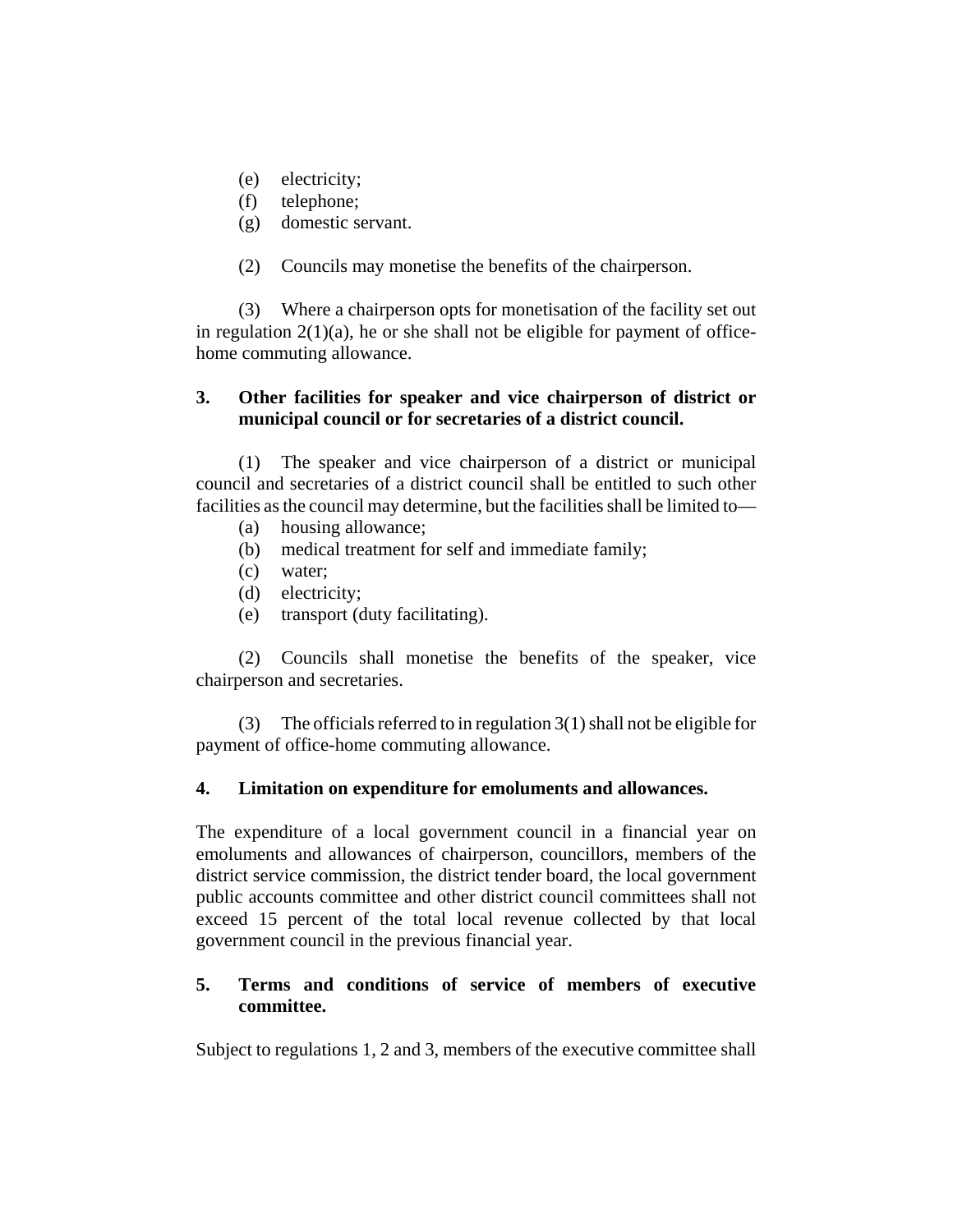serve on terms and conditions provided to councillors and shall only receive additional allowances in accordance with regulation 6.

# **6. Categories of allowances.**

The allowances payable to the local government councillors, members of the district service commission, all local government committees or boards and any other councillor of a lower council shall be classified in the following categories—

- (a) night allowance within Uganda;
- (b) night allowance outside Uganda;
- (c) safari day allowance within Uganda;
- (d) transport allowance;
- (e) sitting allowance.

# **7. Retainer fees.**

In addition to the allowances in regulation 6, members of a district service commission shall be paid retainer fees as determined by the council.

## *Second Schedule.*

**\_\_\_\_\_**

ss. 30,31.

# **Functions and services of the Government and local governments.**

# *Part 1.*

*Functions and services for which the Government is responsible.*

- 1. Arms, ammunition and explosives
- 2. Defence, security, maintenance of law and order
- 3. Banks, banking, promissory notes, currency and exchange control
- 4. Subject to the Constitution, taxation and taxation policy
- 5. Citizenship, immigration, emigration, refugees, deportation, extradition, passport and national identity cards
- 6. Copyrights, patents and trademarks and all forms of intellectual property, incorporation and regulation of business organisations
- 7. Land, mines, mineral and water resources and the environment
- 8. National parks, as may be prescribed by Parliament
- 9. Public holidays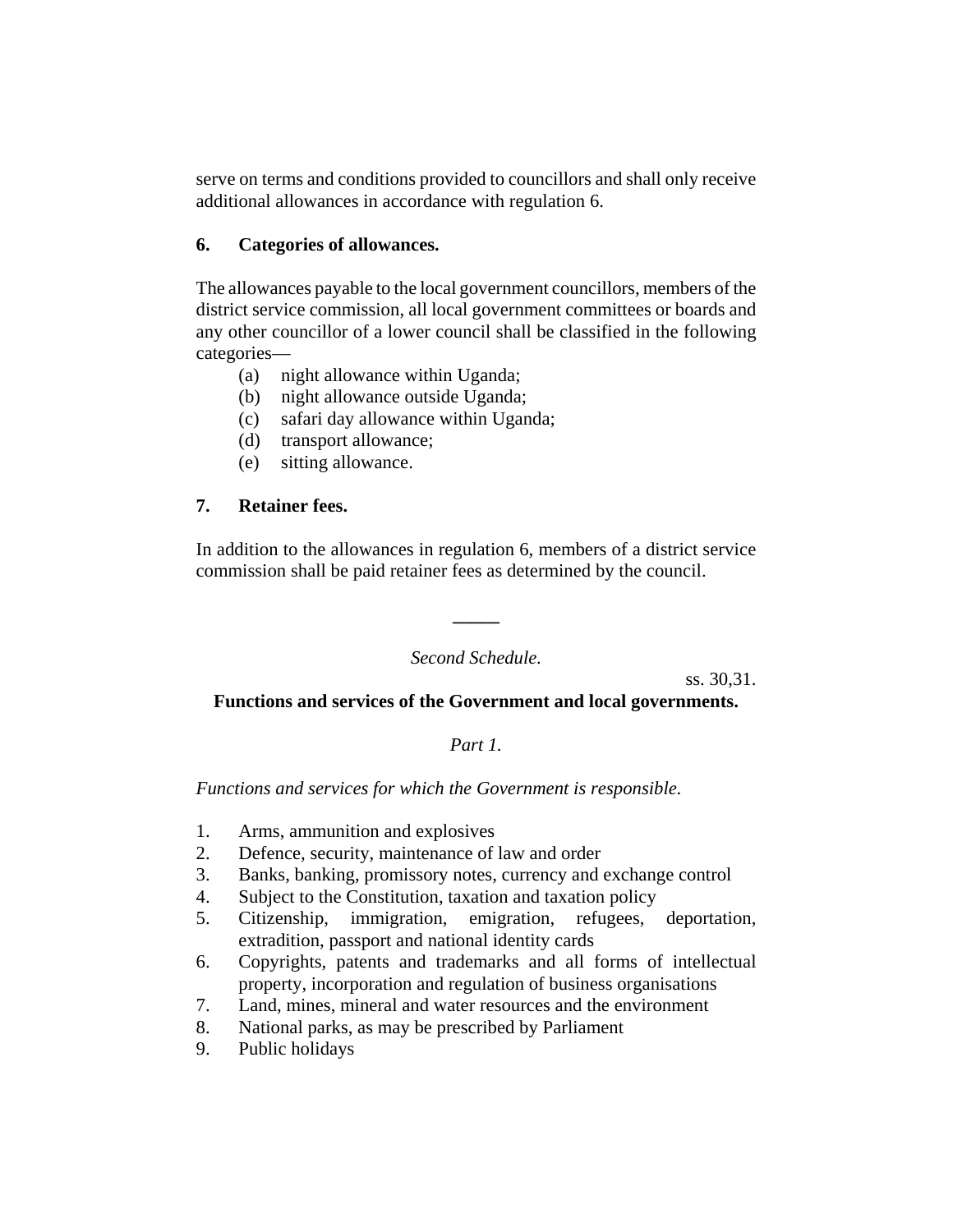- 10. National monuments, antiquities, archives and public records as Parliament may determine
- 11. Foreign relations and external trade
- 12. The regulation of trade and commerce
- 13. Making national plans for the provision of services and coordinating plans made by local governments
- 14. National elections
- 15. Energy policy
- 16. Transport and communication policy
- 17. National censuses and statistics
- 18. Public services of Uganda
- 19. The judiciary
- 20. National standards
- 21. Education policy
- 22. National surveys and mapping
- 23. Industrial policy
- 24. Forests and game reserve policy
- 25. National research policy
- 26. Control and management of epidemics and disasters
- 27. Health policy
- 28. Agricultural policy
- 29. Any matter incidental to or connected with the above functions and services

## *Part 2.*

*Functions and services for which district councils are responsible, subject to article 176(2) of the Constitution and sections 96 and 97 of the Act include but are not limited to—*

1. Education services, which cover nursery, primary, secondary, trade, special education and technical education.

- 2. Medical and health services, including—
	- (a) hospitals, other than hospitals providing referral and medical training;
	- (b) health centres, dispensaries, subdispensaries and first-aid posts;
	- (c) maternity and child welfare services;
	- (d) the control of communicable diseases, including HIV/AIDS, leprosy and tuberculosis;
	- (e) control of the spread of disease in the district;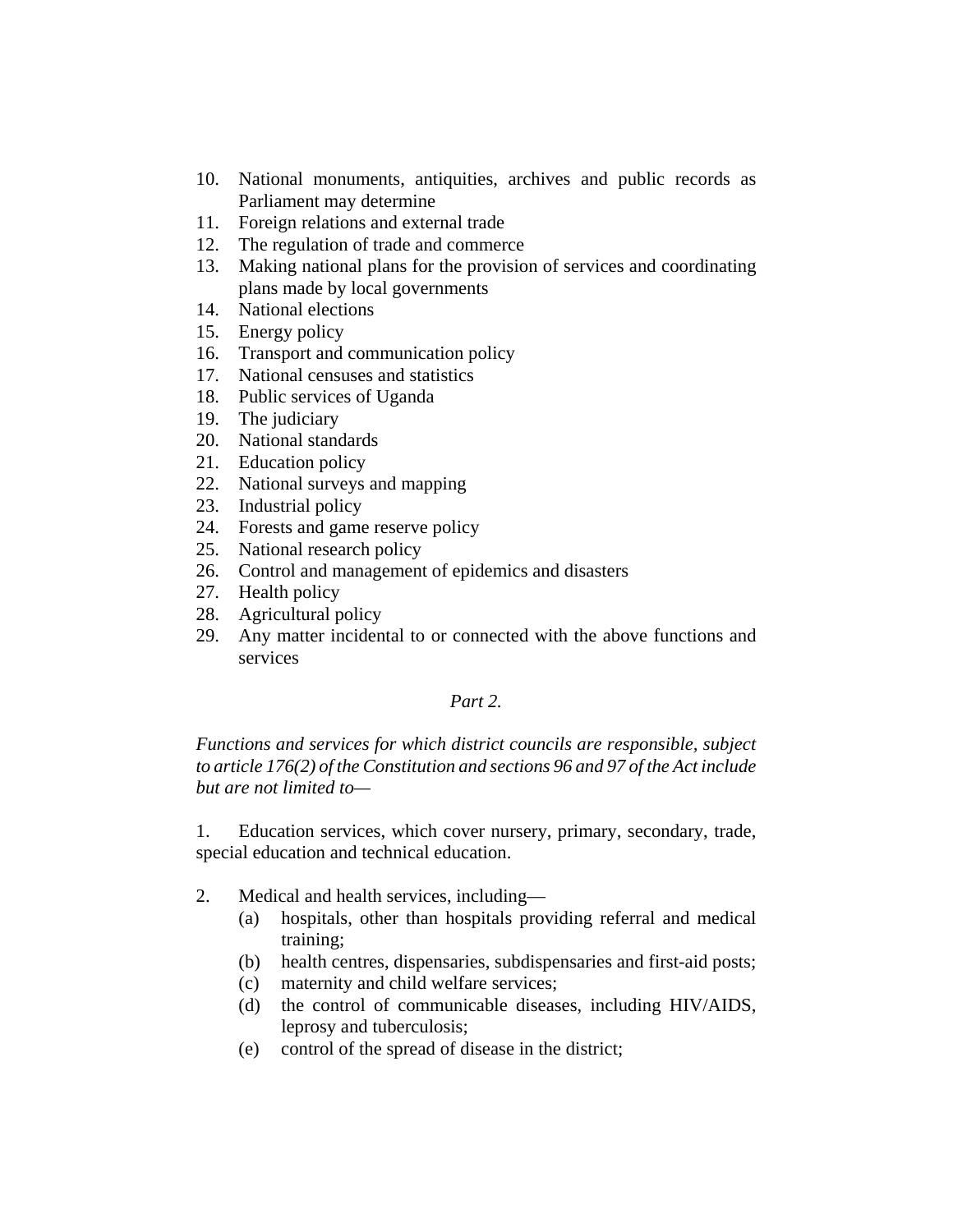- (f) rural ambulance services;
- (g) primary health care services;
- (h) vector control;
- (i) environment sanitation;
- (j) health education.
- 3. Water services—

The provision and maintenance of water supplies in liaison with the Ministry responsible for natural resources, where applicable.

4. Road services—

The construction, rehabilitation and maintenance of roads not under the responsibility of the Government.

5. All decentralised services and activities which include but are not limited to—

- (a) crop, animal and fisheries husbandry extension services;
- (b) entomological services and vermin control;
- (c) human resources management and development;
- (d) recurrent and development budget;
- (e) district statistical services;
- (f) district project identification;
- (g) district planning;
- (h) local government development planning;
- (i) land administration;
- (j) land surveying;
- (k) physical planning;
- (l) forests and wetlands;
- (m) licensing of produce buying;
- (n) trade licences;
- (o) trade development services;
- (p) commercial inspectorate;
- (q) cooperative development;
- (r) industrial relations;
- (s) social rehabilitation;
- (t) labour matters;
- (u) probation and welfare;
- (v) street children and orphans;
- (w) women in development;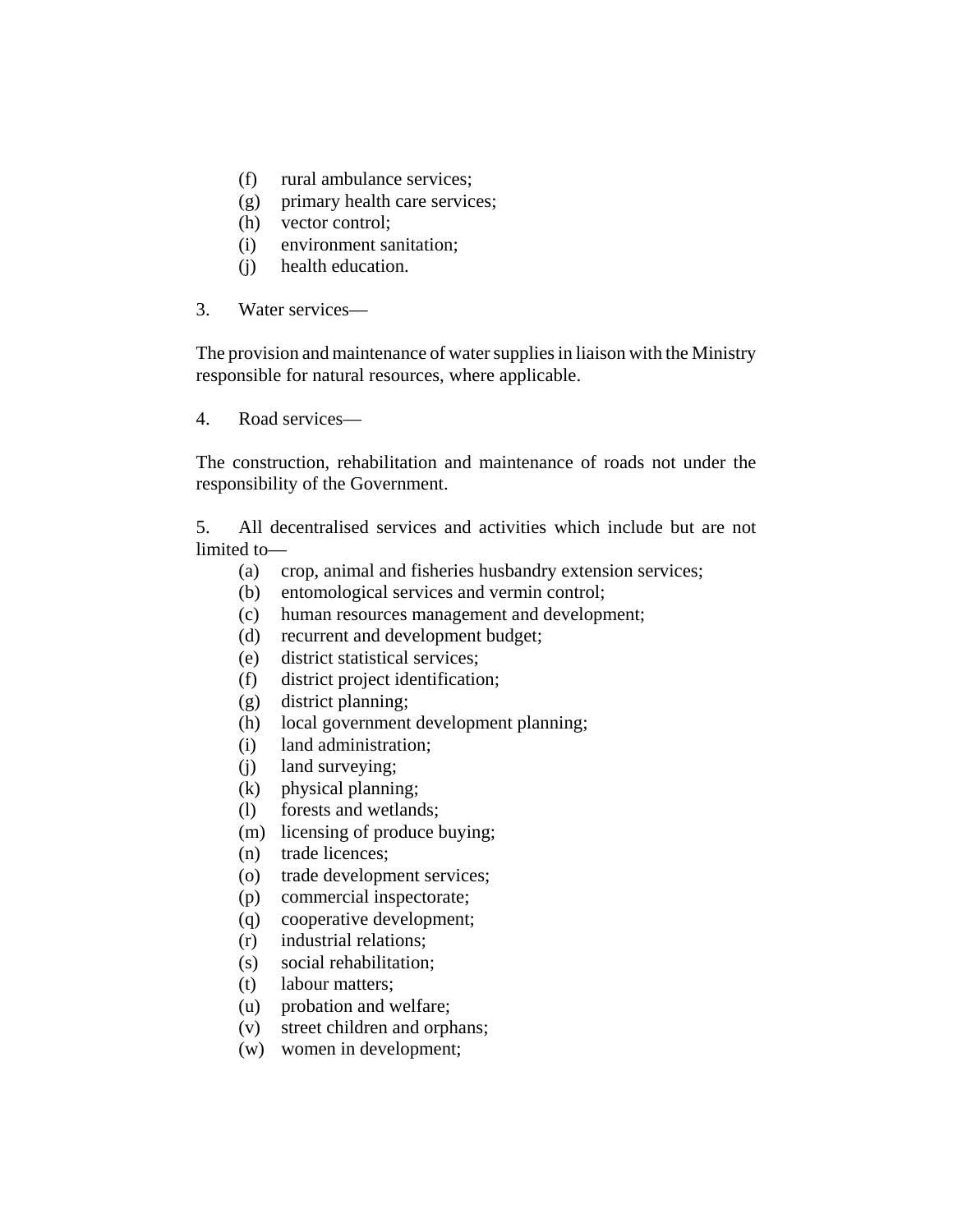- (x) community development;
- (y) youth affairs;
- (z) cultural affairs;
- (aa) district information services.

## *Functions and services for which district councils are responsible include—*

6. Regulating, controlling, managing, administering, promoting and licensing any of the things or services which the council is empowered or required to do, and establishing, maintaining, carrying on, controlling, managing or administering and prescribing the forms in connection therewith to fix fees or charges to be levied in that respect.

7. Aiding and supporting the establishment and maintenance of schools, hospitals, libraries, art galleries, museums, tourist centres, homes for the aged, destitute or infirm or for the orphans, and providing bursaries to assist in the education of children of persons residing in the district, making donations to charitable and philanthropic, welfare, youth, persons with disabilities, women and sports organisations.

8. Preserving public decency, and preventing offences against public order in public places and preventing damage to property of the Government and the council.

9. Undertaking private works and services and charging, recovering the costs and contracting out public services to the private sector.

10. Selling all by-products resulting from carrying on by or on behalf of the council of any works or services.

- 11. Promoting publicity for the council and the district as a whole.
- 12. Promoting schemes of health, education and road safety sensitisation.
- 13. Providing and managing—
	- (a) sporting and recreational facilities and programmes of informal education for both adults and young people, including the running or provision of community centres;
	- (b) the development of social work among adults;
	- (c) remedial social welfare programmes aimed at the alleviation of social distress;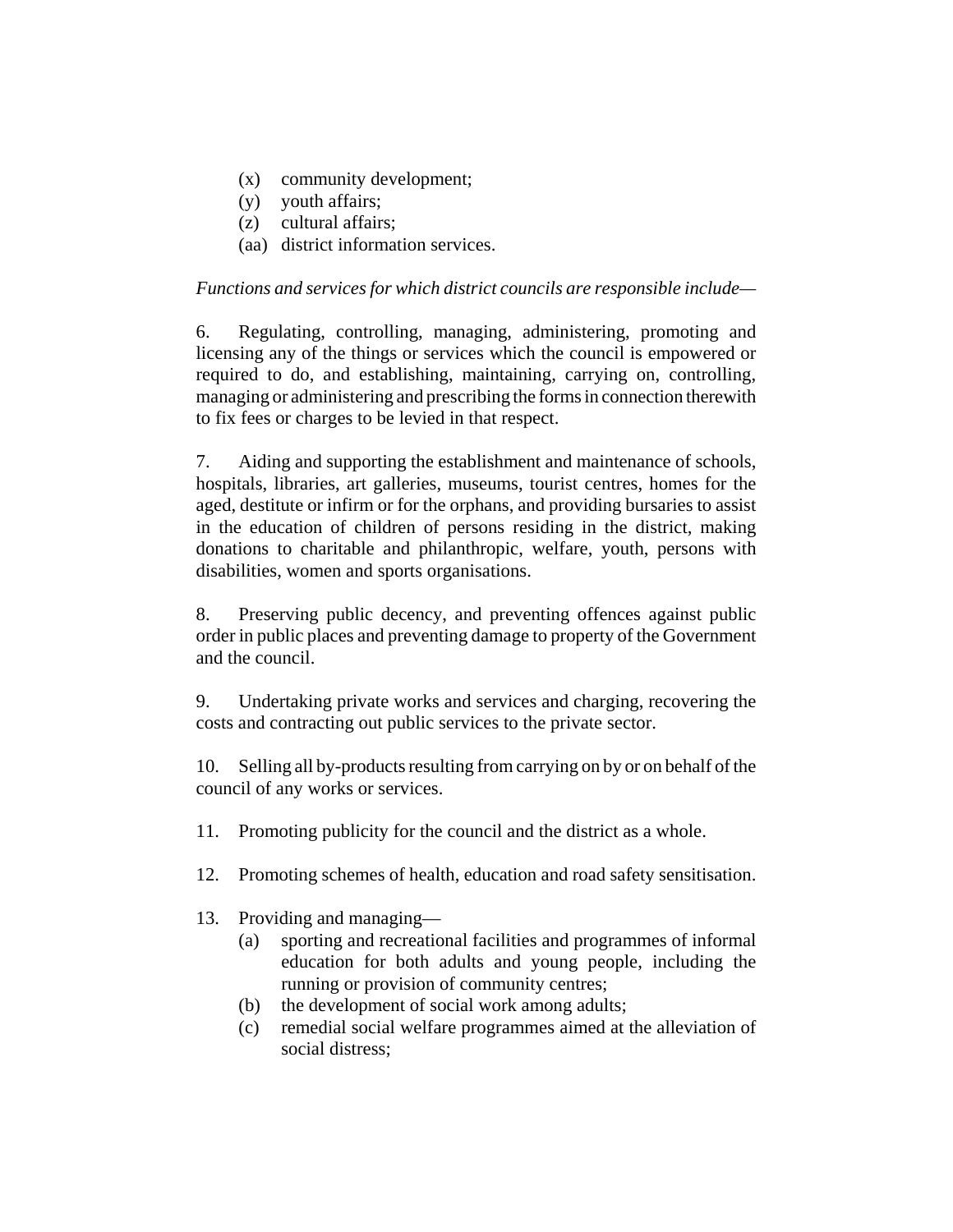- (d) the welfare of children and the elderly; and
- (e) public vehicular parking.

14. The registration of marriages, births and deaths for transmission to the Registrar General.

15. Assisting the Government to preserve the environment through protection of forests, wetlands, lake shores, streams and prevention of environmental degradation.

16. Any other service or function which is not specified in this Schedule.

17. Upon delegation by the Government, identification and preservation of sites and objects or buildings of historical and architectural value.

### *Part 3.*

## *Functions and services for which urban councils are responsible include but are not limited to—*

1. Establish, acquire, erect, maintain, promote, assist or control with the participation of the citizens—

- (a) lighting of streets and public places;
- (b) fire brigade services;
- (c) ambulance services;
- (d) clinics, dispensaries, health and inoculation centres;
- (e) cemeteries, crematoria and mortuaries and ancillary services, and provide for the burial of bodies of destitute persons and of unclaimed bodies;
- (f) omnibus stations and related office accommodations, cafes, restaurants, refreshment rooms and other buildings;
- (g) offices, stores, workshops, depots and other buildings for the purposes of the council;
- (h) public halls, libraries, art galleries and museums;
- (i) slaughterhouses, cold storage facilities and premises for the inspection or processing of milk, meat or hides and skins;
- (j) markets and piers, jetties and landing places;
- (k) botanical and zoological gardens;
- (l) public baths and swimming pools;
- (m) laundries and other places for the washing of clothes;
- (n) canteens, social centres, clubs and hospitals, including such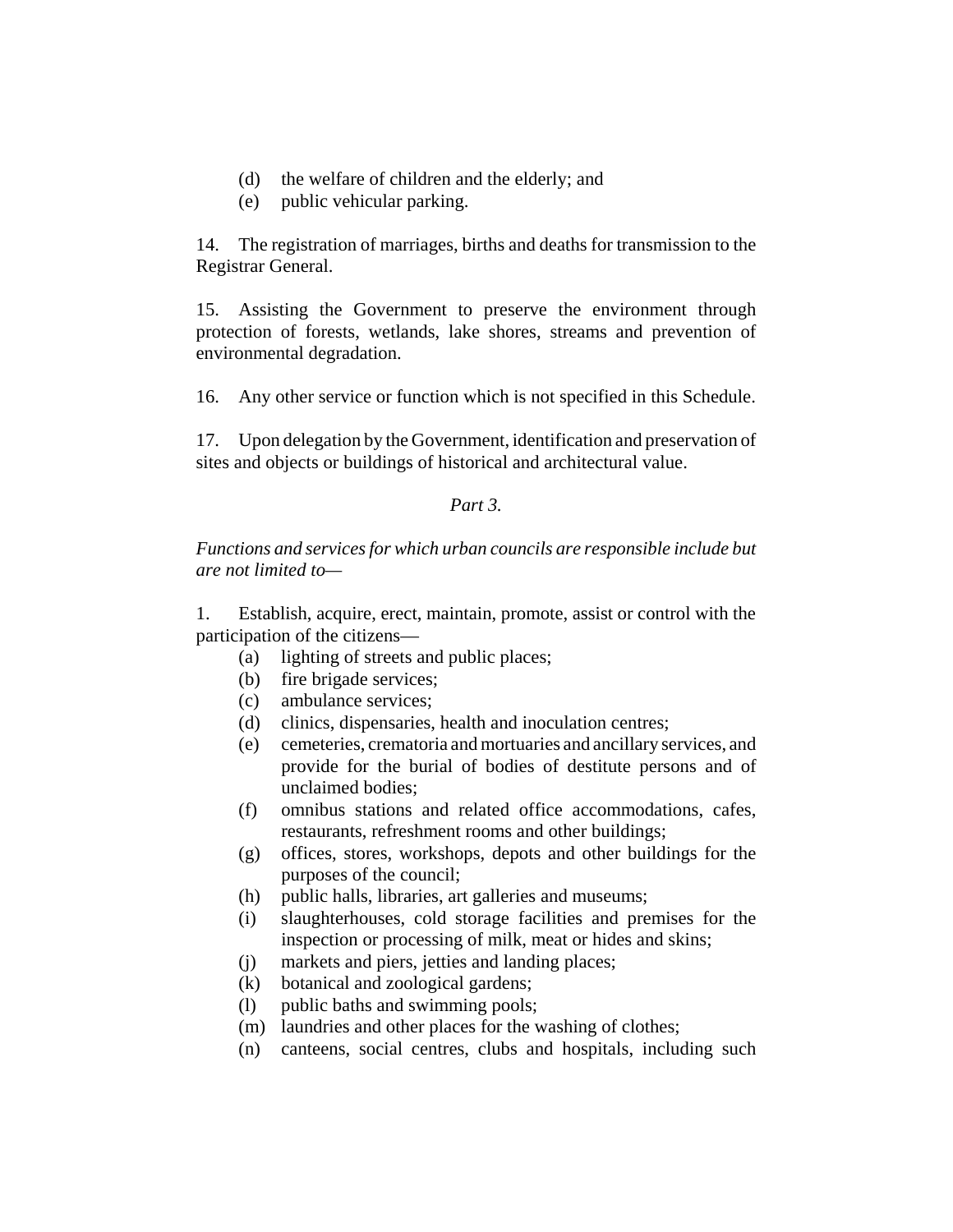facilities for employees and staff;

- (o) public lavatories and urinals;
- (p) pounds for stray animals and clinics for the treatment of sick animals;
- (q) camping and grazing grounds;
- (r) lairages;
- (s) dipping tanks;
- (t) disinfecting stations;
- (u) public weighing machines;
- (v) public monuments;
- (w) sanitary services for the removal and disposal of night soil, rubbish, carcasses of dead animals and all kinds of refuse and effluent;
- (x) water supplies outside the jurisdiction of the National Water and Sewerage Corporation;
- (y) education services which cover primary and secondary schools, special education, trade and technical schools;
- (z) maintenance of roads.

2. Establish, maintain or control public parks, garden and recreation grounds on any land vested in the council and in connection with or for the purposes of that public park, garden or recreation ground to—

- (a) establish, erect, maintain and control aquariums, aviaries, piers, pavilions, cafes, restaurants, refreshment rooms and other buildings or erections that the council may deem necessary;
- (b) reserve any portion of the public park, garden or recreation ground for any particular game or recreation or for any other specific purposes, exclude the public from those portions and provide for their renting and hiring to the public, clubs or other organisations; and
- (c) provide or permit any other person to provide any apparatus, equipment or other amenity.
- 3. Prohibit, restrict, regulate or license—
	- (a) the sale or hawking of wares or the erection of stalls on any street, or the use of any part of the street or public place for the purpose of carrying on any trade, business or profession;
	- (b) the depositing on any street, public place or unoccupied land of any refuse, rubbish, derelict vehicles or any other material or thing, and to provide for the removal and disposal thereof;
	- (c) street decorations and the erection of shelters, temporary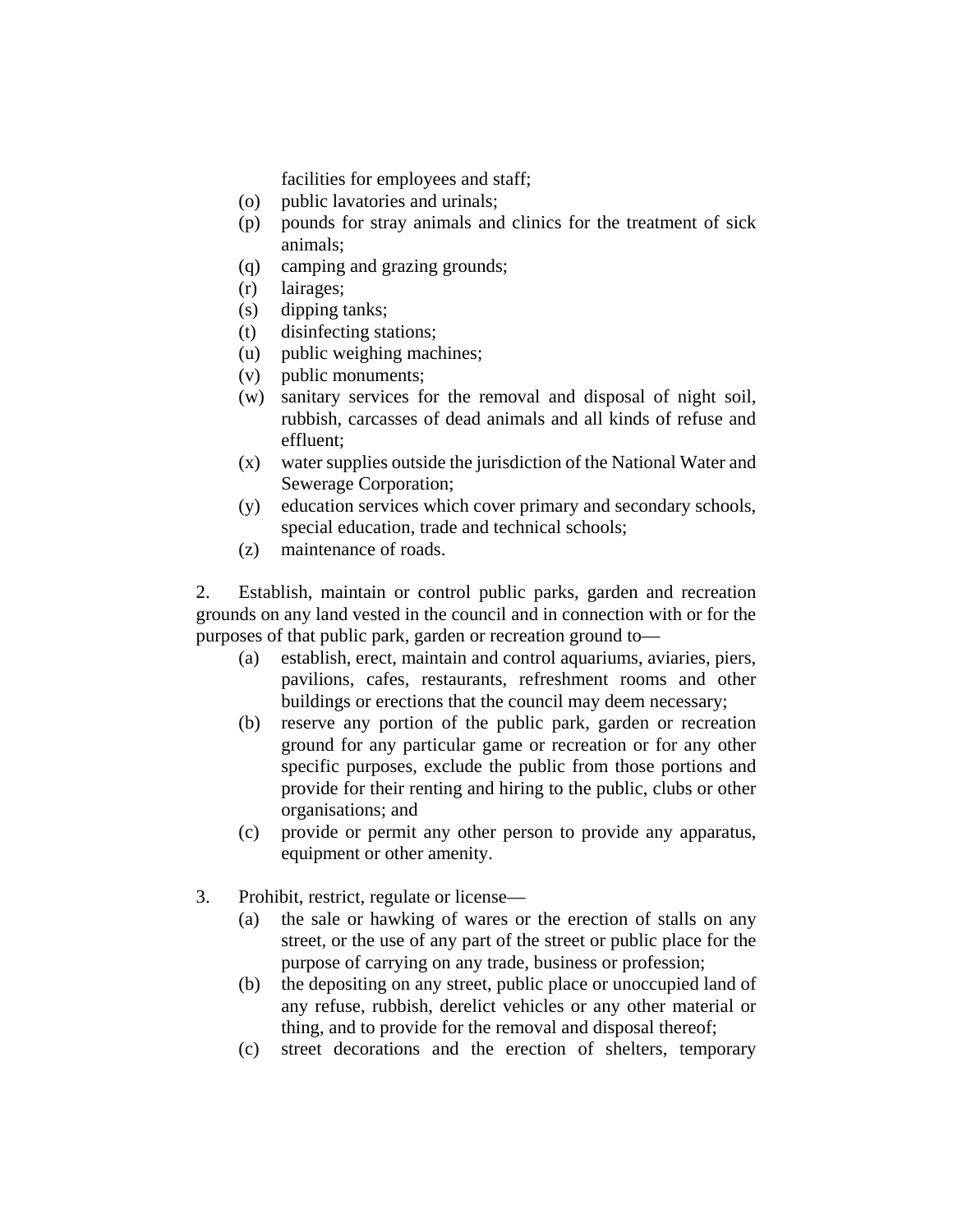buildings, platforms, seats and other structures at any entertainment, procession, exhibition, ceremony or display, whether in a public place or not;

- (d) the placing of banners, wires, ropes or any other impediments over or across any street or public place;
- (e) the collection of money or goods in any public place for any charitable or other purpose;
- (f) the public exhibition of any monstrosity, freak of nature or abnormal person or animal;
- (g) singing, dancing, drumming, the playing of musical instruments, the production of music or the making of any noise likely to disturb any person, or any performance for profit in any public place;
- (h) the storage or stacking of firewood or other fuel;
- (i) the washing or drying of clothes other than on private premises;
- (j) the quarrying of stone, lime, clay, murram or other material;
- (k) the keeping of dogs, animals and poultry, and provide for the seizure and destruction of ownerless, unlicensed, diseased or dangerous dogs, and the seizure and disposal of stray animals and poultry;
- (l) billiard saloons, dance halls and other places of public resort;
- (m) lodging houses;
- (n) the burning of rubbish and grassland;
- (o) prostitution and brothels;
- (p) cinema and video halls.

4. Lay out and adorn any street, square or open space vested in the council by the erection of statues, fountains or other structures or in any other manner.

5. Decorate streets and public buildings, erect shelters, temporary buildings, platforms, seats and other structures on public places.

6. Clear, level and maintain public and unoccupied land taken on lease from a land board and to plant, trim, protect and remove flowers, trees and shrubs in or from any public place.

7. Identify streets and other public places by assigning names to them and to cause those names to be exhibited on posts or pillars or to be painted or otherwise exhibited on any building or other erection fronting.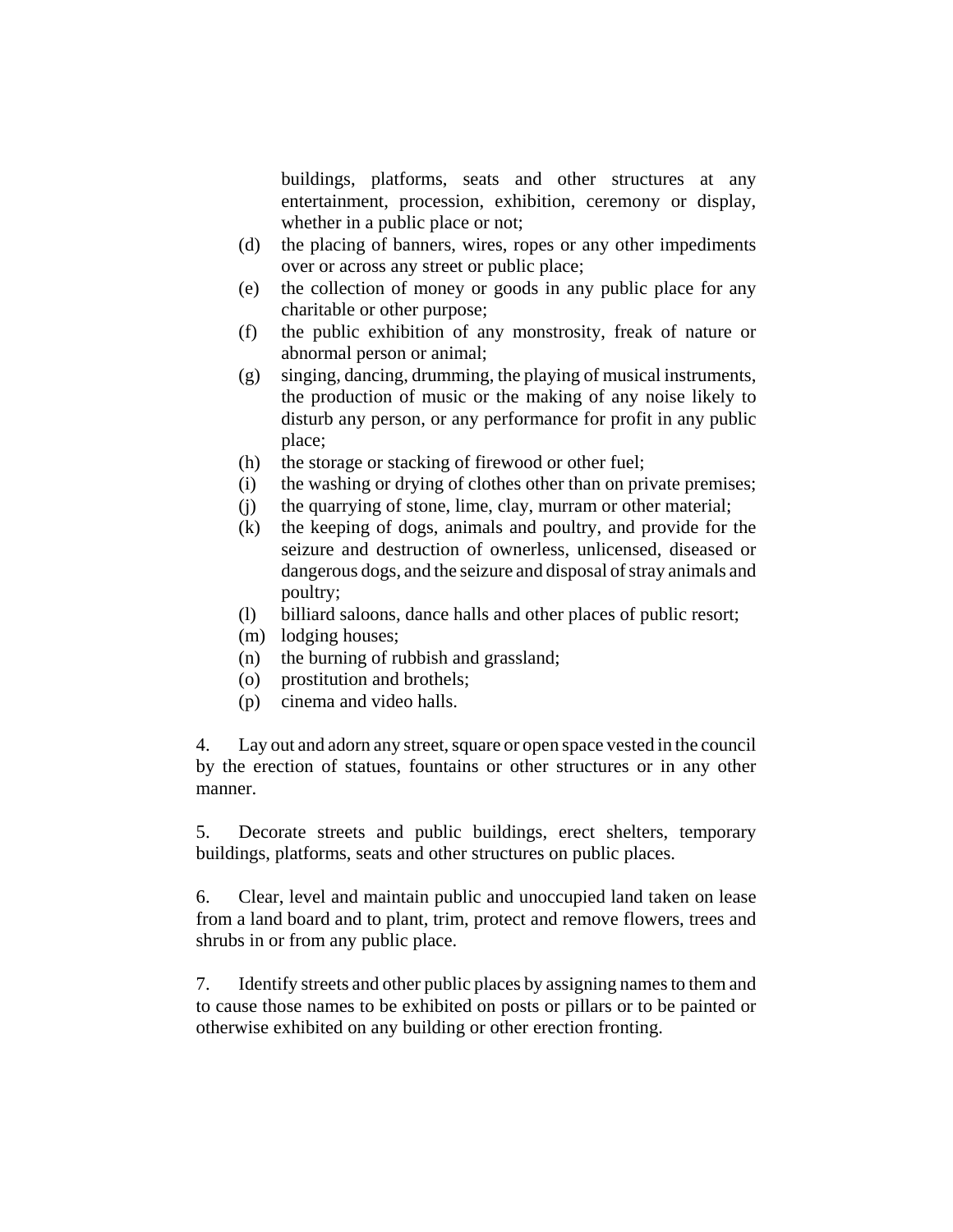8. Number or otherwise identify any buildings fronting on any street or other public place, and cause that identification to be exhibited on the buildings or require the owner of the building, at his or her own expense, to cause that identification to be exhibited on a building.

9. Require the owner or occupier of any premises to remove or lower any fence or to remove, lower or trim any tree, hedge or shrub overhanging any street or interfering with the passage of traffic or pedestrians, or any wires or other works or to require any owner or occupier to perform the removal, lowering or trimming which may be necessary for the maintenance of public safety or amenity or build and maintain the pavement bordering his or her property to the specifications of the urban council.

10. Require the fencing or enclosing of plots and restrict the use of barbed wire, broken glass or any similar substance on fences and walls.

11. Preserve public decency, and to prevent offences against public order in streets and public places, and to prevent damage to or defacement of property of the public or of the council.

12. Prevent and extinguish fires, to remove buildings in order to prevent the spread of any fire and to compensate the owner of any building removed.

13. Establish, maintain, hire, support or control bands and orchestras and generally to provide for musical entertainment at public places and functions.

14. Undertake private works and services and to charge and recover costs on those private works and services and contract out public services to the private sector.

15. At the request of the owner of the land situate within its area of jurisdiction, construct, in such manner as the council may think fit, by its servants or by contract, a footway or pavement along any street contagious with the land or vehicular crossings over any footway or pavement and to recover the whole or any part of the cost of the construction, including the cost of supervision, plant, machinery and tools from such owner in the manner it may think fit.

16. Sell all by-products resulting from the carrying on, by or on behalf of the council, of any works or services.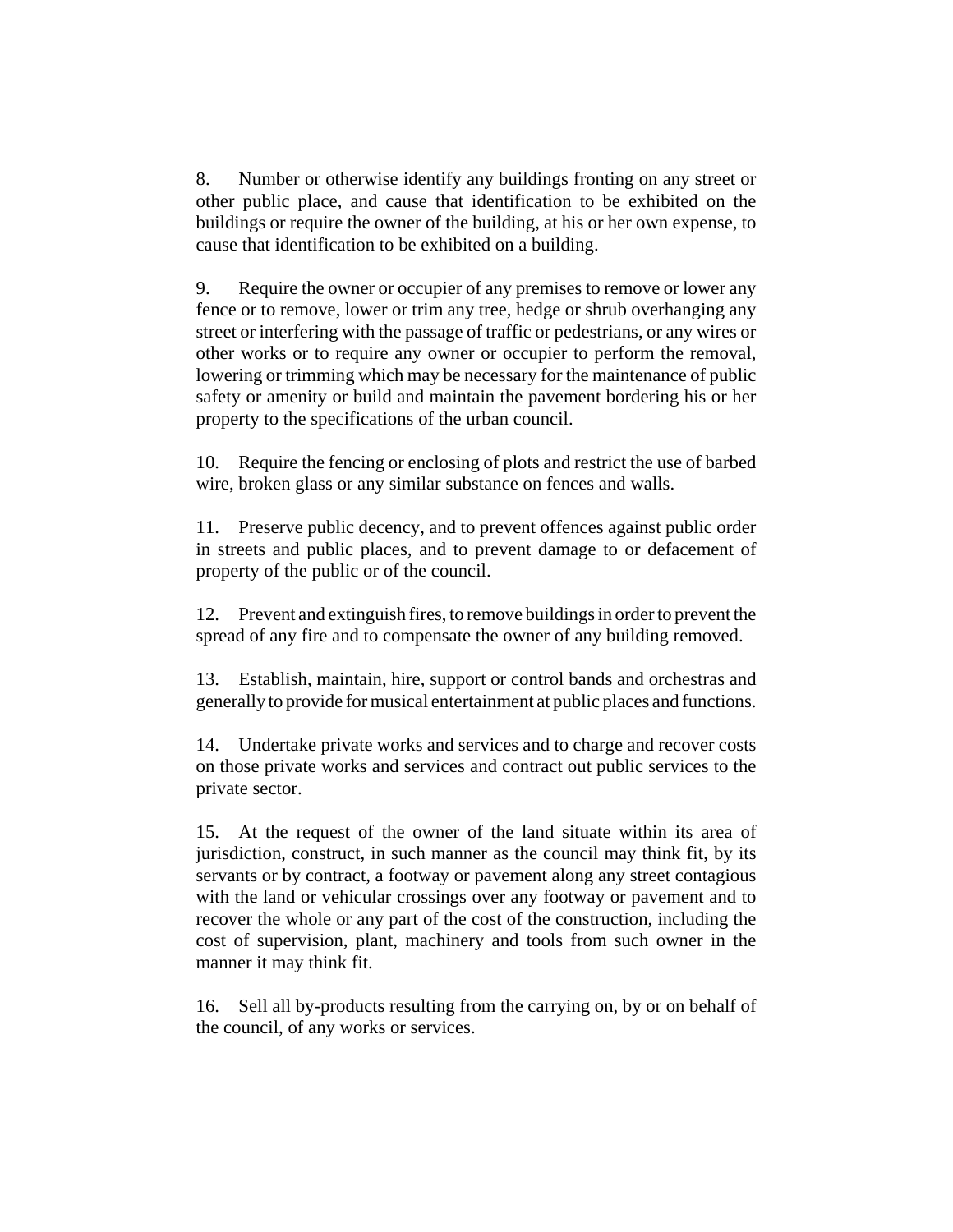17. Promote publicity for the council.

18. Promote schemes of housing, health education and road safety sensitisation.

19. Make provision for the return of destitute persons to their homes.

20. Arrange for the insurance of all assets of the council against financial risks of any kind to which the council may be subjected.

21. Lay out land and provide and maintain necessary public services.

22. Subject to the Constitution, sell or lease any plots of land or any buildings on the land.

23. Aid and support, whether by the grant of money or otherwise, the establishment and maintenance of schools, hospitals, libraries, art galleries, museums, musical or scientific institutions, homes for the aged, destitute or persons with disabilities, or for the orphans; provide bursaries to assist in the education of the children of persons residing in the area of jurisdiction; make donations to charitable and philanthropic, welfare and youth organisations; and make presentations to other local authorities or public bodies.

#### 24. Provide—

- (a) gowns, chains and badges of office for councillors and officers of the council;
- (b) badges, medallions or scrolls for presentation to persons who have given meritorious service to the urban councils; and
- (c) floral tributes in memory of councillors, officers of the council and persons of note.

25. Obtain and protect armorial bearings.

26. Regulate, control, manage, administer, promote or license any of the things or services which the council is required or empowered to do and establish, maintain, carry on, control, manage or administer, and prescribe the forms in connection therewith; and to fix fees or charges to be made in respect thereof.

27. With the consent of a neighbouring local government, render advice and or assist to control development and to administer town and country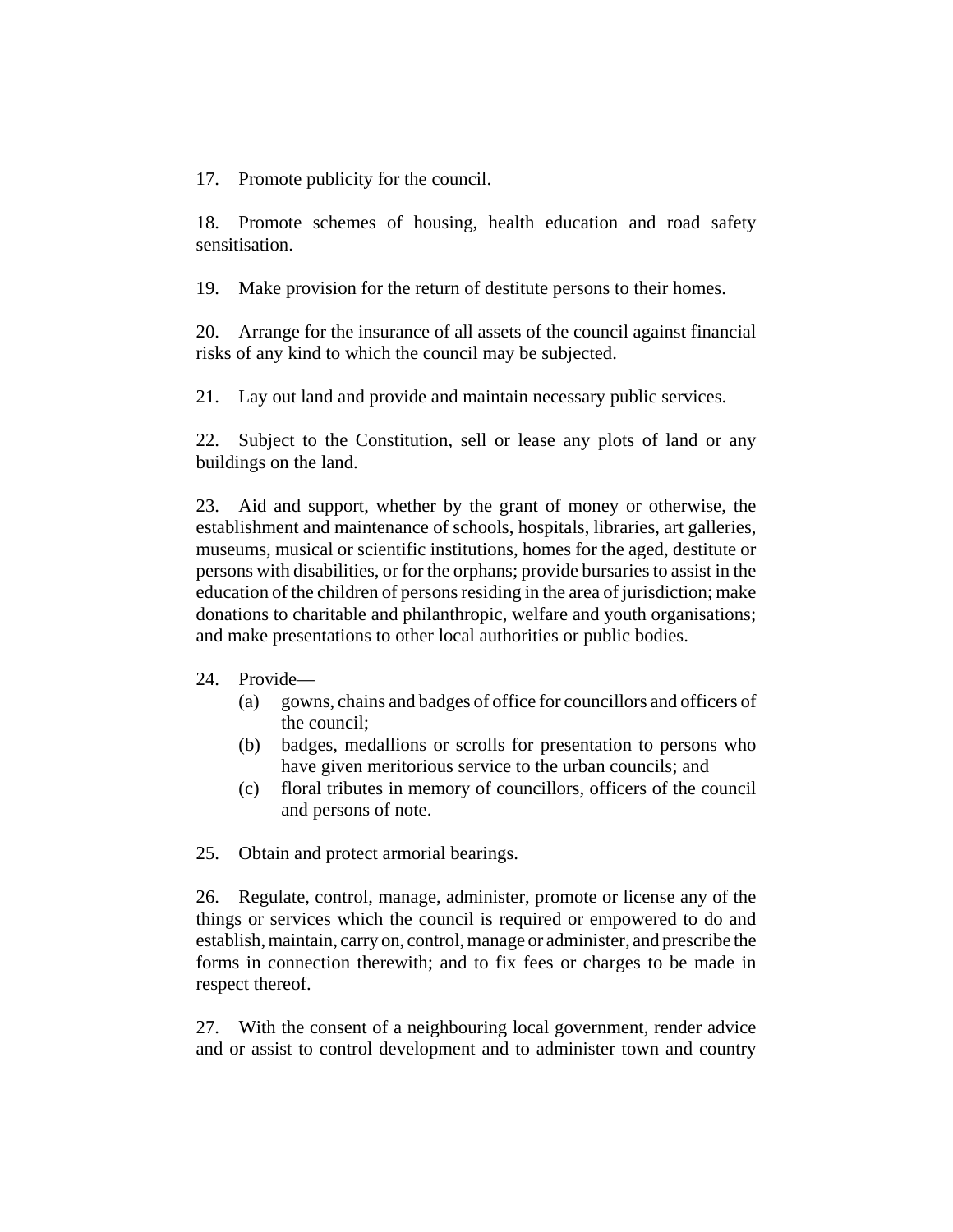planning schemes in any area within an agreed distance from the boundaries of its jurisdiction.

- 28. Provide, control and manage the following services—
	- (a) sporting and recreational facilities and programmes of informal education for both adults and young people, including the provision and running of community centres;
	- (b) the development of social work among adults;
	- (c) remedial social welfare programmes aimed at the alleviation of social distress;
	- (d) the welfare of children;
	- (e) public vehicle parking.

29. Initiate and contract twinning arrangements with international local governments or local authorities in consultation with the Minister.

30. Any other function or service incidental to the above.

31. Any other function not reserved for the Government.

# *Part 4.*

# *Functions and services to be devolved by a district council to lower local government councils*.

- 1. The provision of nursery and primary education.
- 2. The provision of agricultural ancillary field services.

3. The provision and control of soil erosion and protection of local wetlands.

4. The control of vermin in consultation with the Ministry responsible for tourism and wildlife and any other relevant Ministry.

5. The taking of measures for the prohibition, restriction, prevention, regulation or abatement of grass, forest or bush fires, including the requisition of able-bodied male persons to extinguish such fires and to cut fire breaks and general local environment protection.

6. The control of local hunting and fishing.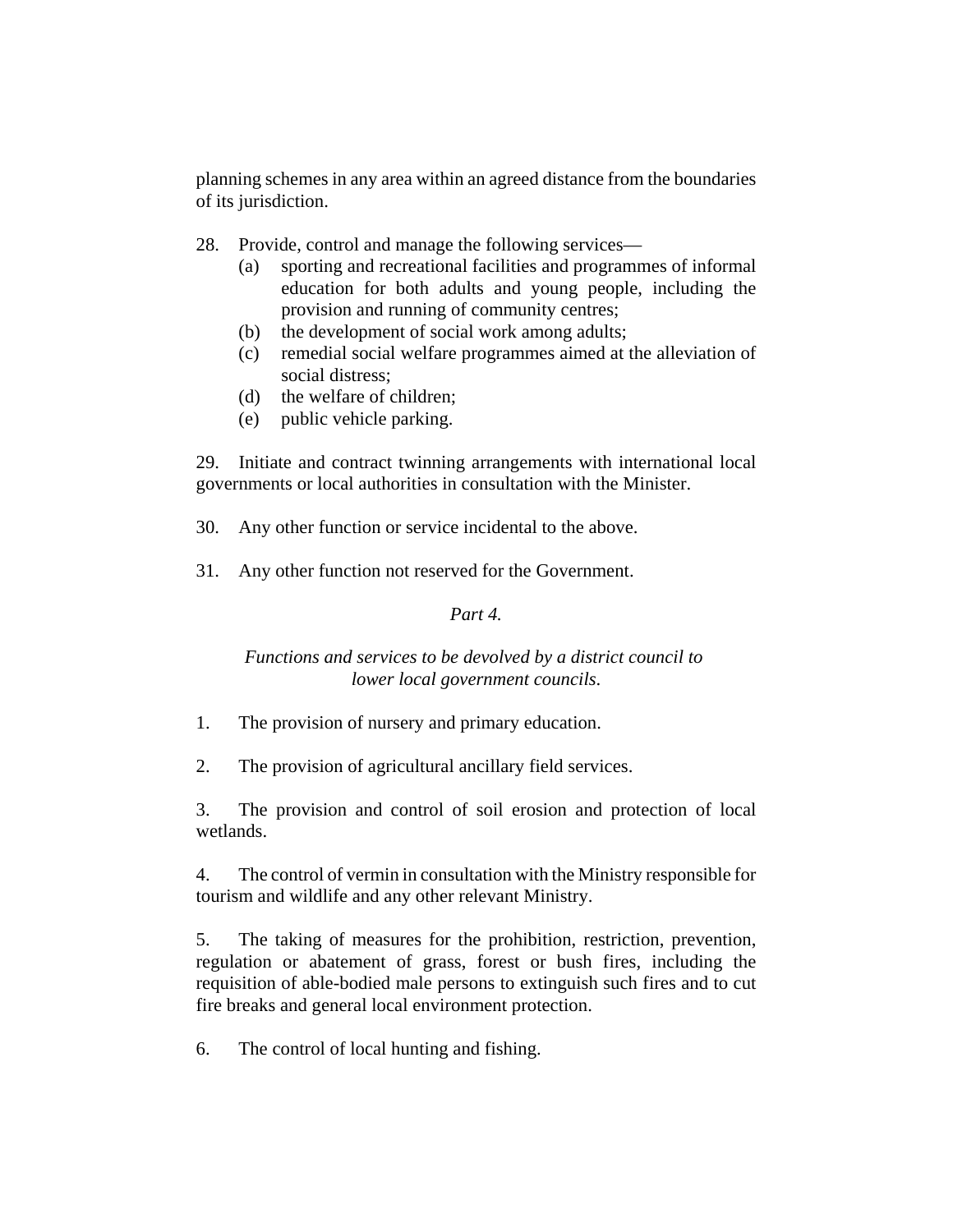- 7. The provision of—
	- (a) hygiene services and health units other than health centres;
	- (b) adult education; and
	- (c) community based healthcare services.

8. The provision and management of ferries.

9. The provision of measures to prevent and contain food shortages, including relief work, the provision of seed and the storage of foodstuffs.

10. Markets establishment, management and collection of revenue.

11. The establishment, control and management of recreation grounds, open spaces and parks.

12. The making, altering, diversion and maintenance of works, paths, culverts, bridges, road drains and water courses, and the regulation of the making of pits and other excavations.

13. Measures requiring owners and occupiers of land or premises to close and keep free from vegetation any road adjoining their land or premises.

- 14. The enforcement of—
	- (a) standards of building and standards of maintenance of buildings, including dwelling houses, latrines, kitchens and stables for animals;
	- (b) proper methods for the disposal of refuse, and the making, improving, operation and maintenance of wells, dams and other water supplies.

15. The control of trading centres, markets and landing sites; and the carrying on of local industries and the organisation and encouragement of local trade.

16. The regulation of traditional liquor as defined in the Liquor Act.

17. The organisation of social, cultural and sporting activities and social, cultural and sporting clubs.

18. The publication of newspapers and periodicals and the provision of information services.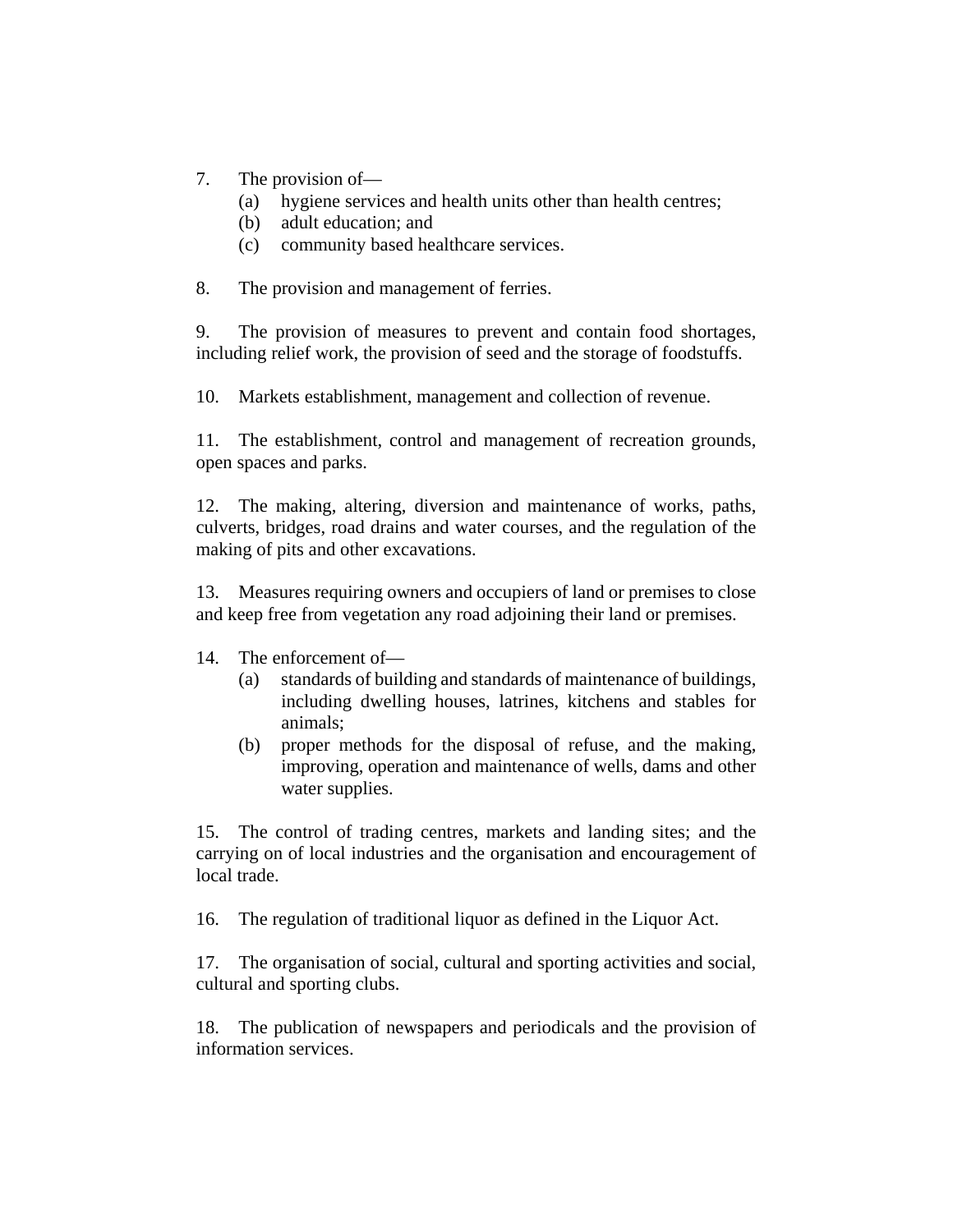19. The provision of community development schemes as may be approved by the district council and the regulation of any labour reasonably required as part of normal communal or civic obligations.

20. The maintenance of community roads (*Bulungi Bwansi* roads).

21. Protection and maintenance of local water resources.

22. Maintenance of community infrastructure.

23. Any other functions which the district council deems fit to devolve or as agreed upon between the district council and the lower council.

# *Part 5.*

- *(A) Functions and services to remain at city or municipal council (not to be devolved to the divisions).*
- 1. Staff establishment structure and setting of remuneration levels
- 2. Setting of service delivery standards
- 3. Recruitment and payment of salaries of established staff
- 4. Property valuation and valuation lists (valuation court)
- 5. Setting of levels of trade licences and fees
- 6. Monitor the general administration and provision of services in divisions
- 7. Ordinances legislation
- 8. Determination of taxation levels and supply of receipting media
- 9. Procurement of drugs
- 10. Central laboratory services
- 11. Mortuary and cemeteries
- 12. Local examinations (schools)
- 13. Co-curricular activities
- 14. Procurement and management of refuse tipping sites
- 15. Procurement and maintenance of heavy plant and equipment
- 16. Loan repayment (external)
- 17. Construction and maintenance of major drains
- 18. Installation of traffic signals
- 19. Road construction and maintenance (tarmac)
- 20. National and district functions
- 21. Legal services (interpretation and prosecution)
- 22. Architectural and design standards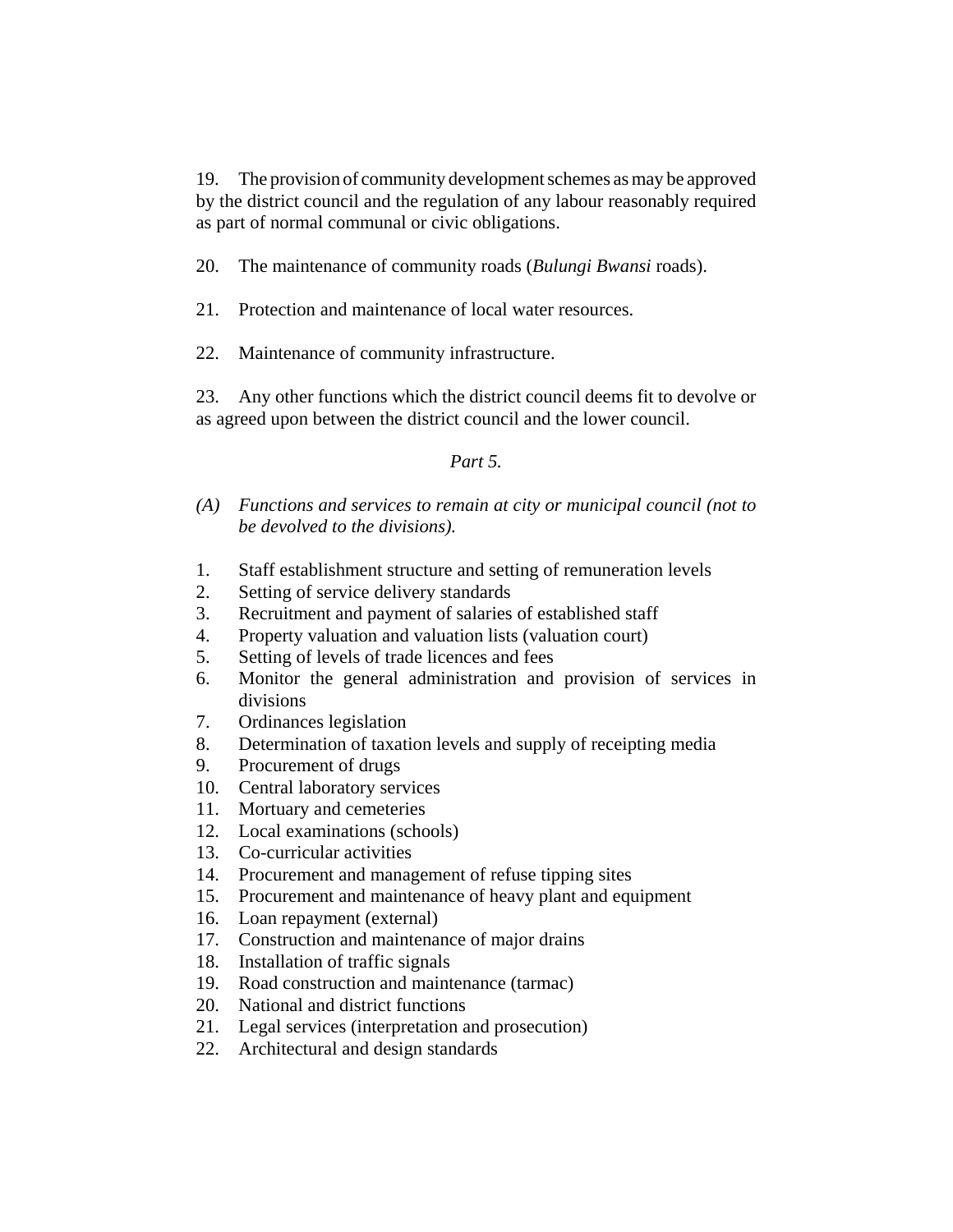- 23. Approval of building plans
- 24. Master structure plan
- 25. Cadestral survey and mapping
- 26. Approval of schemes
- 27. City councillors' expenses
- 28. Street lighting energy charges
- 29. Audit
- 30. Tender board expenses
- 31. District service commission expenses
- 32. Broad policy and objectives guidelines
- 33. Advertising standards
- 34. Mailo land administration
- 35. Staff training
- *(B) Functions and services to be devolved by a city or municipal council to divisions.*
- 1. Payment of salaries for support staff
- 2. Determine levels of staff numbers (support staff)
- 3. Division council expenses
- 4. Poverty eradication
- 5. Administration of licences
- 6. Assessment of graduated tax
- 7. Revenue collection
- 8. Health education and visiting
- 9. Vector and vermin control
- 10. Secondary drains
- 11. Curative services (clinics)
- 12. Immunisation
- 13. Food and drug inspection
- 14. AIDS education
- 15. Administration of markets
- 16. Control of development–enforcement of building rules
- 17. Primary and nursery education
- 18. Monitoring the utilisation of grants to schools
- 19. Grass cutting and maintenance of parks
- 20. Road sweeping
- 21. Repair of murram and earth roads
- 22. Environmental care and protection
- 23. Neighbourhood structure plans
- 24. Local land management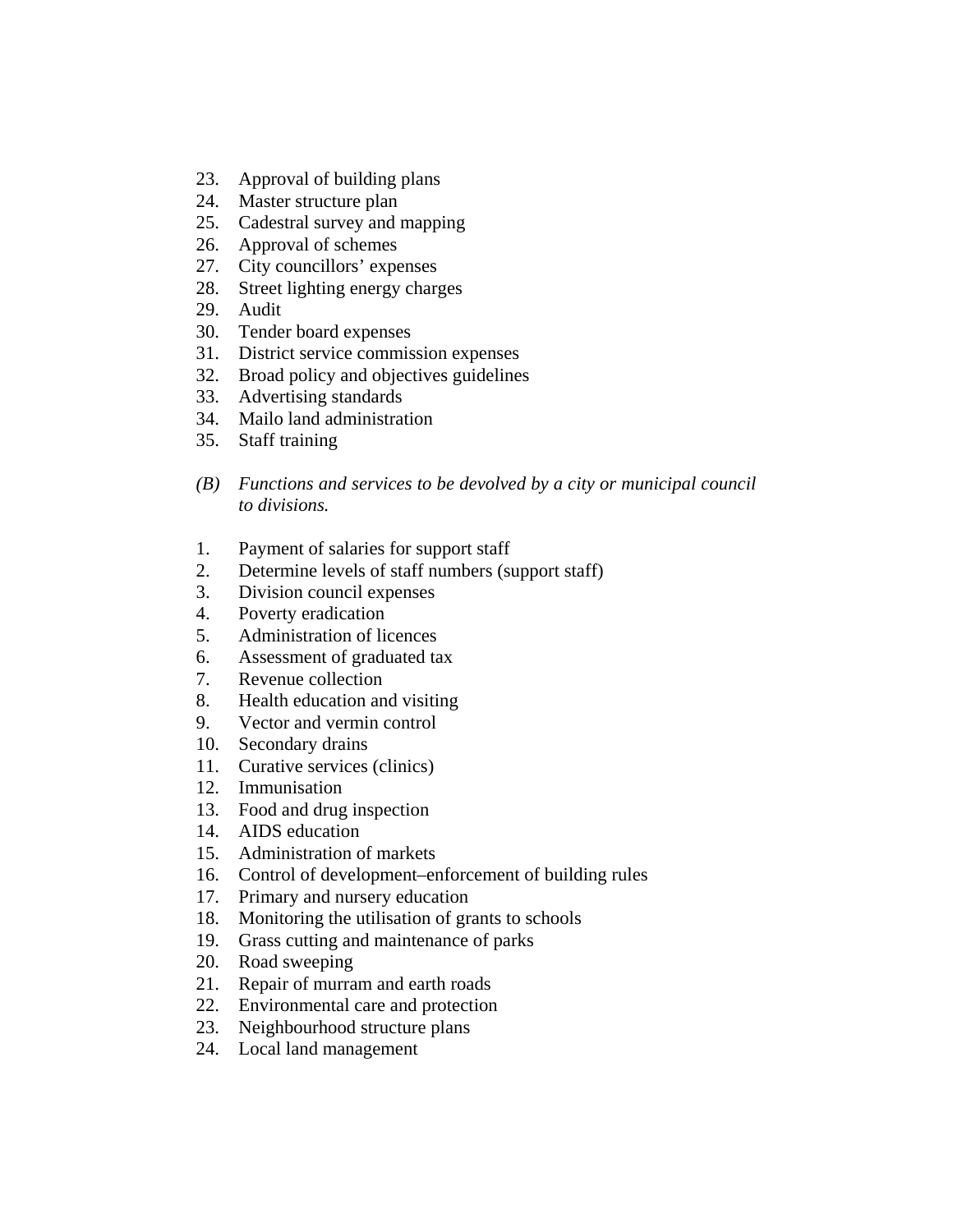- 25. Resolving local land issues
- 26. Law enforcement
- 27. Welfare and community services
- 28. Agriculture and veterinary extension services
- 29. Youth, persons with disabilities, women and sports
- 30. Cooperative societies and groups
- 31. Spring protection and provision of drinking water
- 32. Any other service imposed by Parliament or agreed upon between the division and city or municipal council, as the case may be

*Third Schedule.*

**\_\_\_\_\_**

ss. 7, 28, 38, 39, 171.

## **Local Government Councils Regulations.**

#### **Arrangement of Regulations.**

PART I—PRELIMINARY.

1. Title.

#### PART II—ELECTED COUNCILLORS TAKING OFFICE.

- 2. Oath and acceptance of office by a councillor.
- 3. Vacation of seat on the local government council.
- 4. Pecuniary interest of members.
- 5. Removal of a chairperson of a lower local government council.
- 6. Vacation of office of a member of an executive committee.
- 7. Revocation of mandate of a councillor.
- 8. Duties of a councillor.

#### PART III—MEETINGS OF LOCAL GOVERNMENT COUNCILS.

- 9. Meetings of a local government council.
- 10. Minutes of council meetings.
- 11. Extension of the term of a council.
- 12. Freedom of speech in proceedings.
- 13. Immunity from court action.
- 14. Unqualified persons sitting or voting in the council.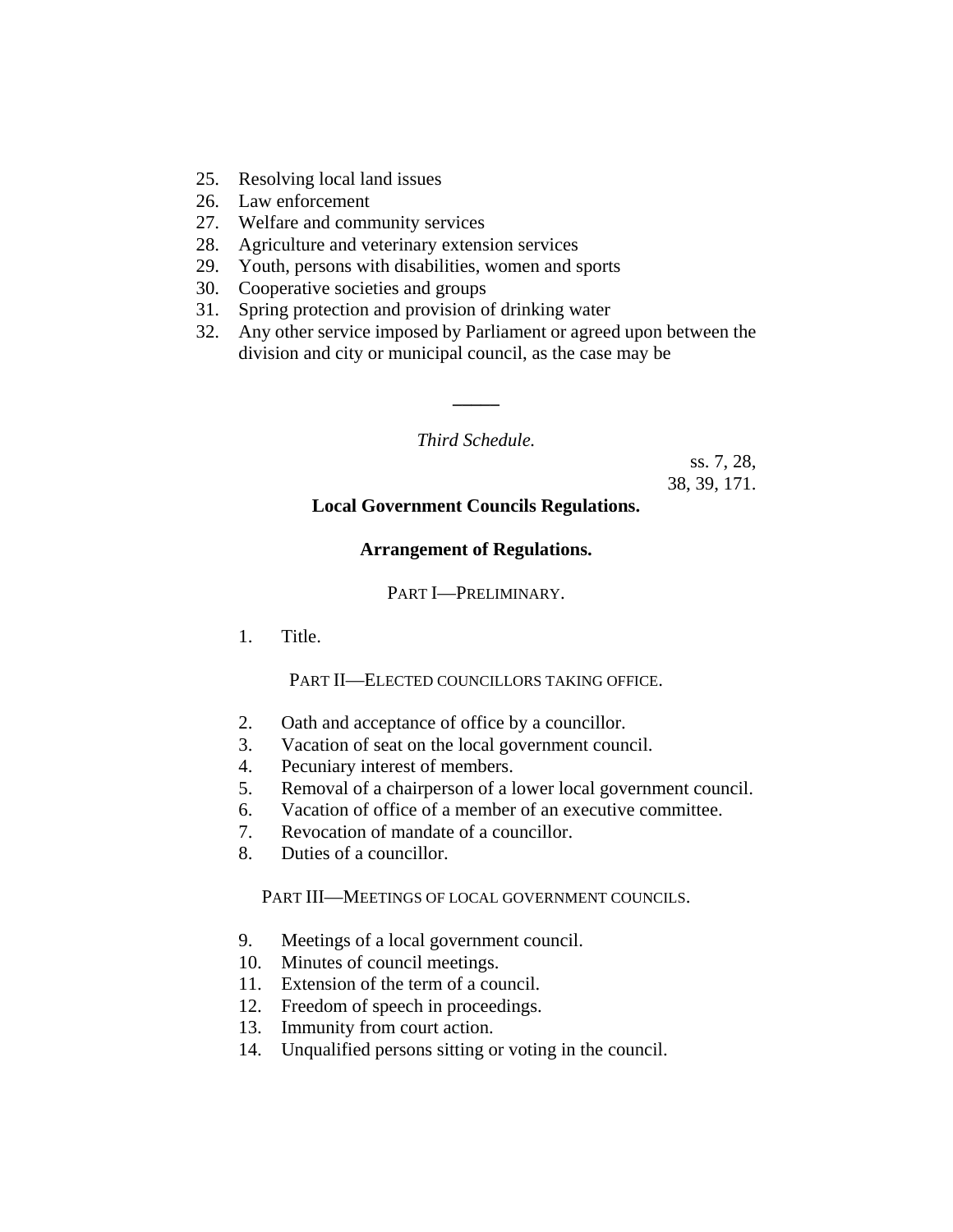#### PART IV—PROCEDURE FOR LEGISLATION.

- 15. Members may introduce bills for ordinances.
- 16. Method of publication of a bill.
- 17. Bill to have a title.
- 18. Ordaining clause.
- 19. Distribution of copies of a bill to members.
- 20. Debating the bill.
- 21. Signing a bill into an ordinance and publication.
- 22. Procedure for making byelaws.

# PART V-COMMITTEES.

- 23. Meetings of committees.
- 24. Working committees.
- 25. Joint committees.

#### PART VI—MISCELLANEOUS.

- 26. Mode of service of summons, etc.
- 27. Legal representation of council.
- 28. Service of notice by council.
- 29. Authentication and execution of documents.
- 30. Publication.
- 31. Meetings of lower local councils.
- 32. Requirements for declaring an urban area.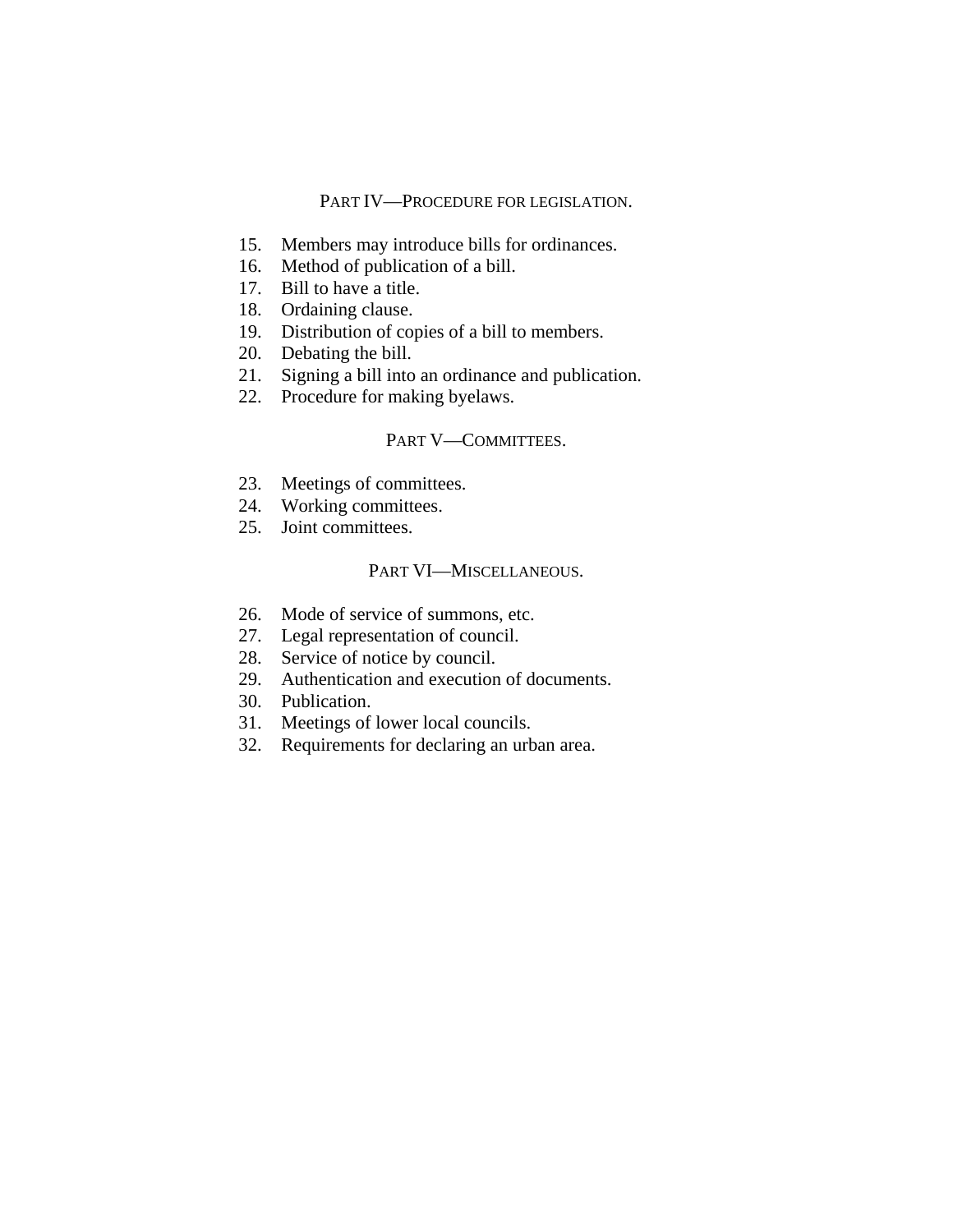# **The Local Government Councils Regulations.**

## PART I—PRELIMINARY.

## **1. Title.**

These Regulations may be cited as the Local Government Councils Regulations.

## PART II—ELECTED COUNCILLORS TAKING OFFICE.

## **2. Oath and acceptance of office by a councillor.**

(1) A person elected a local government councillor shall, before taking office of a councillor, and before the first meeting of a local government council—

- (a) take an oath as prescribed in the Eighth Schedule administered by the chief administrative officer or the town clerk, as the case may be;
- (b) make a written declaration addressed to the chief administrative officer or the town clerk accepting the office of councillor.

(2) In the case of other local councils an oral acceptance recorded in the minutes of the first meeting of that council shall suffice.

## **3. Vacation of seat on the local government council.**

The seat of a member of a local government council shall fall vacant if—

- (a) the holder of the office dies or resigns in writing addressed—
	- (i) in the case of a district, to the speaker;
	- (ii) in the case of other local councils, to the chairperson;
- (b) the council is dissolved;
- (c) without reasonable cause or the permission of the chairperson, a member fails to attend four consecutive ordinary meetings of the council;
- (d) the holder is found guilty of violation of the Leadership Code and punishment imposed includes the vacation of office of councillor;
- (e) the holder accepts appointment to a public office in a local council that employs him or her;
- (f) a member is under sentence of death or imprisonment exceeding six months, imposed on him or her by a court of law without the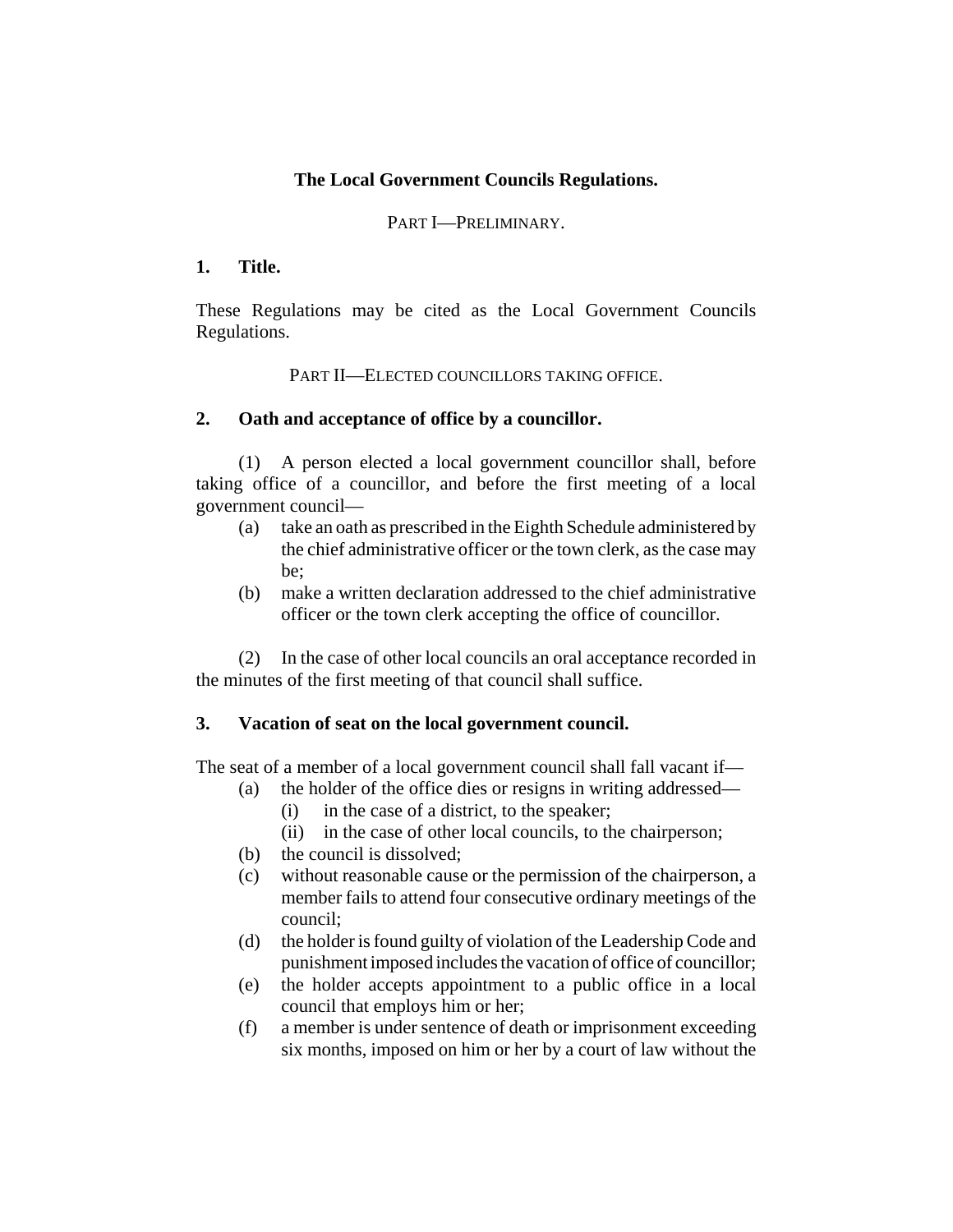option of a fine;

- (g) a member has been convicted of an offence involving moral turpitude within the preceding six years;
- (h) a member is recalled by the electorate of his or her constituency;
- (i) circumstances arise which disqualify a member from membership under any other law; or
- (j) a member ceases to be a resident in the constituency which he or she represents on that council.

## **4. Pecuniary interest of members.**

(1) If any member of the district, subcounty or urban council or of any committee, board or commission of a council—

- (a) has any pecuniary interest in a proposed contract or any other matter; and
- (b) is present at any meeting of that council, board, commission or committee at which that contract or other matter is the subject of consideration,

he or she shall at that meeting disclose that interest and shall not take part in any consideration or discussion or vote on any question relating to that contract or that matter, and that person shall withdraw from that meeting.

(2) This regulation shall not apply to a pecuniary interest which a member may have as a rate payer or taxpayer.

(3) Any person who fails to comply with subregulation (1) of this regulation commits an offence and is liable on conviction to imprisonment for not less than six months and not more than three years without an option of a fine unless that person establishes to the satisfaction of the court that he or she did not know—

- (a) that he or she had pecuniary interest in the contract, proposed contract or other matter; and
- (b) that the contract, proposed contract or other matter was the subject of consideration at any meeting.

(4) A prosecution for an offence under this section shall not be commenced except with the consent of the Director of Public Prosecutions.

## **5. Removal of a chairperson of a lower local government council.**

The chairperson may be removed from office by the council as prescribed in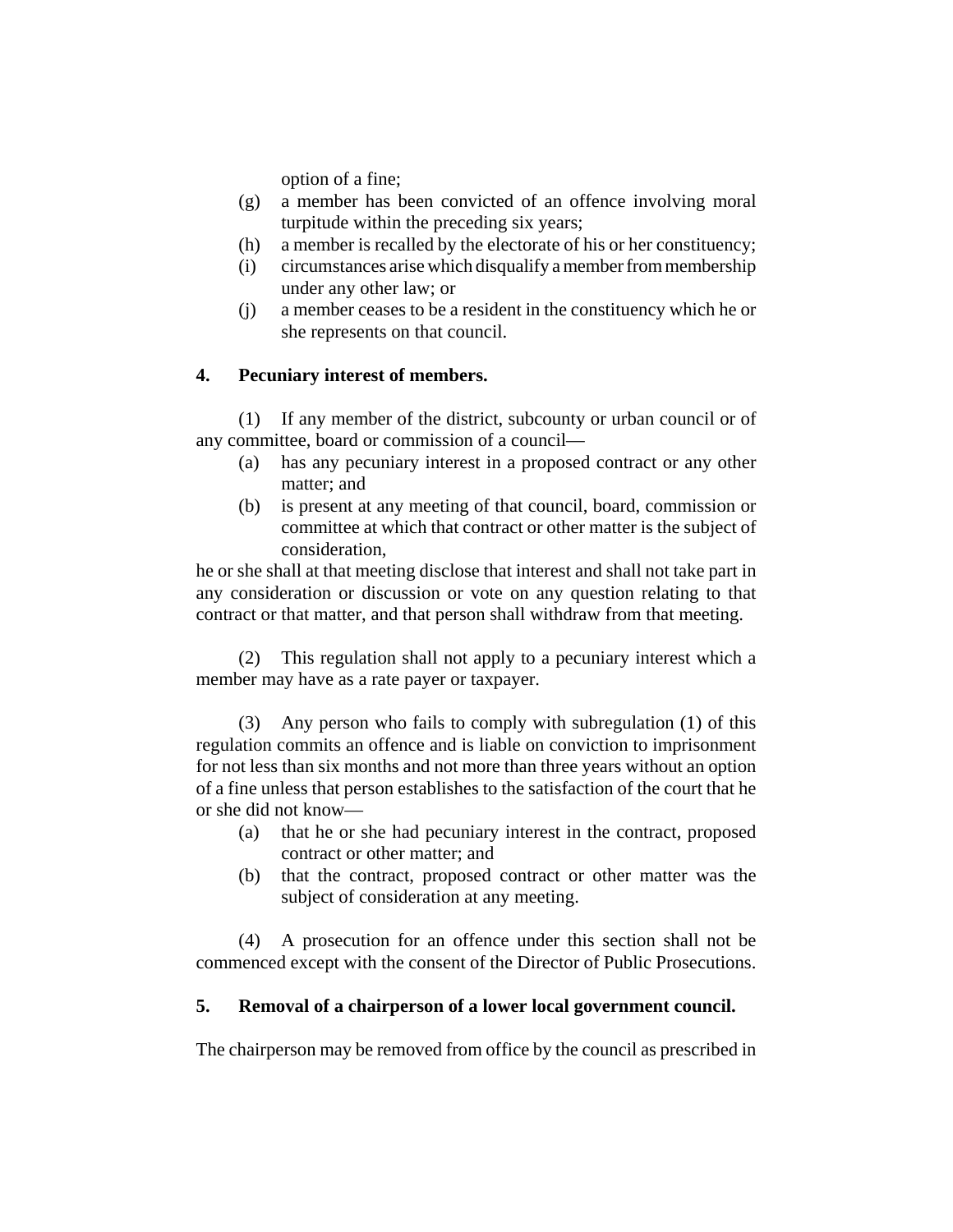section 14(18) of the Act.

## **6. Vacation of office of a member of an executive committee.**

The office of a member of the executive committee shall fall vacant if—

- (a) the appointment of a member is revoked by the chairperson;
- (b) a member—
	- (i) resigns from office;
	- (ii) becomes disqualified to be a member of the council; or (iii) dies;
- (c) the council passes a vote of censure of a member; or
- (d) a new chairperson assumes office.

# **7. Revocation of mandate of a councillor.**

(1) Subject to this regulation, the mandate of an elected member of a local council shall be revoked if the member is recalled by the electorate on any of the following grounds—

- (a) failing to declare his or her assets within three months after assuming office;
- (b) neglecting his or her duties as councillor or for having committed acts incompatible with his or her position as a member of the council.

(2) A local government councillor shall lose his or her seat as councillor if one-third of the registered electorate of his or her electoral area signs a petition and lodges it with the Electoral Commission.

(3) The Electoral Commission shall declare the seat vacant after ascertaining the authenticity of the petitioners and the validity of the petition.

## **8. Duties of a councillor.**

- (1) A councillor shall—
- (a) maintain close contact with the electoral area, and consult the people on issues to be discussed in the council where necessary;
- (b) present views, opinions and proposals to the council;
- (c) attend sessions of the local council and meetings of committees or subcommittees of which he or she is a member;
- (d) appoint at least a day in a given period for meeting the people in his or her electoral area;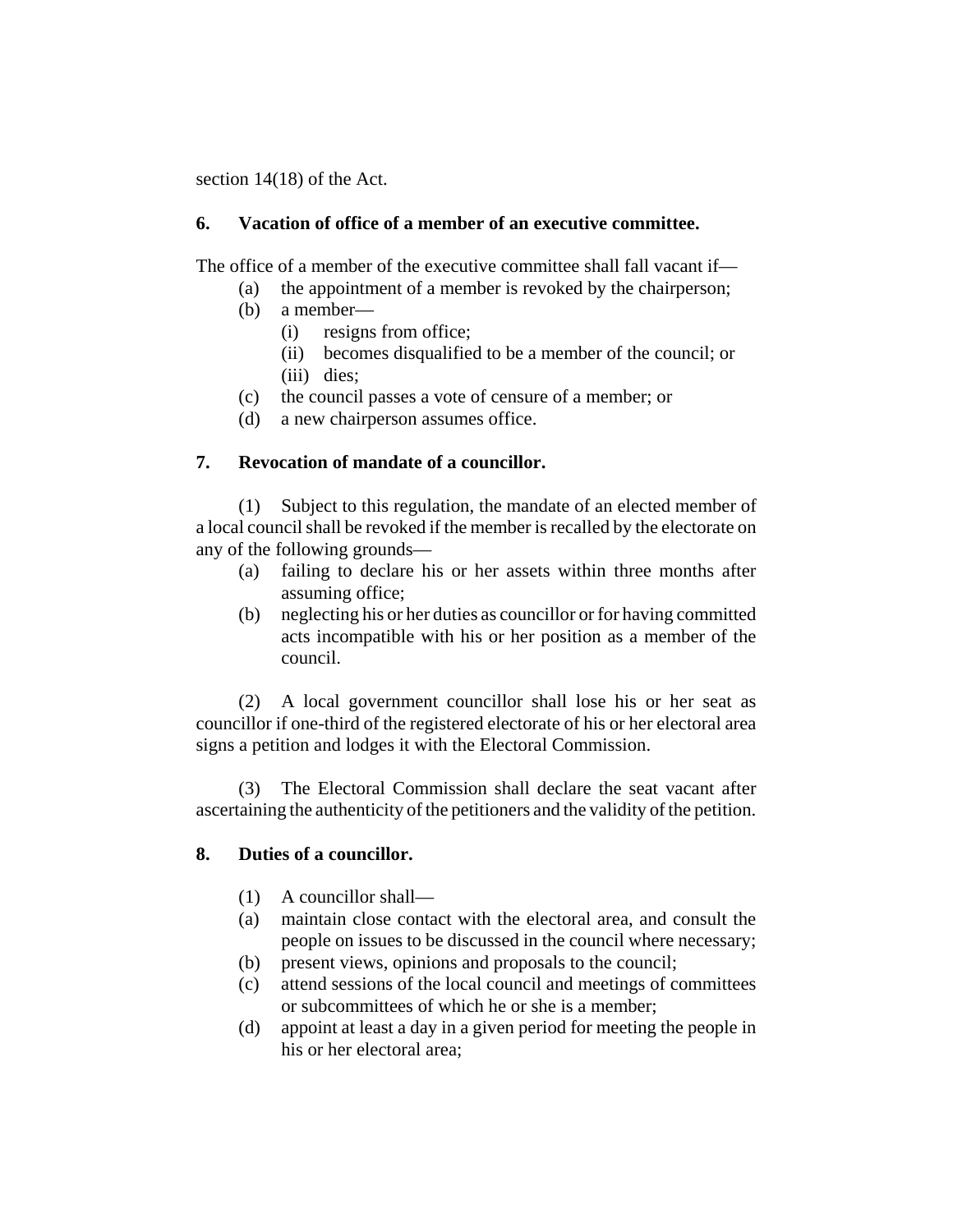- (e) report to the electorate the general decisions of the council and the actions it has taken to solve problems raised by the residents in the electoral area;
- (f) bring to bear on any discussion in the council the benefit of his or her skill, profession, experience or specialised knowledge;
- (g) take part in communal and development activities in his or her electoral area and the district as a whole.

(2) A member of a local government council shall, in the discharge of his or her duties, have due regard to the national and district interests and the interests of the people in the electoral area.

PART III—MEETINGS OF LOCAL GOVERNMENT COUNCILS.

## **9. Meetings of a local government council.**

(1) A local government council shall meet for the discharge of its functions at least once in two months, at a time and place that the speaker or chairperson in the case of a council without a speaker may determine.

(2) A notice calling a meeting, together with the agenda for that meeting, shall be circulated to each member of the council at least seven clear days before the date of the meeting, and a written notice may be supplemented by a public announcement over the radio or placed at a place of common interest or by any other means.

(3) The meetings of a council shall be open to the public, but where in the opinion of the speaker or presiding chairperson or by resolution of the council, the deliberations at a particular meeting are of a confidential nature, the council may meet in camera.

(4) The speaker or presiding chairperson may require any member of the public behaving in a disorderly manner to withdraw from the meeting, and may order security personnel to eject that person if he or she refuses to withdraw.

(5) Fifty percent of the members of the council shall form a quorum at any of its meetings.

(6) Questions proposed at a meeting of a council shall be determined by general consensus, but where a consensus cannot be reached, questions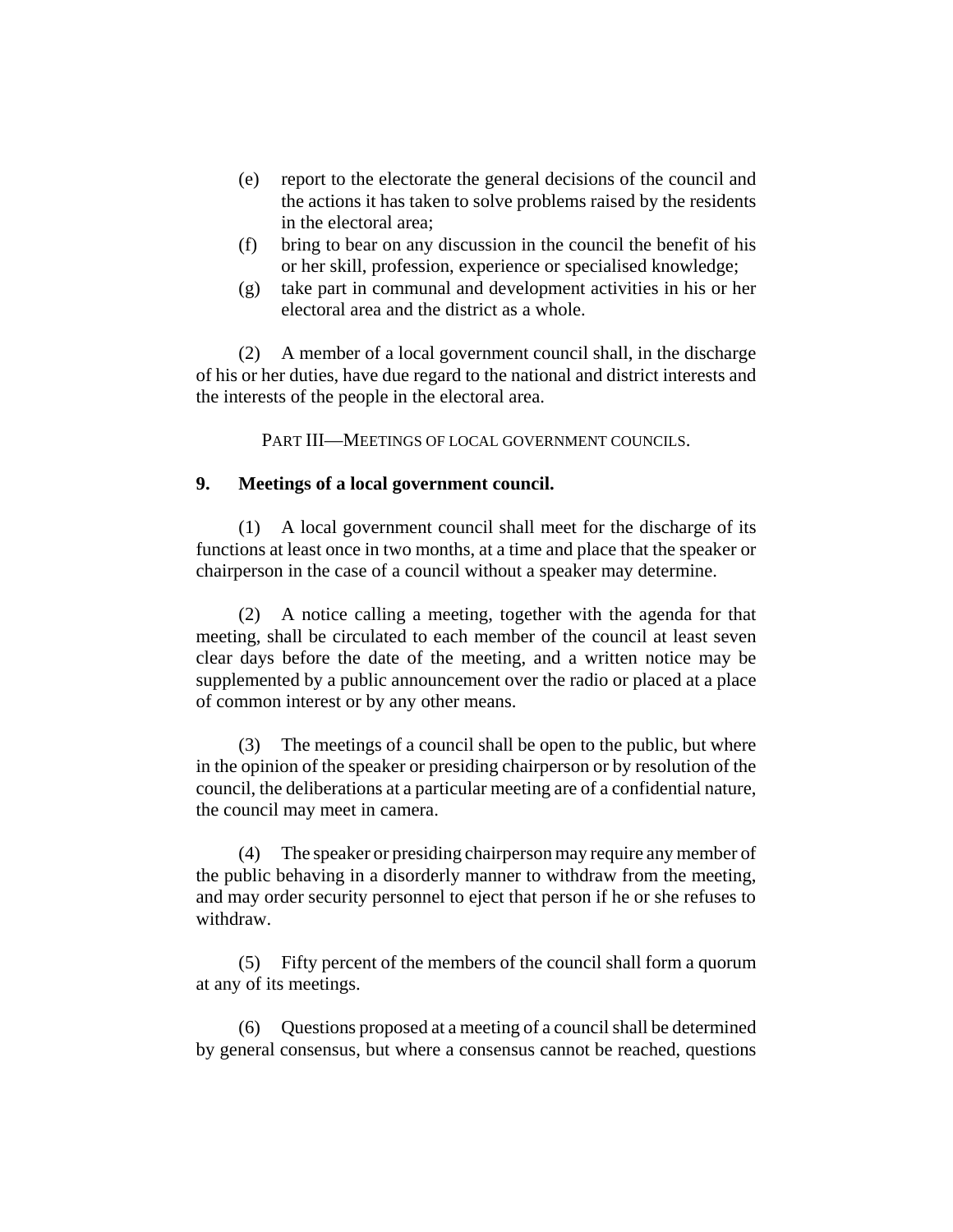shall be determined by a simple majority of the members present and voting.

(7) Where the question proposed is a vote of no confidence or is the removal of a person from office, or any other matter when the council so decides, voting shall be by secret ballot.

(8) Subject to the foregoing provisions, a council may make byelaws regulating the procedure for meetings of the council and its working committees.

## **10. Minutes of council meetings.**

(1) The records of every meeting of a local government council shall be kept in English.

(2) Any person other than a member of that council requiring a copy of the minutes may receive a copy on payment of a fee prescribed by the council.

## **11. Extension of the term of a council.**

(1) The Minister may, with the prior approval of the Cabinet, extend the term of office of a local government council or a number of local government councils from four years for a further period not exceeding six months where—

- (a) Uganda is in a state of war;
- (b) a state of emergency has been declared under the Constitution; or
- (c) any district or part of a district has been declared a disturbed area under the Constitution.

(2) The extension referred to in subregulation (1) may be renewed by resolution of Parliament.

## **12. Freedom of speech in proceedings.**

There shall be freedom of speech, debate and proceedings in every local government council, and that freedom shall not be impeached or questioned in any court, tribunal or place out of that council.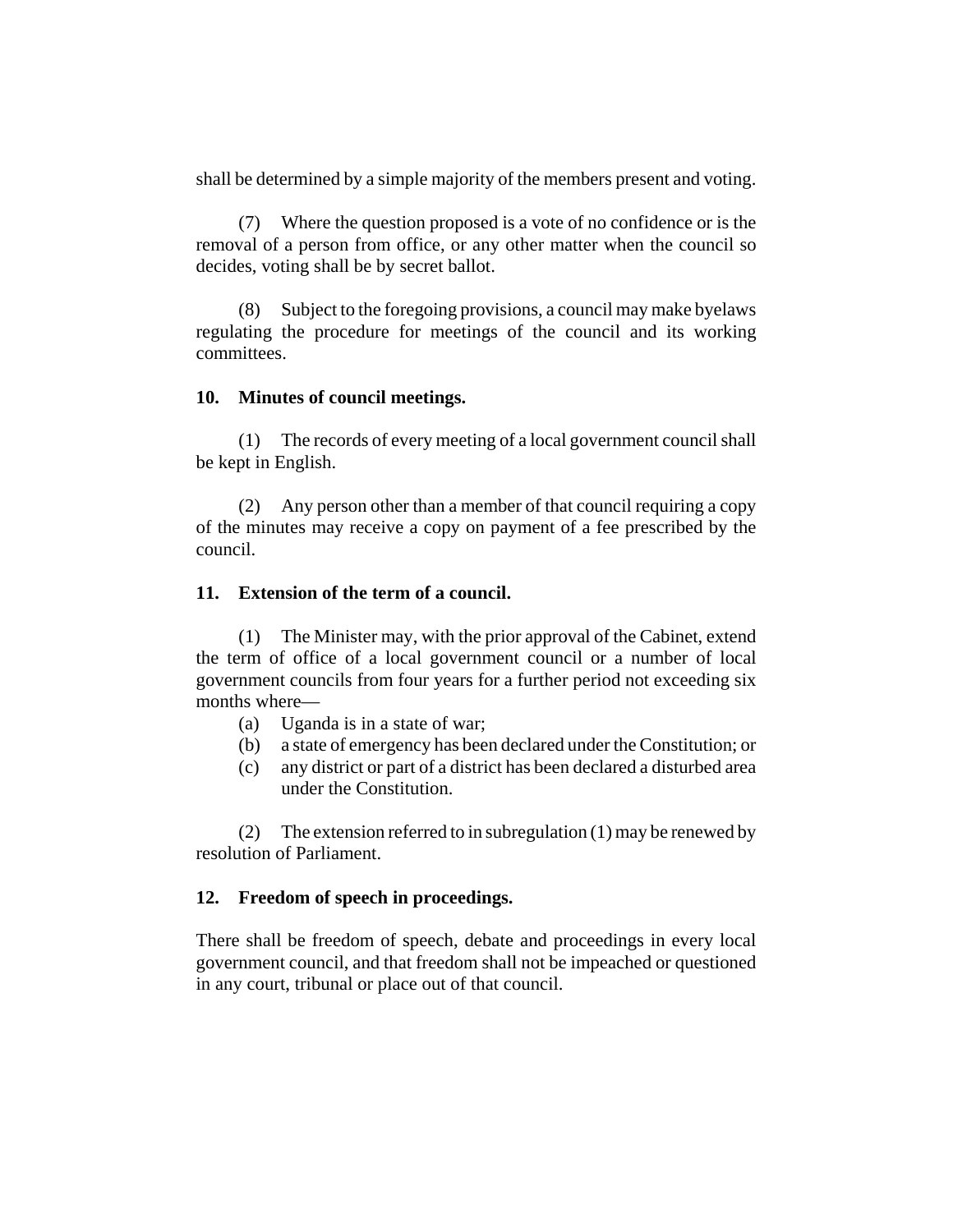#### **13. Immunity from court action.**

(1) Subject to this Act, no civil or criminal proceedings shall be instituted against a member of a local government council in any court or tribunal by reason of anything said in the local council by petition, motion or otherwise.

(2) Where in the opinion of the speaker or presiding chairperson a statement made by a member is prima facie defamatory of any person, the speaker or chairperson in a council without a speaker shall refer the matter for inquiry to a committee appointed by the council for that purpose which shall report its findings to the council not later than fourteen days from the date of its appointment.

(3) Where the committee reports to the local council that the statement made by the member is defamatory of any person, the member who made the statement shall, within seven days from the receipt of communication of the speaker or chairperson render an apology through the local council on terms approved by the council; and the apology shall be communicated to the person who has been defamed.

(4) Where a member refuses to render an apology pursuant to subregulation (3), the speaker shall suspend that member for two consecutive meetings of the local council.

(5) A member of the council suspended under subregulation (4) shall lose all privileges, immunities and allowances for the period of suspension; and the privileges and immunities shall be restored if at any time before the end of the period specified in subregulation (4) he or she renders the apology required.

#### **14. Unqualified persons sitting or voting in the council.**

Any person who sits or votes in a local council after his or her seat has become vacant or he or she has become disqualified from sitting or voting in the local council, knowing or having reasonable grounds for knowing that he or she is disqualified, or that the seat has become vacant, as the case may be, commits an offence and is liable on conviction to a fine not exceeding ten currency points or imprisonment not exceeding one year or both.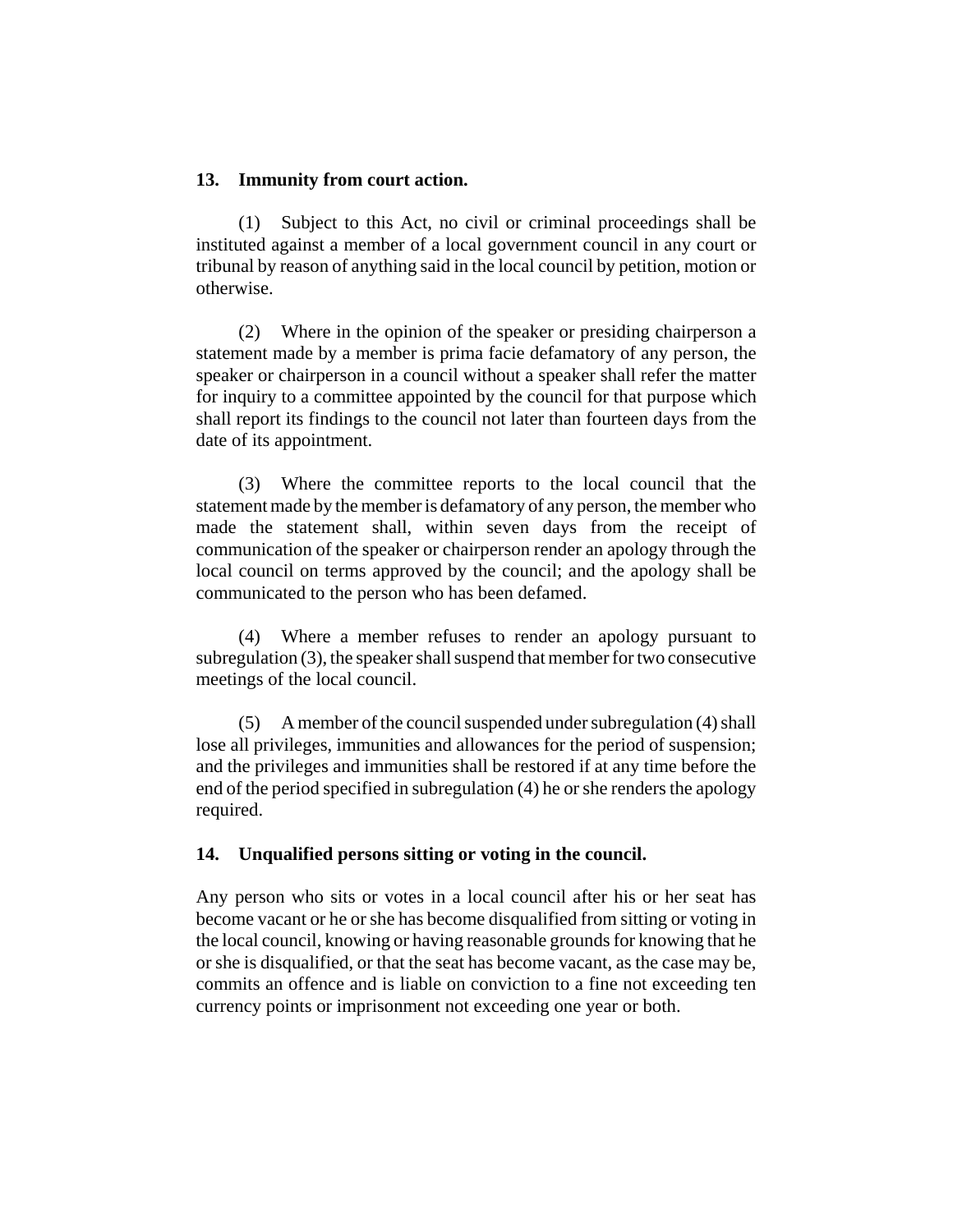#### PART IV—PROCEDURE FOR LEGISLATION.

#### **15. Members may introduce bills for ordinances.**

(1) Every member of the district council or city council has a right to introduce a bill for an ordinance in the council.

(2) A councillor introducing a bill for an ordinance shall be afforded reasonable assistance by the council's department whose area of operation is affected by the bill.

(3) A bill for an ordinance introduced by a member shall, before its publication, first be introduced by a motion to which the proposed bill is attached, and if the motion is carried then the bill will be published.

#### **16. Method of publication of a bill.**

(1) The council shall, not later than fourteen days before a bill is to be debated by the council, publish the draft—

- (a) by fixing a copy of the bill in a conspicuous place on or near the outer door of the office of the district council during office hours;
- (b) by including the bill as a supplement to an official local publication, if any;
- (c) by availing copies of the bill to the public; or
- (d) in any other manner as is customary in the area.

(2) There shall be attached to the bill for publication a short memorandum signed by the person introducing the bill, setting out the policy matter of the bill and how the bill seeks to implement that policy.

#### **17. Bill to have a title.**

(1) Each bill shall be identified by a title placed at the beginning of the bill.

(2) The title of the bill shall include the subject matter of the ordinance in general terms.

#### **18. Ordaining clause.**

(1) Each bill shall have an ordaining clause placed immediately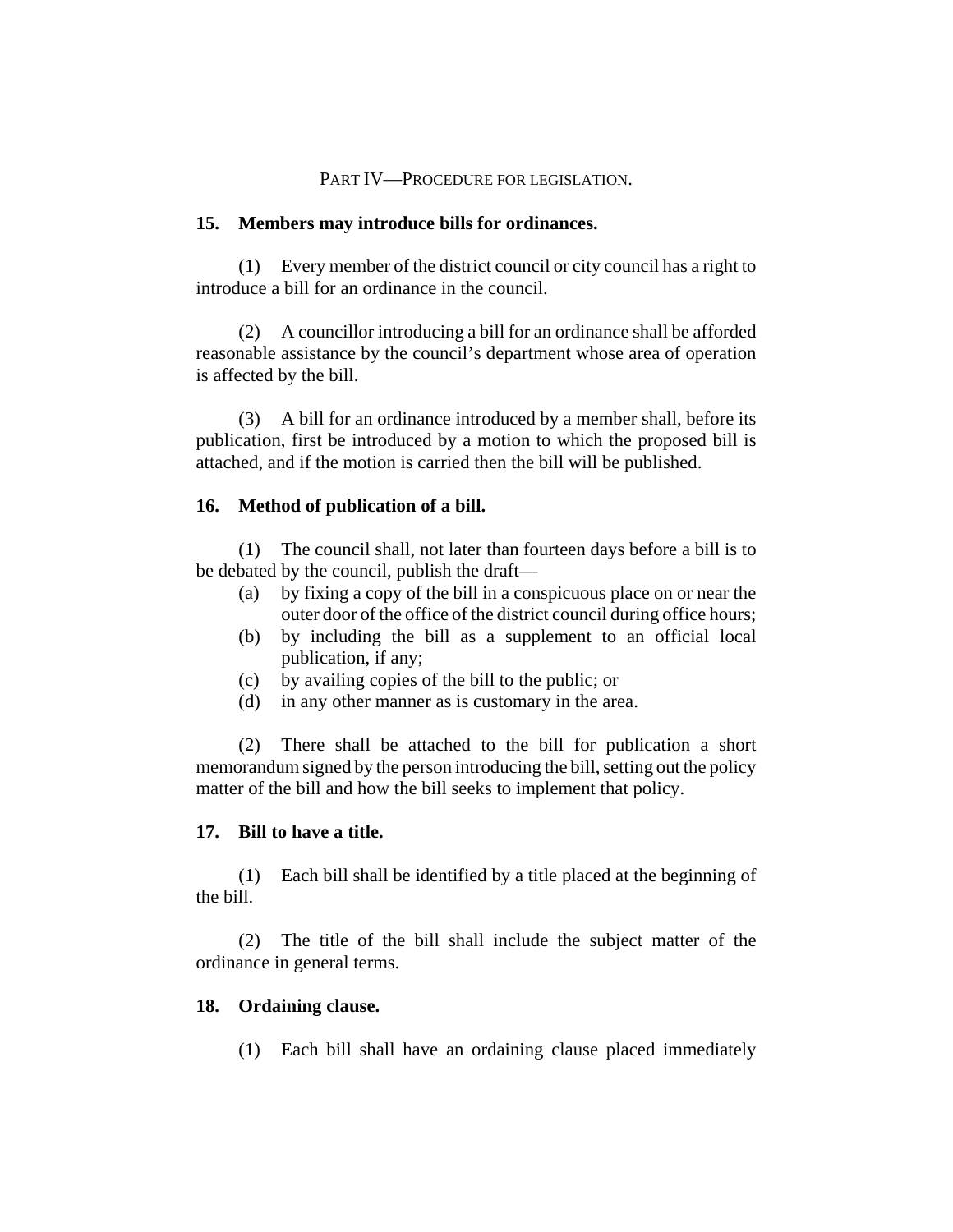below the title of the bill.

(2) The ordaining clause shall read as follows—

"BE IT ORDAINED by the council of the district of (name of district) as follows:"

## **19. Distribution of copies of a bill to members.**

On publication of the bill, the clerk shall distribute copies to the members ensuring that each councillor gets a copy to enable the members to study the bill and consult on it in their constituencies.

## **20. Debating the bill.**

(1) Debating of the bill shall take place at least fourteen days after its publication.

(2) In case of a public emergency, subregulation (1) of this regulation may be waived by a resolution of the council.

(3) At the beginning of the debate, the speaker shall call the name of the member introducing the bill to introduce it.

(4) The clerk shall then read the title of the bill after which the member called upon shall give the introductory speech giving reasons for introducing the bill.

(5) A full debate shall then follow on the basis of the memorandum and the introductory speech.

(6) Amendments to the bill may be moved by members, in writing, at any time before the closure of the debate.

(7) At the close of the debate the speaker shall put the question in respect of each clause of the bill as published or as is amended by any member.

(8) The bill shall be passed if all clauses are passed by the members as published or as amended by the council.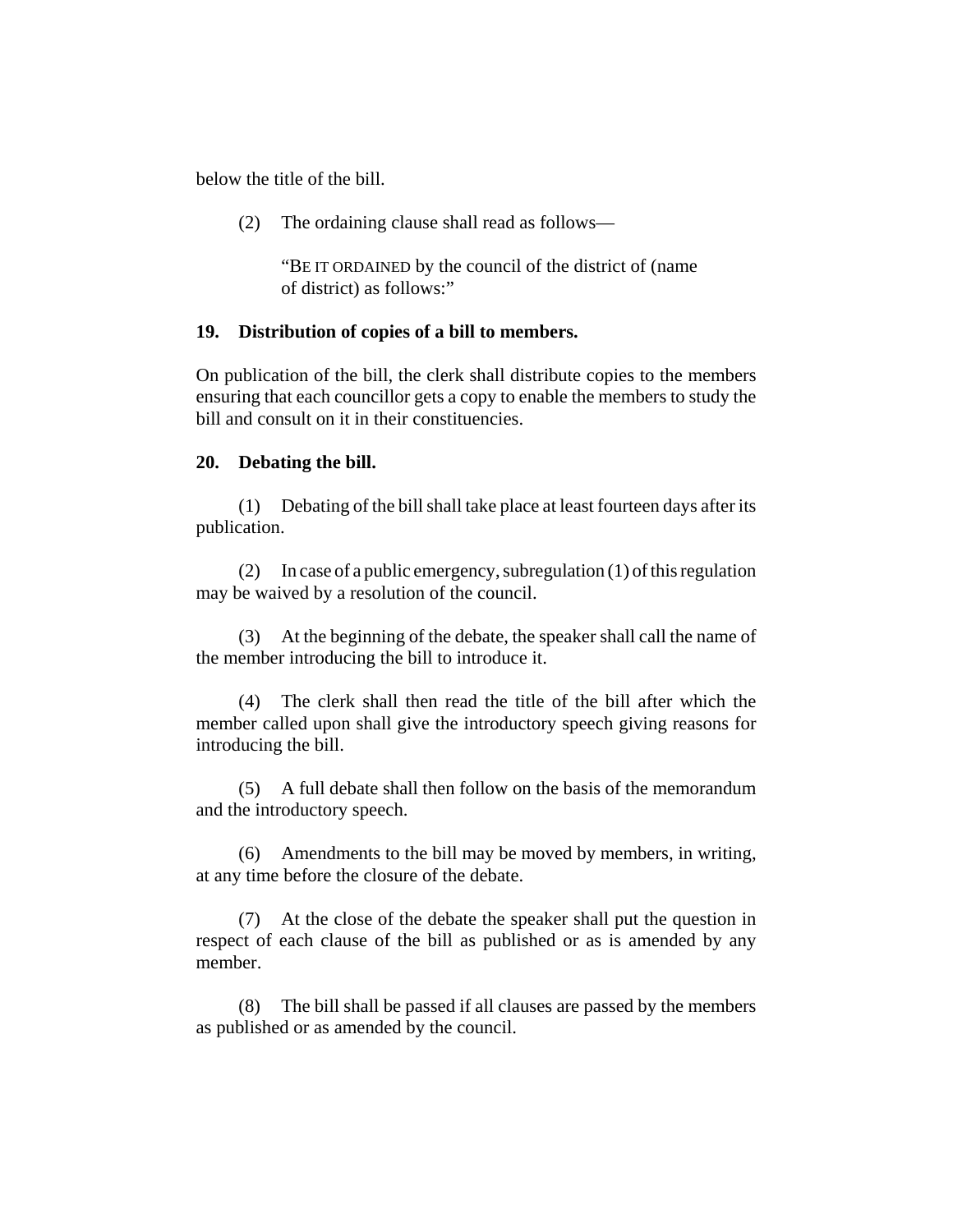## **21. Signing a bill into an ordinance and publication.**

(1) On the return of the bill from the Attorney General with or without amendments, the chairperson shall place his or her signature on five copies of the bill which copies shall be kept as follows—

- (a) the chairperson, one copy;
- (b) the speaker, one copy;
- (c) the Minister, one copy;
- (d) the Attorney General, two copies one of which shall be for publication in the Gazette.

(2) On publication of the ordinance the date of signature and the date of commencement shall be indicated, and the ordinance shall be given a number in order of publication of the ordinances.

(3) An ordinance shall be published in the Gazette and also in the district in the same manner as the bill is published in the district.

#### **22. Procedure for making byelaws.**

(1) Every councillor has a right to introduce a byelaw in his or her council.

(2) A councillor wishing to introduce a byelaw shall forward the byelaw to the chairperson who shall—

- (a) distribute or cause to be distributed copies to members of the council at least fourteen days before the byelaw is to be debated;
- (b) publish or cause to be published a notice of the intention of making the byelaw and invite representation in writing by any person who objects to the making of the byelaw within three weeks from the date of the notice;
- (c) publish or cause to be published in a manner specified in subregulation (6) the relevant byelaw at the same period as the notice under paragraph (b).

(3) Subregulation 20(2), (4), (5), (6) and (8) shall apply to a meeting making a byelaw.

(4) During a debate on a byelaw any representation made under subregulation (2) shall be circulated to members and shall be taken into consideration.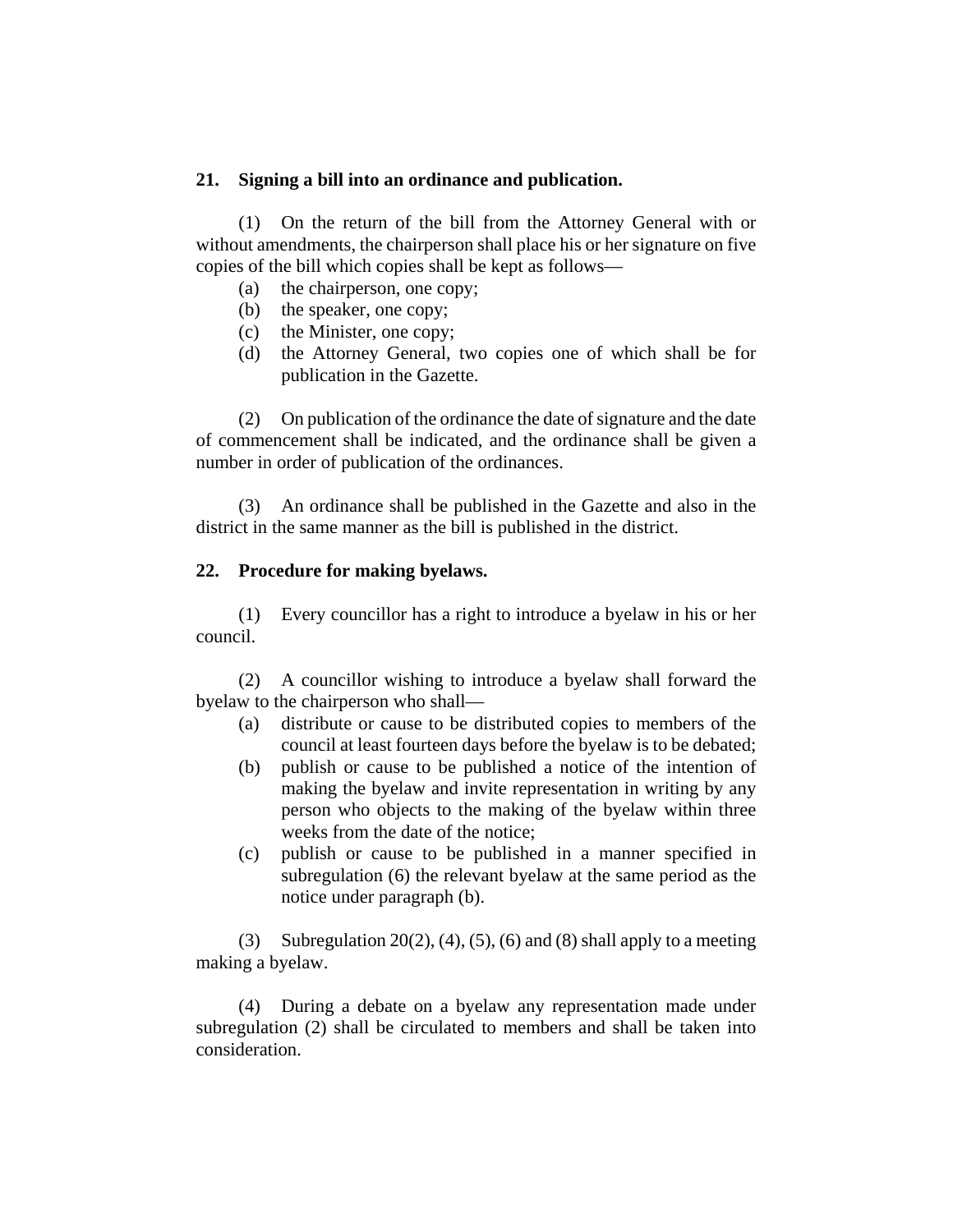(5) After the passing of a byelaw and after the fulfilment of the provisions of section 39 of the Act, the byelaw shall be signed by the chairperson and published in the manner specified under subregulation (6).

(6) The provisions of regulation 16 relating to the method of publication of a bill shall apply to the publication of a byelaw under this regulation.

PART V-COMMITTEES.

## **23. Meetings of committees.**

(1) Committees shall meet for the discharge of their functions at a time and place that the chairperson of the committee may decide.

(2) Regulation 9 regarding meetings of the local government council shall apply to meetings of the committees.

## **24. Working committees.**

The local government council may establish and regulate working committees as it deems fit, but the number of members on each committee, including the chairperson, shall not be more than nine.

## **25. Joint committees.**

Where the local council decides to concur with any other local government council in appointing a joint committee, the election of members and the regulation of the conduct of the joint committee shall be as agreed between the two local government councils.

#### PART VI—MISCELLANEOUS.

## **26. Mode of service of summons, etc.**

(1) Any summons, notice or other documents required or authorised to be served on a district, urban or subcounty council shall be served by delivering the document to, or by sending it by registered post addressed to, the town clerk, chief administrative officer or chief of the subcounty of the council.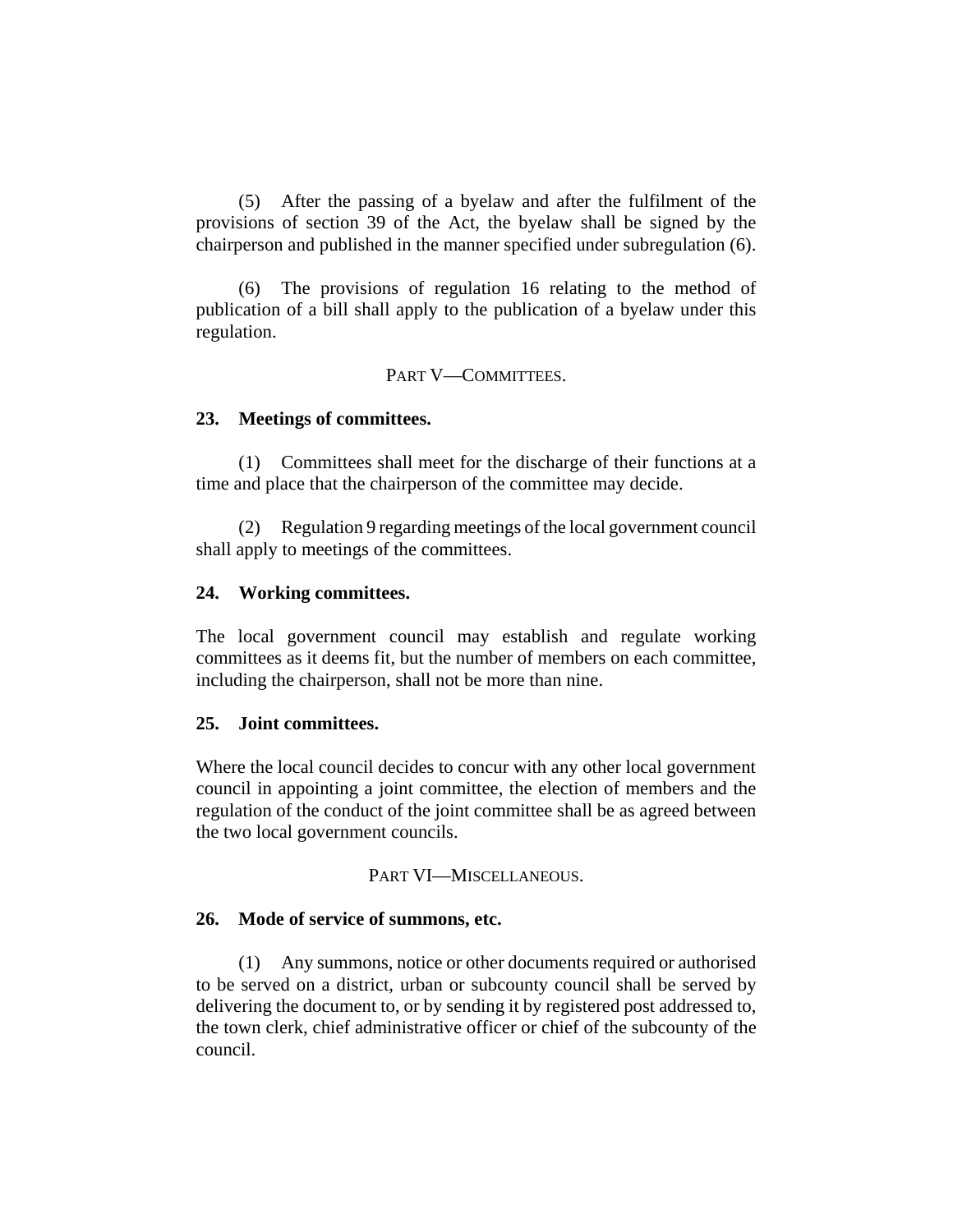(2) The court may, with regard to any particular suit or document, order service on the district, urban or subcounty council to be effected otherwise; and in that case service shall be effected in accordance with the terms of that order.

## **27. Legal representation of council.**

In any prosecution by or on behalf of a district, urban or subcounty council and in any civil cause or matter in which the local council is a party, the local council may be represented by any member of staff of the local council or a legal firm, duly authorised in that behalf by the council.

## **28. Service of notice by council.**

(1) Subject to this regulation, any notice, order or other document required or authorised by this or any law to be served by or on behalf of a council on any person shall be deemed to have been duly served—

- (a) where the person to be served is a company, if the document is addressed to the secretary of the company at its registered office or at its principal office or place of business, and it is either—
	- (i) sent by post; or
	- (ii) delivered to that office or the principal office or place of business of the company;
- (b) where the person to be served is a partnership, if the document is addressed to the partnership at its principal place of business, identifying it by name or the style under which its business is carried on, and is either—
	- (i) sent by post; or
	- (ii) delivered to that office or the principal office or place of business;
- (c) where the person to be served is a public body, a corporation, a council, society or other body, if the document is addressed to the president, secretary, treasurer or other principal officer of that body, as the case may be, at its principal office and is either—
	- (i) sent by post; or
	- (ii) delivered to that office;
- (d) in any other case, if the document is addressed to the person to be served and is either sent to him or her by post or delivered to his or her residence or place of business.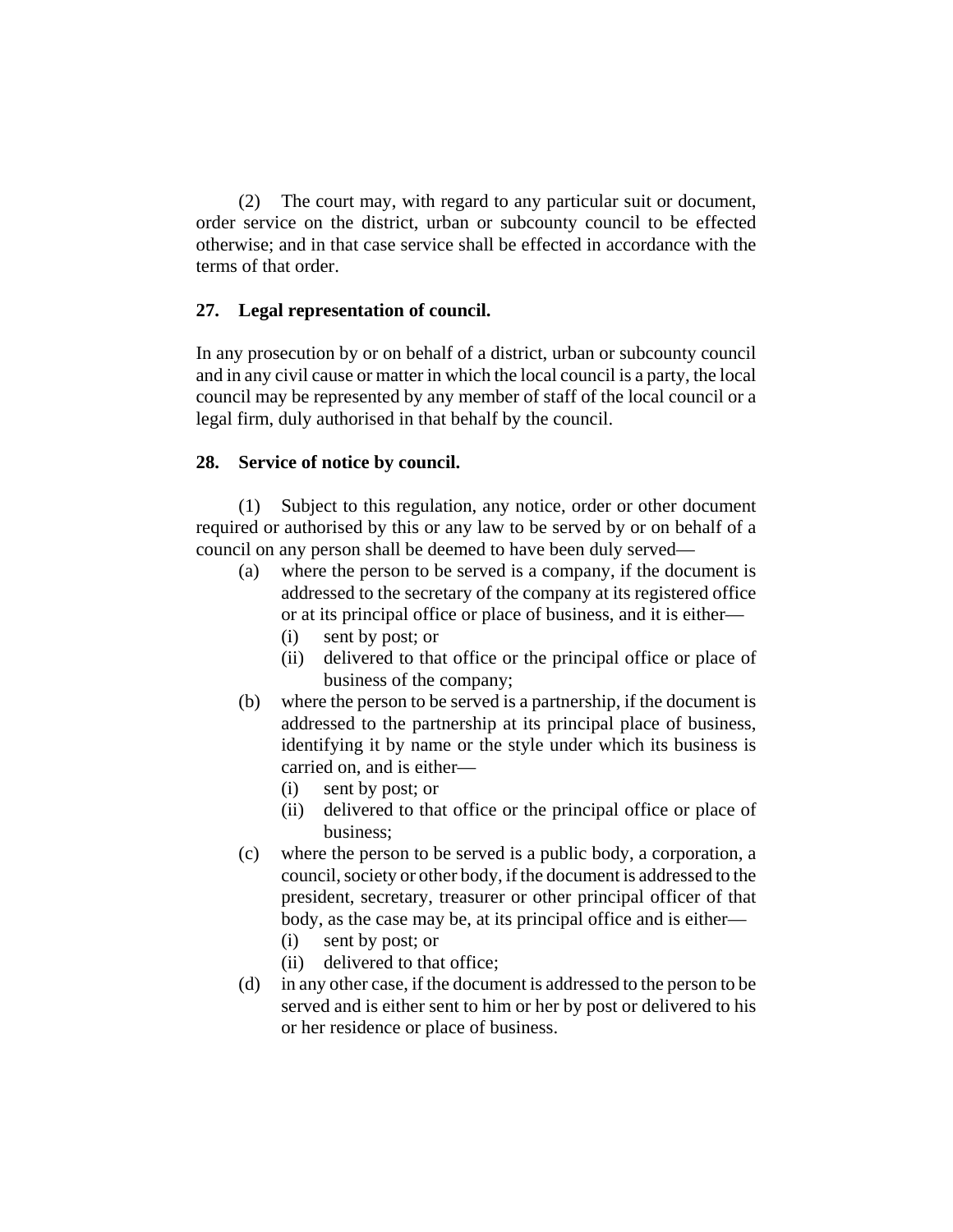(2) Any document which is required or authorised to be served on the owner or occupier of any premises may be addressed to "the owner" or "the occupier", as the case may be, of those premises, naming them, without further name or description, and shall be deemed to have been duly served—

- (a) if the document is sent or delivered in accordance with subregulation (1)(d) of this regulation; or
- (b) if the document or a copy of it is affixed to some conspicuous part of the premises.

(3) Where a document is served on a partnership in accordance with this regulation, the document shall be deemed to have been duly served on each partner.

(4) For the purpose of enabling any document to be served on the owner of any premises, the council may require the occupier of the premises to state the name and address of the owner.

## **29. Authentication and execution of documents.**

(1) Subject to these Regulations, every order, or other document requiring authentication by a local council shall be deemed to be sufficiently authenticated without the seal of the local council if it is signed by the chairperson, the chief administrative officer, the town clerk or by a member of the staff of the local council duly authorised in that behalf by a resolution of the council.

(2) Every contract and any instrument and document which a local council is lawfully empowered to execute shall be deemed to be duly executed by or on behalf of the local council if it is signed by the chairperson, the chief administrative officer, the town clerk and by any other member of staff of the local council duly authorised in that behalf by resolution of the council.

#### **30. Publication.**

Any document purporting to be a document duly authenticated or executed on behalf of the council shall, unless the publication of any order, notice or other document is required by these Regulations, be deemed to have been duly made—

- (a) if it is published in the Gazette; or
- (b) if it is fixed for a reasonable period in some conspicuous place of,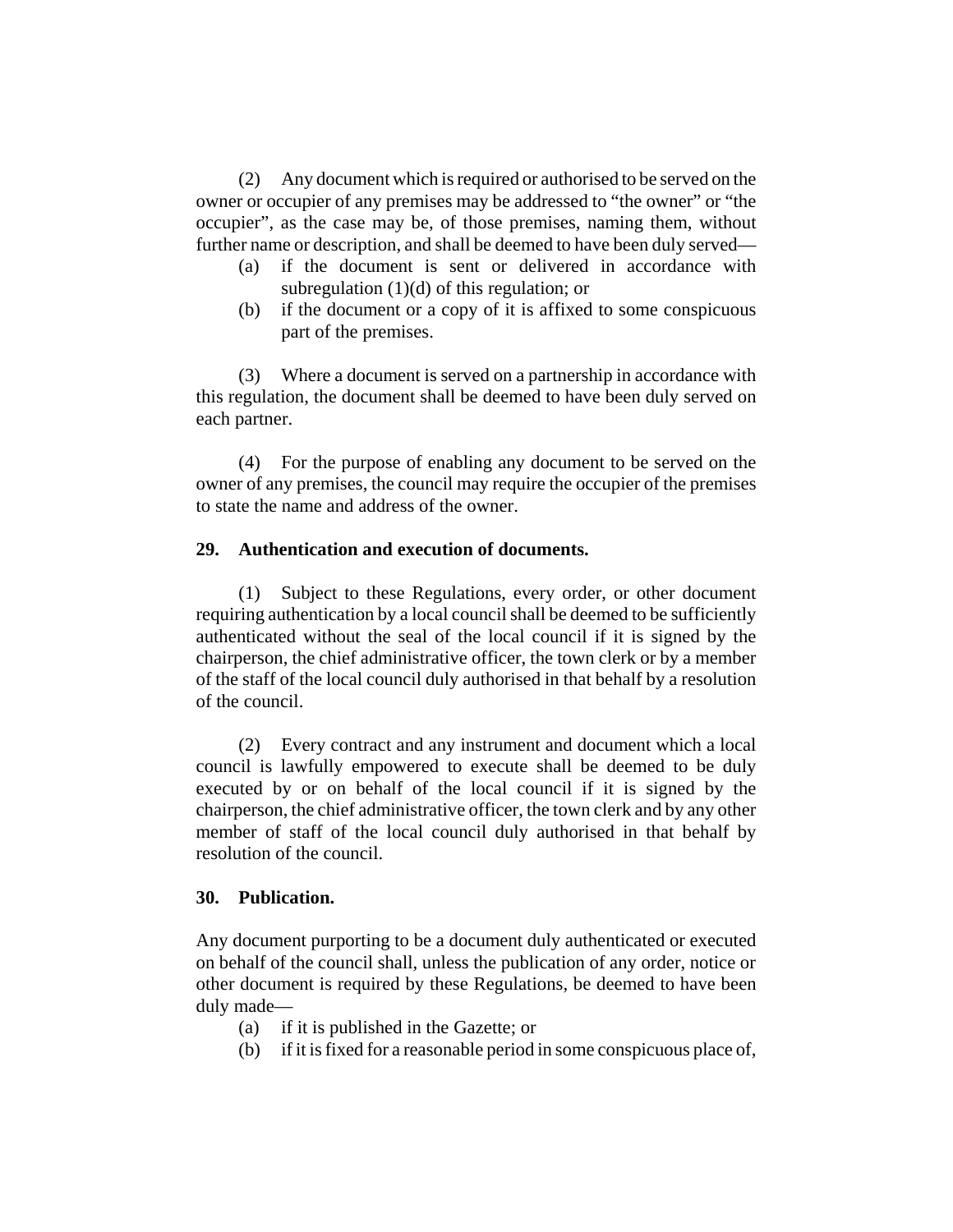on or near the outer door of the office of the local council during office hours or is made known in such other manner as is customary in the area of the local council.

#### **31. Meetings of lower local councils.**

(1) A lower local council shall meet for the discharge of its functions under this Act, at least once in two months, at such time and place as the chairperson may determine; and, in addition, the chairperson shall convene a meeting—

- (a) upon the written request of one-third of the members of that local council;
- (b) whenever he or she considers it necessary to do so.

(2) The provisions of regulation 9(3) to (8) shall apply to the lower local councils provided that in subregulation (4) the title "speaker" shall be substituted for "chairperson".

#### **32. Requirements for declaring an urban area.**

(1) Except for those areas which are already gazetted, before declaring an area to be a town, municipality or city, the following requirements should generally exist—

- (a) the population must be, in the case of—
	- (i) a town, above twenty-five thousand inhabitants;
	- (ii) a municipality, above one hundred thousand inhabitants;
	- (iii) a city, above five hundred thousand inhabitants;
- (b) the area must—
	- (i) have capacity to meet its cost of delivery of services;
	- (ii) have its offices;
	- (iii) have a master plan for land use;
	- (iv) presence of water sources.

(2) Where a district headquarters is established, the area shall be declared a town.

**\_\_\_\_\_**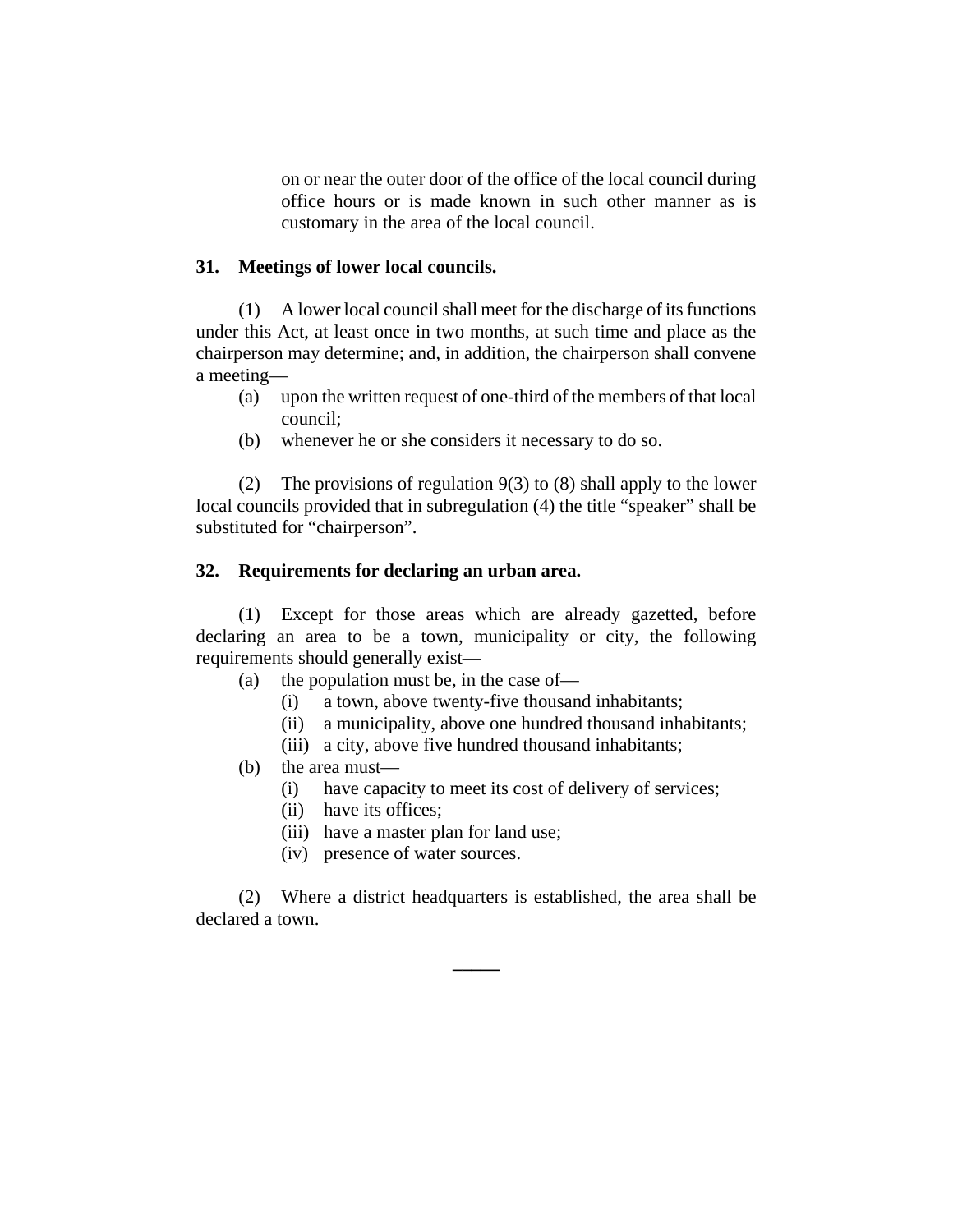# *Fourth Schedule.*

# **Functions and powers of a local government council not to be delegated.**

- 1. Approval of annual budget estimates
- 2. Approval of supplementary estimates
- 3. Making byelaws for the proper conduct of the council's own business
- 4. Approval of development plans
- 5. Passing of bills for ordinances and byelaws
- 6. Power to raise loans and mortgaging council property
- 7. Any other function or power that may be added to the above by the Minister with the approval of Cabinet

**\_\_\_\_\_**

s. 33.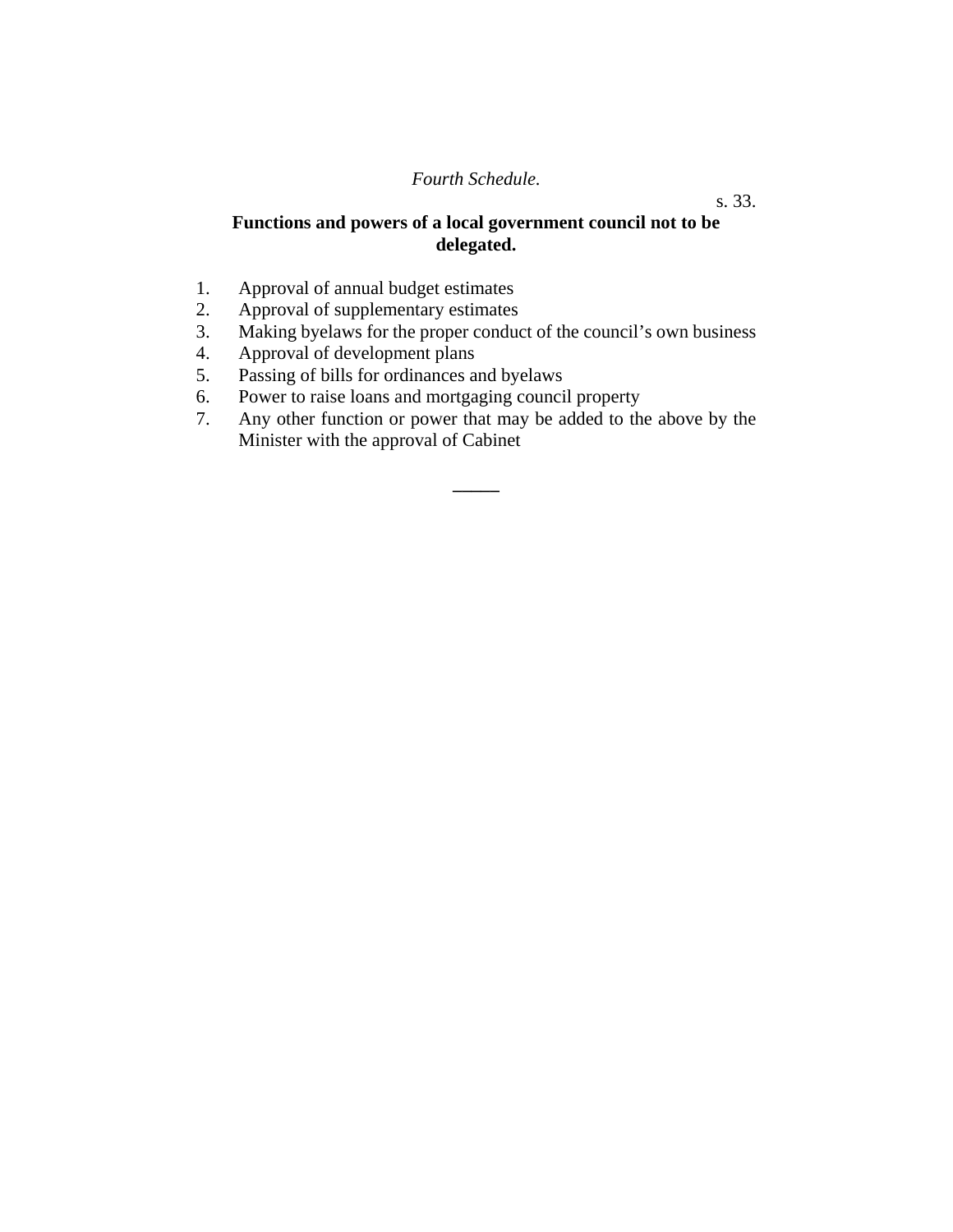## *Fifth Schedule.*

ss. 78, 80, 84, 85.

## **The Local Governments Revenue Regulations.**

## **Arrangement of Regulations.**

## PART I—PRELIMINARY.

1. Title.

## PART II—GRADUATED TAX.

- 2. Graduated tax.
- 3. Scales of tax.
- 4. Exemptions.
- 5. Tax assessment committee.
- 6. Assessment of taxes by the tax assessment committee.
- 7. Appeal against assessment.
- 8. Attendance before committee, etc.
- 9. Election of a person by district councils to the tax assessment committee.
- 10. Recovery of tax and penalty for nonpayment.

## PART III—PROPERTY TAX.

- 11. Property tax.
- 12. Receipts for rates and taxes.

#### PART IV—OTHER REVENUE.

13. Other revenue.

## PART V—DISTRIBUTION OF GRANTS FROM CITY COUNCILS TO DIVISION COUNCILS.

- 14. Grants from city or municipal council to division councils.
- 15. Distribution of grants by subcounty council to administrative councils.
- 16. Distribution of grants to village, parish and ward councils.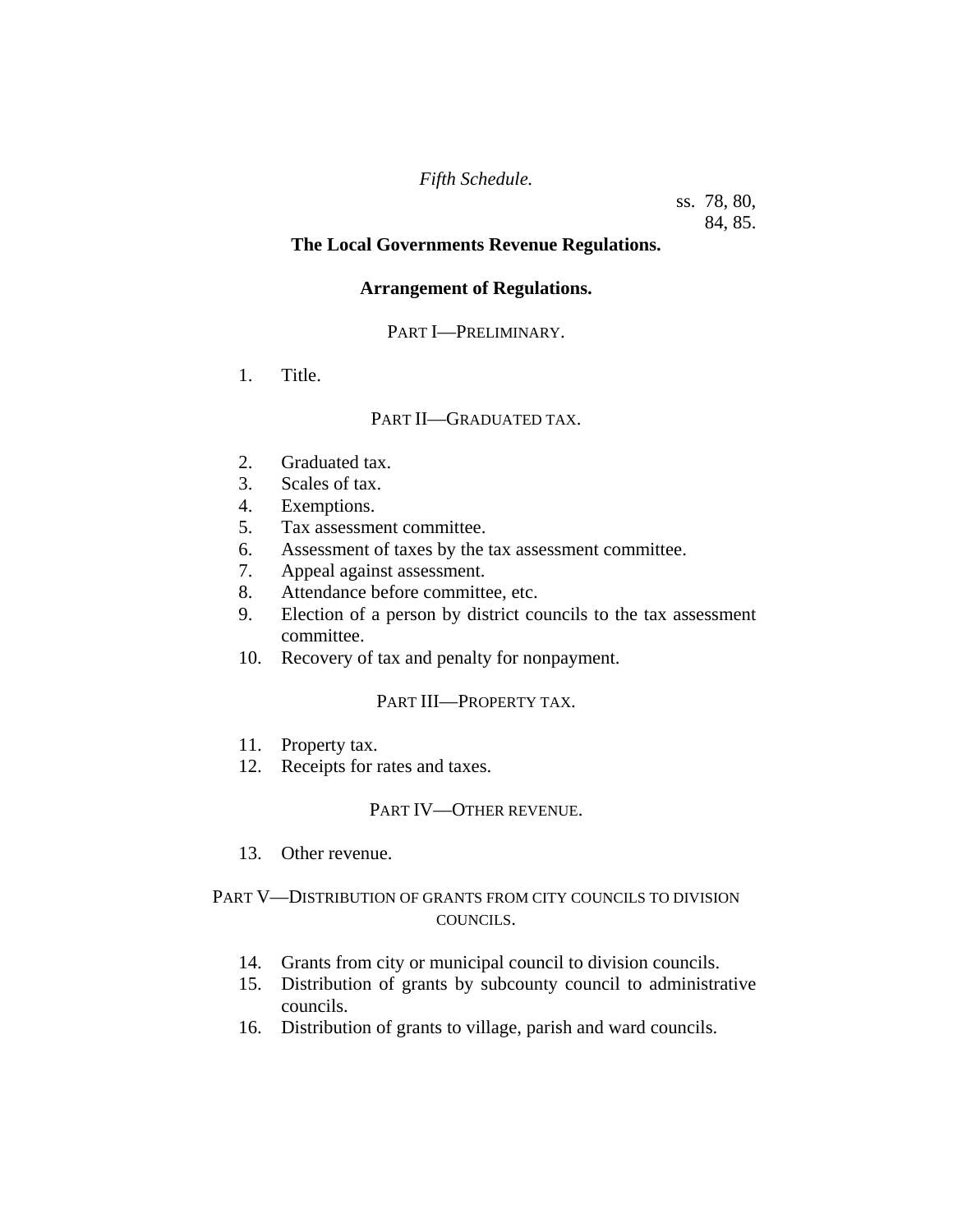## PART VI—MISCELLANEOUS PROVISIONS.

- 17. Information to be supplied.
- 18. Power to demand receipts.
- 19. Penalties for false information.
- 20. Borrowing powers.
- 21. Temporary loans and overdraft.
- 22. Investment of council funds.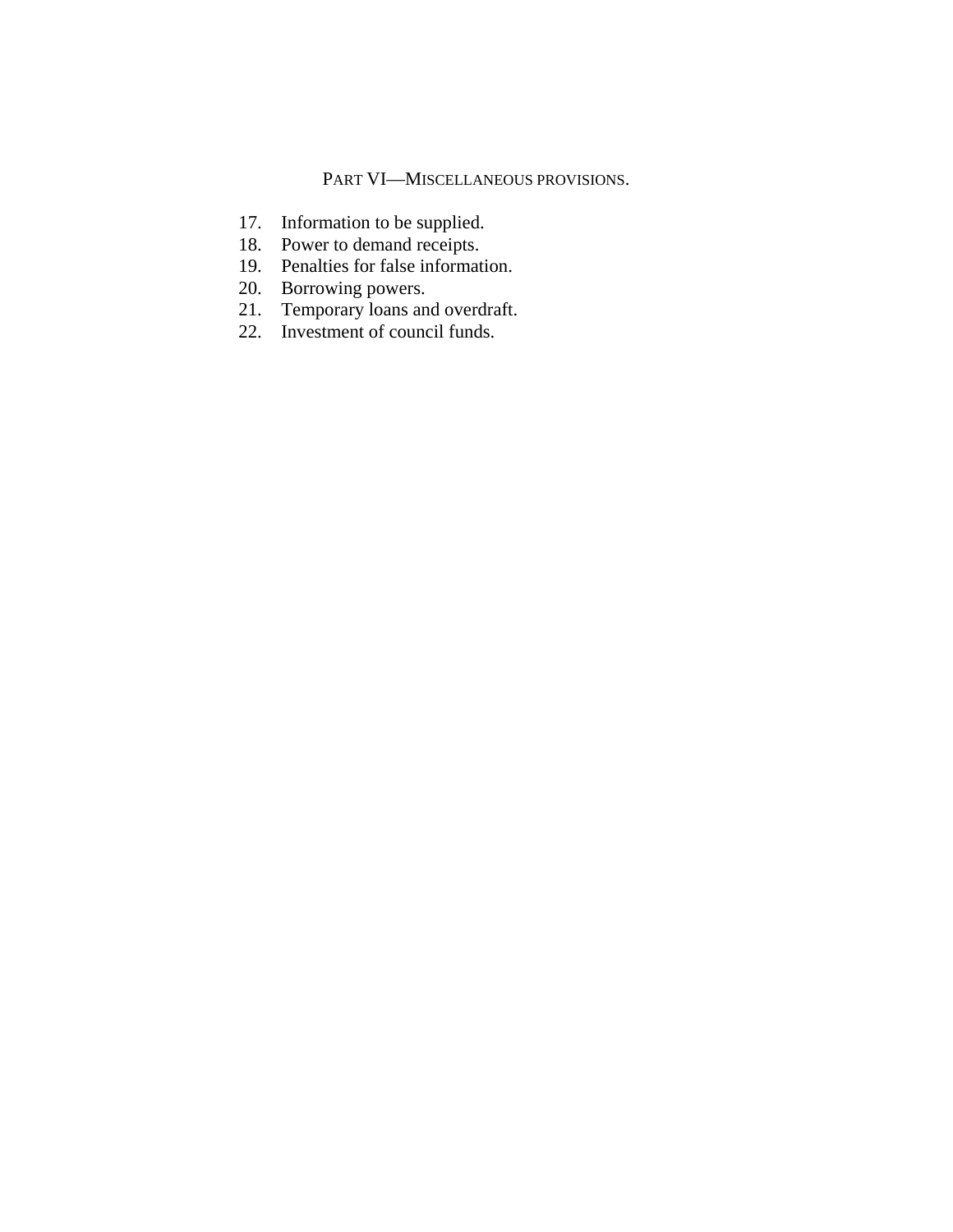## **The Local Governments Revenue Regulations.**

#### PART I—PRELIMINARY.

#### **1. Title.**

These Regulations may be cited as the Local Government Revenue Regulations.

#### PART II—GRADUATED TAX.

#### **2. Graduated tax.**

(1) Every district or urban local council shall levy an annual tax to be known as graduated tax—

- (a) on every male person of or above the apparent age of eighteen years who is on the first day of the financial year residing within the areas of its jurisdiction; and
- (b) on female persons of or above the apparent age of eighteen years engaged in any gainful employment or business.

(2) Graduated tax shall be due and payable on the first day of the beginning of the financial year in each year; and where a person takes up residence in the area of jurisdiction of a district, city, municipal or town council after the first day of the financial year, tax payable shall be due and payable on the day residence is taken.

(3) Graduated tax shall be payable at the place of residence.

(4) For the purposes of this Part of these Regulations, "residence" means continuous residence for at least six months in a city, municipality, town, district or other local government, and continuity of residence shall be deemed not to have been broken by reason of any absence of less than five weeks.

(5) For the purposes of subregulation (6) of this regulation, the period of four months may be either entirely within the relevant tax year or partly in that year and partly in the preceding year.

(6) For the purpose of this regulation, any person who within six months of the tax becoming due proves to the satisfaction of an assessment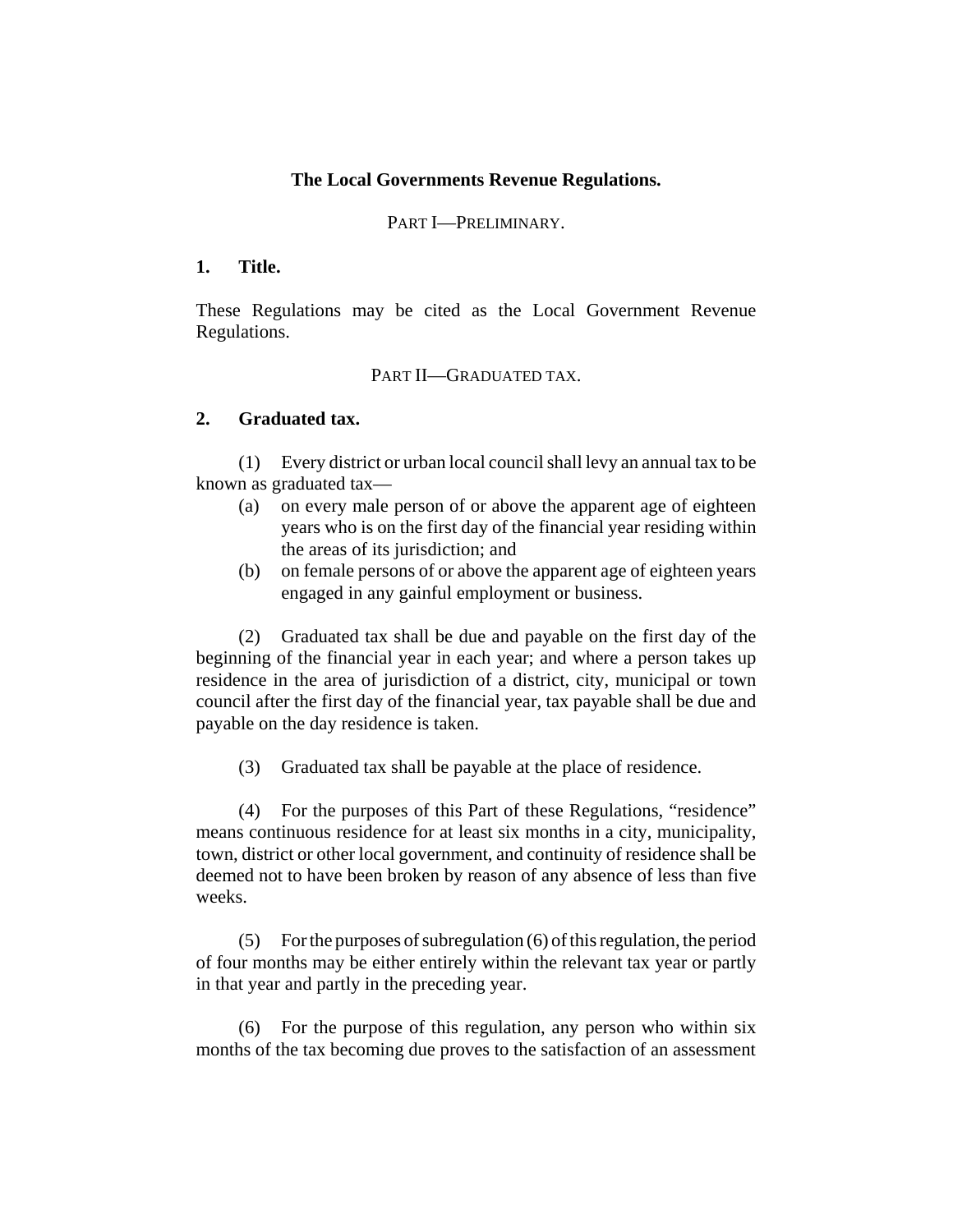officer—

- (a) that he or she was not resident in the area of jurisdiction of the local government council, city, municipality or town council in the previous year; and
- (b) that he or she has paid a similar tax outside that jurisdiction and in respect of that current year,

shall be exempted from the payment of graduated tax in respect of the current year if the tax assessed for him or her is equal to the amount already paid.

(7) Every person shall complete the payment of graduated tax within the first six months of the financial year assessed.

(8) Graduated tax shall be paid on the basis of an assessment, and each graduated taxpayer shall keep evidence of his or her assessment.

(9) The following persons shall be exempted from the payment of graduated tax—

- (a) a person holding a visitors pass or transit pass issued by the immigration department and who does not reside in the area of jurisdiction of a local council for more than four months;
- (b) a student studying in a recognised school or institution during the year in which payment may have been due;
- (c) diplomatic and consular personnel, employees of international organisations and representatives of other states or international organisations, or members of their national organisations, members of their staff and families as are exempted by written law from the payment of tax;
- (d) members of the Uganda Peoples' Defence Forces, the Uganda Police Force, the Uganda Prisons Service and the local defence forces.

(10) No person shall be required to pay more than the maximum graduated tax liability determined by the Government for that year.

(11) A graduated taxpayer shall be liable to pay to any local government additional graduated tax as assessed in that local government provided that a tax already paid elsewhere does not amount to the maximum tax liability determined by the Government for that year.

(12) Where the sum of taxes already paid and the additional assessment taken together exceed the maximum graduated tax liability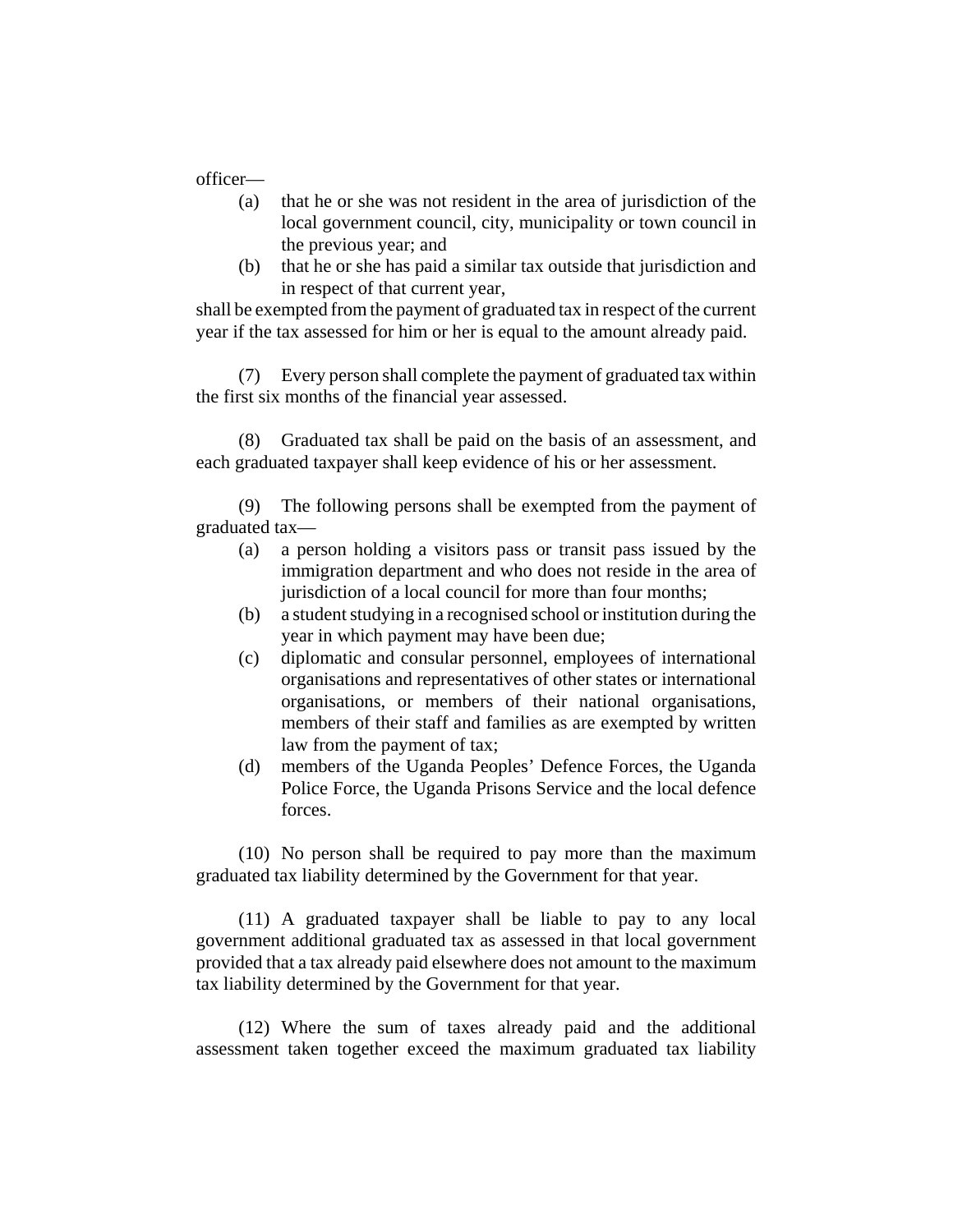determined by the Government for that year, a taxpayer shall be liable to pay only the difference between the maximum liability and the sum of the graduated tax already paid.

(13) A person liable to pay graduated tax under these Regulations shall—

- (a) if resident within an urban council, register with the tax office of the city, municipal or town council established for that area, before the expiry of the second month from the date he or she takes up residence in the area;
- (b) if resident elsewhere, register with the office of the subcounty chief or authority having jurisdiction over the area in which he or she resides.

(14) Where a person who is registered under subregulation (13) of this regulation changes address, he or she shall notify the change at the office at which he or she is registered.

(15) A person contravening subregulation (13) or (14) of this regulation commits an offence and is liable on conviction to a fine not exceeding one currency point or imprisonment for a period not exceeding one month.

## **3. Scales of tax.**

The scales of tax shall be determined by the local governments in accordance with the advice of the Local Government Finance Commission as provided for in article 194(4)(d) of the Constitution.

## **4. Exemptions.**

(1) The chief administrative officer or town clerk may, on the recommendation of the parish administrative unit council, grant partial or complete exemption from the payment of graduated tax, either generally or in respect of any year, of any person who, in his or her opinion, is unable to pay the amount of tax due from him or her, by reason of poverty arising from old age, infirmity as recommended by the parish unit council or other good cause.

(2) Any exemption from tax granted under subregulation (1) of this regulation may be revoked at any time for good cause.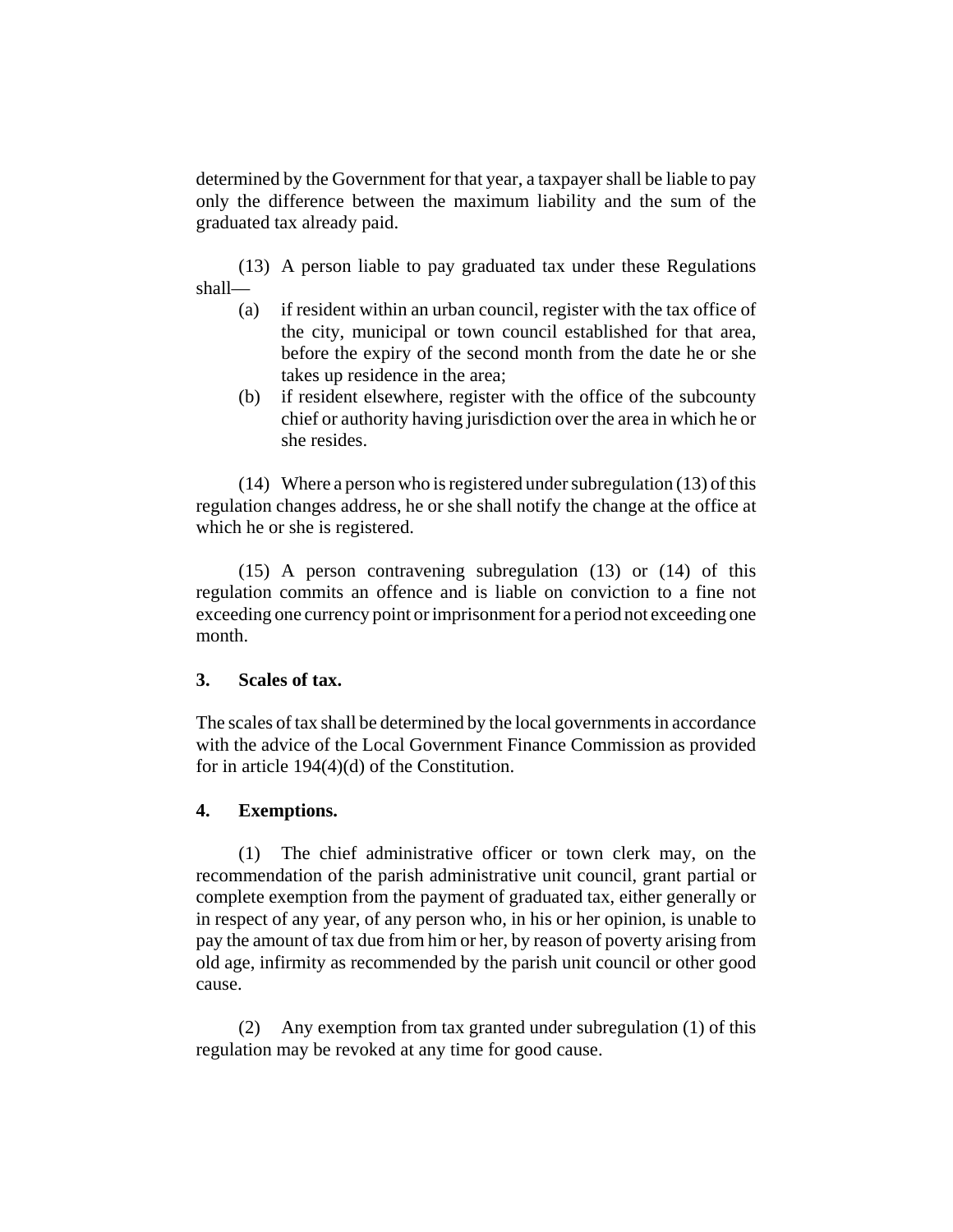(3) A person completely exempted from the payment of tax under subregulation (1) of this regulation shall be issued with a certificate of exemption.

#### **5. Tax assessment committee.**

(1) Every person resident in a subcounty liable to pay tax shall be assessed for graduated tax under these Regulations by a tax assessment committee appointed by the district council.

(2) Every person liable to pay tax and resident in the area of jurisdiction of an urban council shall be assessed by a tax assessment committee appointed by the urban council.

#### **6. Assessment of taxes by the tax assessment committee.**

(1) If a person satisfies the assessment committee or person appointed to do the assessment that he or she is unable to speak or to understand the language used by the tax assessment committee, the committee carrying out the assessment shall be assisted by an interpreter who understands the language of the person to be assessed.

(2) Where within one year of the making of an assessment by an assessment committee, the council concerned discovers in the assessment an error or miscalculation, the council shall order the amendment of the assessment, and a fresh certificate of assessment shall accordingly be issued.

(3) Any amendment under subregulation (2) of this regulation resulting in a higher tax shall not be made without affording a hearing to the taxpayer, and the taxpayer shall have the right to appeal against the amended assessment.

(4) Where an amendment under subregulation (2) of this regulation results in a lower tax, a taxpayer shall be credited with the balance in his or her favour for the tax of the following year.

# **7. Appeal against assessment.**

(1) In every subcounty or urban council there shall be a tax assessment appeals tribunal which shall be constituted in a manner that the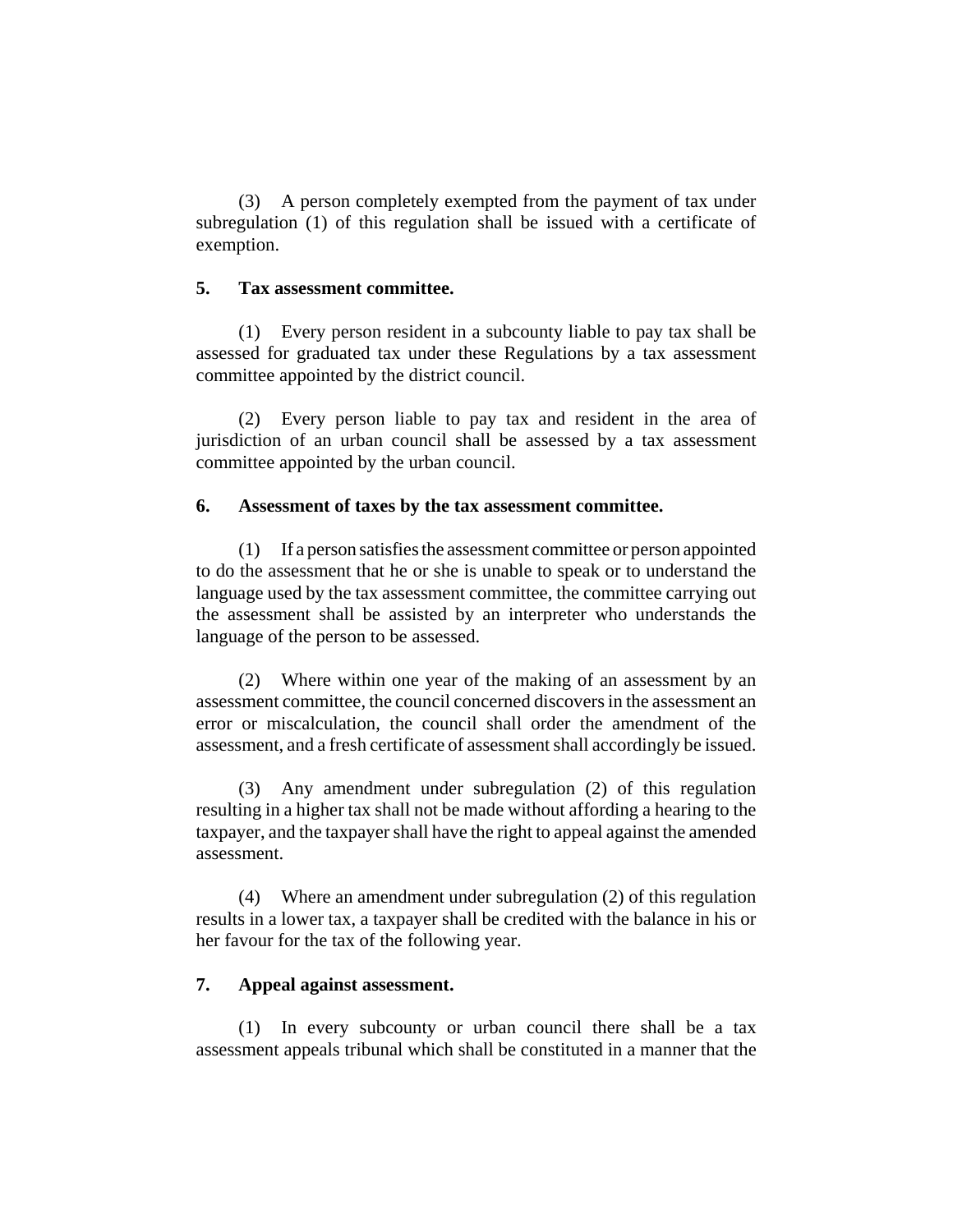Minister may by statutory instrument prescribe.

- (2) Any person—
- (a) assessed to pay tax for which he or she is not liable under these Regulations;
- (b) assessed to pay a rate of tax higher than the standard rate of tax;
- (c) refused exemption from the payment of tax; or
- (d) whose complete exemption or partial exemption from the payment of tax has been revoked or varied by a tax assessment committee,

may appeal to the tax assessment appeals tribunal, and the appeals tribunal may confirm or vary the decision.

(3) Where a chief in charge of a subcounty or town clerk in an urban council in which any person resides is satisfied that a person—

- (a) has not been required to pay graduated tax for which he or she is liable under these Regulations;
- (b) has been required to pay tax at a lower rate than he or she should pay; or
- (c) has been granted partial or complete exemption from the payment of tax unreasonably,

that officer may appeal to the tribunal, and the appeals tribunal may confirm or vary the decision appealed against.

(4) Any appeal under this regulation shall be brought within thirty days of the decision of the assessment committee being made known to the taxpayer, the town clerk, the chief finance officer or chief administrative officer, as the case may be.

(5) Any person aggrieved by the decision of the tax assessment appeals tribunal may appeal to the Minister.

## **8. Attendance before committee, etc.**

(1) A tax assessment committee or a tax assessment appeals tribunal may require any person, other than a person who agrees in writing to pay the maximum rate, to attend before it when his or her case is being considered; and that person or the employer of that person shall furnish the committee, officer or tribunal with the information that may be required of him or her to enable the committee, officer or tribunal to reach a proper decision.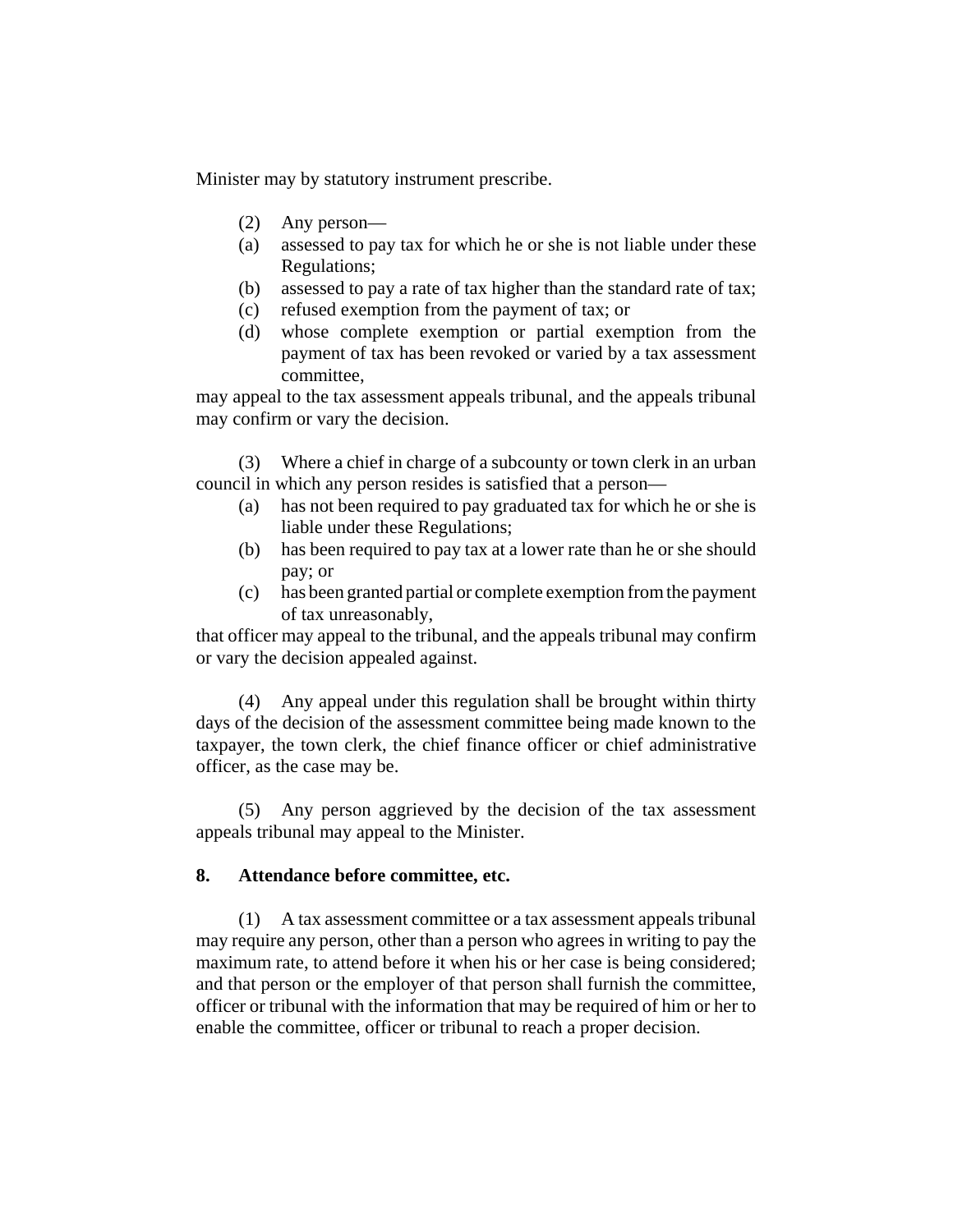(2) Any person who wilfully neglects or refuses to attend or when attending wilfully refuses to furnish information lawfully required of him or her commits an offence and is liable on conviction to a fine not exceeding a half a currency point or to a term of imprisonment not exceeding one month.

# **9. Election of a person by district councils to the tax assessment committee.**

Where provision is made for a lower council or other body to elect a person to an assessment committee or a tax assessment appeals tribunal and the lower council or other body is not in existence, or is unable or unwilling to make the necessary election, the election shall be made by the district or urban council.

## **10. Recovery of tax and penalty for nonpayment.**

(1) Where the tax payable or any part of it remains unpaid at the end of the first six months of the financial year, there shall be a surcharge of 50 percent of the amount remaining unpaid.

(2) The provisions relating to the collection and enforcement of tax shall apply to a surcharge.

(3) Subject to this regulation, any person who without lawful excuse, the proof of which shall lie on him or her refuses, neglects or fails to pay the tax to which he or she is liable under these Regulations, six months from the date the tax is due, commits an offence and is liable on conviction to imprisonment for a term not exceeding one month or to a fine not exceeding double the amount of the tax due.

(4) Notwithstanding any other provision of this regulation, a taxpayer may be sued by a district or urban local council for the recovery of the tax due.

(5) For the purposes of this regulation, tax due includes tax due and payable during the two years immediately preceding the year in which proceedings are instituted.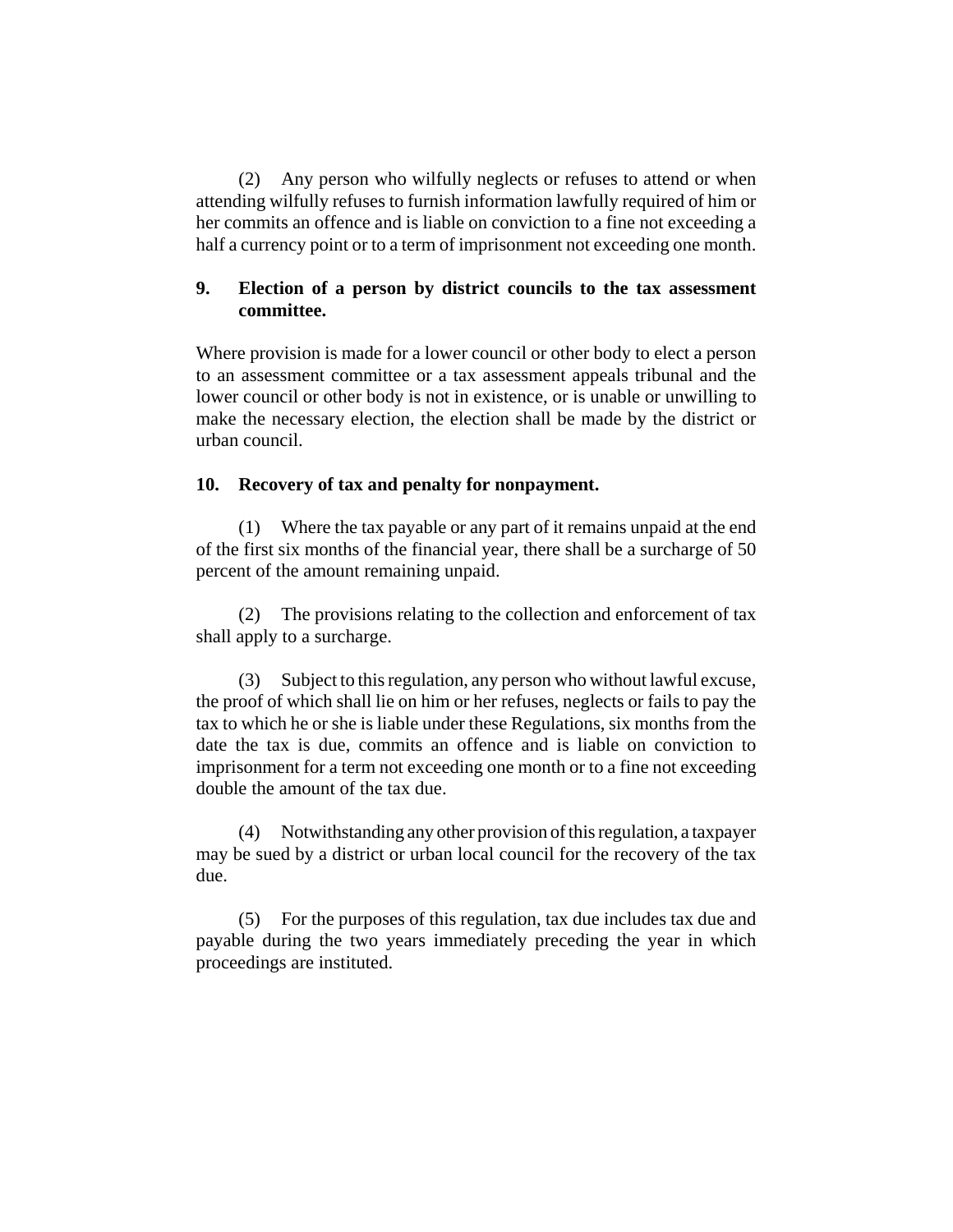## PART III—PROPERTY TAX.

#### **11. Property tax.**

(1) A district and urban local council shall impose, under the provisions of the Local Government (Rating) Act, rates on property that is within its area of jurisdiction.

(2) A district or urban council may enact laws imposing rates on persons owning, occupying or in possession of land or buildings in any area to which the Local Government (Rating) Act does not apply.

(3) A district or urban council may recover any rate due at any time after it becomes due and payable by court action against the defaulter.

(4) Where a person liable to payment of rate fails to pay the rate within two months from the date of service of the notice of payment, the district or urban council may recover the rate due—

- (a) as a civil debt recoverable summarily; or
- (b) by distress and sale of any goods and chattels of the person together with the costs and charges of levying and recovering that debt.

(5) The local council may grant complete or partial exemption from the payment of rates in respect of premises occupied or used in connection with religious, charitable or other public purpose or for a good cause.

#### **12. Receipts for rates and taxes.**

(1) A receipt for the amount of any rate or tax paid by a rate or taxpayer be issued by the collector and delivered to the person paying the rate or tax, and that receipt shall be evidence of the payment of the rate or tax.

(2) Whenever for any sufficient reason a receipt issued under subregulation (1) cannot be produced, a court may in its discretion admit other evidence in proof of payment.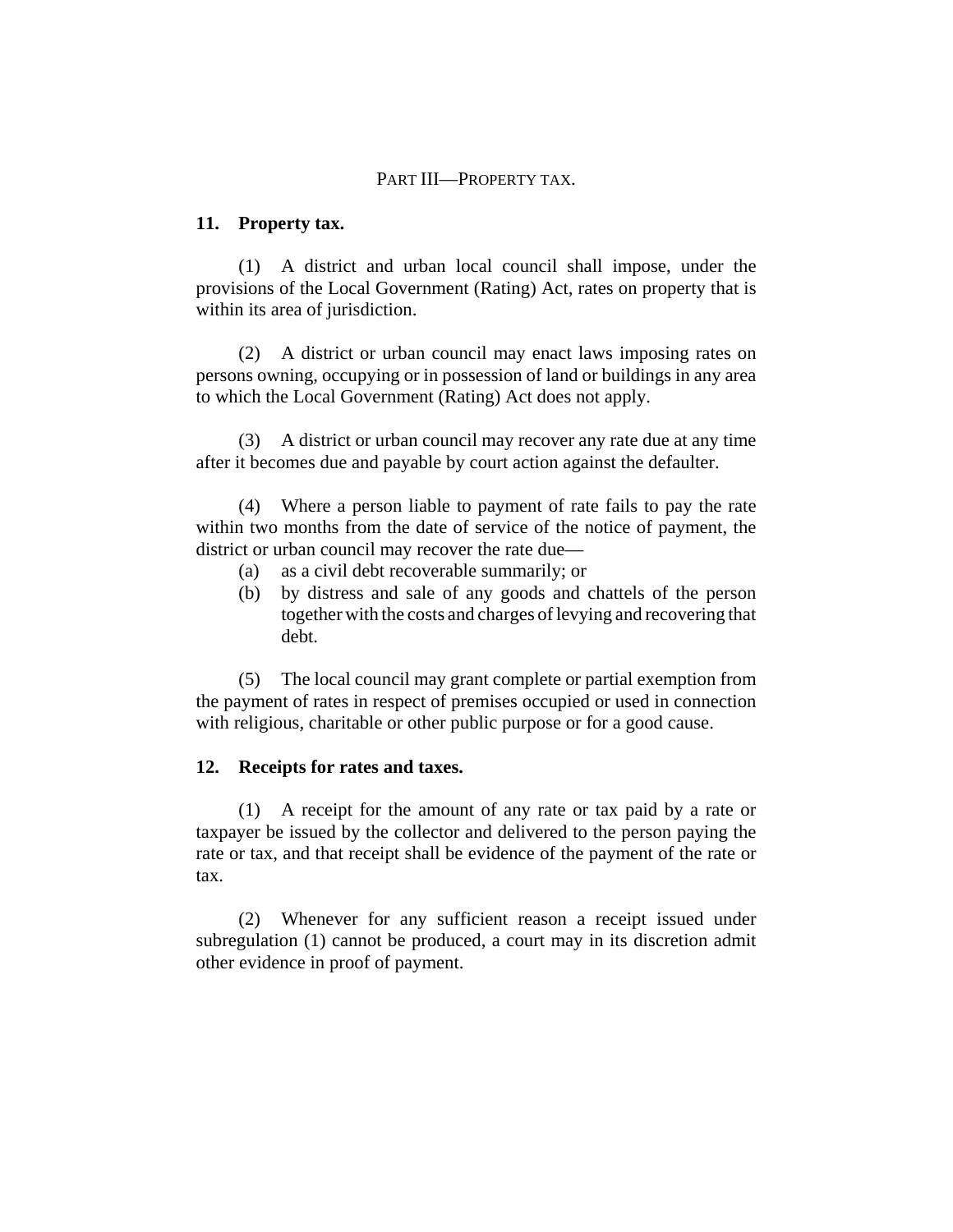## PART IV—OTHER REVENUE.

#### **13. Other revenue.**

In addition to graduated tax, rates and grants from the Government, local government revenue shall consist of—

- (a) fees and fines on licences and permits in respect of any service rendered or regulatory power exercised by the local council;
- (b) interest on investments;
- (c) rents from lease of property owned by the local council;
- (d) fees and fines imposed by courts administered by the local council;
- (e) donations, contributions and endowments;
- (f) charges or profits arising from any trade, services or undertaking carried on by the local council;
- (g) annual bicycle licences;
- (h) parking fees;
- (i) advertisement fees;
- (j) cess on produce;
- (k) user charges where applicable;
- (l) fishing licences;
- (m) agency fees;
- (n) charcoal burning licences; and
- (o) any other revenue which may be prescribed by the local government and approved by the Minister.

PART V—DISTRIBUTION OF GRANTS FROM CITY COUNCILS TO DIVISION COUNCILS.

#### **14. Grants from city or municipal council to division councils.**

(1) The minimum of 30 percent of the total revenue collected and remitted by all city or municipal divisions to a city or municipal council shall be distributed as grants to division councils based on a formula provided under subregulation (4) of this regulation.

(2) A city or municipal council shall distribute at least 30 percent of the total amount of its revenue collection to division councils in its area of jurisdiction on a monthly basis in accordance with the formula in subregulation (4) of this regulation.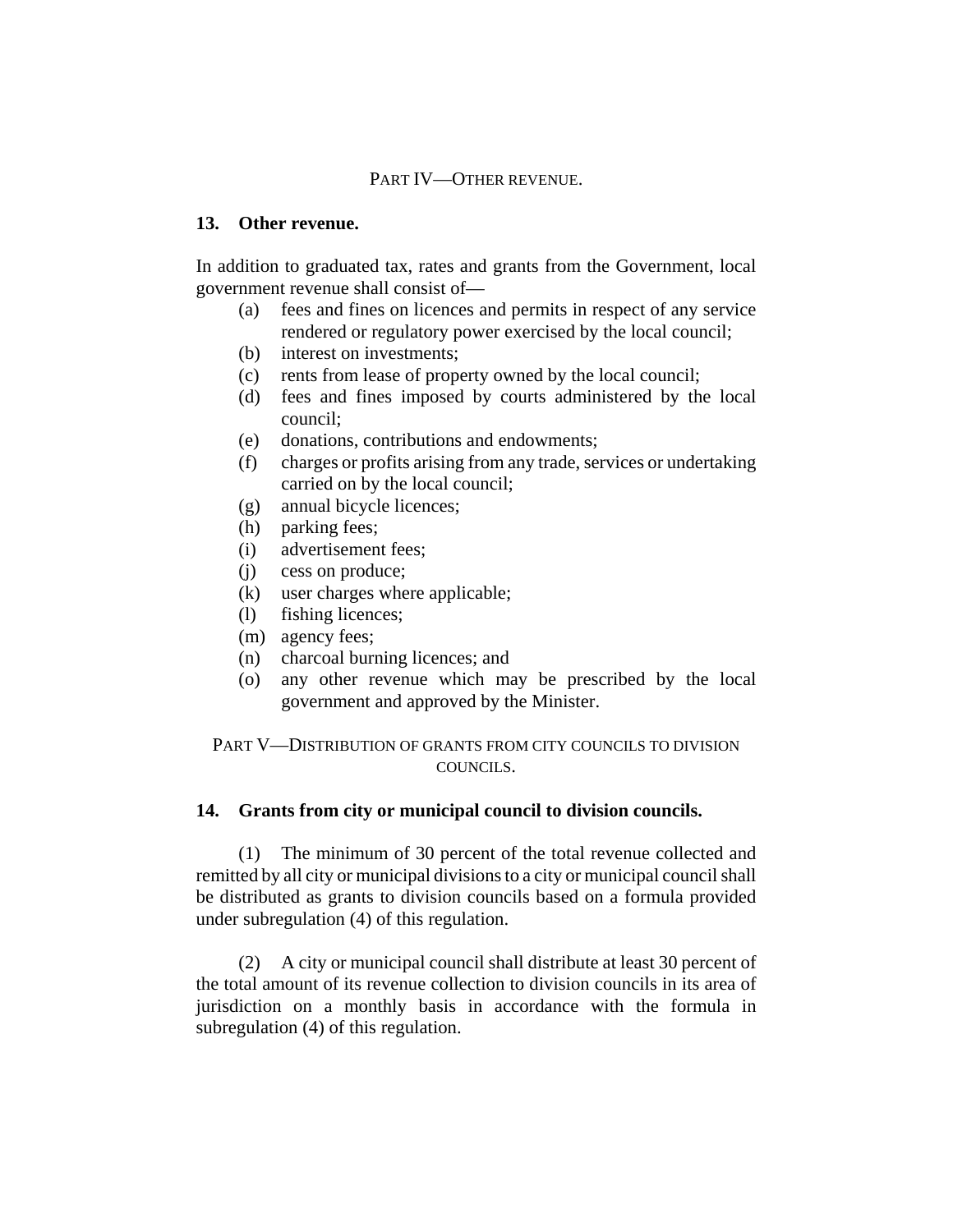(3) Where a city or municipal council fails to remit funds due to a division council under subregulation (2) of this regulation for two consecutive months, the division council may retain the amount due to it.

(4) The amount to be given to individual divisions shall be calculated in accordance with the following formula—

*Formula for distribution of grants from city or municipal councils to division councils.*

$$
A = 3B \left[ W_1 X_i W_2 Y_i W_3 Z_i W_4 Q_i \right]
$$
  

$$
- + - + - + -
$$
  

$$
10 \qquad X \qquad Y \qquad Z \qquad Q
$$

Where—

| A              | $=$ minimum annual amount for a division                            |
|----------------|---------------------------------------------------------------------|
| B              | $=$ city/municipal council actual collected revenue for that period |
| $W_1$          | $=$ weight of the parameter for child mortality                     |
| $W_{2}$        | $=$ weight of the school-age-going population (5-12 yrs.)           |
| W <sub>3</sub> | $=$ weight of the number of inhabitants                             |
| $W_4$          | $=$ weight of the land area (sq. km.)                               |
| $X_{-}$        | $=$ city/municipal council total number of child deaths (1-5 yrs.)  |
| Y              | $=$ city/municipal council school-age population (5-12 yrs.)        |
| Z              | $=$ city/municipal council population                               |
| Q              | $=$ city/municipal council land area (sq. km.)                      |
| $X_i$          | $=$ division (i) total number of child deaths (1-5 yrs.)            |
| $y_i$          | $=$ division school-age-going population (5-12 yrs.)                |
| $Z_i$          | $=$ division population                                             |
| $q_i$          | $=$ division land area (sq. km.)                                    |
| $\mathbf{i}$   | $=$ division, e.g. Nakawa for Kampala City Council                  |
|                | Recommended weights of the parameters—                              |
|                | $\sqrt{2}$                                                          |

|     | (a) child mortality                     | 40% |
|-----|-----------------------------------------|-----|
| (b) | school-age-going population (5-12 yrs.) | 25% |
|     | (c) population                          | 20% |
| (d) | land area (sq. km.)                     | 15% |

Total 100%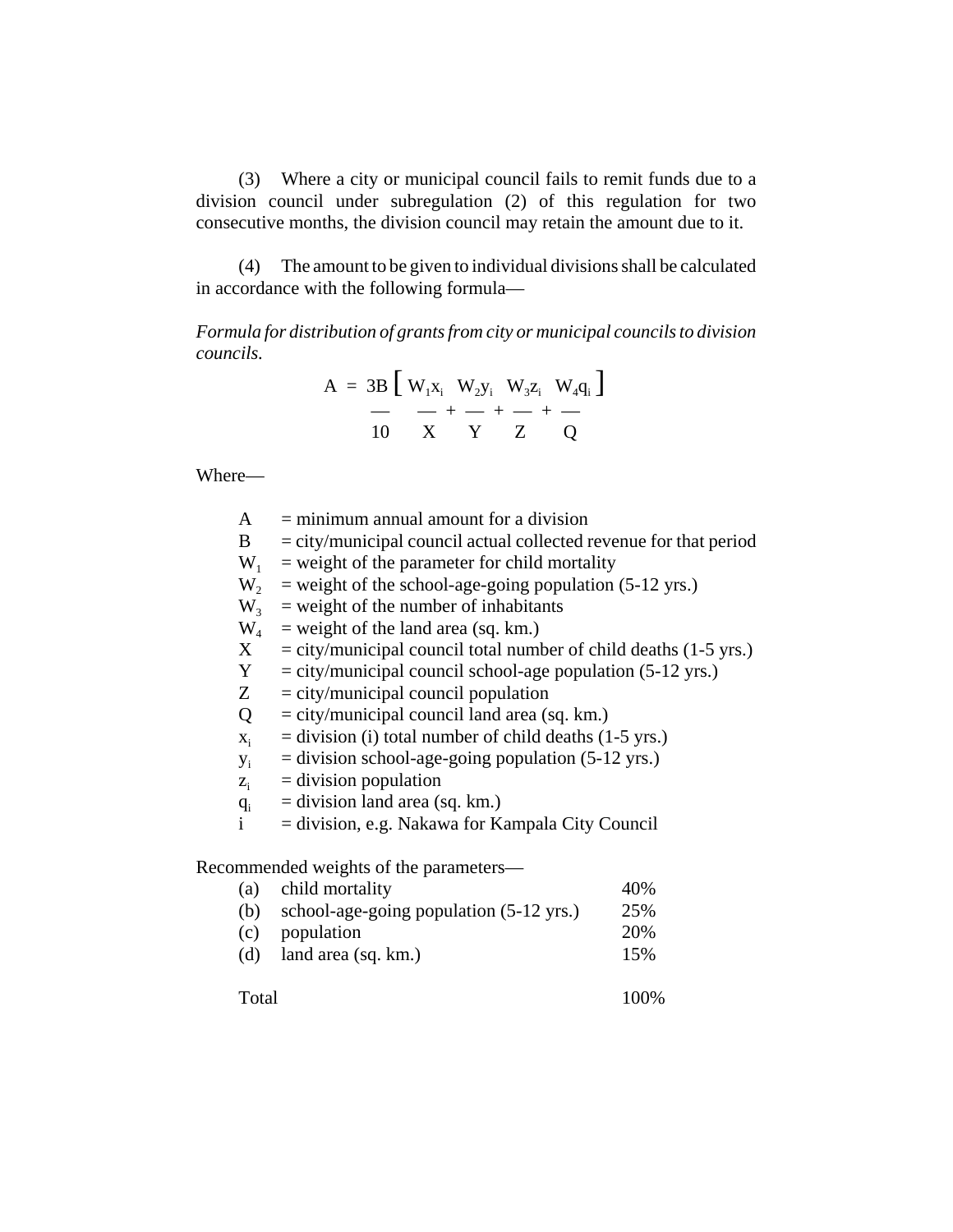# **15. Distribution of grants by subcounty council to administrative councils.**

A subcounty shall retain 65 percent of the amount retained and distribute the 35 percent as follows—

- (a) 5 percent to be remitted to the county councils;
- (b) 5 percent to be distributed among the parishes;
- (c) 25 percent to be distributed among the village councils.

# **16. Distribution of grants to village, parish and ward councils.**

Twenty-five percent of the total of what a division retains and receives from the city or municipal council shall be distributed among the village councils within its area of jurisdiction, and 10 percent among the parish or ward councils.

## PART VI—MISCELLANEOUS PROVISIONS.

# **17. Information to be supplied.**

(1) Every person paying any rate or tax or obtaining exemption from a rate or tax shall furnish the collector with information that may be required by him or her in preparing the requisite receipt or certificate of exemption, and shall, if so required by the collector, attend personally before the assessment committee that carried out the assessment.

(2) Any person who on being required under this regulation to attend before the assessment committee wilfully neglects or refuses to attend or, when attending, wilfully refuses to furnish any information lawfully required of him or her commits an offence and is liable on conviction to a fine not exceeding half a currency point.

## **18. Power to demand receipts.**

(1) A collector may require a person whom he or she has reasonable grounds to believe to be liable to any rate or tax to produce a receipt in respect of that rate or tax.

- (2) Subject to regulation 12(2) of these Regulations—
- (a) where a person fails to produce a receipt or states that he or she is not liable for the rate or tax and does not produce a certificate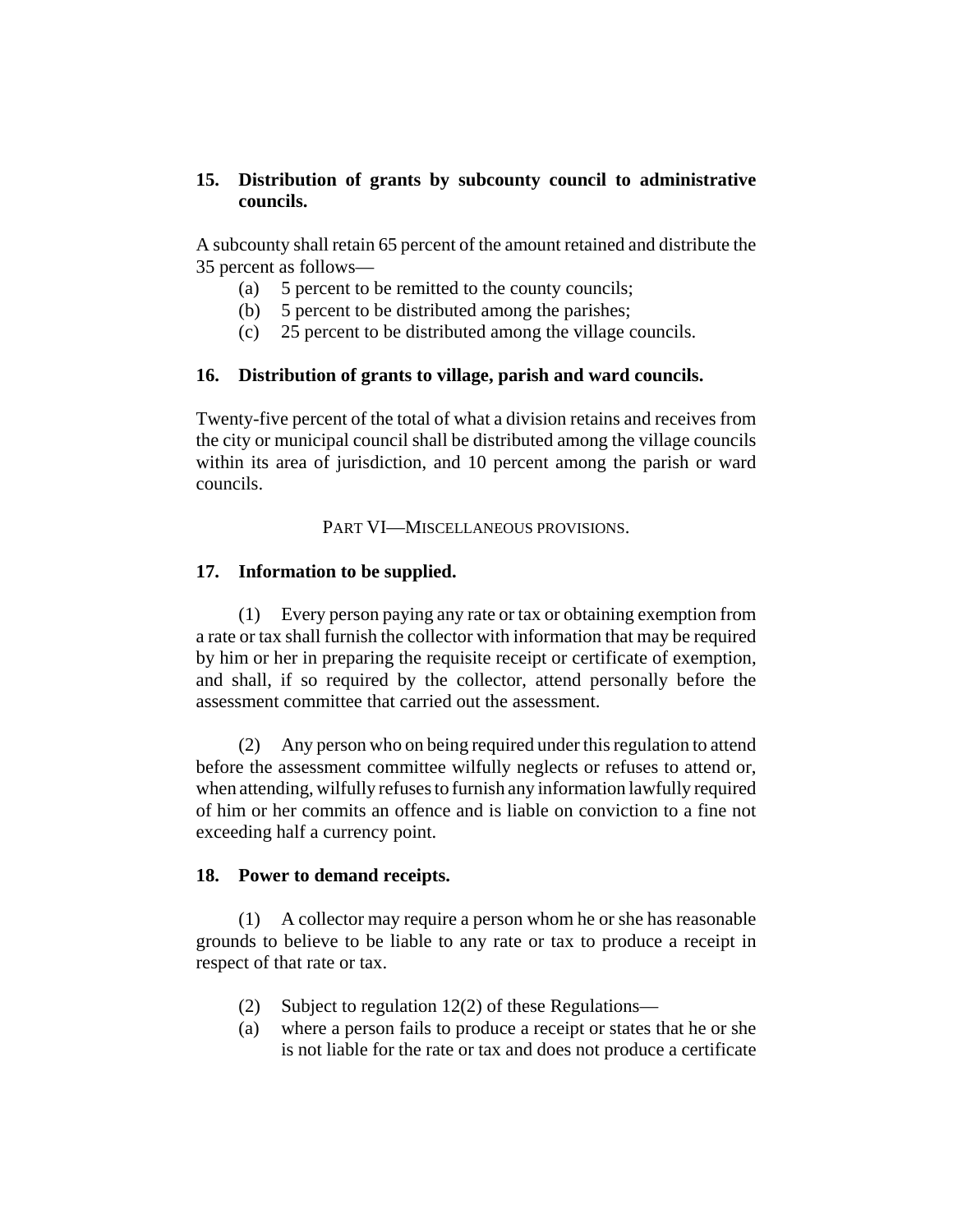of exemption, the collector may require that person to furnish information which the chief administrative officer or town clerk may consider necessary for the purpose of ascertaining the proper rate or the rate of tax payable by that person;

(b) evidence of the nonproduction of a receipt or certificate of exemption upon request having been made shall, for the purposes of any proceeding under these Regulations, be prima facie evidence that the rate or tax is due and has not been paid.

(3) Any person who wilfully fails to comply with any direction lawfully issued under this regulation commits an offence and is liable on conviction to a fine not exceeding one-half currency point in addition to paying the tax due.

## **19. Penalties for false information.**

When required to give information, any person who wilfully gives false information to an assessment committee, assessment office, a tax assessment appeals tribunal, chief administrative officer or town clerk or a collector gives any information which he or she knows or has reason to believe is false commits an offence and is liable on conviction to a term of imprisonment not exceeding one month or to a fine not exceeding one-half currency point or both.

#### **20. Borrowing powers.**

(1) A local government council may from time to time raise loans by way of debenture, issue of bonds, or any other method, in amounts not exceeding 25 percent of the locally generated revenue provided that a local government council demonstrates ability to meet its statutory requirements.

- (2) Borrowing shall be exercised by a local government council—
- (a) with the approval of the Minister if the amount to be borrowed exceeds 10 percent of the total amount the local government council is eligible to borrow;
- (b) after the Auditor General has certified the books of account of the preceding financial year;
- (c) if the Auditor General's report is not qualified;
- (d) if funds are intended for investment in priority activities as identified by the whole council;
- (e) after the executive committee has given guarantee to the effect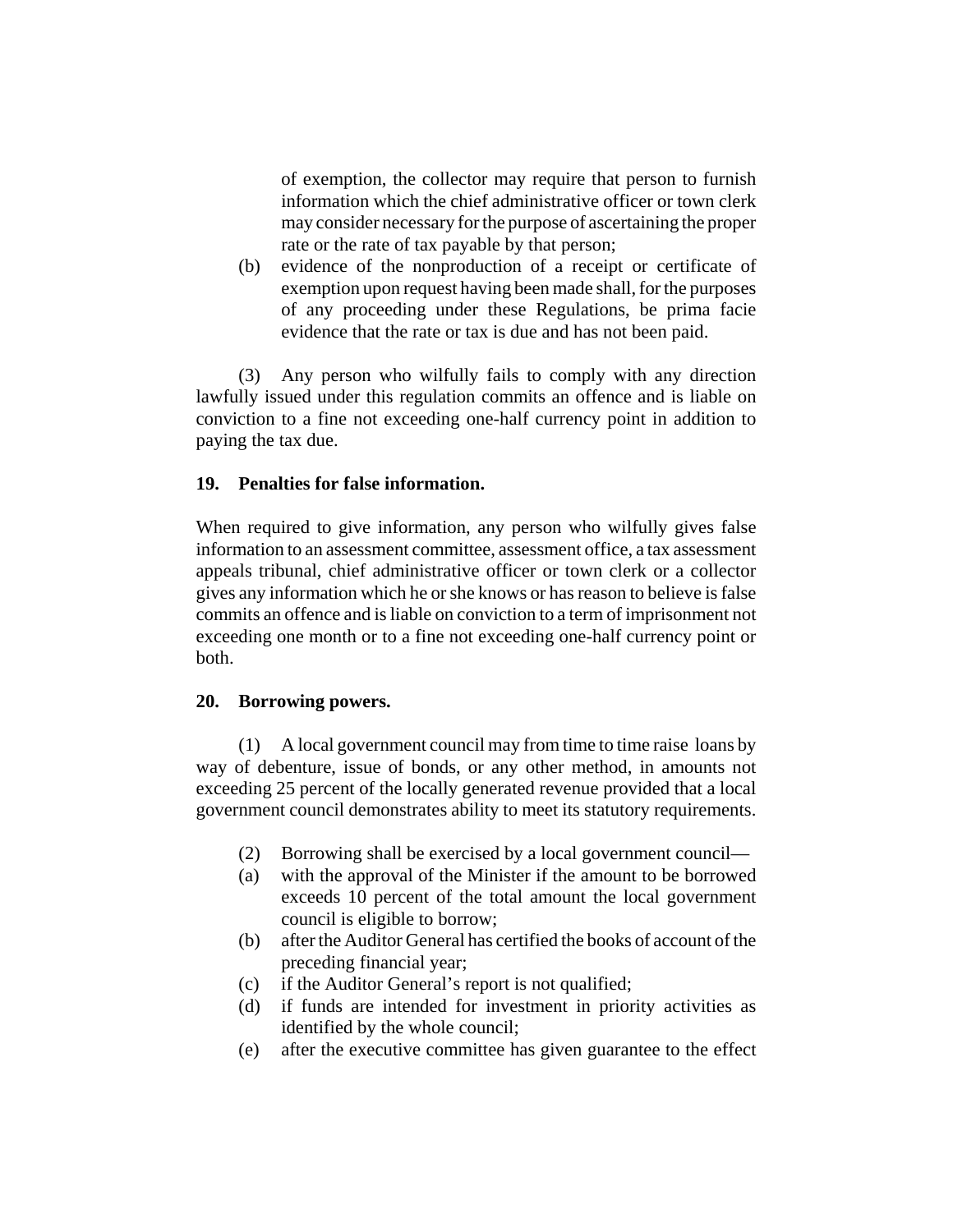that repayment of the loan shall not adversely affect the operations of the local government council and, in particular, meeting the statutory obligations, including salaries.

(3) All loans approved by the Minister shall be published in the official Gazette.

#### **21. Temporary loans and overdraft.**

(1) Whenever a district or urban council has lawfully incurred expenditure, which has been provided for in its approved estimates, it may—

- (a) pending revenue receipts; or
- (b) pending the raising of a loan as provided under regulation 20; and which has been duly approved by the council,

obtain advances of money not exceeding 10 percent of the approved budget by way of temporary loan or overdraft and as part of the total amount to be borrowed, for the purposes of defraying that expenditure.

(2) Monies advanced under this regulation may be secured upon any property of the council obtaining the advance, other than office and residential buildings and furniture therein, rolling stock and engineering plants, to the extent that may be necessary to secure the repayment of the monies advanced.

#### **22. Investment of council funds.**

A local government council may invest monies of the council in a manner that must be approved by a resolution of the council, upon proof that the investment is made in a secure and sound institution of high repute as may be confirmed by the central bank.

*Sixth Schedule.*

**\_\_\_\_\_**

s. 1.

#### **Currency point.**

One currency point shall be equivalent to twenty thousand Uganda shillings.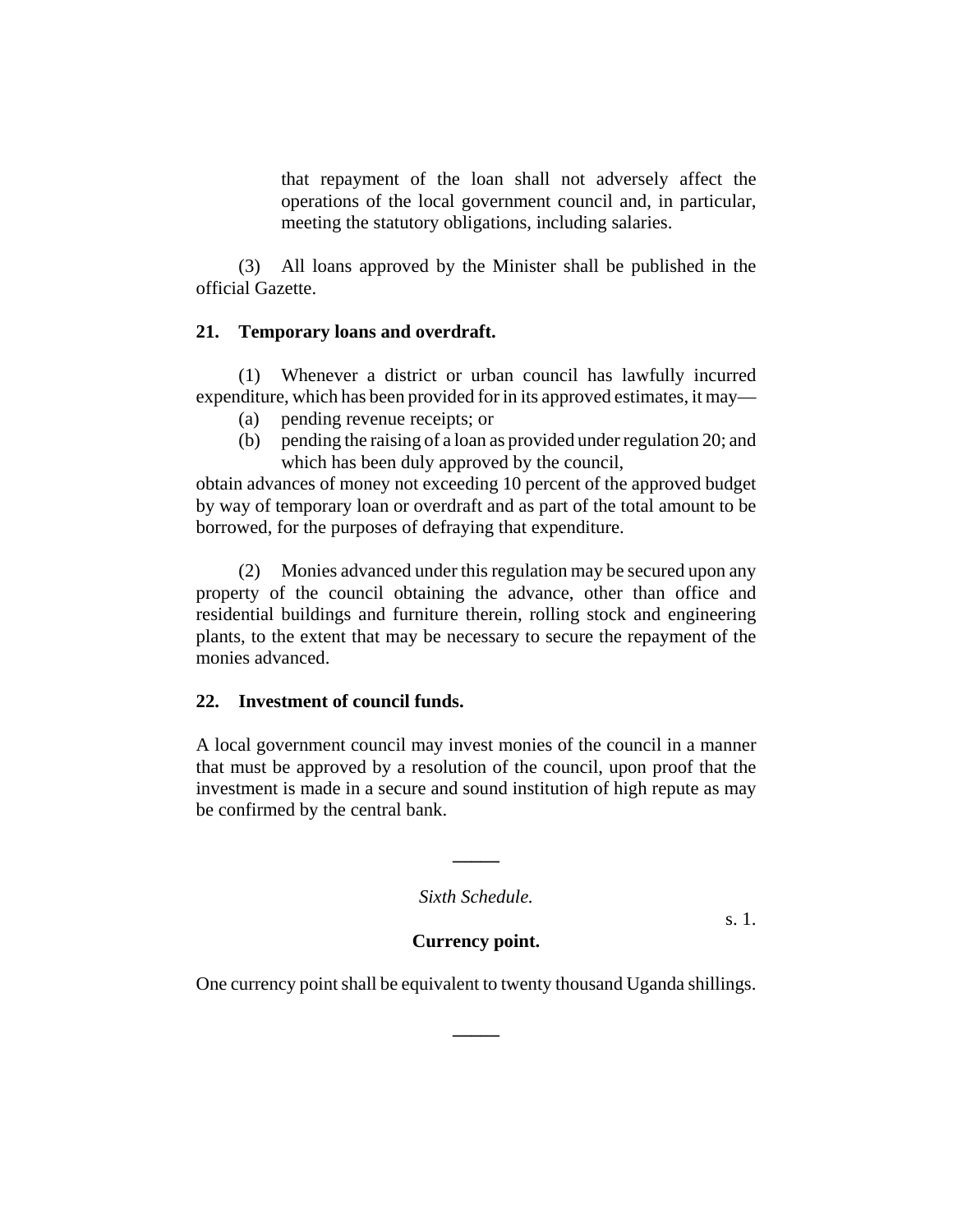*Seventh Schedule.*

ss. 83, 111, 119, 136, 162, 167.

### **Local government election forms.**

PART I—Forms for Chairperson Elections.

### Form EC 1. Nomination Paper for Chairperson Elections.

We, the undersigned, being registered voters, nominate the under-mentioned person as a candidate at the chairperson election.

| Candidate's name in full | Other names | Place of residence and<br>address | Occupation or<br>profession  | Voters registration<br>number | Age and sex |
|--------------------------|-------------|-----------------------------------|------------------------------|-------------------------------|-------------|
|                          |             |                                   |                              |                               |             |
|                          |             |                                   |                              |                               |             |
|                          |             |                                   |                              |                               |             |
| Name                     |             | Place of residence<br>and address | Voter registration<br>number | Signature                     |             |
| Proposer                 |             |                                   |                              |                               |             |
| Seconder                 |             |                                   |                              |                               |             |

We, the undersigned, being registered voters, support the foregoing nomination.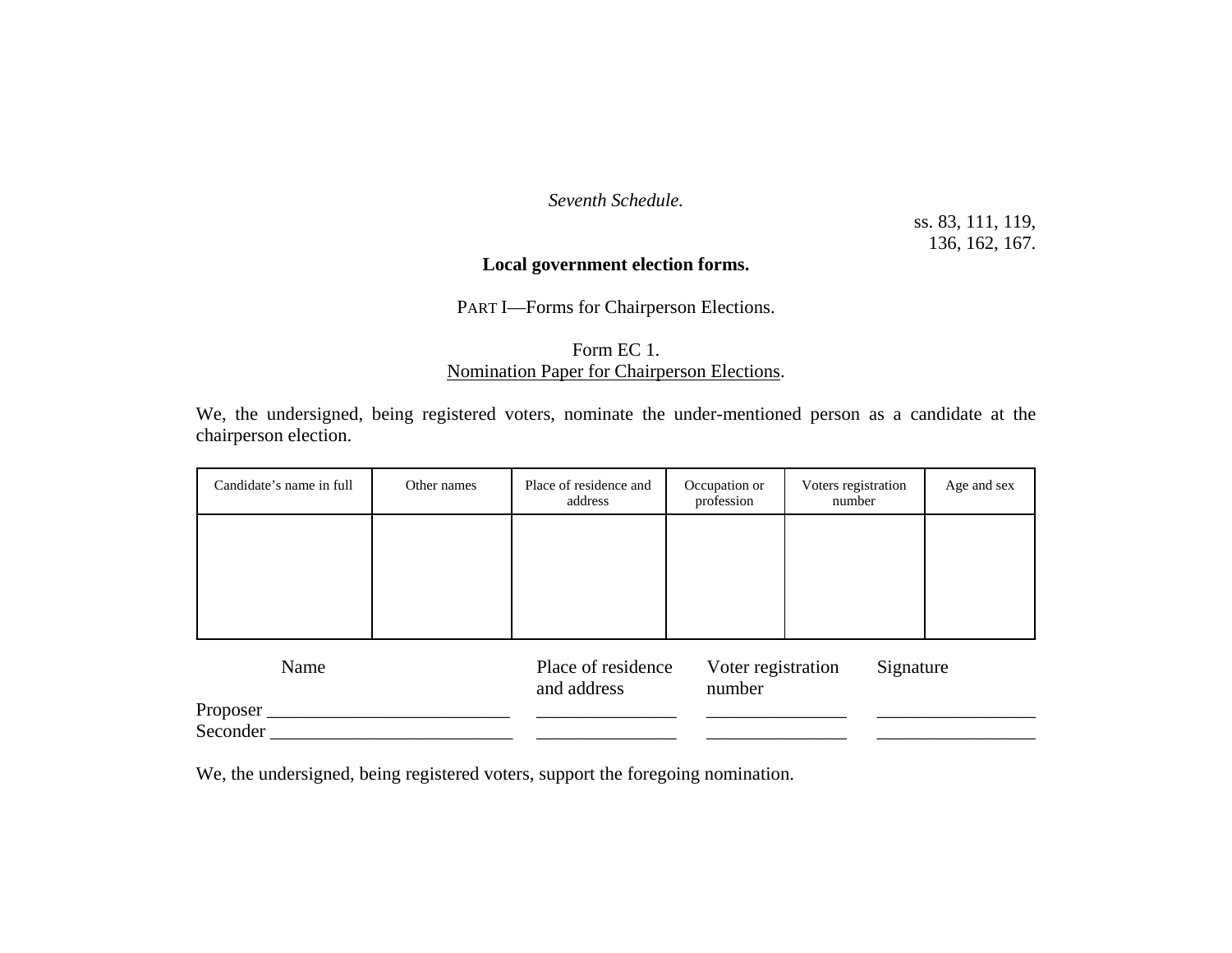| Name                                                                                                                                                                   | Place of residence<br>and address | Voter registration<br>number | Signature                                                   |
|------------------------------------------------------------------------------------------------------------------------------------------------------------------------|-----------------------------------|------------------------------|-------------------------------------------------------------|
|                                                                                                                                                                        |                                   |                              |                                                             |
|                                                                                                                                                                        |                                   |                              | the control of the control of the control of the control of |
|                                                                                                                                                                        |                                   |                              | the control of the control of the control of the            |
|                                                                                                                                                                        |                                   |                              |                                                             |
|                                                                                                                                                                        |                                   |                              |                                                             |
| I, _______________________________, consent to my nomination as a candidate for the office of chairperson<br>election, and my name and address for serving papers are— |                                   |                              |                                                             |
|                                                                                                                                                                        |                                   |                              |                                                             |
| Address                                                                                                                                                                |                                   |                              |                                                             |
|                                                                                                                                                                        |                                   |                              |                                                             |
|                                                                                                                                                                        |                                   |                              |                                                             |
| N.B. $*1$ . In the case of a city or municipality, fifty registered voters.                                                                                            |                                   |                              |                                                             |

 $\overline{\phantom{0}}$ 

 $\overline{\phantom{0}}$ 

2. In the case of a town/division or subcounty, twenty registered voters.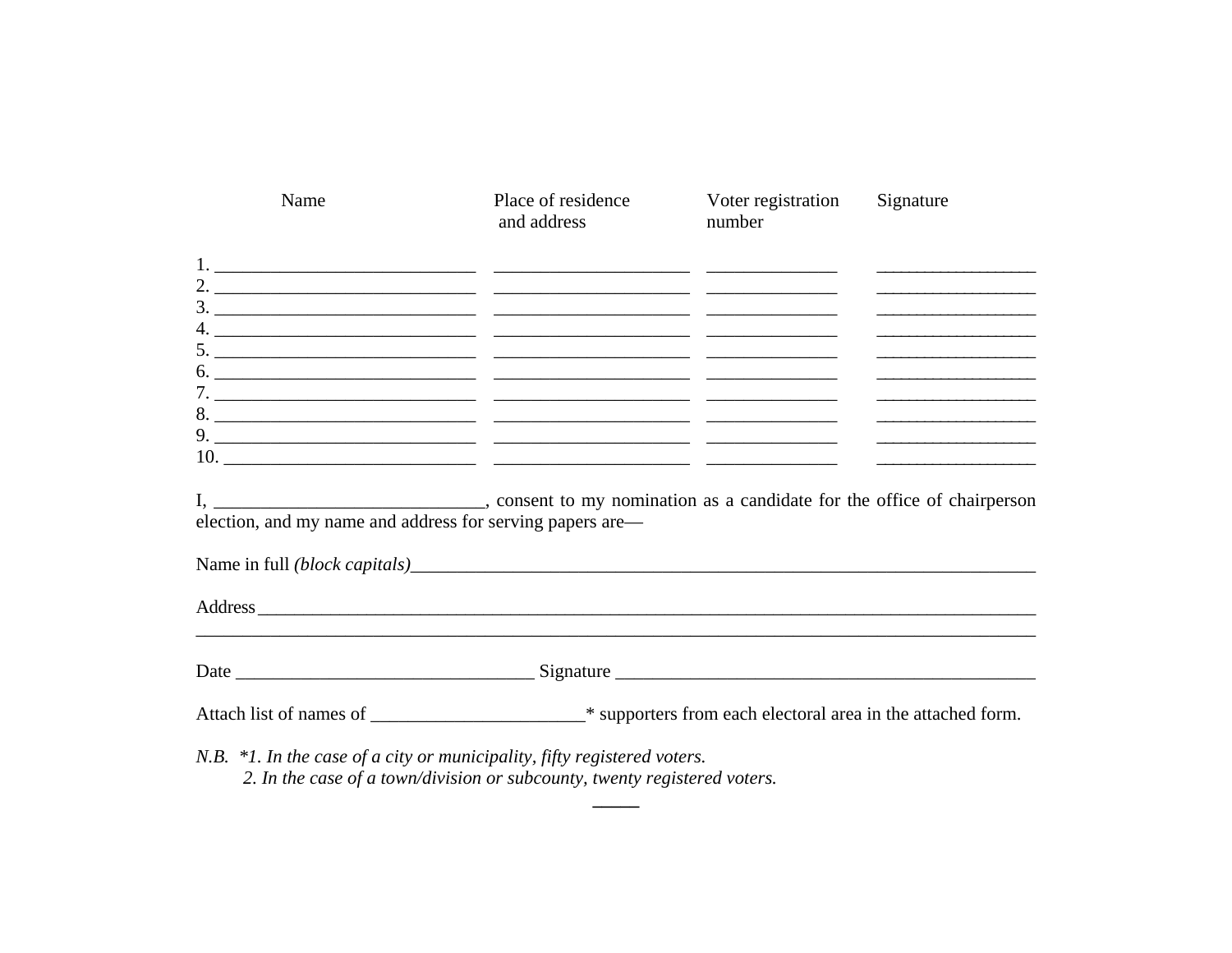### Form EC 2.

### Declaration of a Person Seeking to be Nominated as a Candidate for Election as Chairperson.

solemnly and sincerely declare that—

1. I am a citizen of Uganda.

 $\mathbf{I}, \Box$ 

- 2. I have attained the age of thirty years, and I do not exceed seventy- five years of age.
- 3. I am registered as a voter in the \_\_\_\_\_\_\_\_\_\_\_\_\_\_\_\_ electoral area with voters registration number \_\_\_\_\_\_\_\_\_\_\_\_\_\_\_\_\_\_\_\_.
- 4. I have the following educational qualification

\_\_\_\_\_\_\_\_\_\_\_\_\_\_\_\_\_\_\_\_\_\_\_\_\_\_\_\_\_\_\_\_\_\_\_\_\_\_\_\_\_\_\_\_\_\_\_\_\_\_\_\_\_\_\_.

- 5. I do not owe allegiance to any country other than Uganda.
- 6. I have paid all the taxes due from me.
- 7. I have not been adjudged or otherwise declared to be of unsound mind under any law in force in Uganda.
- 8. I am not under sentence of death or other sentence of imprisonment without the option of a fine, imposed on me by any competent court.
- 9. I am not disqualified by reason of my holding or acting in any office the functions of which involve a responsibility for or in connection with the conduct of an election.

I make this solemn declaration knowing and believing it to be true. Subscribed and solemnly declared by me on this \_\_\_\_\_\_\_\_\_\_\_ day of  $\frac{1}{20}$  , 20  $\frac{1}{20}$ .

Candidate

**\_\_\_\_\_**

\_\_\_\_\_\_\_\_\_\_\_\_\_\_\_\_\_\_\_\_\_\_\_\_\_\_\_\_\_\_\_\_\_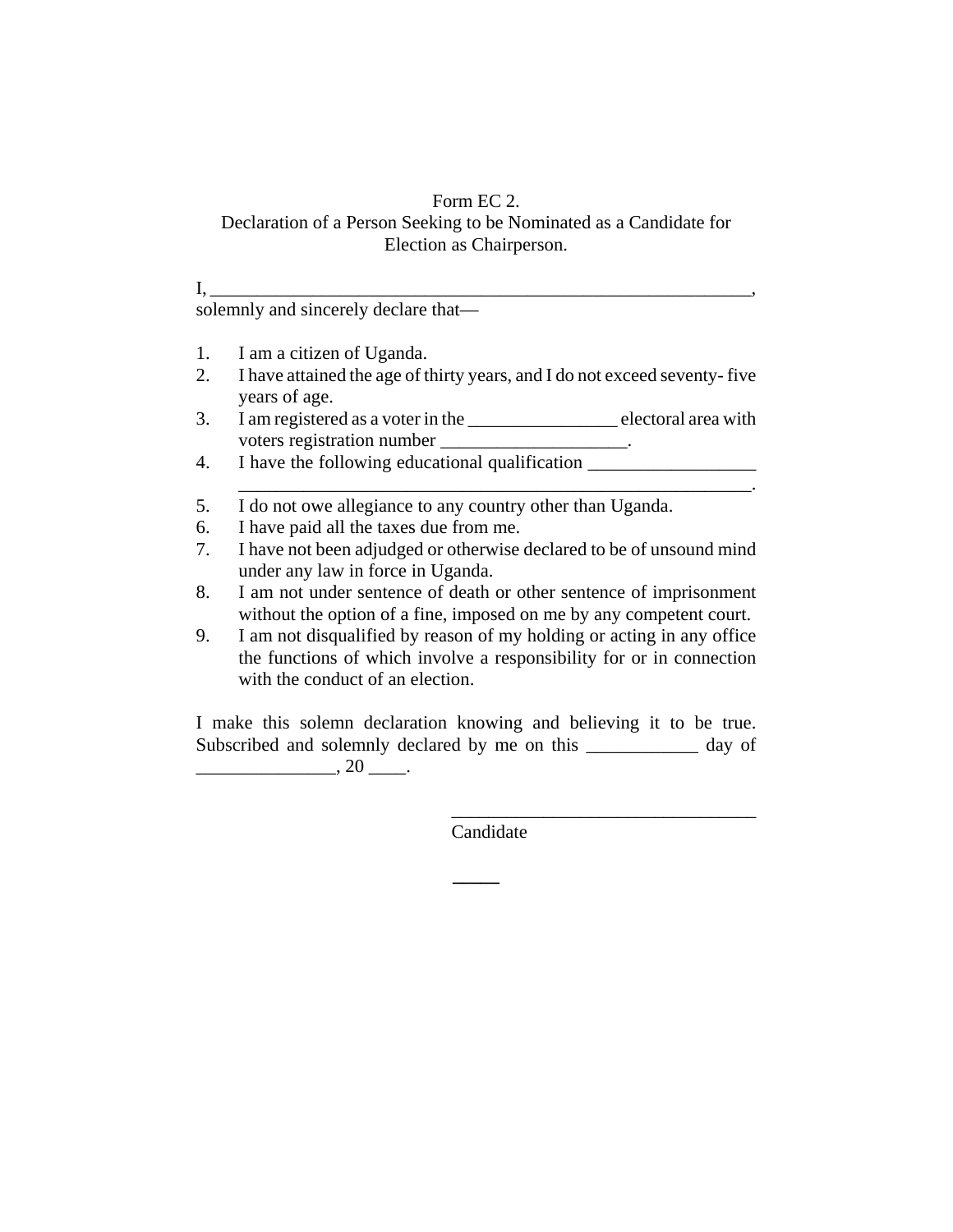# Form EC 3. Declaration of Income, Assets and Liabilities.

| 1. | Full names                                                             |                                                                                                                       |                         |
|----|------------------------------------------------------------------------|-----------------------------------------------------------------------------------------------------------------------|-------------------------|
|    |                                                                        | (Surname) (First name) (Other names)                                                                                  |                         |
| 2. |                                                                        |                                                                                                                       |                         |
| 3. | Place of birth (village, parish, subcounty, county and district)       |                                                                                                                       |                         |
|    |                                                                        |                                                                                                                       |                         |
| 4. |                                                                        |                                                                                                                       |                         |
| 5. |                                                                        |                                                                                                                       |                         |
| 6. |                                                                        |                                                                                                                       |                         |
|    |                                                                        |                                                                                                                       |                         |
|    | $(c)$ Salary (U) shs.                                                  |                                                                                                                       |                         |
|    |                                                                        |                                                                                                                       |                         |
|    | (e) Other emoluments                                                   |                                                                                                                       |                         |
|    | (f) Rewards for personal services for consultancy, lecturing, research |                                                                                                                       |                         |
|    | (g) Details of employment (permanent, contract, temporary, etc.)       |                                                                                                                       |                         |
|    | (h) Others                                                             | <u> 1980 - Johann Stoff, disk foar it ferskearre fan it ferskearre fan it ferskearre fan it ferskearre fan it fer</u> |                         |
| 7. | If self-employed, income per year                                      |                                                                                                                       |                         |
| 8. | Present assets, business interests and contracts.                      |                                                                                                                       |                         |
|    | Statement of assets held by<br>person or his or her<br>nominee         | Location                                                                                                              | Approx. value<br>$Ans.$ |
|    | $(a)$ Land                                                             |                                                                                                                       |                         |
|    | (b) Buildings                                                          |                                                                                                                       |                         |
|    | (c) Farms                                                              |                                                                                                                       |                         |
|    | (d) Ranches                                                            |                                                                                                                       |                         |
|    | (e) Vehicles types and<br>make                                         |                                                                                                                       |                         |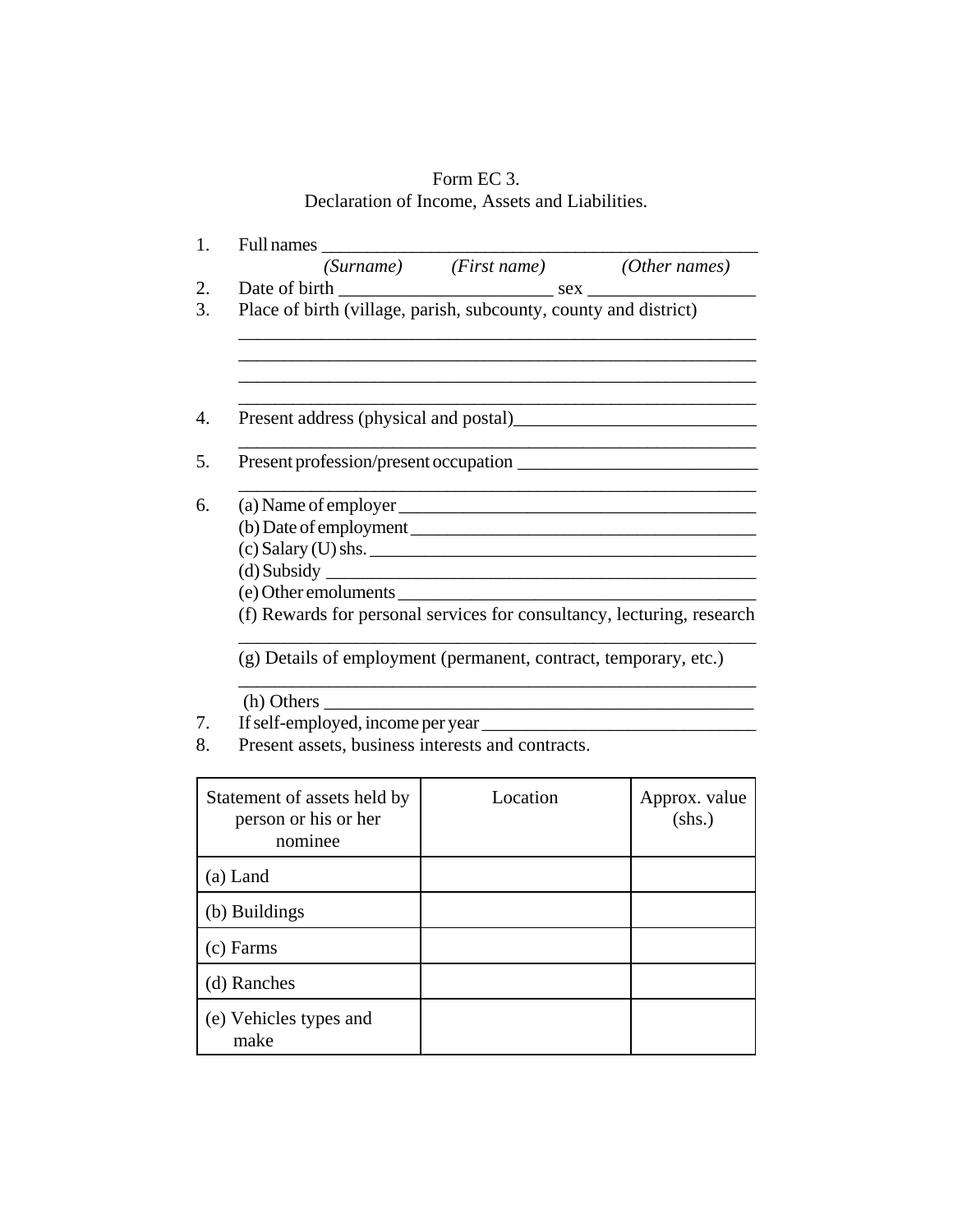| Statement of assets held by<br>person or his or her<br>nominee                                    | Location | Approx. value<br>$(shs.)$ |
|---------------------------------------------------------------------------------------------------|----------|---------------------------|
| Boats/ships/aircraft                                                                              |          |                           |
| <b>Shares</b><br>(g)<br>Bank deposit/<br>investment incomes<br>and incomes<br>incidental to these |          |                           |
| (h) Any other additional<br>information, if any                                                   |          |                           |

# 9. Present indebtedness (or liabilities) if any.

| Statements of indebtedness<br>of person or his or her<br>nominee                          | Location | Total shs. |
|-------------------------------------------------------------------------------------------|----------|------------|
| Details of liabilities—<br>overdrafts, loans and<br>securities in respect of              |          |            |
| (a) Land                                                                                  |          |            |
| (b) Building                                                                              |          |            |
| (c) Farms                                                                                 |          |            |
| (d) Ranches                                                                               |          |            |
| (e) Vehicles types and<br>make                                                            |          |            |
| (f) Boats/ships/aircrafts                                                                 |          |            |
| $(g)$ Shares<br>Bank deposit/<br>investment incomes<br>and incomes incidental<br>to these |          |            |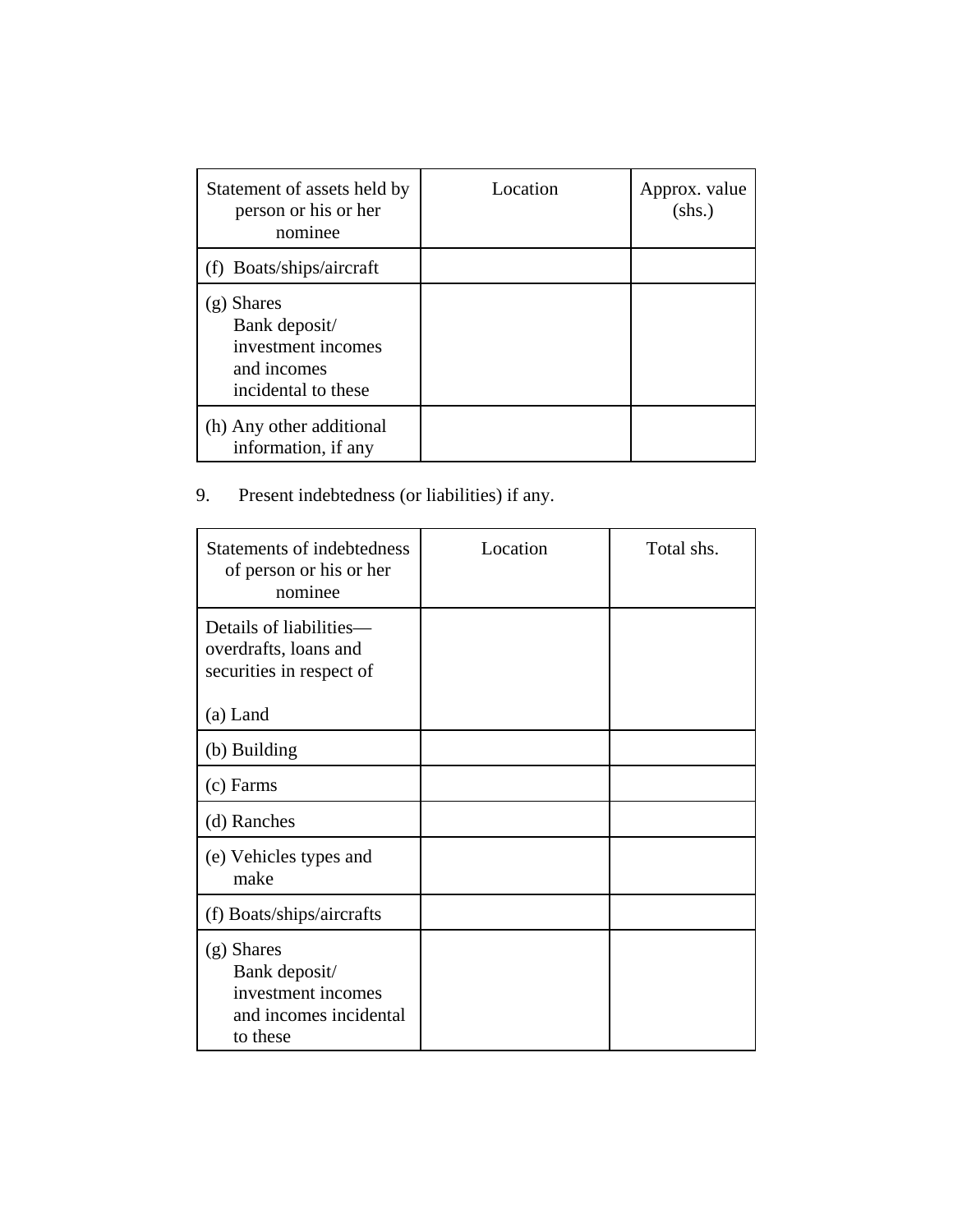10. Do you have any interests which are likely to conflict with your duties and responsibilities? \_\_\_\_\_\_\_\_\_\_\_\_\_\_\_\_\_\_\_\_\_\_\_\_\_\_\_\_\_\_\_\_

If so, state interest— \_\_\_\_\_\_\_\_\_\_\_\_\_\_\_\_\_\_\_\_\_\_\_\_\_\_\_\_\_\_\_\_\_\_\_\_\_\_\_\_\_\_\_\_\_\_\_\_\_\_\_\_\_\_\_ \_\_\_\_\_\_\_\_\_\_\_\_\_\_\_\_\_\_\_\_\_\_\_\_\_\_\_\_\_\_\_\_\_\_\_\_\_\_\_\_\_\_\_\_\_\_\_\_\_\_\_\_\_\_\_\_\_ I, \_\_\_\_\_\_\_\_\_\_\_\_\_\_\_\_\_\_\_\_\_\_\_\_\_\_\_\_\_\_\_\_\_\_\_, solemnly declare that the information I have given above is truthful, complete and correct to the best of my knowledge, and I declare that I have no objection to this declaration being made public. \_\_\_\_\_\_\_\_\_\_\_\_\_\_\_\_\_\_\_\_\_\_\_\_\_ \_\_\_\_\_\_\_\_\_\_\_\_\_\_\_\_\_\_\_\_\_\_\_\_\_\_\_\_\_\_\_\_\_ Date Signature Signature of witness \_\_\_\_\_\_\_\_\_\_\_\_\_\_\_\_\_\_\_\_\_\_\_\_\_\_\_\_\_\_\_\_\_\_\_\_\_\_\_\_\_\_\_\_\_ Full name of witness \_\_\_\_\_\_\_\_\_\_\_\_\_\_\_\_\_\_\_\_\_\_\_\_\_\_\_\_\_\_\_\_\_\_\_\_\_\_\_\_\_\_\_\_\_

**N.B.** *If you find this form not adequate for your purposes, please state the rest of your information on sheets of paper and attach them to the form.*

**\_\_\_\_\_**

Address of witness quality of the set of  $\mathcal{A}$  and  $\mathcal{A}$  and  $\mathcal{A}$  are  $\mathcal{A}$  and  $\mathcal{A}$  are  $\mathcal{A}$  and  $\mathcal{A}$  are  $\mathcal{A}$  and  $\mathcal{A}$  are  $\mathcal{A}$  and  $\mathcal{A}$  are  $\mathcal{A}$  and  $\mathcal{A}$  are  $\mathcal{A}$  are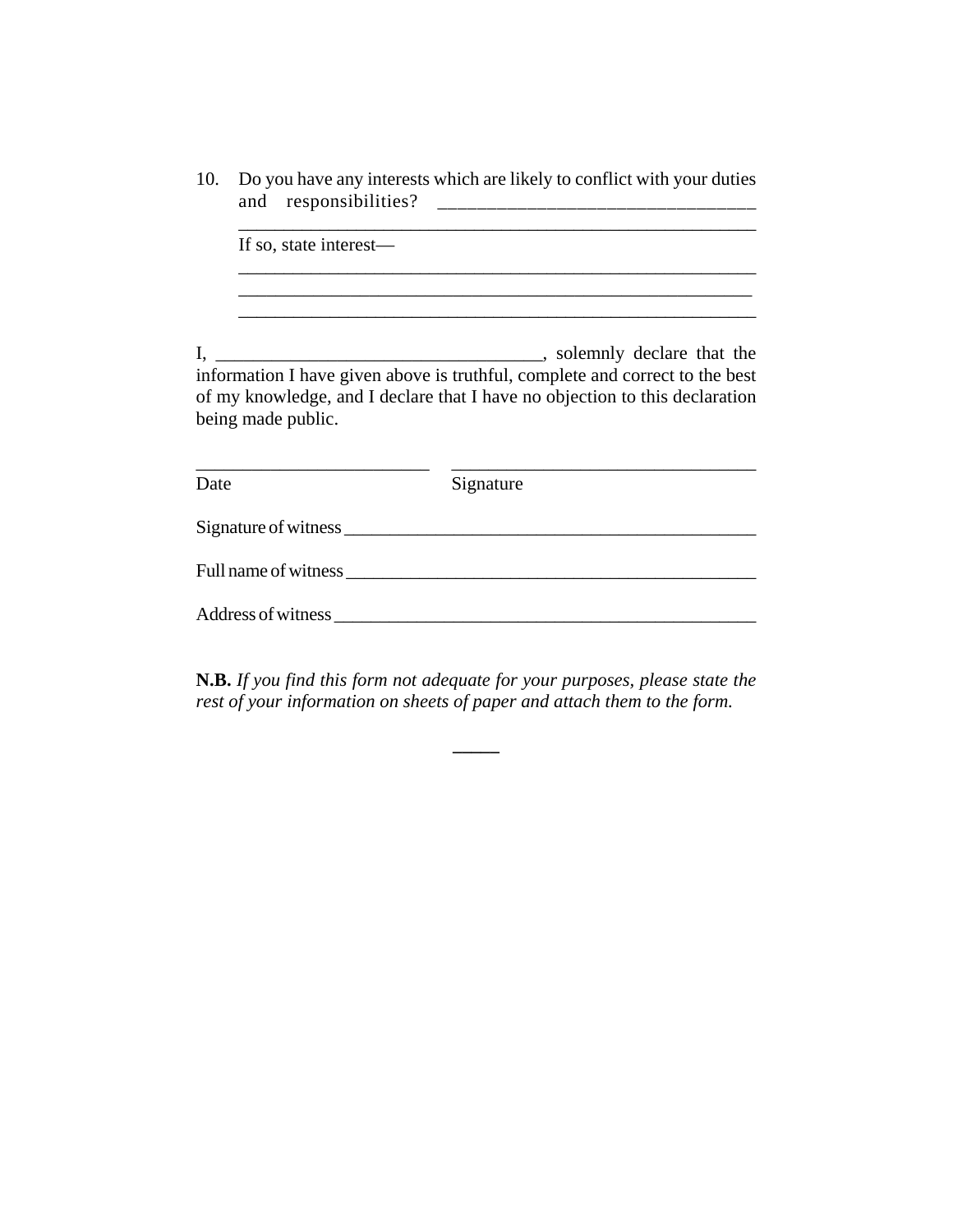# PART II—FOR COUNCILLOR ELECTIONS

### Form EC 4.Nomination Paper for Councillors Election.

We, the undersigned registered voters in the electoral area of \_\_\_\_\_\_\_\_\_\_\_\_\_\_\_\_\_\_, propose the following person as a candidate for election as a district, city, municipality, town/subcounty councillor for the \_\_\_\_\_\_\_\_\_\_\_\_\_\_ electoral area in \_\_\_\_\_\_\_\_\_\_\_\_\_\_\_\_\_\_\_\_\_\_\_\_\_\_\_\_\_ district, and we certify that to the best of our belief he/she is qualified to be elected as such.

| Surname | Other names | Age | Sex | Voter<br>registration<br>number | Address | Address for service<br>of process and<br>papers | Occupation |
|---------|-------------|-----|-----|---------------------------------|---------|-------------------------------------------------|------------|
|         |             |     |     |                                 |         |                                                 |            |
|         |             |     |     |                                 |         |                                                 |            |
|         |             |     |     |                                 |         |                                                 |            |
|         |             |     |     |                                 |         |                                                 |            |

\_\_\_\_\_\_\_\_\_\_\_\_\_\_\_\_\_\_\_\_\_\_\_\_\_\_\_\_\_\_\_\_\_\_\_\_\_\_\_\_\_\_\_\_\_\_\_\_\_\_\_ \_\_\_\_\_\_\_\_\_\_\_\_\_\_\_\_\_\_\_\_\_\_\_\_\_\_\_\_\_\_\_\_\_\_\_\_

PARTICULARS OF CANDIDATE.

Signature of candidate Date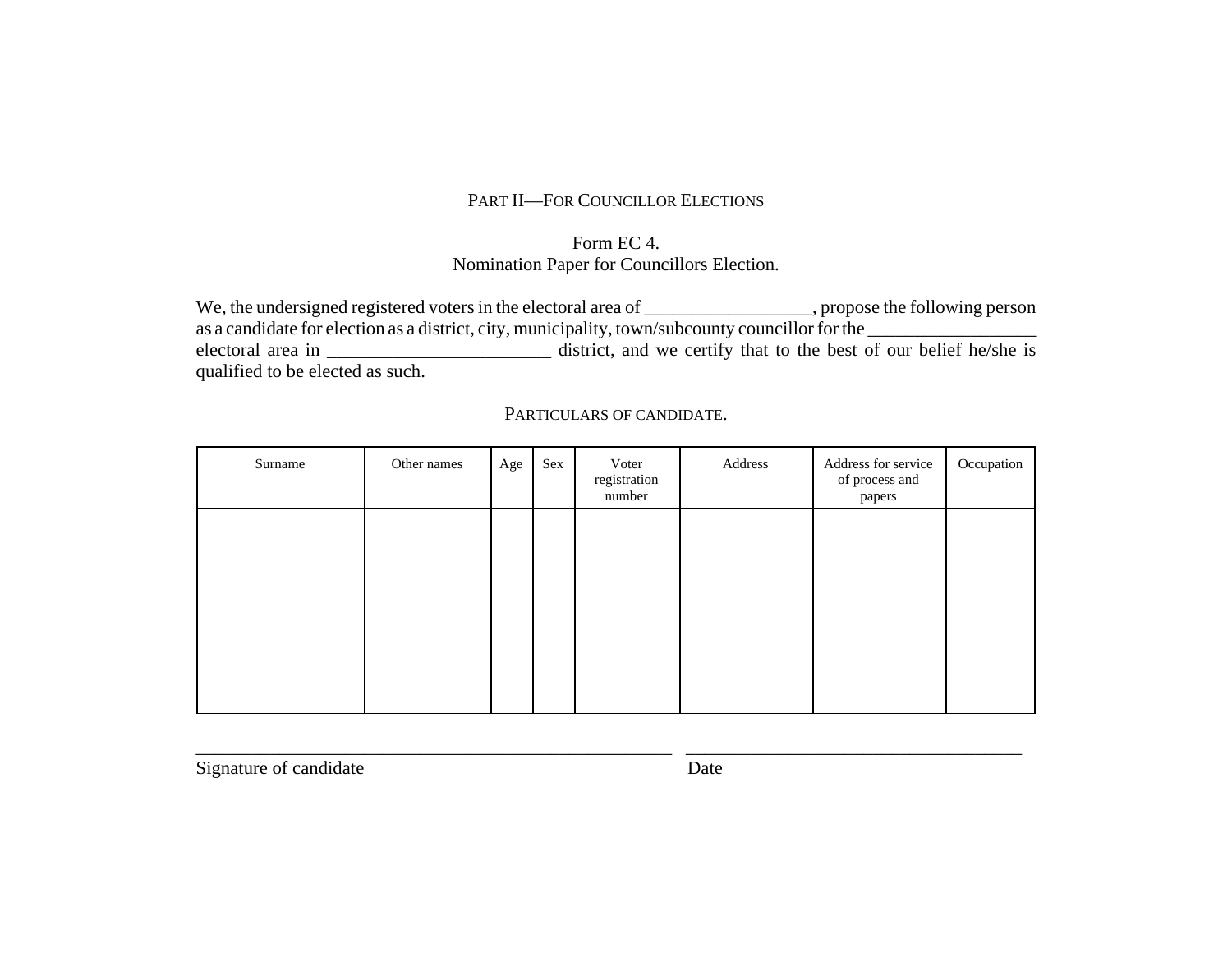| Names and signatures of<br>persons making the<br>nomination<br>2. $\frac{1}{2}$ $\frac{1}{2}$ $\frac{1}{2}$ $\frac{1}{2}$ $\frac{1}{2}$ $\frac{1}{2}$ $\frac{1}{2}$ $\frac{1}{2}$ $\frac{1}{2}$ $\frac{1}{2}$ $\frac{1}{2}$ $\frac{1}{2}$ $\frac{1}{2}$ $\frac{1}{2}$ $\frac{1}{2}$ $\frac{1}{2}$ $\frac{1}{2}$ $\frac{1}{2}$ $\frac{1}{2}$ $\frac{1}{2}$ $\frac{1}{2}$ $\frac{1}{2}$ |         | Place of residence<br>and address | <u> 2000 - Jan James James James James James James James James James James James James James James James James Ja</u> | Voter registration<br>number |  |
|---------------------------------------------------------------------------------------------------------------------------------------------------------------------------------------------------------------------------------------------------------------------------------------------------------------------------------------------------------------------------------------|---------|-----------------------------------|-----------------------------------------------------------------------------------------------------------------------|------------------------------|--|
|                                                                                                                                                                                                                                                                                                                                                                                       |         |                                   |                                                                                                                       |                              |  |
| Names and<br>signatures of persons<br>persons supporting<br>nomination of candidates                                                                                                                                                                                                                                                                                                  | Village | Voters<br>reg. no.                | Occupation                                                                                                            | Signature                    |  |
|                                                                                                                                                                                                                                                                                                                                                                                       |         |                                   |                                                                                                                       |                              |  |
|                                                                                                                                                                                                                                                                                                                                                                                       |         |                                   |                                                                                                                       |                              |  |
|                                                                                                                                                                                                                                                                                                                                                                                       |         |                                   |                                                                                                                       |                              |  |
|                                                                                                                                                                                                                                                                                                                                                                                       |         |                                   |                                                                                                                       |                              |  |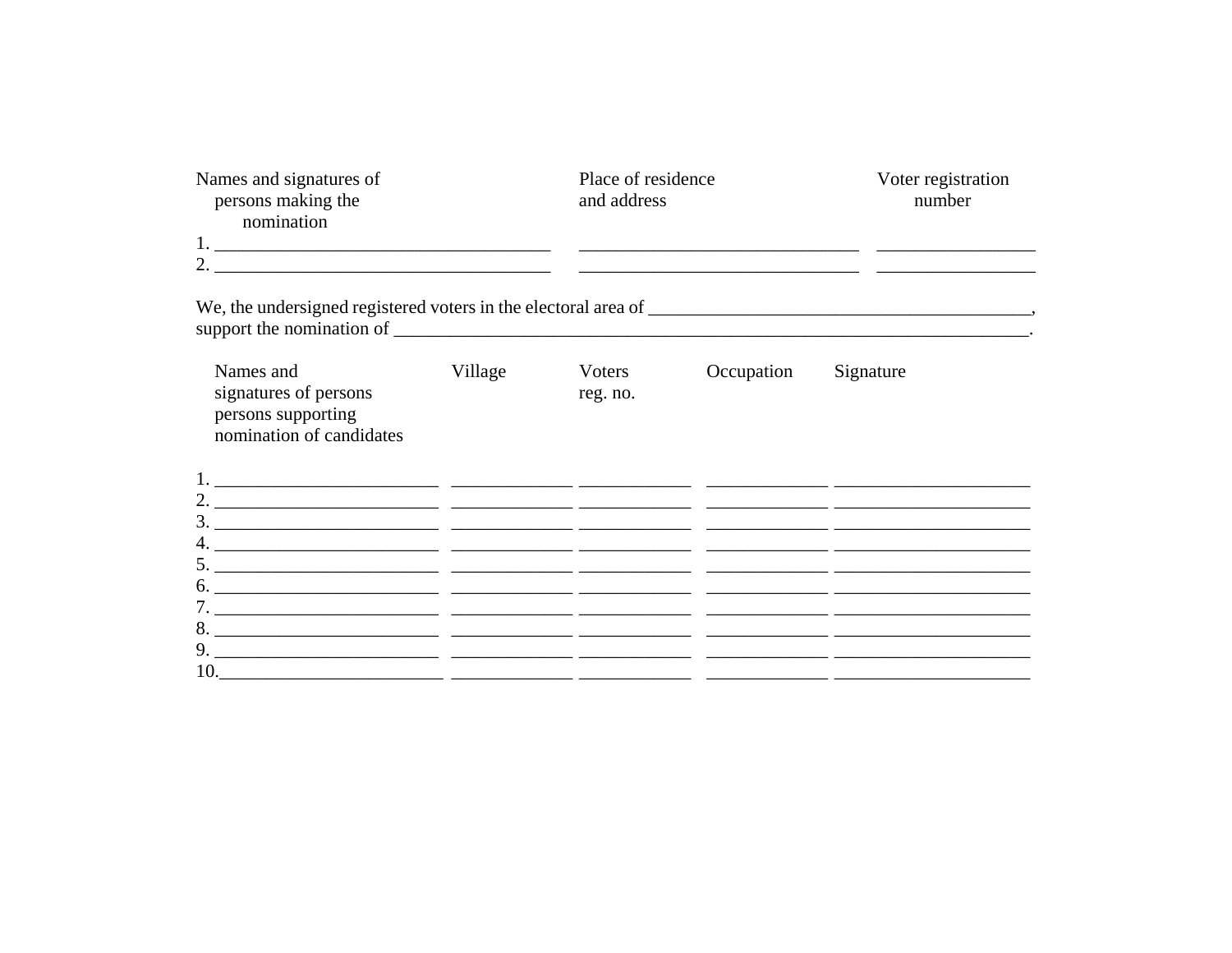### Form EC 5. Appointment of Official Agent of Candidate. *(To be filled in by candidate)*

|                                               | candidate for  |
|-----------------------------------------------|----------------|
|                                               | appoint        |
| Name (surname first) $\overline{\phantom{a}}$ |                |
| Voter registration number                     | <b>Address</b> |
|                                               |                |

#### Occupation \_\_\_\_\_\_\_\_\_\_\_\_\_\_\_\_\_\_\_\_\_\_\_\_\_\_\_\_\_\_\_\_\_\_\_\_\_\_\_\_\_\_\_\_\_\_\_\_\_\_\_\_

to be my official agent for my election as member of district, city, municipality, town or subcounty council for electoral area at

\_\_\_\_\_\_\_\_\_\_\_\_\_\_\_\_\_\_\_\_\_\_\_\_\_\_ \_\_\_\_\_\_\_\_\_\_\_\_\_\_\_\_\_\_\_\_\_\_\_\_\_\_\_\_\_\_\_\_\_

**\_\_\_\_\_**

\_\_\_\_\_\_\_\_\_\_\_\_\_\_\_\_\_\_\_\_\_\_\_\_.

Date Signature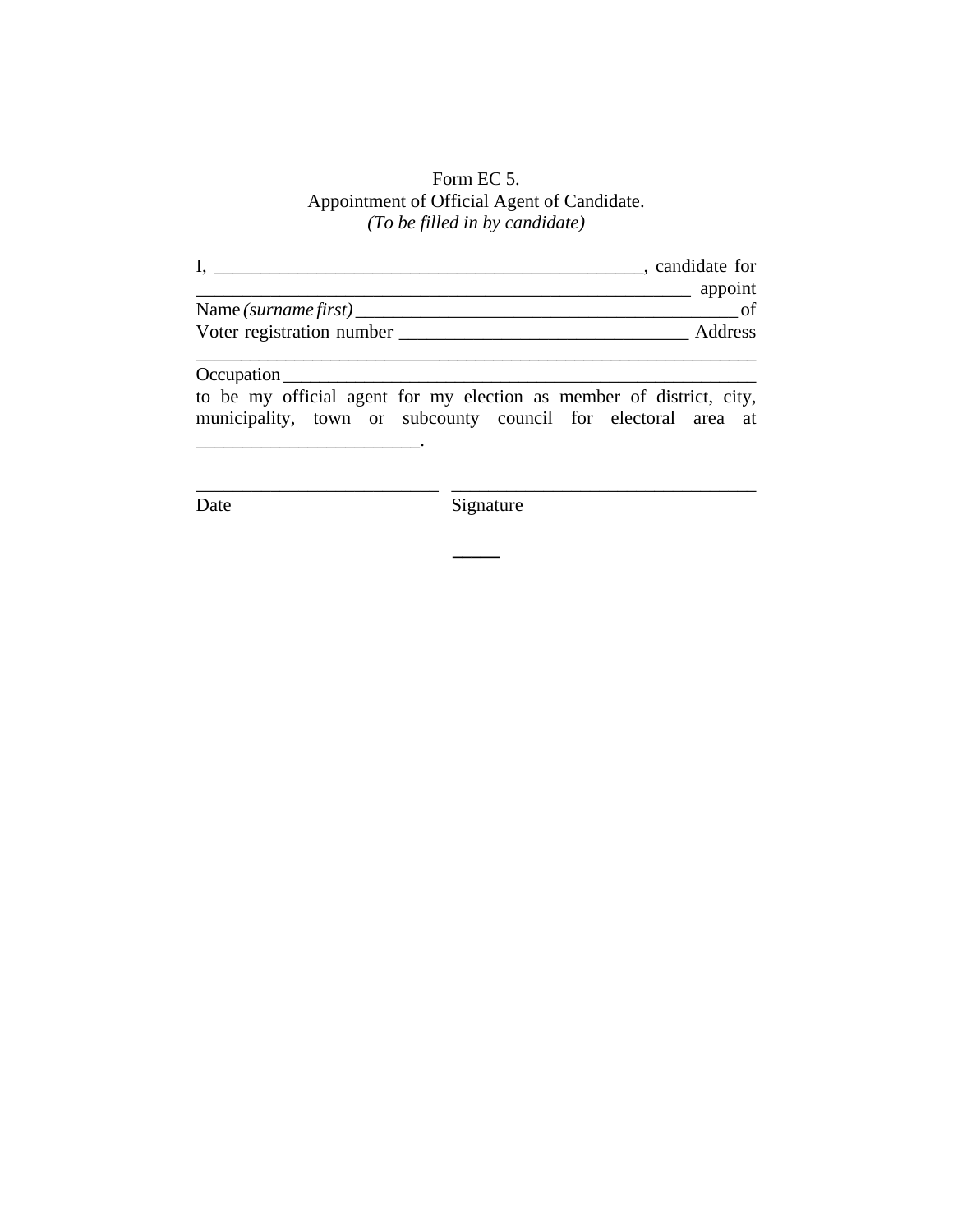#### Form EC 6. Acceptance of Appointment. *(To be filled in by official agent)*

I, \_\_\_\_\_\_\_\_\_\_\_\_\_\_\_\_\_\_\_\_\_\_\_\_\_\_\_\_\_\_\_\_\_\_\_\_\_\_\_\_\_, of the above names, voter registration number, address and occupation, do consent to my appointment as official agent of the candidate named in this nomination paper.

\_\_\_\_\_\_\_\_\_\_\_\_\_\_\_\_\_\_\_\_\_\_\_\_\_\_ \_\_\_\_\_\_\_\_\_\_\_\_\_\_\_\_\_\_\_\_\_\_\_\_\_\_\_\_\_\_\_\_\_

Date Signature

Oath Authenticating Statement.

**\_\_\_\_\_**

I, \_\_\_\_\_\_\_\_\_\_\_\_\_\_\_\_\_\_\_\_\_\_\_\_\_\_\_\_\_\_\_\_\_\_, solemnly swear in the name of the Almighty God/solemnly affirm that the statement in this nomination paper of my name, age, address, occupation, address for service of process and papers and the name and address of my appointed agent are correct to the best of my knowledge and belief.

Date Signature

\_\_\_\_\_\_\_\_\_\_\_\_\_\_\_\_\_\_\_\_\_\_\_\_\_\_ \_\_\_\_\_\_\_\_\_\_\_\_\_\_\_\_\_\_\_\_\_\_\_\_\_\_\_\_\_\_\_\_\_

Before me

\_\_\_\_\_\_\_\_\_\_\_\_\_\_\_\_\_\_\_\_\_\_\_\_\_\_

(A commissioner for oaths or magistrate, chief registrar of the High Court (including deputy and district registrars) or other person authorised by law to administer oaths).

**\_\_\_\_\_**

Date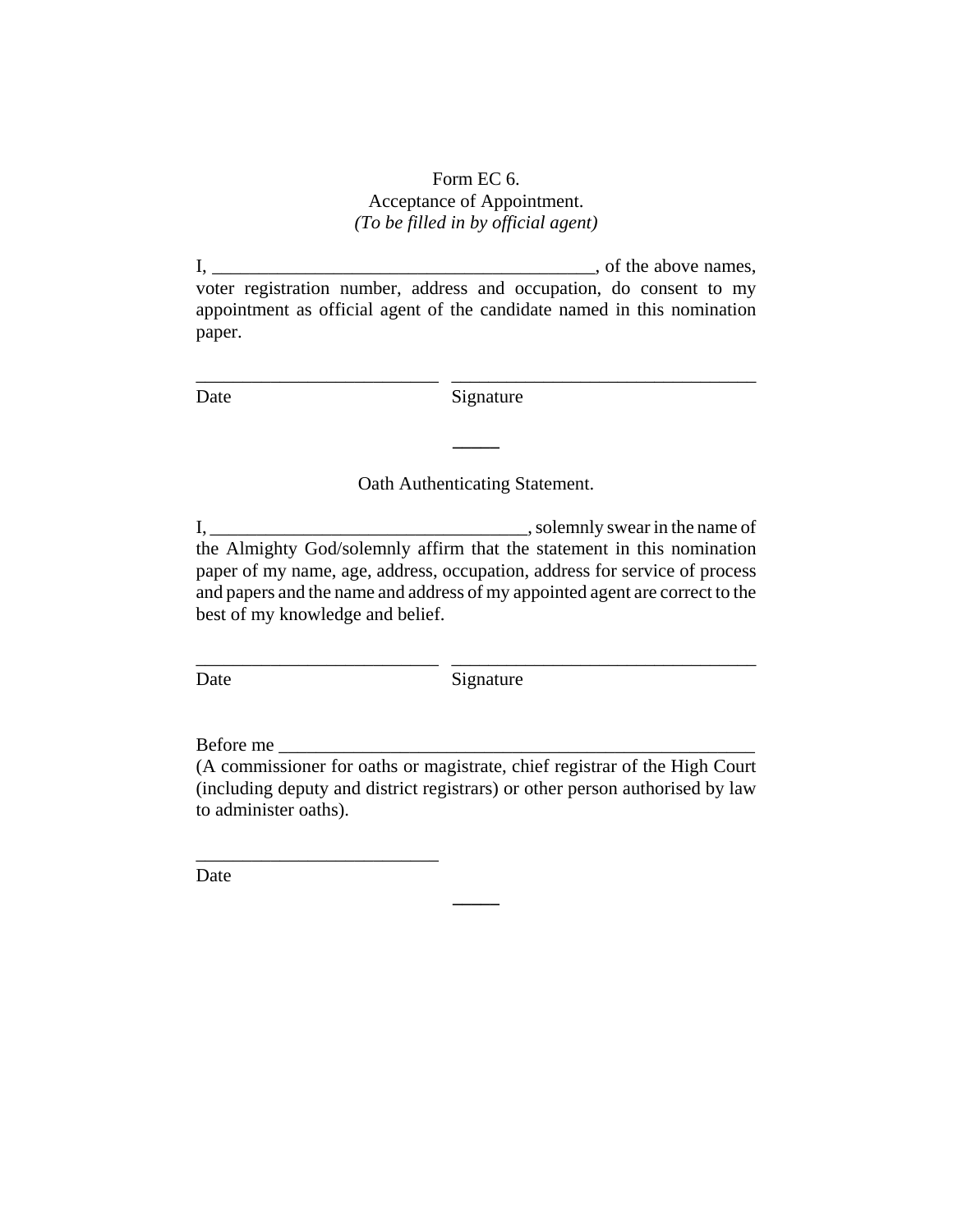### Form EC 7.

Statement Under Oath by Person to be Nominated as District Urban or Subcounty Councillor.

I, \_\_\_\_\_\_\_\_\_\_\_\_\_\_\_\_\_\_\_\_\_\_\_\_\_\_\_\_\_\_\_\_\_\_\_\_\_\_\_, solemnly and sincerely state that—

1. I am a citizen of Uganda.

- 2. I am not below the age of eighteen years.
- 3. I am registered as a voter in the \_\_\_\_\_\_\_\_\_\_\_\_\_\_\_\_\_\_ electoral area, district of \_\_\_\_\_\_\_\_\_\_\_\_\_\_\_\_\_\_\_\_\_\_\_\_\_\_\_ with registration number \_\_\_\_\_\_\_\_\_\_\_\_\_\_\_\_\_\_\_\_\_\_\_\_\_.
- 4. I am not a traditional or cultural leader as defined in article 246(6) of the Constitution of Uganda.
- 5. I have the following educational qualifications for standing for district, city, municipality, town, subcounty election—

| (a  | $\epsilon$   |
|-----|--------------|
| (b) |              |
| (c) | $\mathbf{g}$ |
| (d) |              |

- 6. I do not owe allegiance to any country other than Uganda.
- 7. I am not under sentence of death or other sentence of imprisonment without the option of a fine, imposed on me by any competent court.
- 8. I have not been adjudged or otherwise declared—
	- (a) bankrupt under any law in force in Uganda from which I have not been discharged; nor
	- (b) to be of unsound mind, under any laws in force in Uganda.
- 9. I am not disqualified—
	- (a ) by reason of my holding any office the functions of which involve a responsibility for or in connection with the conduct of an election;
	- (b) for any other reason under the Local Governments Act or any other law in force in Uganda.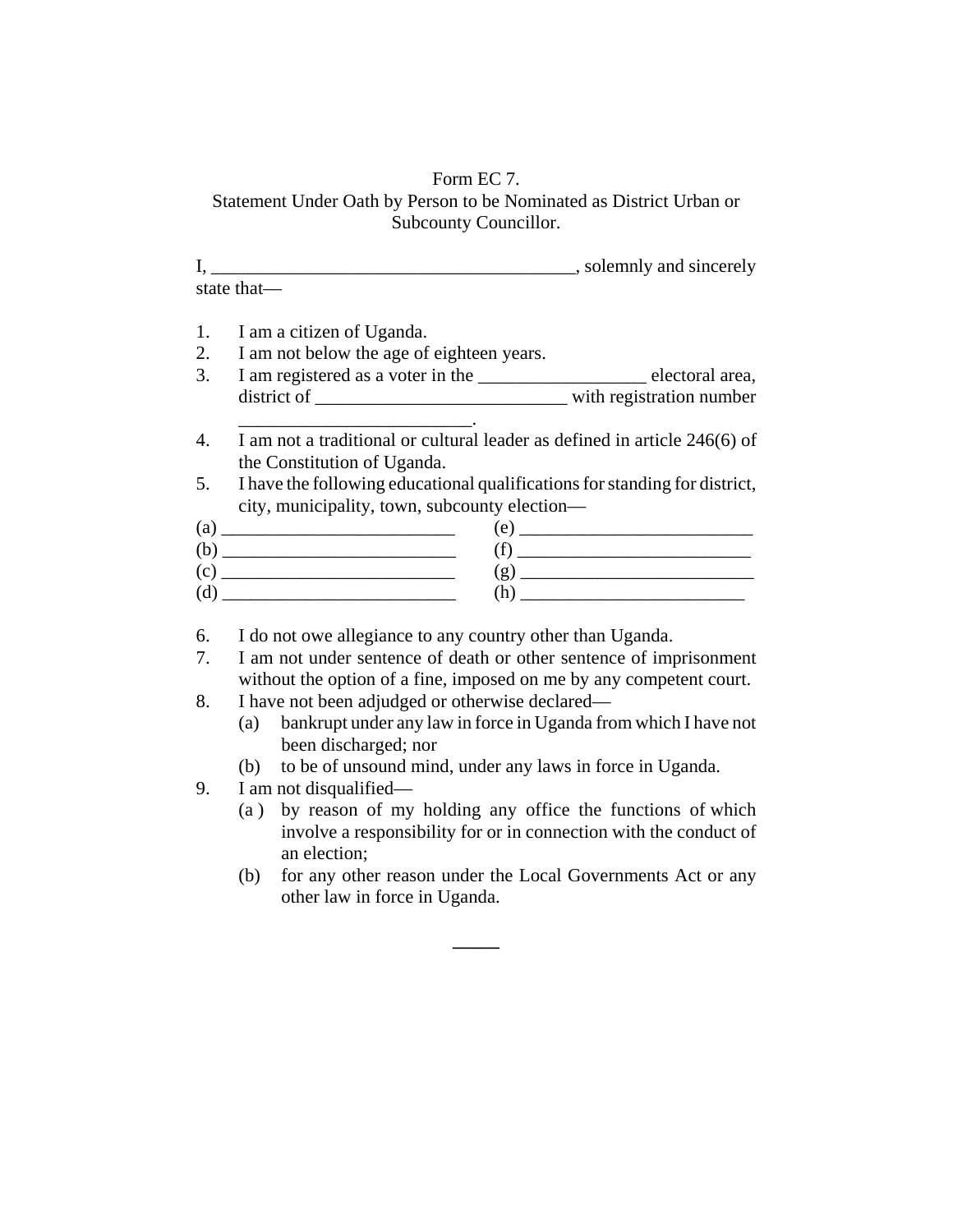#### Form EC 8. Consent to Nomination as a Candidate.

I consent to my nomination as candidate for \_\_\_\_\_\_\_\_\_\_\_\_\_\_\_\_\_\_\_\_\_\_\_\_\_\_ electoral area, and I make this solemn statement knowing and believing it to be true.

Subscribed and solemnly declared by me at \_\_\_\_\_\_\_\_\_\_\_\_\_\_\_\_\_\_\_\_\_\_\_\_, on this  $\_\_\_\_\$  day of  $\_\_\_\_\_\$ , 20  $\_\_\_\_\$ .

Candidate

\_\_\_\_\_\_\_\_\_\_\_\_\_\_\_\_\_\_\_\_\_\_\_\_\_\_\_\_\_\_\_\_

Before me

(A commissioner for oaths or magistrate, chief registrar of the High Court (including deputy and district registrar) or other person authorised by law to administer oaths).

**\_\_\_\_**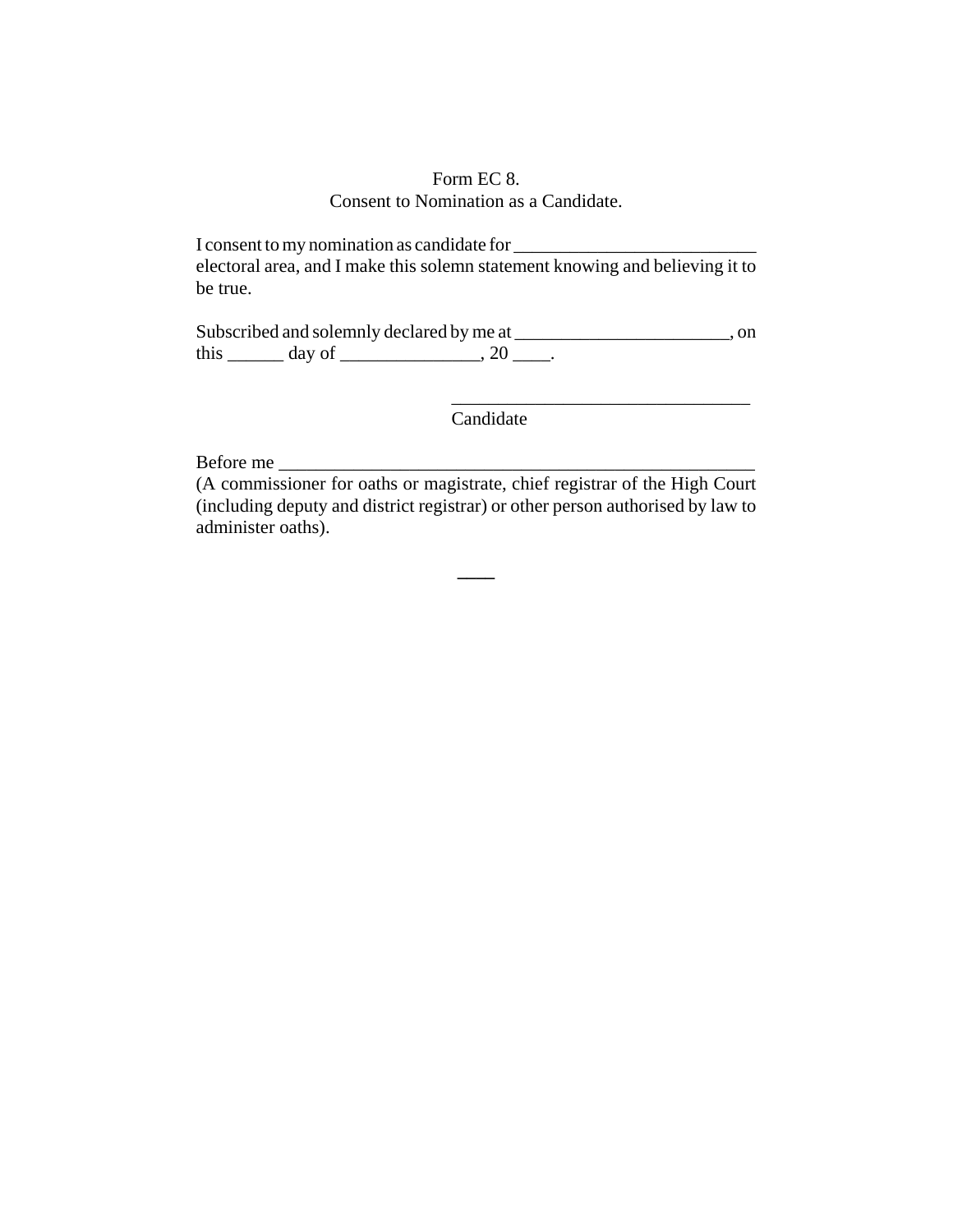# Form EC 9. Declaration of Results.

| Electoral area of  |  |
|--------------------|--|
| Polling station of |  |
|                    |  |

| Candidates names (surname first)                    | Number of valid votes polled by each<br>candidate |
|-----------------------------------------------------|---------------------------------------------------|
| 1.                                                  |                                                   |
| 2.                                                  |                                                   |
| 3.                                                  |                                                   |
| $\overline{4}$ .                                    |                                                   |
| 5.                                                  |                                                   |
| 6.                                                  |                                                   |
| 7.                                                  |                                                   |
| 8.                                                  |                                                   |
| 9.                                                  |                                                   |
| 10.                                                 |                                                   |
| 11.                                                 |                                                   |
| 12.                                                 |                                                   |
| 13.                                                 |                                                   |
| 14.                                                 |                                                   |
| Total number of valid votes cast for<br>candidates  |                                                   |
| Total number of rejected (invalid) ballot<br>papers |                                                   |
| Total number of ballot papers counted               |                                                   |
| Total number of spoilt ballot papers                |                                                   |
| Total number of ballot papers issued                |                                                   |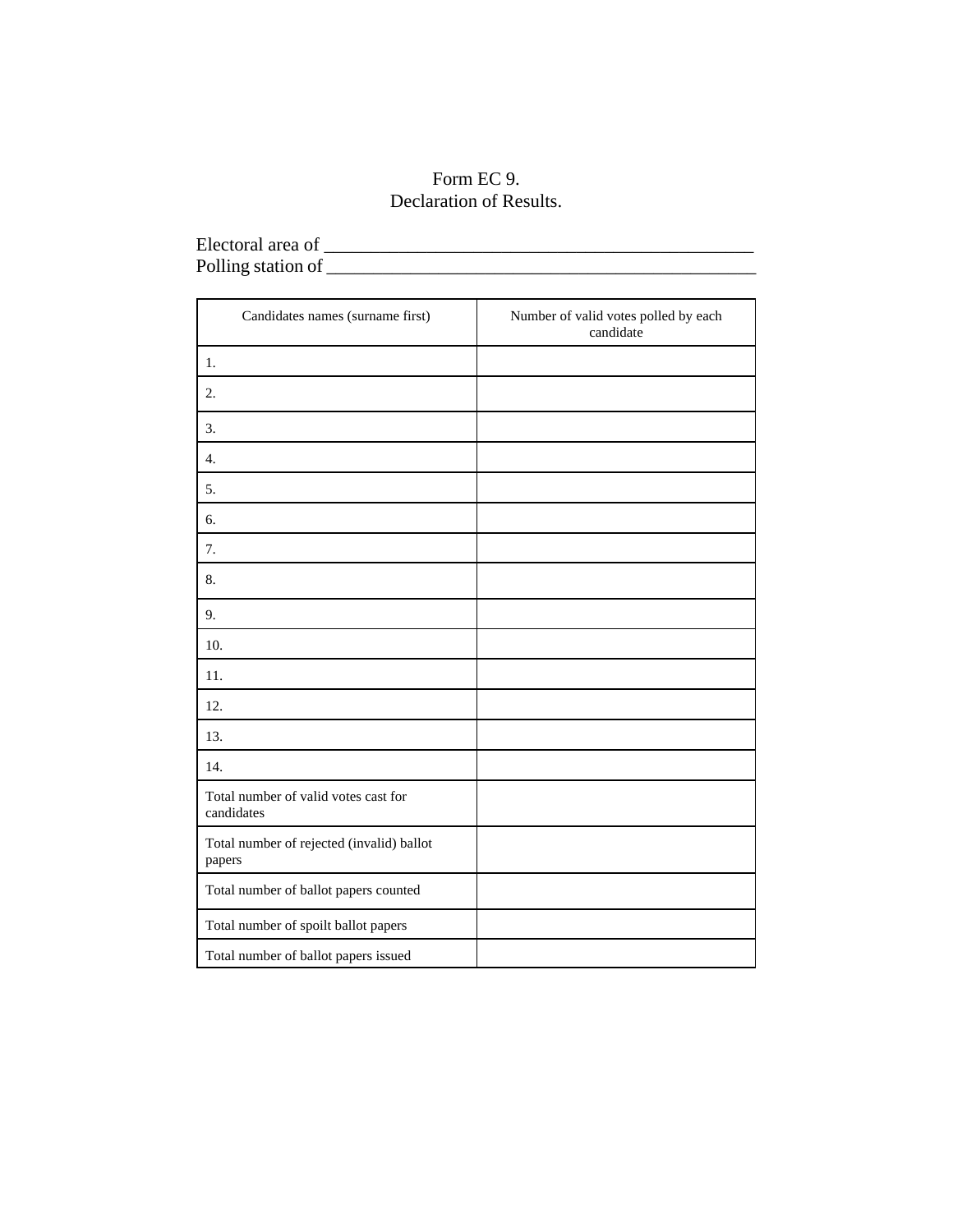| Name and signatures of candidates' agents<br>present | Name and signatures of candidates' agents<br>present |
|------------------------------------------------------|------------------------------------------------------|
|                                                      | 8.                                                   |
| 2.                                                   | 9.                                                   |
| 3.                                                   | 10.                                                  |
| 4.                                                   | 11.                                                  |
| 5.                                                   | 12.                                                  |
| 6.                                                   | 13.                                                  |
| 7.                                                   | 14.                                                  |

I, the undersigned, certify that the above information is true and correct.

Presiding Officer

\_\_\_\_\_\_\_\_\_\_\_\_\_\_\_\_\_\_\_\_\_\_\_\_\_\_\_\_\_\_\_\_

Date \_\_\_\_\_\_\_\_\_\_\_\_\_\_\_\_\_\_\_\_\_ Place and time \_\_\_\_\_\_\_\_\_\_\_\_\_\_\_\_\_\_\_\_\_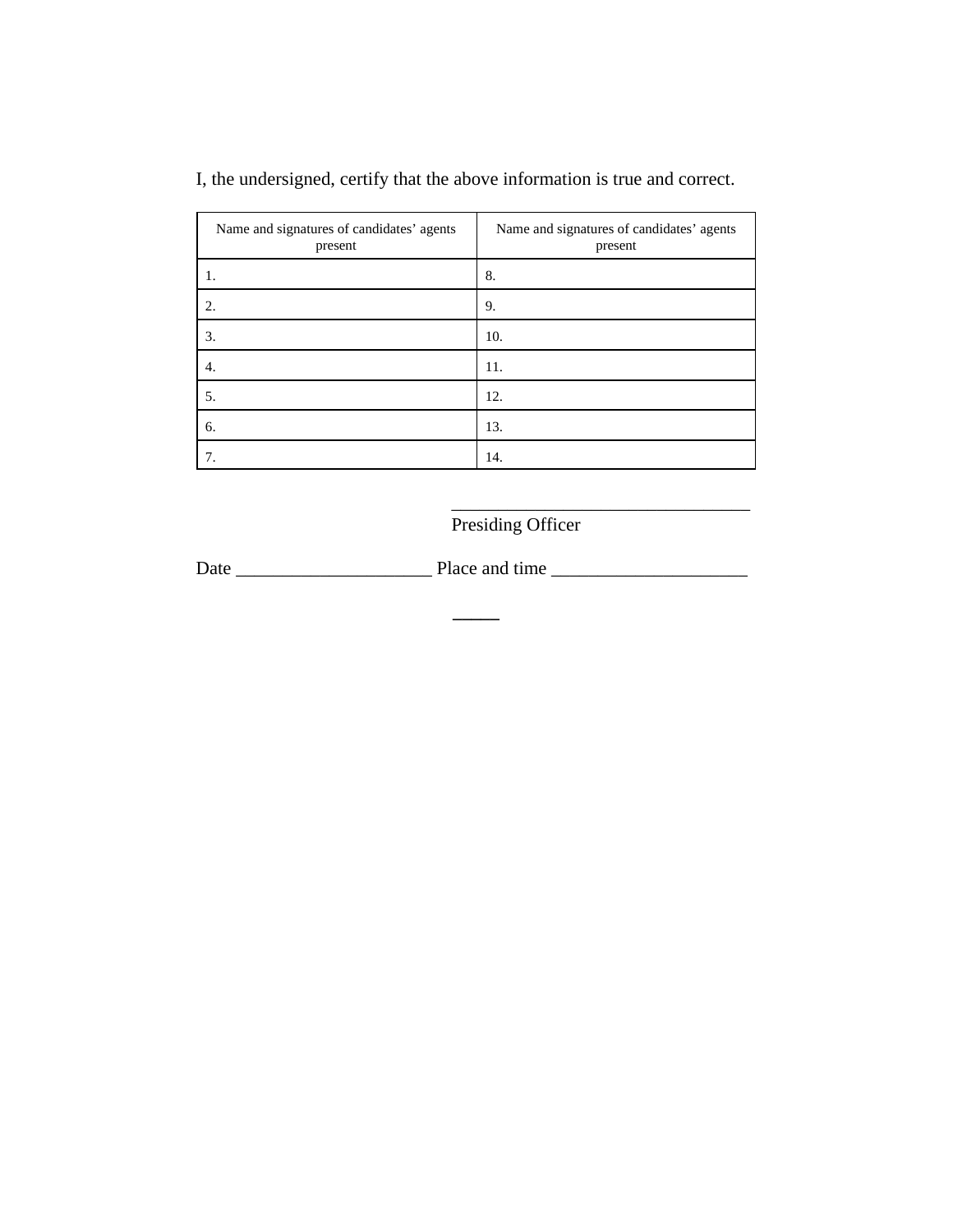### Form EC 10. Return Form for Transmission of Results.

District \_\_\_\_\_\_\_\_\_\_\_\_\_\_\_\_\_\_\_\_\_\_\_\_\_\_\_\_\_\_\_\_\_\_\_\_\_\_\_\_\_\_\_\_\_\_\_\_\_\_\_\_\_\_ Electoral area \_\_\_\_\_\_\_\_\_\_\_\_\_\_\_\_\_ Code \_\_\_\_\_\_\_\_\_\_\_\_\_\_\_\_\_\_\_\_\_\_\_\_\_\_\_\_

I, \_\_\_\_\_\_\_\_\_\_\_\_\_\_\_\_\_\_\_\_\_\_\_\_\_\_\_\_\_\_\_\_\_\_\_\_\_\_\_\_\_\_, being the returning officer for \_\_\_\_\_\_\_\_\_\_\_\_\_\_\_\_\_\_\_\_ electoral area, having added up the number of votes cast as recorded on each Declaration of Results Form in accordance with the Local Governments Act, declare that the total number of valid votes cast for each candidate is as follows—

| Candidates' names (surname first)     | Votes |
|---------------------------------------|-------|
| 1.                                    |       |
| 2.                                    |       |
| 3.                                    |       |
| 4.                                    |       |
| 5.                                    |       |
| 6.                                    |       |
| 7.                                    |       |
| 8.                                    |       |
| 9.                                    |       |
| 10.                                   |       |
| 11.                                   |       |
| 12.                                   |       |
| 13.                                   |       |
| 14.                                   |       |
| Total votes cast for candidates       |       |
| Invalid votes                         |       |
| Total number of ballot papers counted |       |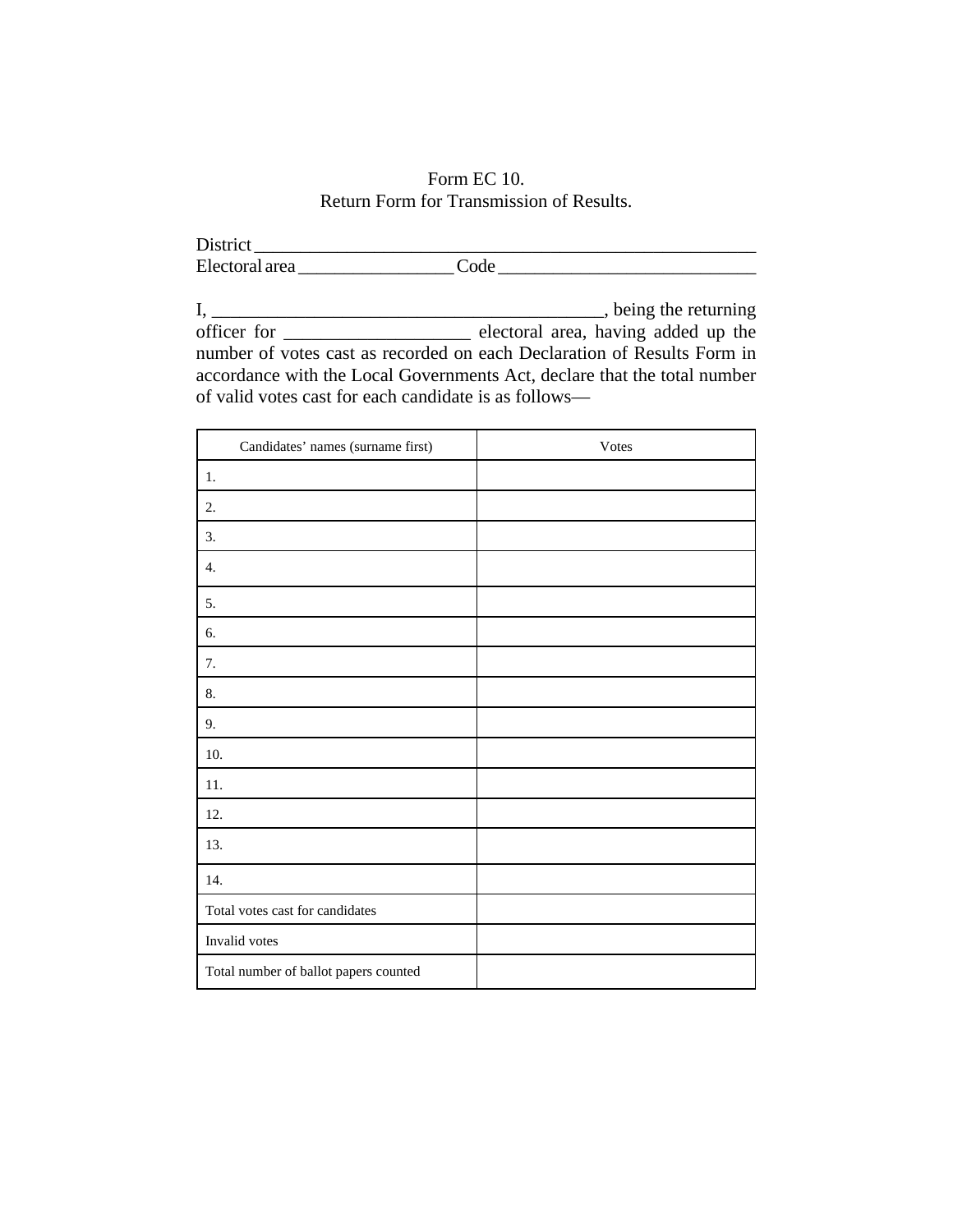Accordingly, as returning officer for \_\_\_\_\_\_\_\_\_\_\_\_\_\_\_\_\_\_\_\_\_\_\_\_\_\_\_\_\_\_\_ electoral area and in accordance with the Act, I declare \_\_\_\_\_\_\_\_\_\_\_\_\_\_\_\_\_\_\_\_\_ who has obtained the largest number of votes to be the elected candidate for the \_\_\_\_\_\_\_\_\_\_\_\_\_\_\_\_\_\_\_\_\_\_\_\_ electoral area.

\_\_\_\_\_\_\_\_\_\_\_\_\_\_\_\_\_\_\_\_\_\_\_\_\_ \_\_\_\_\_\_\_\_\_\_\_\_\_\_\_\_\_\_\_\_\_\_\_\_\_\_\_\_\_\_\_\_

**\_\_\_\_\_**

Date Returning Officer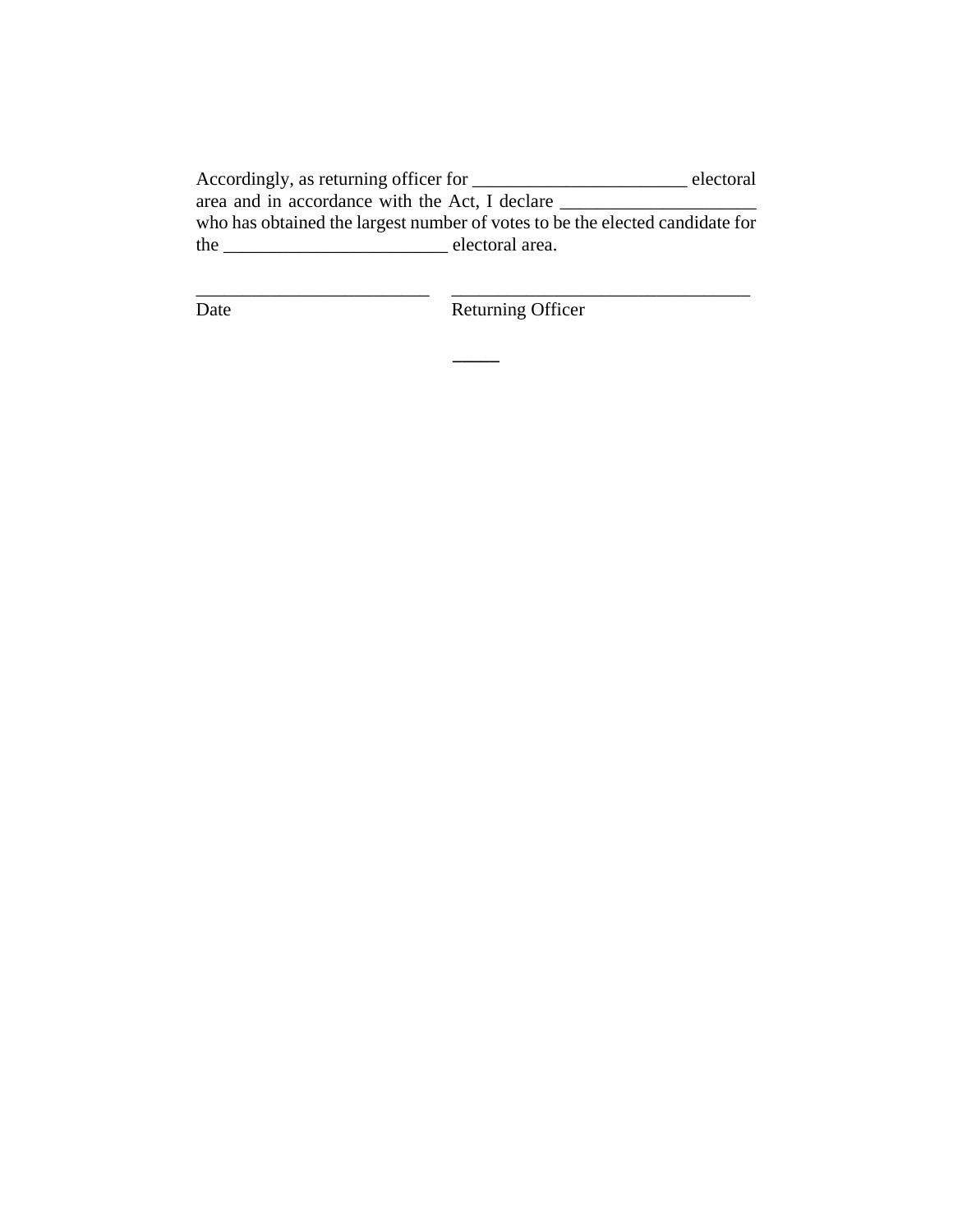### Form EC 11. Declaration of Election Results of County, Parish and Village Administrative Unit Elections. *(Fill in triplicate.)*

| County exponentially a service of the service of the service of the service of the service of the service of the service of the service of the service of the service of the service of the service of the service of the serv |                             |
|--------------------------------------------------------------------------------------------------------------------------------------------------------------------------------------------------------------------------------|-----------------------------|
|                                                                                                                                                                                                                                |                             |
| Parish                                                                                                                                                                                                                         |                             |
|                                                                                                                                                                                                                                |                             |
| * Office contested for: county, parish, village administrative unit.                                                                                                                                                           |                             |
| <b>Offices</b>                                                                                                                                                                                                                 | Names of elected candidates |
| 1. Chairperson                                                                                                                                                                                                                 |                             |
| 2. Vice chairperson                                                                                                                                                                                                            |                             |
| 3. General secretary/secretary for                                                                                                                                                                                             |                             |
| children welfare                                                                                                                                                                                                               |                             |
| 4. Secretary for information, education                                                                                                                                                                                        |                             |
| and mobilisation                                                                                                                                                                                                               |                             |
| 5. Secretary of production and                                                                                                                                                                                                 |                             |
| environment protection                                                                                                                                                                                                         |                             |
| 6. Secretary for security                                                                                                                                                                                                      |                             |
| 7. Secretary for finance                                                                                                                                                                                                       |                             |

I declare that the above-named candidates have been duly elected in accordance with the Local Governments Act, and rules and regulations made under it.

Name and signature of presiding officer \_\_\_\_\_\_\_\_\_\_\_\_\_\_\_\_\_\_\_\_\_\_\_\_\_\_\_

| Designation |  |
|-------------|--|
|             |  |

*\*Delete as appropriate.*

*Warning*—Anyone who makes a false declaration shall be liable to prosecution.

Distribution: Original-village, parish, county. Duplicate-district. Triplicatecounty.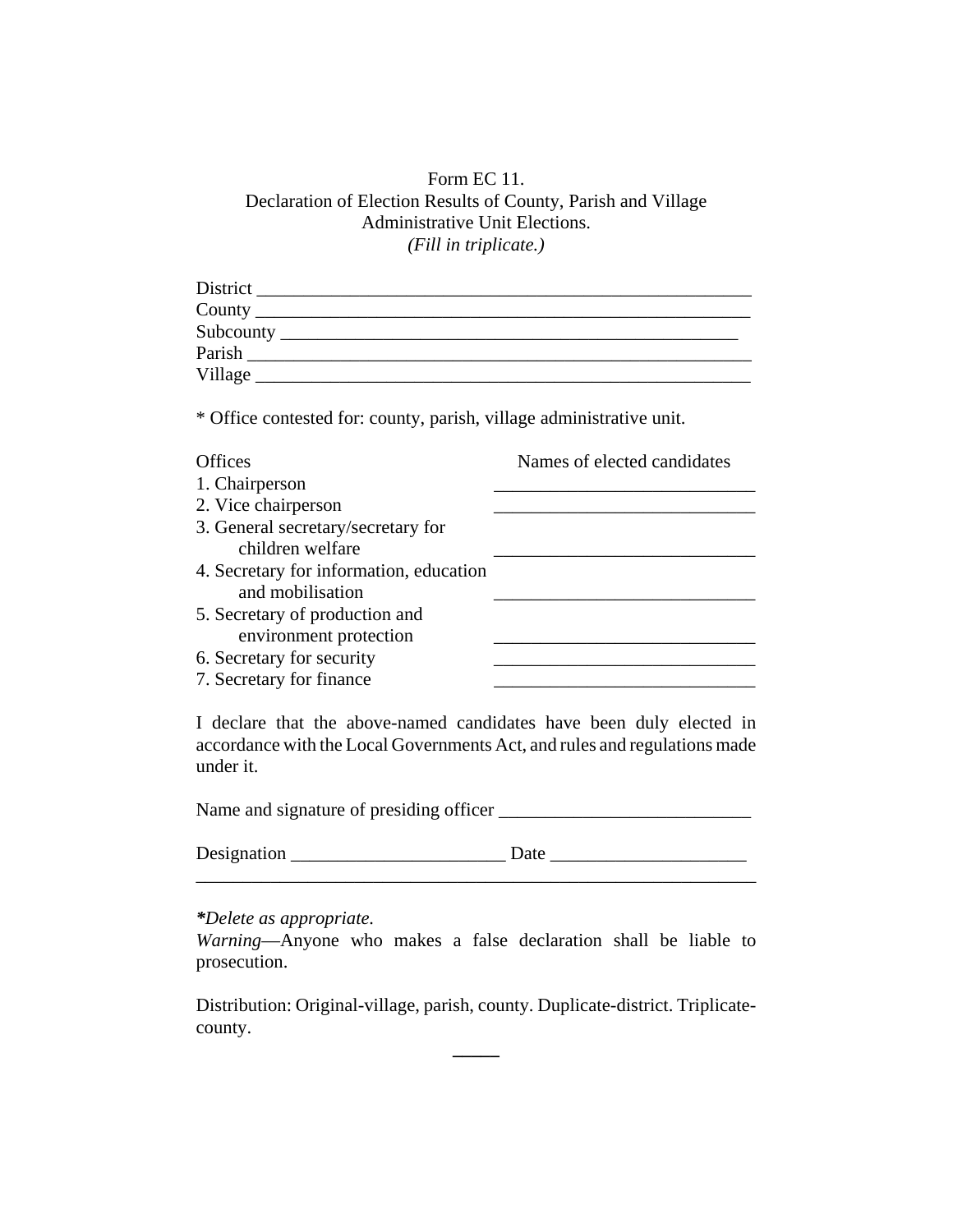*Eighth Schedule.*

reg. 2 of Third Schedule.

#### **Oaths.**

#### *Oath of Allegiance.*

I, \_\_\_\_\_\_\_\_\_\_\_\_\_\_\_\_\_\_\_\_\_\_\_\_\_\_\_\_\_\_\_\_\_\_\_\_\_\_, swear in the name of the Almighty God/solemnly affirm that I will be faithful and bear true allegiance to the Republic of Uganda and that I will preserve, protect and defend the Constitution. (So help me God.)

#### *Oath of Chairperson or Vice Chairperson.*

I, \_\_\_\_\_\_\_\_\_\_\_\_\_\_\_\_\_\_\_\_\_\_\_\_\_\_\_\_\_\_\_\_, swear in the name of the Almighty God/solemnly affirm that I shall faithfully exercise the function of the chairperson or vice chairperson of

district, municipal or town council and shall uphold, preserve, protect and defend the Constitution and observe the laws of Uganda and that I shall promote the welfare of the people of this district, municipal or town council. (So help me God.)

#### *Speaker or Deputy Speaker's Oath.*

I, \_\_\_\_\_\_\_\_\_\_\_\_\_\_\_\_\_\_\_\_\_\_\_\_\_\_\_, swear in the name of the Almighty God/solemnly affirm that I will at all times well and truly serve the district or municipal \_\_\_\_\_\_\_\_\_\_\_\_\_\_\_\_\_\_\_\_ in the office of speaker or deputy speaker and that I will support and uphold the Constitution of the Republic of Uganda as by law established. (So help me God.)

#### *Oath of Member of the Executive Committee.*

I, \_\_\_\_\_\_\_\_\_\_\_\_\_\_\_\_\_\_\_\_\_\_\_\_\_\_\_\_\_, being appointed a secretary in the district, municipal or town swear in the name of the Almighty God/solemnly affirm that I will at all times well and truly serve the district, municipal or town in the office of a secretary for **Example 2.1** and that I will support and uphold the Constitution of the Republic of Uganda as by law established; and that I will, to the best of my judgment at all times when required, freely give my counsel and advice to the chairperson and his or her successors in office as by law established for the good management of the public affairs of the district,